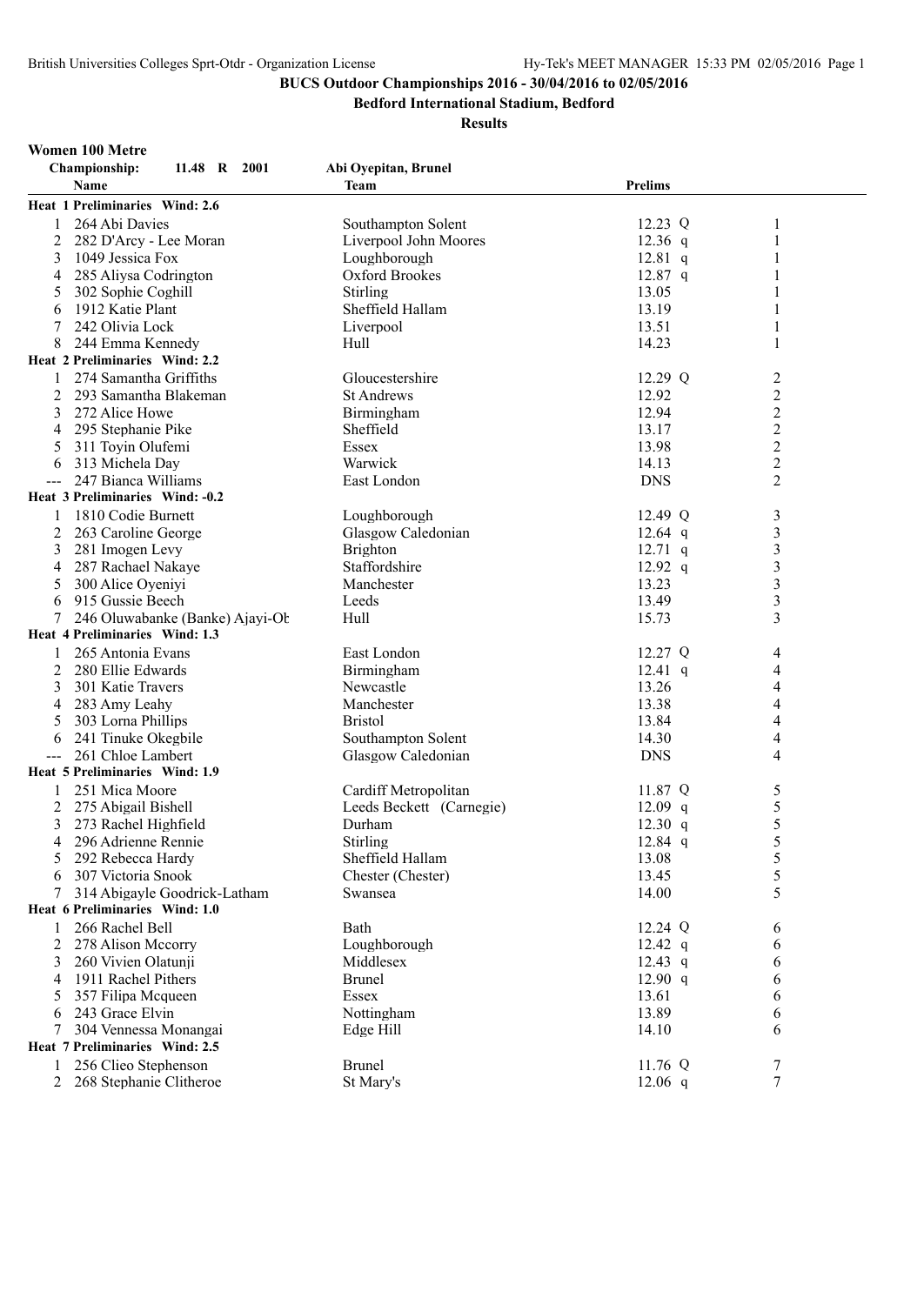**Bedford International Stadium, Bedford**

|                     | Heat 7 Preliminaries Wind: 2.5  (Women 100 Metre) |                          |                   |                  |
|---------------------|---------------------------------------------------|--------------------------|-------------------|------------------|
|                     | <b>Name</b>                                       | <b>Team</b>              | <b>Prelims</b>    |                  |
| 3                   | 279 Hannah Watson                                 | Northumbria              | $12.49$ q         | 7                |
| 4                   | 290 Lexus Ndiwe                                   | Aberystwyth              | 13.09             | $\boldsymbol{7}$ |
| 5                   | 298 Emily Barbour                                 | Oxford                   | 13.32             | 7                |
| 6                   | 306 Berenice Van Moere                            | King's College London    | 13.44             | 7                |
| 7                   | 316 Kezia George                                  | Gloucestershire          | 14.37             | 7                |
|                     | Heat 8 Preliminaries Wind: 2.0                    |                          |                   |                  |
|                     | 252 Charlotte Wingfield                           | Cardiff Metropolitan     | 11.98 Q           | 8                |
| 2                   | 291 Charlotte Woodman                             | Newcastle                | $12.91$ q         | 8                |
| 3                   | 297 Alice Hunter                                  | West of England (Uwe)    | 13.18             | 8                |
| 4                   | 305 Becca Silk                                    | Exeter                   | 13.45             | 8                |
| 5                   | 315 Chloe Hocking                                 | King's College London    | 13.86             | 8                |
|                     | 269 Laura Mecracken                               | West of Scotland         | <b>DNS</b>        | 8                |
| $\qquad \qquad - -$ | 276 Eugenie Brown                                 | Edge Hill                | <b>DNS</b>        | 8                |
|                     | <b>Women 100 Metre</b>                            |                          |                   |                  |
|                     | Championship:<br>11.48 R 2001                     | Abi Oyepitan, Brunel     |                   |                  |
|                     | Name                                              | Team                     | <b>Semis</b>      |                  |
|                     | Heat 1 Semi-Finals Wind: 1.0                      |                          |                   |                  |
|                     | 256 Clieo Stephenson                              | <b>Brunel</b>            | 11.88 Q           | 1                |
| 2                   | 265 Antonia Evans                                 | East London              | 12.34 Q           | 1                |
| 3                   | 274 Samantha Griffiths                            | Gloucestershire          | 12.47             |                  |
| 4                   | 282 D'Arcy - Lee Moran                            | Liverpool John Moores    | 12.53             |                  |
| 5                   | 280 Ellie Edwards                                 | Birmingham               | 12.68             |                  |
| 6                   | 281 Imogen Levy                                   | <b>Brighton</b>          | 12.94             |                  |
|                     | 287 Rachael Nakaye                                | Staffordshire            | 13.01             |                  |
| 8                   | 1049 Jessica Fox                                  | Loughborough             | 13.14             | 1                |
|                     | Heat 2 Semi-Finals Wind: -0.4                     |                          |                   |                  |
|                     | 252 Charlotte Wingfield                           | Cardiff Metropolitan     | 11.99 $Q$         | 2                |
| 2                   | 268 Stephanie Clitheroe                           | St Mary's                | $12.10 \text{ Q}$ | $\overline{c}$   |
| 3                   | 275 Abigail Bishell                               | Leeds Beckett (Carnegie) | $12.35$ q         | $\overline{c}$   |
| 4                   | 264 Abi Davies                                    | Southampton Solent       | 12.48             | $\overline{c}$   |
| 5                   | 260 Vivien Olatunji                               | Middlesex                | 12.50             | $\overline{c}$   |
| 6                   | 279 Hannah Watson                                 | Northumbria              | 12.57             | $\overline{c}$   |
|                     | 1911 Rachel Pithers                               | <b>Brunel</b>            | 13.08             | $\overline{c}$   |
| 8                   | 285 Aliysa Codrington                             | <b>Oxford Brookes</b>    | 13.08             | $\overline{c}$   |
|                     | Heat 3 Semi-Finals Wind: 1.5                      |                          |                   |                  |
|                     | 251 Mica Moore                                    | Cardiff Metropolitan     | 12.10 Q           | 3                |
| 2                   | 266 Rachel Bell                                   | Bath                     | 12.36 Q           | 3                |
|                     | 3 273 Rachel Highfield                            | Durham                   | $12.38$ q         | 3                |
| 4                   | 278 Alison Mccorry                                | Loughborough             | 12.49             | 3                |
|                     | 1810 Codie Burnett                                | Loughborough             | 12.57             | 3                |
|                     | 263 Caroline George                               | Glasgow Caledonian       | 12.69             | 3                |
|                     | 296 Adrienne Rennie                               | Stirling                 | 13.03             | 3                |
| 8                   | 291 Charlotte Woodman                             | Newcastle                | 13.14             | 3                |
|                     | <b>Women 100 Metre</b>                            |                          |                   |                  |
|                     | Championship:<br>11.48 R 2001                     | Abi Oyepitan, Brunel     |                   |                  |
|                     | Name                                              | Team                     | <b>Finals</b>     | <b>Points</b>    |
|                     | Section 1 Finals Wind: 0.7                        |                          |                   |                  |
|                     | 256 Clieo Stephenson                              | <b>Brunel</b>            | 11.79             | 8                |
|                     | 252 Charlotte Wingfield                           | Cardiff Metropolitan     | 11.90             |                  |
| 3                   | 251 Mica Moore                                    | Cardiff Metropolitan     | 11.92             | 6                |
| 4                   | 268 Stephanie Clitheroe                           | St Mary's                | 12.06             | 5                |
| 5                   | 266 Rachel Bell                                   | Bath                     | 12.31             | 4                |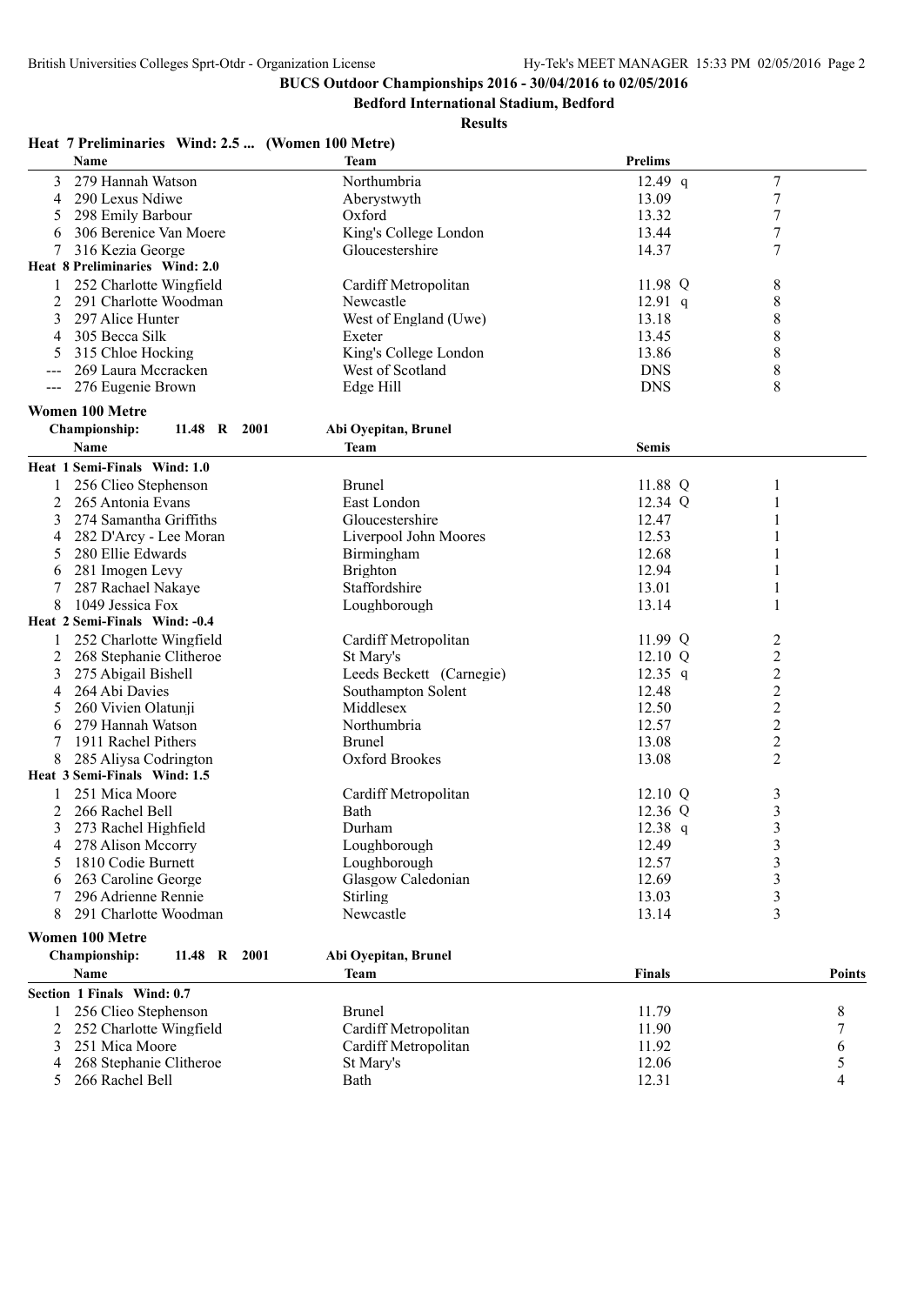**Bedford International Stadium, Bedford**

| Section 1 Finals Wind: 0.7  (Women 100 Metre) |                                |                |                  |
|-----------------------------------------------|--------------------------------|----------------|------------------|
| <b>Name</b>                                   | Team                           | <b>Finals</b>  | Points           |
| 275 Abigail Bishell<br>6                      | Leeds Beckett (Carnegie)       | 12.32          | 3                |
| 265 Antonia Evans                             | East London                    | 12.37          | $\overline{2}$   |
| 273 Rachel Highfield<br>8                     | Durham                         | 12.39          | 1                |
| <b>Women 100 Metre Wheelchair</b>             |                                |                |                  |
| 18.26 R<br><b>Championship:</b><br>05/05/2014 | Hannah Cockcroft T34, Coventry |                |                  |
| Name                                          | Team                           | <b>Finals</b>  | <b>Points</b>    |
| Section 1 Wind: 0.6                           |                                |                |                  |
| 1933 Hannah Cockroft (T34)                    | Gbr Invite                     | 17.81 R        |                  |
| 1935 Eden Rainbow-Cooper (T54)                | Gbr Invite                     | 19.18          |                  |
| 1934 Carly Tait (T34)<br>3                    | Gbr Invite                     | 20.09          |                  |
| 1936 Mel Nicholls (T34)<br>4                  | Gbr Invite                     | 20.30          |                  |
| 1010 Sophie Taylor (T33)<br>5                 | Loughborough                   | 23.76          |                  |
| <b>Women 100 Metre Ambulatory</b>             |                                |                |                  |
| <b>Championship:</b><br>14.21 R 04/05/2014    | Laura Sugar T/F44, Birmingham  |                |                  |
| Name                                          | Team                           | Finals         | Points           |
| <b>Wind: -1.4</b><br>Section 1                |                                |                |                  |
| 320 Jennifer Mcloughlin (T37/F37)             | Cardiff                        | 14.71          | 8                |
| 321 Amy Wareing (T38/F38)<br>3                | Loughborough                   | 15.80          | $\boldsymbol{7}$ |
| 322 Penny Andrews (T36/F36)<br>4              | Sheffield                      | 17.95          | 6                |
| 319 Cathy Booth (T37)<br>4                    | Leeds Beckett (Carnegie)       | 20.17          |                  |
| 1926 Erin McBride (T13)                       | Gbr Invite                     | 13.66          |                  |
| 1928 Libby Clegg (T12)                        | Gbr Invite                     | <b>DNS</b>     |                  |
| Chris Clarke (Guide)                          | Gbr Invite                     | <b>DNS</b>     |                  |
| 1927 Sophie Hahn (T38)                        | Gbr Invite                     | <b>DNS</b>     |                  |
| <b>Women 200 Metre</b>                        |                                |                |                  |
| Championship:<br>23.41 R<br>2007              | Kadi-Ann Thomas, Brunel        |                |                  |
| <b>Name</b>                                   | Team                           | <b>Prelims</b> |                  |
| Heat 1 Preliminaries Wind: 0.7                |                                |                |                  |
| 323 Bethany Close<br>1                        | Bath                           | 24.83 Q        | 1                |
| 1147 Diani Walker<br>2                        | Middlesex                      | $24.99$ q      |                  |
| 251 Mica Moore<br>3                           | Cardiff Metropolitan           | 24.99 q        |                  |
| 285 Aliysa Codrington<br>4                    | Oxford Brookes                 | $26.73$ q      |                  |
| 293 Samantha Blakeman<br>5                    | <b>St Andrews</b>              | $27.25$ q      |                  |
| 305 Becca Silk<br>6                           | Exeter                         | 28.19          |                  |
| 301 Katie Travers                             | Newcastle                      | 28.26          |                  |
| 1508 Miriam Bowen                             | Warwick                        | <b>DNS</b>     |                  |
| Heat 2 Preliminaries Wind: +0.0               |                                |                |                  |
| 261 Chloe Lambert                             | Glasgow Caledonian             | 25.00 Q        | 2                |
| 2<br>429 Bethan Wakefield                     | Birmingham                     | $25.29$ q      | $\overline{c}$   |
| 282 D'Arcy - Lee Moran<br>3                   | Liverpool John Moores          | $25.95$ q      | $\overline{c}$   |
| 530 Joanne Peak<br>4                          | <b>Brunel</b>                  | $27.21$ q      | $\overline{c}$   |
| 1201 Ailsa Malcolm<br>5                       | Nottingham                     | 27.71          | $\overline{c}$   |
| 1558 Hannah Shepard<br>6                      | York St John                   | 28.31          | $\overline{c}$   |
| 914 Zoe Thresher<br>7                         | Leeds                          | 29.60          | $\overline{c}$   |
| 357 Filipa Mcqueen<br>$\qquad \qquad -$       | Essex                          | <b>DNS</b>     | $\overline{2}$   |
| Heat 3 Preliminaries Wind: 0.9                |                                |                |                  |
| 894 Laviai Nielsen<br>1                       | King's College London          | 23.85 Q        | 3                |
| 529 Lily Beckford<br>2                        | <b>Brunel</b>                  | 25.36 q        | 3                |
| 606 Amy Odunaiya<br>3                         | Cardiff Metropolitan           | $25.76$ q      | 3                |
| 913 Sophie Money<br>4                         | Leeds                          | $26.13$ q      | 3                |
| 292 Rebecca Hardy<br>5                        | Sheffield Hallam               | 27.41          | 3                |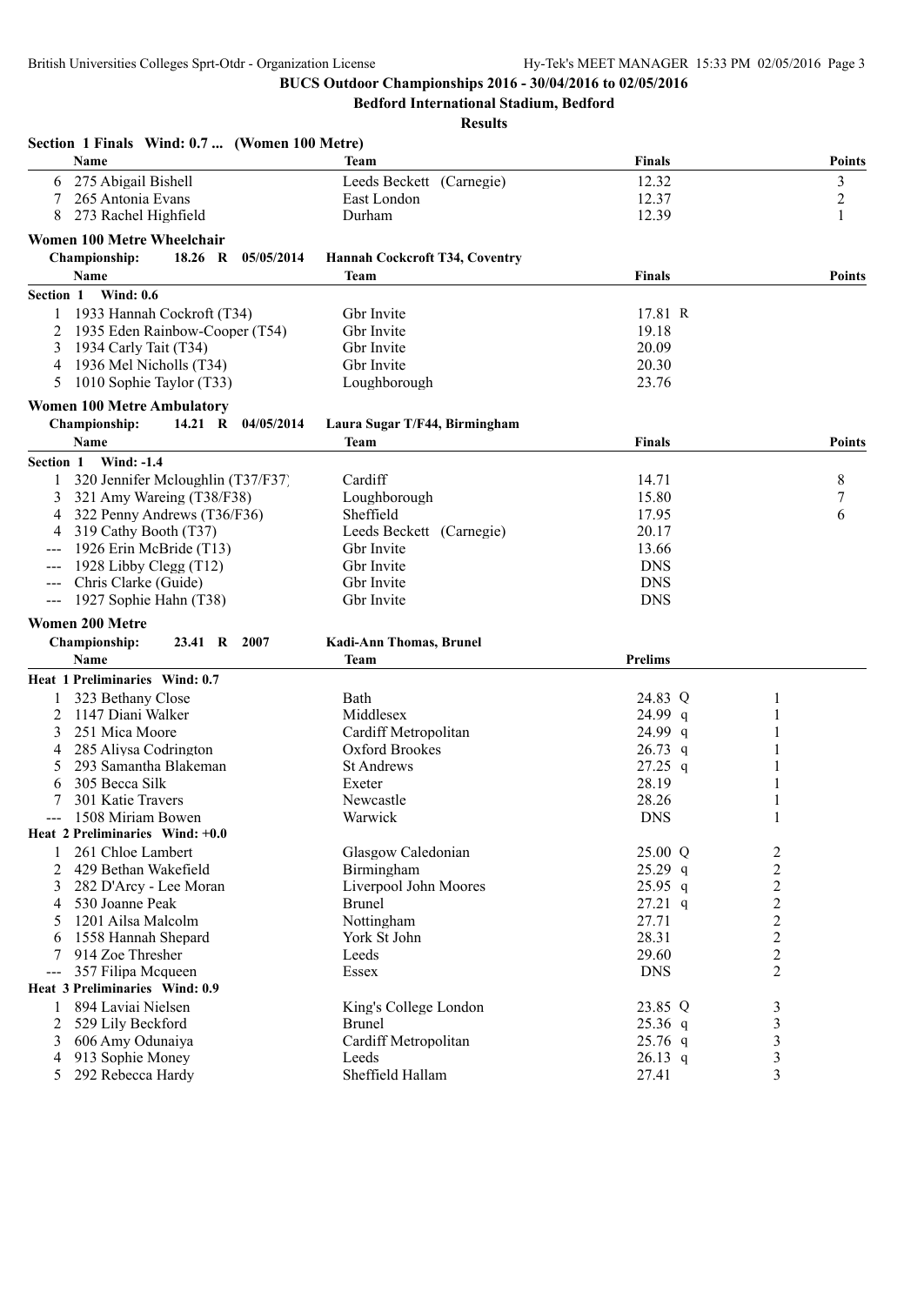**Bedford International Stadium, Bedford**

**Results**

## **Heat 3 Preliminaries Wind: 0.9 ... (Women 200 Metre)**

|                                                                                                                                                                                                                                                                                                                                                                                              | <b>Name</b>                                  | <b>Team</b>                     | <b>Prelims</b>      |                         |  |
|----------------------------------------------------------------------------------------------------------------------------------------------------------------------------------------------------------------------------------------------------------------------------------------------------------------------------------------------------------------------------------------------|----------------------------------------------|---------------------------------|---------------------|-------------------------|--|
| 6                                                                                                                                                                                                                                                                                                                                                                                            | 297 Alice Hunter                             | West of England (Uwe)           | 27.88               | 3                       |  |
|                                                                                                                                                                                                                                                                                                                                                                                              | 314 Abigayle Goodrick-Latham                 | Swansea                         | 28.99               | $\overline{\mathbf{3}}$ |  |
|                                                                                                                                                                                                                                                                                                                                                                                              | 647 Beth Bradford                            | Cardiff                         | <b>DNS</b>          | 3                       |  |
|                                                                                                                                                                                                                                                                                                                                                                                              | Heat 4 Preliminaries Wind: -0.5              |                                 |                     |                         |  |
| 1                                                                                                                                                                                                                                                                                                                                                                                            | 273 Rachel Highfield                         | Durham                          | 25.77 Q             | 4                       |  |
| 2                                                                                                                                                                                                                                                                                                                                                                                            | 1014 Sabrina Bakare                          | Loughborough                    | $25.78$ q           | 4                       |  |
| 3                                                                                                                                                                                                                                                                                                                                                                                            | 279 Hannah Watson                            | Northumbria                     | 25.99 q             | 4                       |  |
| 4                                                                                                                                                                                                                                                                                                                                                                                            | 263 Caroline George                          | Glasgow Caledonian              | $27.11 \text{ q}$   | 4                       |  |
| 5                                                                                                                                                                                                                                                                                                                                                                                            | 295 Stephanie Pike                           | Sheffield                       | 27.88               | 4                       |  |
| 6                                                                                                                                                                                                                                                                                                                                                                                            | 1112 Folu Ogunyemi                           | Manchester                      | 28.93               | 4                       |  |
| 7                                                                                                                                                                                                                                                                                                                                                                                            | 487 Charlotte Aleksandrowicz                 | <b>Bradford</b>                 | 29.51               | 4                       |  |
| 8                                                                                                                                                                                                                                                                                                                                                                                            | 1203 Katie Buckingham                        | Nottingham                      | 30.10               | 4                       |  |
|                                                                                                                                                                                                                                                                                                                                                                                              | Heat 5 Preliminaries Wind: 2.0               |                                 |                     |                         |  |
|                                                                                                                                                                                                                                                                                                                                                                                              | 262 Hannah Thomas                            | Cardiff                         | 25.14 Q             | 5                       |  |
| 2                                                                                                                                                                                                                                                                                                                                                                                            | 1535 Michaela Ginger                         | Winchester                      | $25.75$ q           | 5                       |  |
| 3                                                                                                                                                                                                                                                                                                                                                                                            | 277 Kelly Sutton                             | <b>Brunel</b>                   | 25.88 q             | 5                       |  |
| 4                                                                                                                                                                                                                                                                                                                                                                                            | 382 Ciara Flannery                           | Bath                            | $26.31$ q           | 5                       |  |
| 5                                                                                                                                                                                                                                                                                                                                                                                            | 1912 Katie Plant                             | Sheffield Hallam                | 27.90               | 5                       |  |
| 6                                                                                                                                                                                                                                                                                                                                                                                            | 823 Jessica Robins                           | Gloucestershire                 | 28.28               | 5                       |  |
|                                                                                                                                                                                                                                                                                                                                                                                              | 1559 Laura Fenwick                           | York St John                    | 29.34               | 5                       |  |
|                                                                                                                                                                                                                                                                                                                                                                                              | 1444 Amanda Nicol                            | Stirling                        | 31.03               | 5                       |  |
|                                                                                                                                                                                                                                                                                                                                                                                              | Heat 6 Preliminaries Wind: 1.2               |                                 |                     |                         |  |
| 1                                                                                                                                                                                                                                                                                                                                                                                            | 1015 Beth Dobbin                             | Loughborough                    | 24.31 Q             | 6                       |  |
| 2                                                                                                                                                                                                                                                                                                                                                                                            | 612 Megan Rogers                             | Cardiff Metropolitan            | 24.73 q             | 6                       |  |
| 3                                                                                                                                                                                                                                                                                                                                                                                            | 330 Niamh Bailey                             | De Montfort                     | 24.75 q             | 6                       |  |
| 4                                                                                                                                                                                                                                                                                                                                                                                            | 700 Nicole Norton                            | Dearne Valley College           | 27.43               | 6                       |  |
| 5                                                                                                                                                                                                                                                                                                                                                                                            | 737 Victoria Onyeka                          | East Anglia                     | 27.56               | 6                       |  |
| 6                                                                                                                                                                                                                                                                                                                                                                                            | 296 Adrienne Rennie                          | Stirling                        | 27.88               | 6                       |  |
|                                                                                                                                                                                                                                                                                                                                                                                              | 892 Clare Dyer                               | King's College London           | 28.11               | 6                       |  |
| 8                                                                                                                                                                                                                                                                                                                                                                                            | 316 Kezia George                             | Gloucestershire                 | 30.41               | 6                       |  |
|                                                                                                                                                                                                                                                                                                                                                                                              | <b>Women 200 Metre</b>                       |                                 |                     |                         |  |
|                                                                                                                                                                                                                                                                                                                                                                                              | Championship:<br>23.41 R 2007                | Kadi-Ann Thomas, Brunel         |                     |                         |  |
|                                                                                                                                                                                                                                                                                                                                                                                              | <b>Name</b>                                  | Team                            | Semis               |                         |  |
|                                                                                                                                                                                                                                                                                                                                                                                              | Heat 1 Semi-Finals Wind: 2.5                 |                                 |                     |                         |  |
|                                                                                                                                                                                                                                                                                                                                                                                              |                                              |                                 |                     |                         |  |
|                                                                                                                                                                                                                                                                                                                                                                                              | 894 Laviai Nielsen                           | King's College London           | 24.26 Q             | 1                       |  |
|                                                                                                                                                                                                                                                                                                                                                                                              | 612 Megan Rogers                             | Cardiff Metropolitan            | 24.74 Q             |                         |  |
| 3                                                                                                                                                                                                                                                                                                                                                                                            | 529 Lily Beckford                            | <b>Brunel</b>                   | $25.13$ q           |                         |  |
| 4                                                                                                                                                                                                                                                                                                                                                                                            | 273 Rachel Highfield                         | Durham                          | 25.15               |                         |  |
|                                                                                                                                                                                                                                                                                                                                                                                              | 1535 Michaela Ginger                         | Winchester                      | 25.34               |                         |  |
|                                                                                                                                                                                                                                                                                                                                                                                              | 279 Hannah Watson                            | Northumbria                     | 25.62<br>25.96      |                         |  |
|                                                                                                                                                                                                                                                                                                                                                                                              | 913 Sophie Money<br>293 Samantha Blakeman    | Leeds<br><b>St Andrews</b>      | 27.15               |                         |  |
|                                                                                                                                                                                                                                                                                                                                                                                              | Heat 2 Semi-Finals Wind: 1.1                 |                                 |                     |                         |  |
|                                                                                                                                                                                                                                                                                                                                                                                              |                                              |                                 |                     |                         |  |
|                                                                                                                                                                                                                                                                                                                                                                                              | 251 Mica Moore                               | Cardiff Metropolitan            | 24.85 Q             | 2                       |  |
| 2                                                                                                                                                                                                                                                                                                                                                                                            | 1147 Diani Walker                            | Middlesex                       | 24.88 Q             | 2                       |  |
|                                                                                                                                                                                                                                                                                                                                                                                              | 323 Bethany Close                            | Bath                            | $25.09$ q           | 2                       |  |
| 4                                                                                                                                                                                                                                                                                                                                                                                            | 261 Chloe Lambert                            | Glasgow Caledonian              | 25.16               | 2                       |  |
| 5                                                                                                                                                                                                                                                                                                                                                                                            | 1014 Sabrina Bakare                          | Loughborough                    | 25.29               | $\overline{c}$          |  |
| 6                                                                                                                                                                                                                                                                                                                                                                                            | 263 Caroline George<br>285 Aliysa Codrington | Glasgow Caledonian              | 26.63               | 2                       |  |
|                                                                                                                                                                                                                                                                                                                                                                                              | 277 Kelly Sutton                             | Oxford Brookes<br><b>Brunel</b> | 26.75<br><b>DNF</b> | 2<br>2                  |  |
| $\frac{1}{2} \frac{1}{2} \frac{1}{2} \frac{1}{2} \frac{1}{2} \frac{1}{2} \frac{1}{2} \frac{1}{2} \frac{1}{2} \frac{1}{2} \frac{1}{2} \frac{1}{2} \frac{1}{2} \frac{1}{2} \frac{1}{2} \frac{1}{2} \frac{1}{2} \frac{1}{2} \frac{1}{2} \frac{1}{2} \frac{1}{2} \frac{1}{2} \frac{1}{2} \frac{1}{2} \frac{1}{2} \frac{1}{2} \frac{1}{2} \frac{1}{2} \frac{1}{2} \frac{1}{2} \frac{1}{2} \frac{$ | Heat 3 Semi-Finals Wind: -0.2                |                                 |                     |                         |  |
| 1                                                                                                                                                                                                                                                                                                                                                                                            | 1015 Beth Dobbin                             | Loughborough                    | 24.64 Q             | 3                       |  |
|                                                                                                                                                                                                                                                                                                                                                                                              |                                              |                                 |                     |                         |  |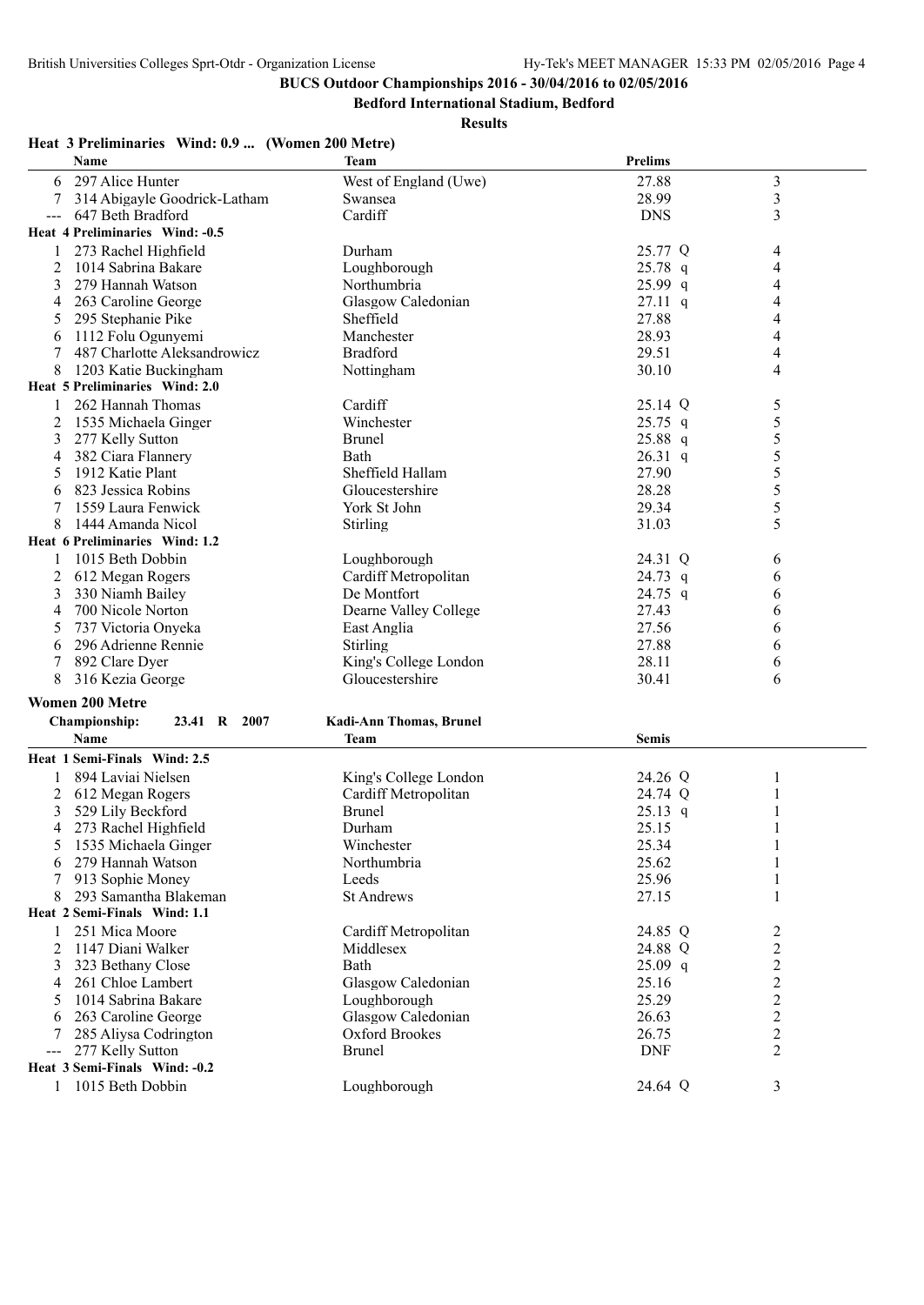**Heat 3 Semi-Finals Wind: -0.2 ... (Women 200 Metre)**

## **BUCS Outdoor Championships 2016 - 30/04/2016 to 02/05/2016**

**Bedford International Stadium, Bedford**

| <b>Name</b>                                | <b>Team</b>                    | <b>Semis</b>  |                         |
|--------------------------------------------|--------------------------------|---------------|-------------------------|
| 2<br>330 Niamh Bailey                      | De Montfort                    | 25.08 Q       | 3                       |
| 3<br>429 Bethan Wakefield                  | Birmingham                     | 25.21         | 3                       |
| 262 Hannah Thomas<br>4                     | Cardiff                        | 25.25         | 3                       |
| 606 Amy Odunaiya<br>5                      | Cardiff Metropolitan           | 25.42         | 3                       |
| 282 D'Arcy - Lee Moran<br>6                | Liverpool John Moores          | 25.86         | 3                       |
| 382 Ciara Flannery<br>7                    | Bath                           | 26.49         | 3                       |
| 8<br>530 Joanne Peak                       | <b>Brunel</b>                  | 27.85         | 3                       |
| <b>Women 200 Metre Ambulatory</b>          |                                |               |                         |
| <b>Name</b>                                | <b>Team</b>                    | <b>Finals</b> | Points                  |
| Wind: NWI<br>Section 1                     |                                |               |                         |
| 1932 Sally Brown (T46)                     | Gbr Invite                     | <b>DNS</b>    |                         |
| 1928 Libby Clegg $(T12)$                   | Gbr Invite                     | <b>DNS</b>    |                         |
| <b>Women 200 Metre</b>                     |                                |               |                         |
| <b>Championship:</b><br>23.41 R 2007       | <b>Kadi-Ann Thomas, Brunel</b> |               |                         |
| Name                                       | <b>Team</b>                    | <b>Finals</b> | Points                  |
| Section 1 Finals Wind: 1.2                 |                                |               |                         |
| 894 Laviai Nielsen<br>1                    | King's College London          | 23.94         | 8                       |
| 2<br>1015 Beth Dobbin                      | Loughborough                   | 24.77         | 7                       |
| 3<br>251 Mica Moore                        | Cardiff Metropolitan           | 24.78         | 6                       |
| 1147 Diani Walker<br>4                     | Middlesex                      | 24.88         | 5                       |
| 612 Megan Rogers<br>5                      | Cardiff Metropolitan           | 25.03         | 4                       |
| 330 Niamh Bailey<br>6                      | De Montfort                    | 25.10         | 3                       |
| 529 Lily Beckford<br>7                     | <b>Brunel</b>                  | 25.74         | $\overline{c}$          |
| 8<br>323 Bethany Close                     | Bath                           | 26.76         | 1                       |
|                                            |                                |               |                         |
| <b>Women 400 Metre</b>                     |                                |               |                         |
| <b>Championship:</b><br>52.46 R 04/05/2015 | Kirsten Mcaslan, Bath          |               |                         |
| <b>Name</b>                                | <b>Team</b>                    | Prelims       |                         |
| <b>Heat 1 Preliminaries</b>                |                                |               |                         |
| 801 Nicole Kendall<br>1                    | Exeter                         | 56.67 Q       |                         |
| 2<br>489 Holly Turner                      | <b>Brighton</b>                | 58.63 Q       |                         |
| 3<br>750 Michelle Mullen                   | East London                    | 61.53 q       |                         |
| 1548 Lily Seach<br>4                       | York                           | 63.08         |                         |
| 503 Sophie Spencer<br>5                    | <b>Bristol</b>                 | 63.65         |                         |
| 969 Laura Jones<br>6                       | Leicester                      | 67.50         |                         |
| 488 Laura Seaman                           | <b>Brighton</b>                | 68.35         |                         |
| 1920 Fiona Clarke (T38)                    | Worcester                      | <b>DNS</b>    |                         |
| <b>Heat 2 Preliminaries</b>                |                                |               |                         |
| 1 1537 Amy Hillyard                        | Wolverhampton                  | 56.89 Q       | $\overline{\mathbf{c}}$ |
| 2<br>933 Georgia Yearby                    | Leeds Beckett (Carnegie)       | 57.90 Q       | $\boldsymbol{2}$        |
| 1857 Hannah Knights<br>3                   | Loughborough                   | $61.29$ q     | $\overline{c}$          |
| 709 Tessa Stockdale<br>4                   | Durham                         | $62.29$ q     | $\overline{c}$          |
| 610 Bethan Skuse<br>5                      | Cardiff Metropolitan           | 64.08         | $\overline{2}$          |
| 1202 Katherine Clubb<br>6                  | Nottingham                     | 65.05         | $\overline{c}$          |
| 1445 Laura Robertson                       | Stirling                       | 68.60         | $\overline{c}$          |
| 649 Olivia Bullock<br>8                    | Cardiff                        | 74.65         | 2                       |
| <b>Heat 3 Preliminaries</b>                |                                |               |                         |
| 384 Nia Donnison<br>1                      | Bath                           | 57.81 Q       | 3                       |
| 2<br>1158 Jenny Gilmour                    | Newcastle                      | 59.81 Q       | 3                       |
| 1239 Eliza Kesley<br>3                     | Oxford Brookes                 | $60.86$ q     | 3                       |
| 700 Nicole Norton<br>4                     | Dearne Valley College          | 62.58 $q$     | 3                       |
| 1559 Laura Fenwick<br>5                    | York St John                   | 67.23         | 3                       |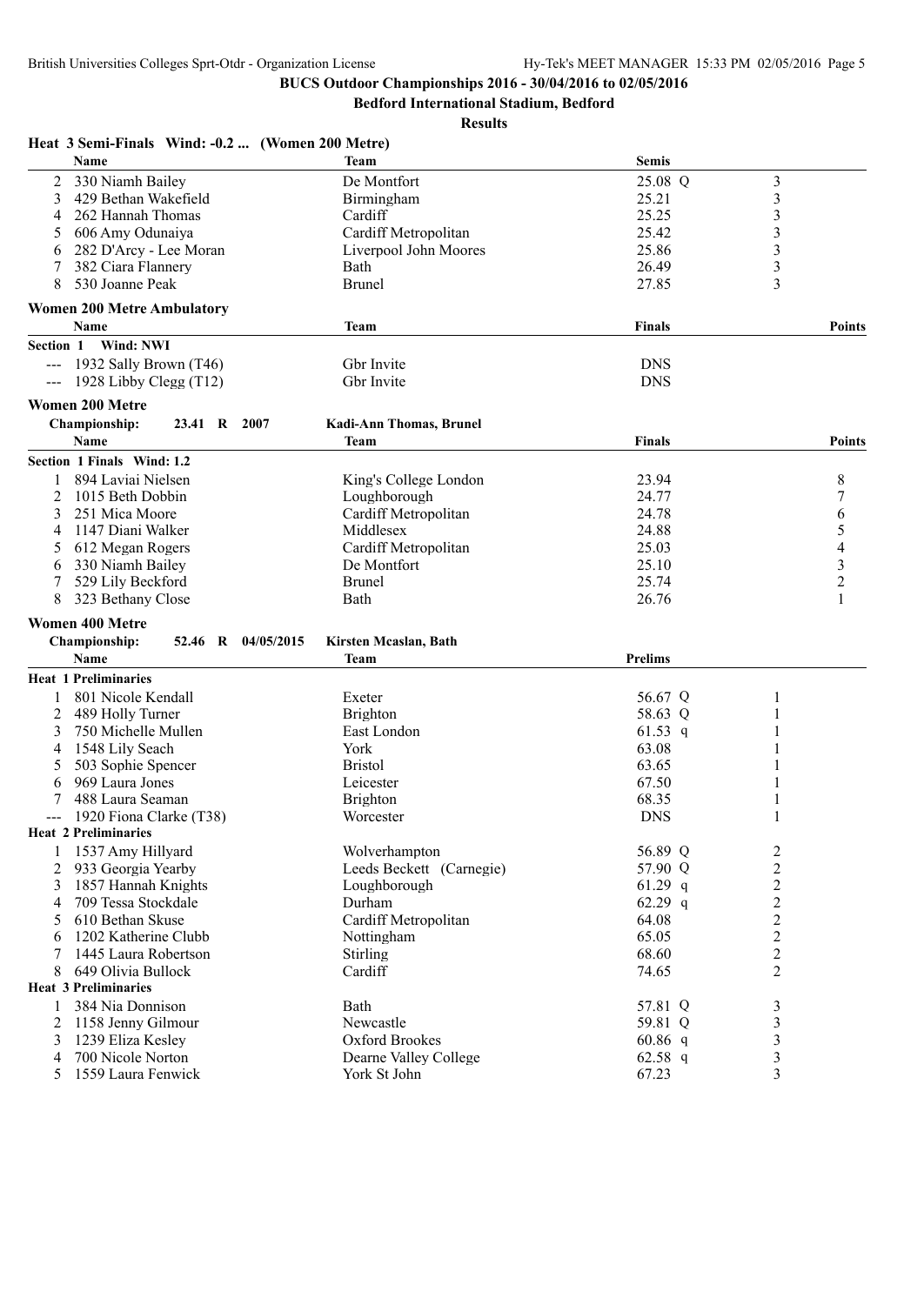**Bedford International Stadium, Bedford**

## **Results**

## **Heat 3 Preliminaries ... (Women 400 Metre)**

|                     | Name                                | Team                     | <b>Prelims</b> |                |
|---------------------|-------------------------------------|--------------------------|----------------|----------------|
| 6                   | 710 Clare Higgins                   | Durham                   | 68.22          | 3              |
| $--$                | 1405 Adelle Tracey                  | St Mary's                | <b>DNS</b>     | 3              |
|                     | <b>Heat 4 Preliminaries</b>         |                          |                |                |
| 1                   | 383 Olivia Caesar                   | Bath                     | 55.73 Q        | 4              |
| 2                   | 1016 Alice Desforges                | Loughborough             | 58.11 Q        | 4              |
| 3                   | 880 Kelly Mavididi                  | Kent                     | $61.61$ q      | 4              |
| 4                   | 1926 Erin McBride (T13)             | Gbr Invite               | 62.26 $q$      | 4              |
| 5                   | 431 Lizzie Hübner                   | Birmingham               | 62.69 $q$      | 4              |
| 6                   | 417 Rebecca Barnard                 | Bedfordshire             | 63.49          | 4              |
| 7                   | 1253 Emily Hoogkamer                | Oxford                   | 65.67          | 4              |
|                     | <b>Heat 5 Preliminaries</b>         |                          |                |                |
|                     | 1303 Rachel Dickens                 | Reading                  | 56.34 Q        | 5              |
|                     | 876 Lauren Rule                     | Kent                     | 57.60 Q        | 5              |
| 3                   | 932 Sasha Byrom                     | Leeds Beckett (Carnegie) | 58.21 q        | 5              |
| 4                   | 648 Lizzie Harris                   | Cardiff                  | 58.99 q        | 5              |
| 5                   | 1211 Victoria Reeves                | Nottingham               | 62.75          | 5              |
| 6                   | 1157 Francesca Robertson            | Newcastle                | 64.06          | 5              |
|                     | 1558 Hannah Shepard                 | York St John             | 64.32          | 5              |
|                     | <b>Heat 6 Preliminaries</b>         |                          |                |                |
|                     | 764 Tyra Watson                     | Edge Hill                | 58.91 Q        | 6              |
| 2                   | 1799 Abigail Barton                 | <b>Brunel</b>            | 59.41 Q        | 6              |
| 3                   | 1406 Ami Fosker                     | St Mary's                | $61.43$ q      | 6              |
| 4                   | 737 Victoria Onyeka                 | East Anglia              | 62.60 q        | 6              |
| 5                   | 824 Rebecca Pritchard               | Gloucestershire          | 62.72          | 6              |
| 6                   | 1446 Kirsty Irwin                   | <b>Stirling</b>          | 66.73          | 6              |
| $\qquad \qquad - -$ | 1296 Lina Nielsen                   | Queen Mary London        | <b>DNS</b>     | 6              |
|                     | <b>Women 400 Metre</b>              |                          |                |                |
|                     | Championship:<br>52.46 R 04/05/2015 | Kirsten Mcaslan, Bath    |                |                |
|                     | <b>Name</b>                         | <b>Team</b>              | <b>Semis</b>   |                |
|                     | <b>Heat 1 Semi-Finals</b>           |                          |                |                |
| 1                   | 801 Nicole Kendall                  | Exeter                   | 54.59 Q        |                |
| 2                   | 1537 Amy Hillyard                   | Wolverhampton            | 56.32 Q        |                |
| 3                   | 1016 Alice Desforges                | Loughborough             | 56.87 q        |                |
| 4                   | 489 Holly Turner                    | <b>Brighton</b>          | 58.12          |                |
| 5                   | 1857 Hannah Knights                 | Loughborough             | 60.42          |                |
| 6                   | 1239 Eliza Kesley                   | Oxford Brookes           | 60.47          |                |
| 7                   | 700 Nicole Norton                   | Dearne Valley College    | 61.45          |                |
| 8                   | 709 Tessa Stockdale                 | Durham                   | 62.00          |                |
|                     | Heat 2 Semi-Finals                  |                          |                |                |
|                     | 1303 Rachel Dickens                 | Reading                  | 55.32 Q        | $\overline{c}$ |
| 2                   | 384 Nia Donnison                    | Bath                     | 56.39 Q        | $\overline{c}$ |
| 3                   | 933 Georgia Yearby                  | Leeds Beckett (Carnegie) | 56.91 q        | $\overline{c}$ |
| 4                   | 648 Lizzie Harris                   | Cardiff                  | 59.29          | $\overline{c}$ |
| 5                   | 1799 Abigail Barton                 | <b>Brunel</b>            | 60.65          | $\overline{c}$ |
| 6                   | 1406 Ami Fosker                     | St Mary's                | 61.92          | $\overline{c}$ |
|                     | 737 Victoria Onyeka                 | East Anglia              | 65.08          | $\overline{c}$ |
| $--$                | 1926 Erin McBride (T13)             | Gbr Invite               | <b>DNS</b>     | $\overline{2}$ |
|                     | <b>Heat 3 Semi-Finals</b>           |                          |                |                |
| 1                   | 383 Olivia Caesar                   | Bath                     | 55.92 Q        | 3              |
| 2                   | 876 Lauren Rule                     | Kent                     | 56.29 Q        | 3              |
| 3                   | 932 Sasha Byrom                     | Leeds Beckett (Carnegie) | 58.12          | 3              |
| 4                   | 1158 Jenny Gilmour                  | Newcastle                | 58.64          | 3              |
| 5                   | 764 Tyra Watson                     | Edge Hill                | 59.28          | 3              |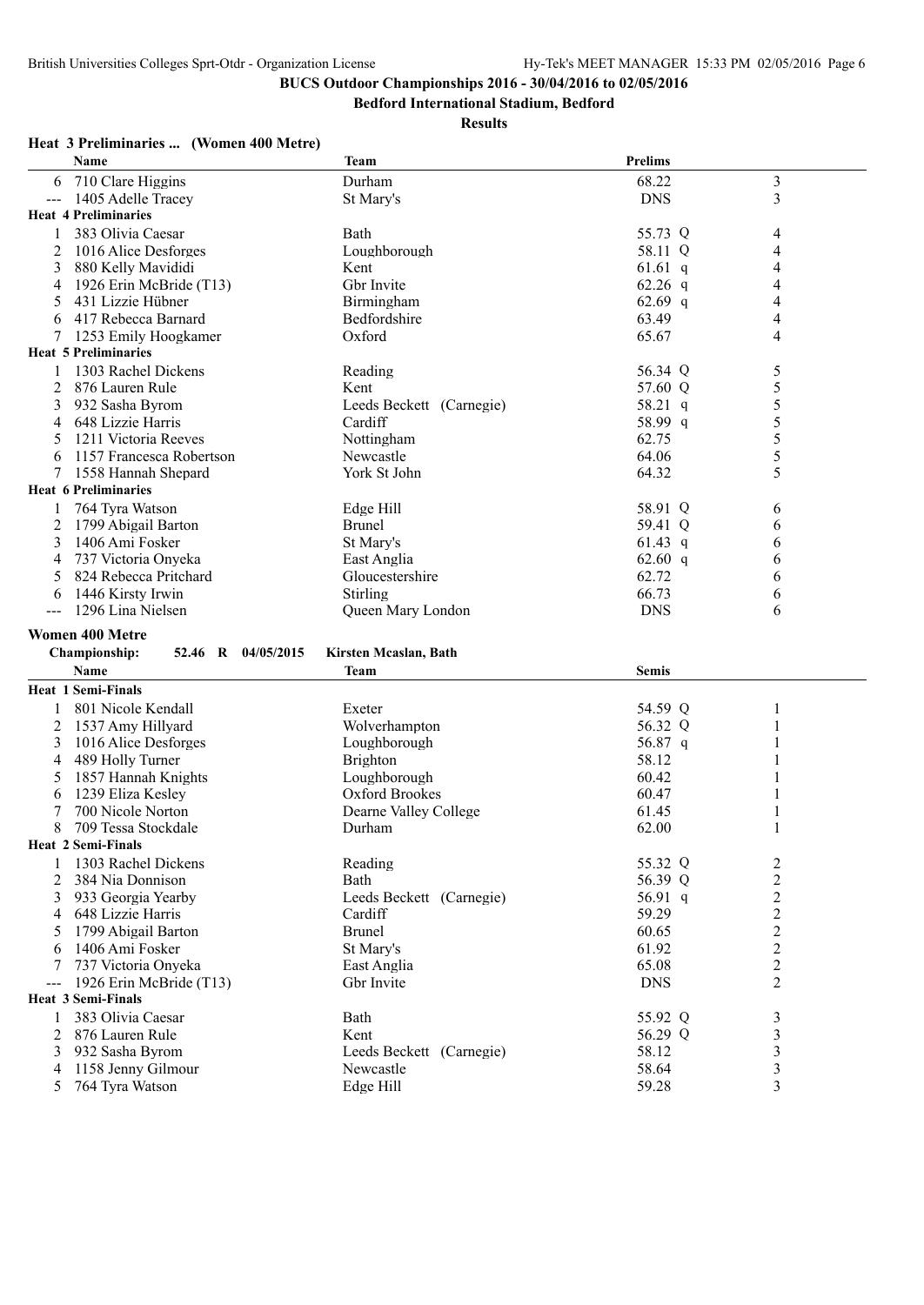**Bedford International Stadium, Bedford**

|                | Heat 3 Semi-Finals  (Women 400 Metre)         |                           |                |                          |
|----------------|-----------------------------------------------|---------------------------|----------------|--------------------------|
|                | Name                                          | Team                      | <b>Semis</b>   |                          |
| 6              | 880 Kelly Mavididi                            | Kent                      | 61.05          | 3                        |
|                | 750 Michelle Mullen                           | East London               | 62.33          | $\mathfrak{Z}$           |
| 8              | 431 Lizzie Hübner                             | Birmingham                | 64.05          | 3                        |
|                | <b>Women 400 Metre</b>                        |                           |                |                          |
|                | <b>Championship:</b><br>52.46 R<br>04/05/2015 | Kirsten Mcaslan, Bath     |                |                          |
|                | Name                                          | Team                      | Finals         | <b>Points</b>            |
|                | <b>Section 1 Finals</b>                       |                           |                |                          |
|                |                                               |                           |                |                          |
|                | 383 Olivia Caesar                             | Bath                      | 53.45          | 8                        |
| 2              | 801 Nicole Kendall                            | Exeter                    | 54.60          | 7                        |
| 3              | 1303 Rachel Dickens                           | Reading                   | 55.22          | 6                        |
| 4              | 876 Lauren Rule                               | Kent                      | 55.64          | 5                        |
| 5              | 1537 Amy Hillyard                             | Wolverhampton             | 55.96          | $\overline{\mathcal{L}}$ |
| 6              | 933 Georgia Yearby                            | Leeds Beckett (Carnegie)  | 56.26          | 3                        |
| 7              | 384 Nia Donnison                              | Bath                      | 56.34          | $\overline{c}$           |
| 8              | 1016 Alice Desforges                          | Loughborough              | 56.84          | $\mathbf{1}$             |
|                | <b>Women 800 Metre Run</b>                    |                           |                |                          |
|                | <b>Championship:</b><br>$2:03.68$ R<br>2005   | Marilyn Okoro, Bath       |                |                          |
|                | Name                                          | Team                      | <b>Prelims</b> |                          |
|                | <b>Heat 1 Preliminaries</b>                   |                           |                |                          |
| 1              | 1029 Megan Steer                              | Loughborough              | 2:18.73 Q      | 1                        |
| 2              | 1246 Rachel Skokowski                         | Oxford                    | 2:18.91 Q      |                          |
| 3              | 703 Cara Anderson                             | Derby                     | $2:19.00$ Q    |                          |
| $\overline{4}$ | 803 Susannah Reid                             | Exeter                    | $2:21.50$ q    |                          |
| 5              | 432 Georgia Morgan                            | Birmingham                | 2:26.58        |                          |
| 6              | 844 Jasmine Laidler                           | Huddersfield              | 2:27.69        |                          |
| 7              | 969 Laura Jones                               | Leicester                 | 2:33.49        | 1                        |
| 8              | 1183 Miranda Bass                             | Northampton               | 2:48.79        |                          |
|                | <b>Heat 2 Preliminaries</b>                   |                           |                |                          |
|                | 1456 Mhairi Hendry                            | Strathclyde               | $2:19.58$ Q    | 2                        |
| 2              | 1408 Sophie Riches                            | St Mary's                 | $2:19.77$ Q    | 2                        |
| 3              | 733 Isabel Rodriguez                          | East Anglia               | 2:19.79 Q      | $\overline{c}$           |
| 4              | 508 Alexa Parker                              | <b>Bristol</b>            | $2:22.27$ q    | $\overline{c}$           |
| 5              | 935 Sian Driscoll                             | Leeds Beckett (Carnegie)  | $2:22.76$ q    | 2                        |
| $\mathbf{6}$   | 713 Elana Dimmer                              | Durham                    | 2:25.01        | 2                        |
|                | 804 Penny Oliver                              | Exeter                    | 2:29.93        | $\overline{c}$           |
|                | 362 Zoey Clark                                | Aberdeen                  | <b>DNS</b>     | $\overline{2}$           |
|                | <b>Heat 3 Preliminaries</b>                   |                           |                |                          |
| 1              | 1313 Hannah Cameron                           | Robert Gordon             | 2:21.06 Q      | 3                        |
| 2              | 1160 Rebecca Metin                            | Newcastle                 | 2:21.14 Q      | $\mathfrak{Z}$           |
| 3              | 440 Lydia Hallam                              | Birmingham                | $2:21.16$ Q    | 3                        |
| 4              | 1503 Emma Butcher                             | University College London | 2:23.47        | 3                        |
| 5              | 1202 Katherine Clubb                          | Nottingham                | 2:23.54        | 3                        |
| 6              | 1247 Rebecca Robinson                         | Oxford                    | 2:24.02        | 3                        |
| 7              | 1388 Ailish Craig                             | Southampton               | 2:27.18        | 3                        |
| 8              | 1844 Miranda Hardacre                         | <b>Brunel</b>             | 2:30.04        | 3                        |
|                | <b>Heat 4 Preliminaries</b>                   |                           |                |                          |
| 1              | 674 Rachael Scott                             | Central Lancashire        | $2:18.14$ Q    | 4                        |
| 2              | 385 Anna Clark                                | Bath                      | $2:18.16$ Q    | 4                        |
| 3              | 934 Rachel Hibberd                            | Leeds Beckett (Carnegie)  | 2:18.28 Q      | 4                        |
| 4              | 1387 Georgina Russell                         | Southampton               | 2:18.58 q      | 4                        |
| 5              | 1349 Ellen Sagar-Hesketh                      | Sheffield Hallam          | 2:25.22        | 4                        |
| 6              | 1915 Rebecca Wilby                            | <b>Brunel</b>             | 2:29.73        | 4                        |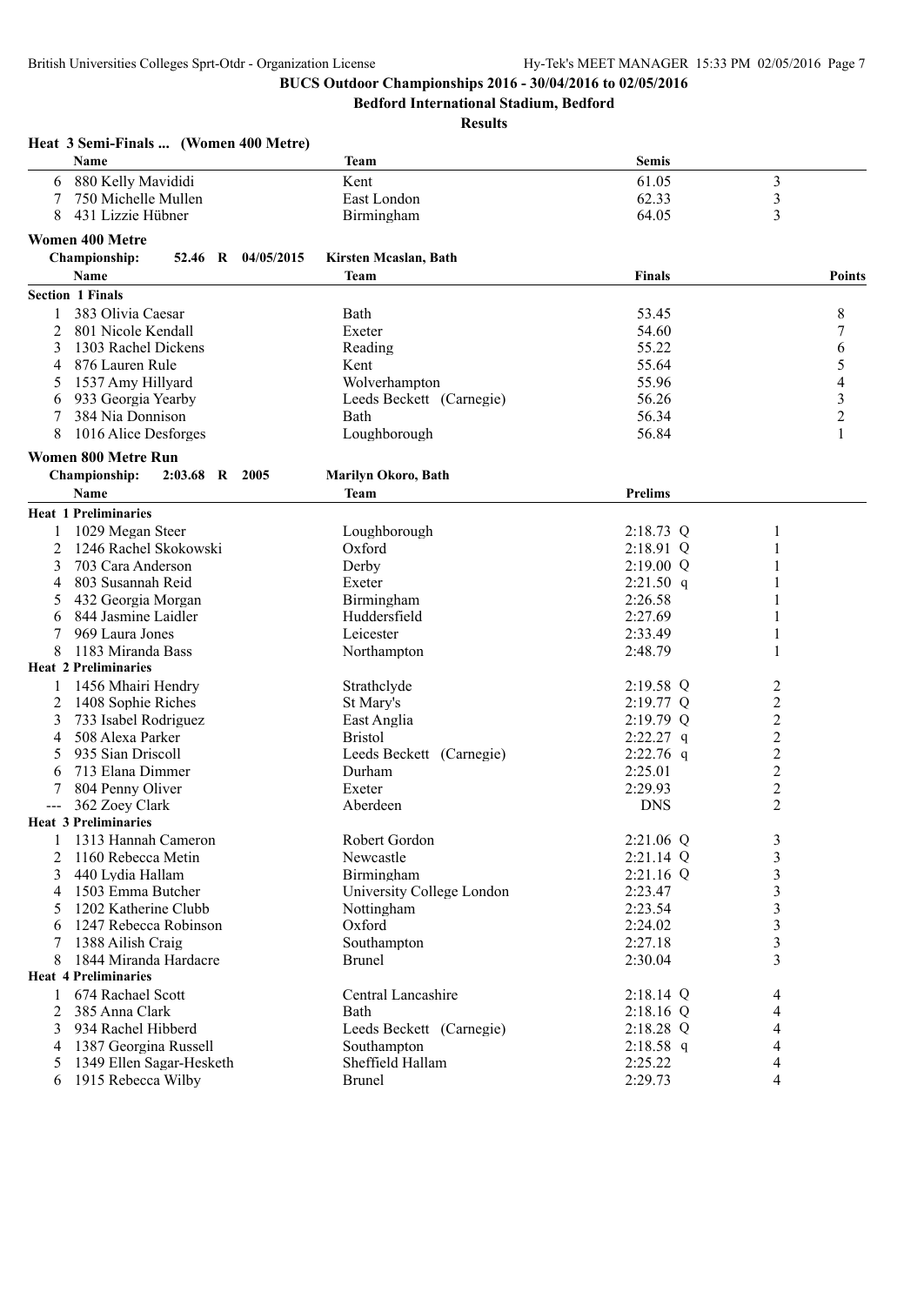**Bedford International Stadium, Bedford**

**Results**

## **Heat 4 Preliminaries ... (Women 800 Metre Run)**

|   | <b>Name</b>                     | <b>Team</b>               | <b>Prelims</b> |                |
|---|---------------------------------|---------------------------|----------------|----------------|
|   | 611 Jessica Anstice             | Cardiff Metropolitan      | 2:32.98        | 4              |
| 8 | 1515 Kate Lennon                | Warwick                   | 2:49.47        | 4              |
|   | <b>Heat 5 Preliminaries</b>     |                           |                |                |
| 1 | 363 Kelsey Stewart              | Aberdeen                  | $2:15.03$ Q    | 5              |
|   | 1846 Georgina Hartigan          | Loughborough              | 2:15.90 Q      | 5              |
| 3 | 1546 Sarah Grover               | York                      | $2:19.04$ Q    | 5              |
| 4 | 1407 Danielle Seddon            | St Mary's                 | $2:19.42$ q    | 5              |
| 5 | 1446 Kirsty Irwin               | Stirling                  | 2:29.50        | 5              |
| 6 | 504 Emma Butterworth            | <b>Bristol</b>            | 2:30.65        | 5              |
| 7 | 1302 Chloe Dearman              | Reading                   | 2:45.92        | 5              |
| 8 | 970 Katie Doull                 | Leicester                 | 2:53.99        | 5              |
|   | <b>Heat 6 Preliminaries</b>     |                           |                |                |
| 1 | 1117 Bethany Ansell             | Manchester                | $2:19.34$ Q    | 6              |
| 2 | 1312 Emma Leask                 | Robert Gordon             | $2:20.41$ Q    | 6              |
| 3 | 890 Francesca Ashworth          | King's College London     | 2:20.43 Q      | 6              |
| 4 | 708 Emily Strathdee             | Durham                    | 2:21.89 q      | 6              |
| 5 | 877 Stacey Eyers                | Kent                      | 2:23.14        | 6              |
| 6 | 1502 Emma Simpson               | University College London | 2:26.38        | 6              |
| 7 | 644 Zoe Plant                   | Cardiff                   | 2:49.14        | 6              |
|   | 856 Alex Mundell                | Imperial College London   | <b>DNS</b>     | 6              |
|   | <b>Women 800 Metre Run</b>      |                           |                |                |
|   |                                 |                           |                |                |
|   | Championship:<br>2:03.68 R 2005 | Marilyn Okoro, Bath       |                |                |
|   | <b>Name</b>                     | <b>Team</b>               | <b>Semis</b>   |                |
|   | <b>Heat 1 Semi-Finals</b>       |                           |                |                |
| 1 | 1029 Megan Steer                | Loughborough              | 2:15.28 Q      | 1              |
| 2 | 1117 Bethany Ansell             | Manchester                | $2:15.39$ Q    |                |
| 3 | 1246 Rachel Skokowski           | Oxford                    | 2:17.88        |                |
| 4 | 1387 Georgina Russell           | Southampton               | 2:18.95        |                |
| 5 | 733 Isabel Rodriguez            | East Anglia               | 2:19.07        |                |
| 6 | 1546 Sarah Grover               | York                      | 2:19.47        |                |
| 7 | 935 Sian Driscoll               | Leeds Beckett (Carnegie)  | 2:19.78        |                |
| 8 | 1408 Sophie Riches              | St Mary's                 | 2:25.14        |                |
|   | <b>Heat 2 Semi-Finals</b>       |                           |                |                |
|   | 1456 Mhairi Hendry              | Strathclyde               | $2:13.21$ Q    | 2              |
|   | 1312 Emma Leask                 | Robert Gordon             | $2:14.50$ Q    | $\overline{2}$ |
| 3 | 674 Rachael Scott               | Central Lancashire        | $2:15.11$ q    | $\overline{2}$ |
| 4 | 385 Anna Clark                  | Bath                      | 2:18.37        | $\overline{c}$ |
| 5 | 703 Cara Anderson               | Derby                     | 2:19.58        | $\overline{2}$ |
|   | 6 1407 Danielle Seddon          | St Mary's                 | 2:19.80        | $\mathcal{D}$  |
| 7 | 890 Francesca Ashworth          | King's College London     | 2:23.43        | 2              |
| 8 | 708 Emily Strathdee             | Durham                    | 2:26.84        | 2              |
|   | Heat 3 Semi-Finals              |                           |                |                |
|   | 1846 Georgina Hartigan          | Loughborough              | 2:10.71 Q      | 3              |
| 2 | 363 Kelsey Stewart              | Aberdeen                  | 2:11.59 Q      | 3              |
| 3 | 440 Lydia Hallam                | Birmingham                | $2:16.15$ q    | 3              |
| 4 | 1313 Hannah Cameron             | Robert Gordon             | 2:16.52        | 3              |
| 5 | 934 Rachel Hibberd              | Leeds Beckett (Carnegie)  | 2:19.47        | 3              |
| 6 | 803 Susannah Reid               | Exeter                    | 2:20.25        | 3              |
| 7 | 1160 Rebecca Metin              | Newcastle                 | 2:21.94        | 3              |
| 8 | 508 Alexa Parker                | <b>Bristol</b>            | 2:24.05        | 3              |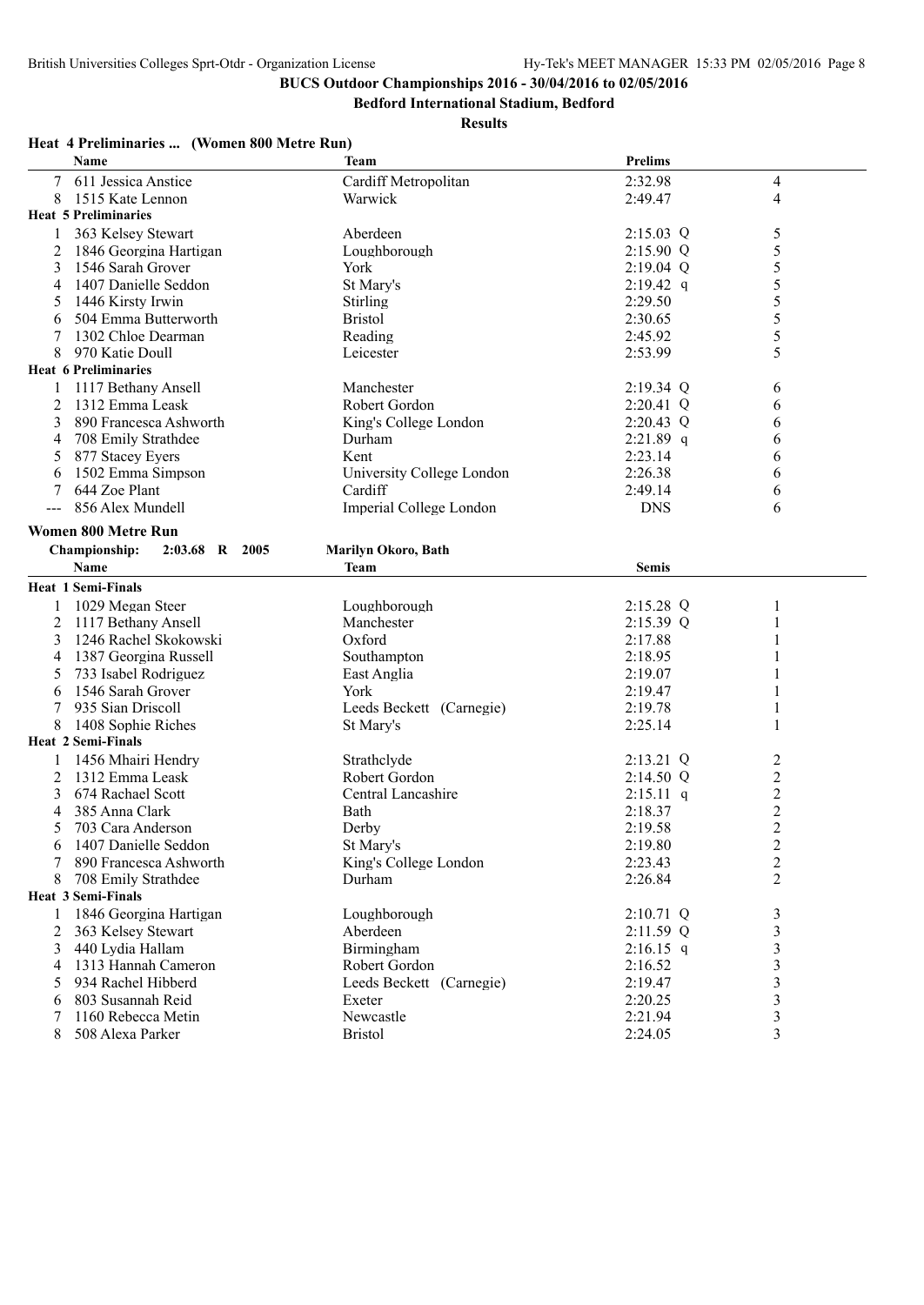**Bedford International Stadium, Bedford**

| Women 800 Metre Run Wheelchair                                    |                                 |                |                |
|-------------------------------------------------------------------|---------------------------------|----------------|----------------|
| 2:12.73 R 05/05/2014<br><b>Championship:</b>                      | Hannah Cockcroft T34, Covenrtry |                |                |
| Name                                                              | Team                            | <b>Finals</b>  | <b>Points</b>  |
| Section 1                                                         |                                 |                |                |
| 1933 Hannah Cockroft (T34)<br>$\frac{1}{2}$                       | Gbr Invite                      | 2:13.10        |                |
| 1936 Mel Nicholls (T34)                                           | Gbr Invite                      | 2:13.99        |                |
| 1935 Eden Rainbow-Cooper (T54)<br>$\qquad \qquad - -$             | Gbr Invite                      | 2:20.18        |                |
| 1934 Carly Tait (T34)<br>$\hspace{0.05cm} \ldots \hspace{0.05cm}$ | Gbr Invite                      | 2:28.18        |                |
| 1010 Sophie Taylor (T33)<br>$---$                                 | Loughborough                    | 3:04.11        |                |
| <b>Women 800 Metre Run</b>                                        |                                 |                |                |
| <b>Championship:</b><br>2:03.68 R 2005                            | Marilyn Okoro, Bath             |                |                |
| Name                                                              | Team                            | <b>Finals</b>  | <b>Points</b>  |
|                                                                   |                                 |                |                |
| <b>Section 1 Finals</b>                                           |                                 |                |                |
| 1456 Mhairi Hendry<br>1                                           | Strathclyde                     | 2:05.02        | 8              |
| 2<br>363 Kelsey Stewart                                           | Aberdeen                        | 2:09.69        | 7              |
| 1846 Georgina Hartigan<br>3                                       | Loughborough                    | 2:10.52        | 6              |
| 1029 Megan Steer<br>4                                             | Loughborough                    | 2:13.14        | 5              |
| 1312 Emma Leask<br>5                                              | Robert Gordon                   | 2:14.02        | 4              |
| 1117 Bethany Ansell<br>6                                          | Manchester                      | 2:14.56        | $\mathfrak{Z}$ |
| 674 Rachael Scott<br>7                                            | Central Lancashire              | 2:16.58        | $\overline{c}$ |
| 8<br>440 Lydia Hallam                                             | Birmingham                      | 2:17.07        | 1              |
| <b>Women 1500 Metre Run</b>                                       |                                 |                |                |
| Championship:<br>4:13.38 R 2001                                   | Emma Ward, Staffordshire        |                |                |
| <b>Name</b>                                                       | Team                            | <b>Prelims</b> |                |
| <b>Heat 1 Preliminaries</b>                                       |                                 |                |                |
| 1017 Jessica Judd                                                 | Loughborough                    | 4:30.88 Q      |                |
| 2<br>439 Mari Smith                                               | Birmingham                      | 4:35.72 Q      | 1              |
|                                                                   |                                 |                |                |
| 3<br>868 Lucy Hayes                                               | Keele                           | 4:36.62 $Q$    |                |
| 912 Zara Knappy<br>4<br>1539 Sofie Kent                           | Leeds                           | 4:38.99 Q      |                |
| 5                                                                 | Wolverhampton                   | 4:40.08 $Q$    |                |
| 1457 Shannon Mclellan<br>6                                        | Strathclyde                     | 4:44.64 q      |                |
| 1414 Stevie Lawrence                                              | St Mary's                       | 4:46.56 q      |                |
| 8<br>574 Emily Raune                                              | Cambridge                       | 4:47.53        |                |
| 1901 Amber Wallace<br>9                                           | <b>Brunel</b>                   | 4:54.37        |                |
| 1448 Ellen Stickle<br>10                                          | <b>Stirling</b>                 | 5:08.91        |                |
| 1843 Mollie Hansford<br>11                                        | Durham                          | 5:16.31        |                |
| 937 Georgia Hird<br>12                                            | Leeds Beckett (Carnegie)        | 5:20.50        |                |
| 1257 Helene Greenwood<br>13                                       | Oxford                          | 5:20.92        |                |
| 14<br>501 Katie Royals                                            | <b>Bristol</b>                  | 5:34.70        |                |
| 1286 Annabel Matthews-Smith                                       | Portsmouth                      | <b>DNS</b>     | 1              |
| <b>Heat 2 Preliminaries</b>                                       |                                 |                |                |
| 772 Stephanie Pennycook<br>1                                      | Edinburgh                       | 4:42.93 Q      | 2              |
| 1409 Amy Griffiths<br>2                                           | St Mary's                       | 4:44.56 Q      | $\overline{c}$ |
| 3<br>707 Chloe Price                                              | Durham                          | 4:45.37 Q      | $\overline{c}$ |
| 1808 Josephine Brysting<br>4                                      | Loughborough                    | 4:46.61 $Q$    | $\overline{c}$ |
| 645 Abigail Howarth<br>5                                          | Cardiff                         | 4:46.78 Q      | $\overline{c}$ |
| 573 Sarah Lovewell<br>6                                           | Cambridge                       | 4:53.56        | $\overline{c}$ |
| 526 Emily Mckane<br>7                                             | <b>Brunel</b>                   | 4:54.42        | $\overline{c}$ |
| 936 Anina Atkinson<br>8                                           | Leeds Beckett (Carnegie)        | 4:59.11        | 2              |
| 1205 Megan Gildea<br>9                                            | Nottingham                      | 5:00.08        | $\overline{c}$ |
| 972 Caitlin Meguire<br>10                                         | Leicester                       | 5:10.12        | $\overline{c}$ |
| 1302 Chloe Dearman<br>11                                          | Reading                         | 5:12.26        | 2              |
| 500 Bethan Goddard<br>12                                          | <b>Bristol</b>                  | 5:14.41        | $\overline{2}$ |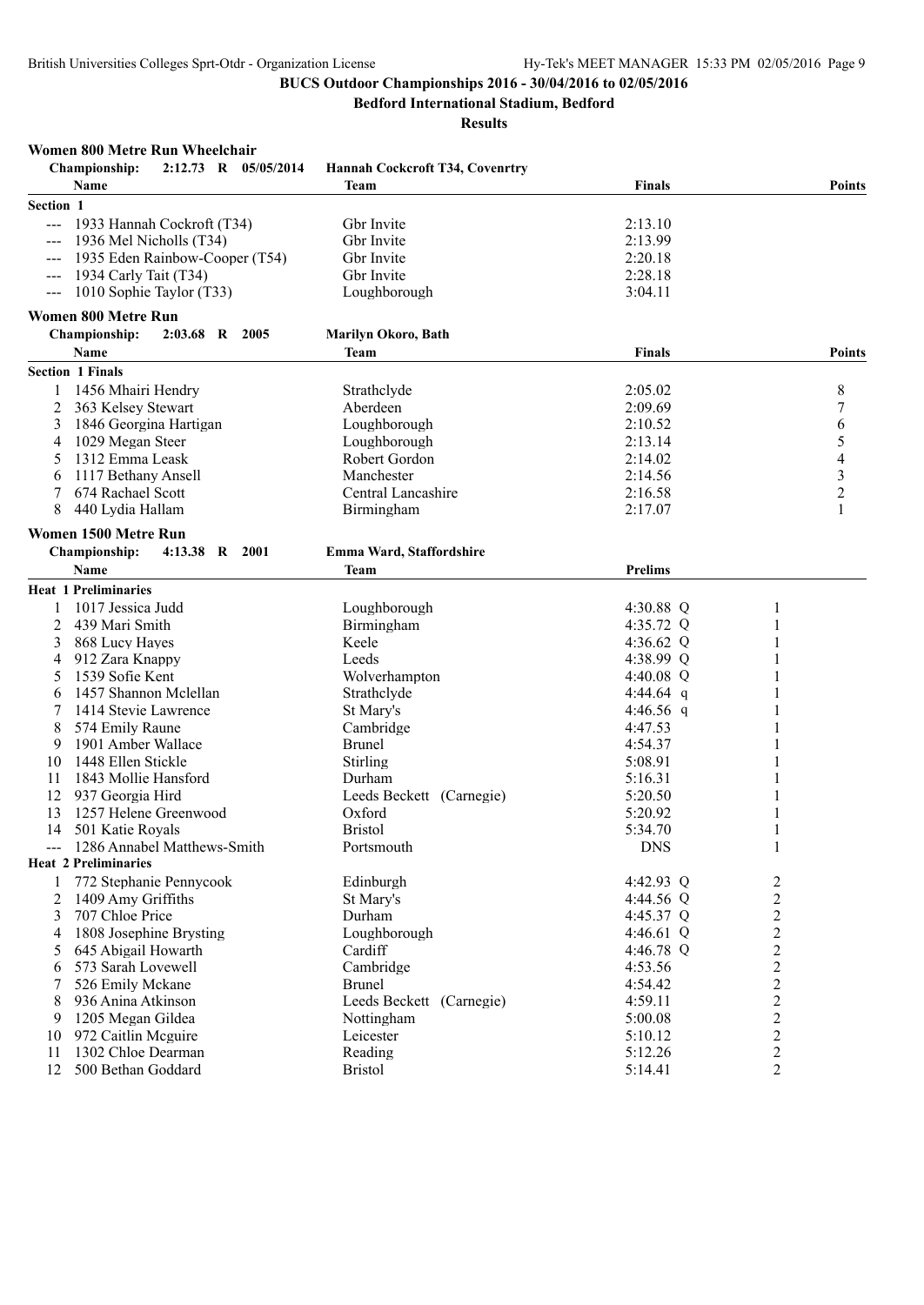**Bedford International Stadium, Bedford**

|       | Heat 2 Preliminaries  (Women 1500 Metre Run) |                                    |                |                |        |
|-------|----------------------------------------------|------------------------------------|----------------|----------------|--------|
|       | <b>Name</b>                                  | Team                               | <b>Prelims</b> |                |        |
| 13    | 1162 Susan Shiel-Rankin                      | Newcastle                          | 5:18.87        | $\mathfrak{2}$ |        |
| 14    | 1534 Claire Bentley                          | Winchester                         | 5:20.47        | $\overline{2}$ |        |
| 15    | 843 Elizabeth Tranter                        | Huddersfield                       | 6:08.78        | 2              |        |
|       | --- 492 Katie Solis                          | <b>Brighton</b>                    | <b>DNS</b>     | 2              |        |
|       | <b>Women 1500 Metre Run</b>                  |                                    |                |                |        |
|       | 4:13.38 R 2001<br><b>Championship:</b>       | Emma Ward, Staffordshire           |                |                |        |
|       | Name                                         | <b>Team</b>                        | <b>Finals</b>  |                | Points |
|       | <b>Section 1 Finals</b>                      |                                    |                |                |        |
|       | 1017 Jessica Judd                            | Loughborough                       | 4:20.23        | 8              |        |
| 2     | 439 Mari Smith                               | Birmingham                         | 4:25.17        | 7              |        |
| 3     | 772 Stephanie Pennycook                      | Edinburgh                          | 4:26.95        | 6              |        |
| 4     | 1409 Amy Griffiths                           | St Mary's                          | 4:37.36        | 5              |        |
| 5     | 645 Abigail Howarth                          | Cardiff                            | 4:40.99        | 4              |        |
| 6     | 707 Chloe Price                              | Durham                             | 4:41.30        | 3              |        |
|       | 1808 Josephine Brysting                      | Loughborough                       | 4:44.07        | $\overline{c}$ |        |
| 8     | 1539 Sofie Kent                              | Wolverhampton                      | 4:44.53        | 1              |        |
| 9     | 868 Lucy Hayes                               | Keele                              | 4:44.79        |                |        |
| 10    | 912 Zara Knappy                              | Leeds                              | 4:45.15        |                |        |
| 11    | 1414 Stevie Lawrence                         | St Mary's                          | 4:46.03        |                |        |
| 12    | 1457 Shannon Mclellan                        | Strathclyde                        | 4:46.82        |                |        |
|       |                                              |                                    |                |                |        |
|       | <b>Women 5000 Metre Run</b>                  |                                    |                |                |        |
|       | Championship: 15:44.01 R 2012                | <b>Charlotte Purdue, St Mary's</b> |                |                |        |
|       | Name                                         | <b>Team</b>                        | <b>Prelims</b> |                |        |
|       | <b>Heat 1 Preliminaries</b>                  |                                    |                |                |        |
|       | 387 Jennifer Nesbitt                         | Bath                               | $17:18.06$ Q   | 1              |        |
| 2     | 734 Kate Robinson                            | East Anglia                        | 18:02.71 Q     |                |        |
| 3     | 572 Elizabeth Apsley                         | Cambridge                          | 18:03.93 Q     |                |        |
| 4     | 1019 Chloe Richardson                        | Loughborough                       | 18:04.36 Q     |                |        |
| 5     | 918 Harriet Buswell                          | Leeds                              | 18:08.53 Q     |                |        |
| 6     | 524 Rachel Gifford                           | <b>Brunel</b>                      | $18:16.49$ q   |                |        |
| 7     | 1324 Jenny Evans                             | Sheffield                          | $18:20.67$ q   |                |        |
| 8     | 938 Evie Brailsford                          | Leeds Beckett (Carnegie)           | 18:45.52       |                |        |
| 9     | 1207 Chloe Bird                              | Nottingham                         | 19:15.11       |                |        |
| 10    | 1223 Alice Ritchie                           | Nottingham Trent                   | 19:19.55       |                |        |
| 11    | 1509 Julia Bijl                              | Warwick                            | 19:27.47       |                |        |
| 12    | 871 Abbie Cheetham                           | Keele                              | 21:14.96       |                |        |
| $---$ | 1461 Danielle Fegan                          | Sunderland                         | <b>DNS</b>     |                |        |
|       | 1115 Hannah Brown                            | Manchester                         | <b>DNS</b>     | $\mathbf{1}$   |        |
|       | 1003 Emma Dixon                              | London                             | <b>DNS</b>     | 1              |        |
|       | <b>Heat 2 Preliminaries</b>                  |                                    |                |                |        |
| 1     | 820 Annabel Simpson                          | Glasgow                            | 17:26.25 Q     | 2              |        |
| 2     | 917 Georgia Malir                            | Leeds                              | 17:34.57 Q     | $\overline{c}$ |        |
| 3     | 939 Mollie Williams                          | Leeds Beckett (Carnegie)           | 17:36.67 Q     | $\overline{c}$ |        |
| 4     | 1206 Aubree Piepmeier                        | Nottingham                         | 17:45.31 Q     | $\mathfrak{2}$ |        |
| 5     | 1464 Imogen Wolsey                           | Surrey                             | 17:47.18 Q     | $\overline{c}$ |        |
| 6     | 1250 Bethanie Murray                         | Oxford                             | $17:50.45$ q   | $\overline{c}$ |        |
| 7     | 1036 Joanne Hickman Dunne                    | Loughborough                       | $17:57.03$ q   | 2              |        |
| 8     | 1323 Ellen Downs                             | Sheffield                          | $18:22.15$ q   | 2              |        |
| 9     | 735 Sarah Imbush                             | East Anglia                        | 18:32.18 q     | $\overline{2}$ |        |
| 10    | 872 Amber Reed                               | Keele                              | 19:25.98       | $\mathfrak{2}$ |        |
| $---$ | 1516 Odes-Clara Leguet                       | Warwick                            | <b>DNS</b>     | $\overline{c}$ |        |
| $---$ | 1114 Anne Kenchington                        | Manchester                         | <b>DNS</b>     | 2              |        |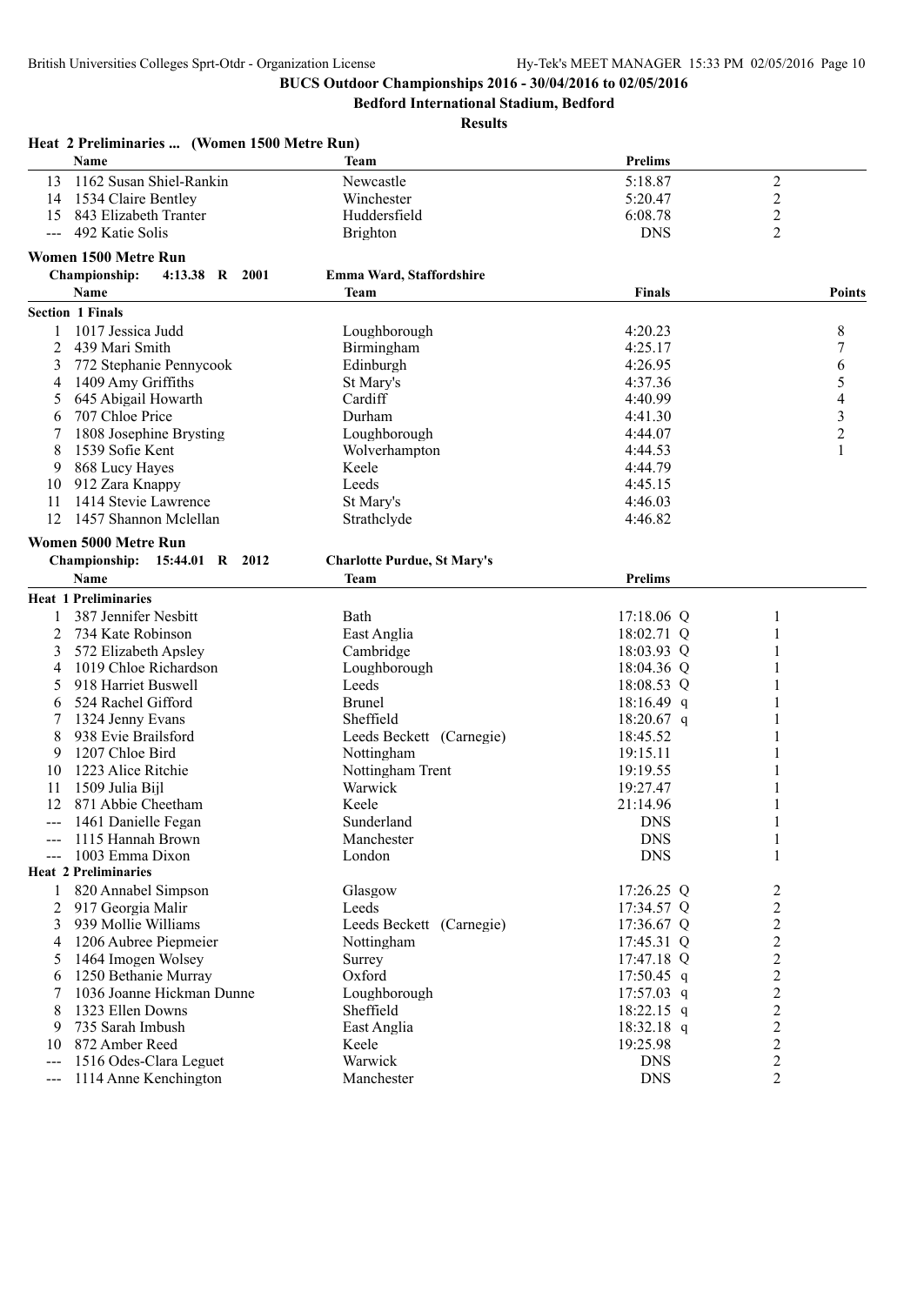**Bedford International Stadium, Bedford**

|           | Heat 2 Preliminaries  (Women 5000 Metre Run)<br>Name | Team                               | <b>Prelims</b> |                          |
|-----------|------------------------------------------------------|------------------------------------|----------------|--------------------------|
|           | 492 Katie Solis                                      | <b>Brighton</b>                    | <b>DNS</b>     | $\overline{2}$           |
|           | 1163 Amelia Pettit                                   | Newcastle                          | <b>DNS</b>     | $\overline{2}$           |
|           | Women 5000 Metre Run                                 |                                    |                |                          |
|           | Championship: 15:44.01 R 2012                        | <b>Charlotte Purdue, St Mary's</b> |                |                          |
|           | Name                                                 | Team                               | Finals         | <b>Points</b>            |
|           | <b>Section 1 Finals</b>                              |                                    |                |                          |
|           | 387 Jennifer Nesbitt                                 | Bath                               | 16:28.70       | 8                        |
| 2         | 1019 Chloe Richardson                                | Loughborough                       | 16:59.15       | 7                        |
| 3         | 1036 Joanne Hickman Dunne                            | Loughborough                       | 17:01.99       | 6                        |
| 4         | 939 Mollie Williams                                  | Leeds Beckett (Carnegie)           | 17:10.41       | 5                        |
| 5         | 1206 Aubree Piepmeier                                | Nottingham                         | 17:15.46       | $\overline{\mathcal{L}}$ |
| 6         | 820 Annabel Simpson                                  | Glasgow                            | 17:16.33       |                          |
| 7         | 917 Georgia Malir                                    | Leeds                              | 17:22.32       | $\frac{3}{2}$            |
| 8         | 1464 Imogen Wolsey                                   | Surrey                             | 17:41.76       | 1                        |
| 9         | 1250 Bethanie Murray                                 | Oxford                             | 17:46.84       |                          |
| 10        | 572 Elizabeth Apsley                                 | Cambridge                          | 17:59.01       |                          |
| 11        | 734 Kate Robinson                                    | East Anglia                        | 18:14.52       |                          |
| 12        | 524 Rachel Gifford                                   | <b>Brunel</b>                      | 18:31.43       |                          |
| 13        | 918 Harriet Buswell                                  | Leeds                              | 18:34.62       |                          |
| 14        | 1324 Jenny Evans                                     | Sheffield                          | 18:50.30       |                          |
| 15        | 735 Sarah Imbush                                     | East Anglia                        | 18:52.44       |                          |
| 16        | 1323 Ellen Downs                                     | Sheffield                          | 19:20.27       |                          |
|           |                                                      |                                    |                |                          |
|           | Women 10000 Metre Run                                |                                    |                |                          |
|           | <b>Championship:</b><br>33:18.31 R 2004              | <b>Kate Reed, St Mary's</b>        |                |                          |
|           | Name                                                 | Team                               | <b>Finals</b>  | <b>Points</b>            |
| Section 1 |                                                      |                                    |                |                          |
|           | 444 Rebecca Murray                                   | Birmingham                         | 35:04.30       | 8                        |
| 2         | 1325 Becky Rigby                                     | Sheffield                          | 35:26.45       | $\boldsymbol{7}$         |
| 3         | 1163 Amelia Pettit                                   | Newcastle                          | 35:54.11       | 6                        |
| 4         | 437 Laura Gent                                       | Birmingham                         | 36:37.95       | 5                        |
| 5         | 1190 Alex Sneddon                                    | Northumbria                        | 36:42.70       | $\overline{\mathcal{L}}$ |
| 6         | 855 Sarah Johnson                                    | Imperial College London            | 36:57.83       | 3                        |
|           | 605 Lucy Marland                                     | Cardiff Metropolitan               | 37:24.21       | $\overline{2}$           |
| 8         | 643 Megan Mcbrien                                    | Cardiff                            | 37:58.49       | $\mathbf{1}$             |
| 9         | 1038 Sarah Douglas                                   | Loughborough                       | 38:19.66       |                          |
| 10        | 1188 Cloe Hubbard                                    | Northumbria                        | 38:45.56       |                          |
| 11        | 1383 Bryher Bowness                                  | Southampton                        | 38:52.60       |                          |
| 12        | 805 Nikita Steiner                                   | Exeter                             | 42:19.67       |                          |
| 13        | 940 Emma Dutton                                      | Leeds Beckett (Carnegie)           | 42:41.36       |                          |
| 14        | 1382 Esme Sheridan                                   | Southampton                        | 43:06.58       |                          |
| 15        | 1504 Catriona Rennison                               | University College London          | 43:29.45       |                          |
|           | 16 644 Zoe Plant                                     | Cardiff                            | 44:25.76       |                          |
| 17        | 1507 Naomi Prosser                                   | Warwick                            | 45:33.56       |                          |
| $---$     | 445 Alex Eykelbosch                                  | Birmingham                         | <b>DNF</b>     |                          |
| $--$      | 1461 Danielle Fegan                                  | Sunderland                         | <b>DNS</b>     |                          |
|           | <b>Women 100 Metre Hurdles</b>                       |                                    |                |                          |
|           | Championship:<br>13.45 R 2003                        | <b>Helen Worsey, Loughborough</b>  |                |                          |
|           | Name                                                 | Team                               | <b>Prelims</b> |                          |
|           | Heat 1 Preliminaries Wind: 3.1                       |                                    |                |                          |
|           | 330 Niamh Bailey                                     | De Montfort                        | 13.95 Q        | 1                        |
| 2         | 335 Lucy Turner                                      | Northumbria                        | 14.59 $q$      | 1                        |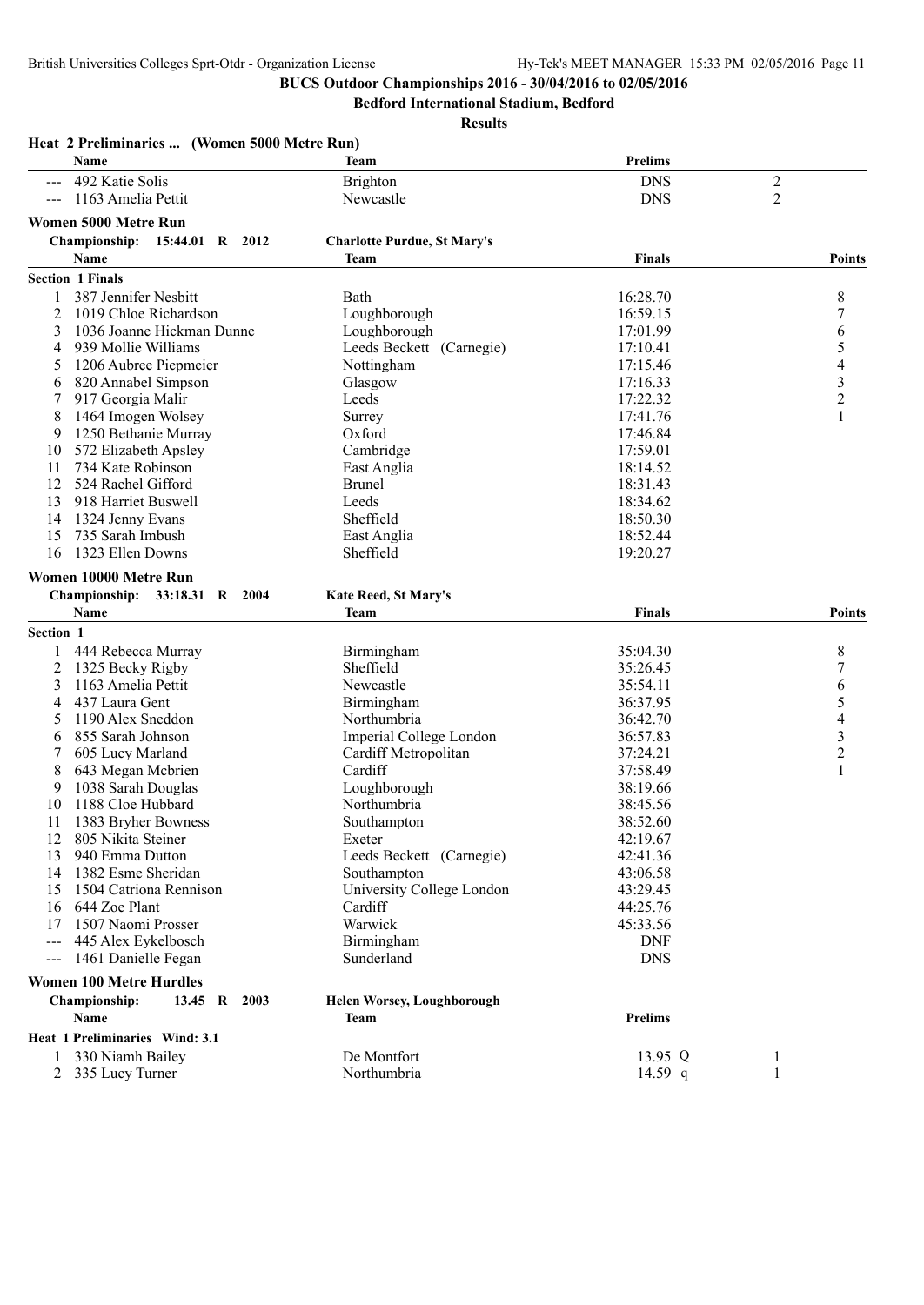**Bedford International Stadium, Bedford**

**Results**

## **Heat 1 Preliminaries Wind: 3.1 ... (Women 100 Metre Hurdles)**

| <b>Name</b>                                             | <b>Team</b>                       | <b>Prelims</b>     |                |
|---------------------------------------------------------|-----------------------------------|--------------------|----------------|
| 329 Megan Marchildon<br>3                               | Durham                            | 14.62 $q$          | 1              |
| 349 Roxanne Oliver<br>4                                 | Leeds Beckett (Carnegie)          | $15.03$ q          | 1              |
| 340 Emma Buckett<br>5                                   | Loughborough                      | $15.34$ q          | 1              |
| 350 Simone Baxter<br>6                                  | St Mary's                         | $15.86$ q          | 1              |
| Heat 2 Preliminaries Wind: 1.0                          |                                   |                    |                |
| 325 Yasmin Miller<br>1                                  | London South Bank                 | 13.73 Q            | $\overline{c}$ |
| 2<br>336 Kaeshelle Cooke                                | Bath                              | 14.39 q            | $\overline{2}$ |
| 3<br>333 Emma Nwofor                                    | <b>Brunel</b>                     | 14.73 q            | $\overline{c}$ |
| 342 Katherine Morris<br>4                               | Swansea                           | $15.17$ q          | $\overline{c}$ |
| 345 Katy Robinson<br>5                                  | Sheffield Hallam                  | $15.82$ q          | $\overline{c}$ |
| 351 Freya Shearer<br>6                                  | Oxford                            | 15.89 q            | $\overline{c}$ |
| 361 Milly Stabler<br>$---$                              | Manchester                        | <b>DNF</b>         | $\overline{2}$ |
| Heat 3 Preliminaries Wind: 1.4                          |                                   |                    |                |
| 323 Bethany Close                                       | Bath                              | 14.09 Q            | 3              |
| 2<br>332 Olivia Walker                                  | Durham                            | $14.41 \text{ q}$  | 3              |
| 3<br>287 Rachael Nakaye                                 | Staffordshire                     | $15.33$ q          | $\mathfrak{Z}$ |
| 338 Lucy Chappell<br>4                                  | Sheffield Hallam                  | $15.33$ q          | $\mathfrak{Z}$ |
| 347 Adela Hussain<br>5                                  | Oxford Brookes                    | 16.44              | $\mathfrak{Z}$ |
| 356 Cara Trivett<br>6                                   | Birmingham                        | 17.95              | $\mathfrak{Z}$ |
| 327 Sally-Anne Adams<br>7                               | Essex                             | 23.59              | 3              |
| Heat 4 Preliminaries Wind: 0.7                          |                                   |                    |                |
| 268 Stephanie Clitheroe                                 | St Mary's                         | 14.25 Q            | 4              |
| 339 Amy Hodgson<br>2                                    | Loughborough                      | 14.53 q            | 4              |
| 331 Rebecca Jennings<br>3                               | London Metropolitan               | $15.13$ q          | 4              |
| 341 Sarah Connolly<br>4                                 | <b>Brunel</b>                     | 15.30 q            | 4              |
| 5<br>353 Vanessa Saunders                               | Kent                              | 16.65              | 4              |
|                                                         | South Wales                       | 16.78              | 4              |
| 355 Lora Roberts<br>6<br>Heat 5 Preliminaries Wind: 0.7 |                                   |                    |                |
|                                                         |                                   |                    |                |
| 324 Lucy Hatton                                         | Leicester                         | R 13.27 Q          | 5              |
| 334 Zoe Lucas<br>2                                      | Nottingham Trent<br><b>Brunel</b> | 14.72 $q$          | 5              |
| 3<br>1803 Tayla Benson                                  |                                   | $15.06$ q          | 5              |
| 348 Chay Clark<br>4                                     | Southampton                       | 15.59 $q$<br>17.07 | 5              |
| 343 Louise Springham<br>5                               | <b>Bristol</b>                    |                    | 5              |
| 302 Sophie Coghill<br>6                                 | Stirling                          | 17.14              | 5<br>5         |
| 357 Filipa Mcqueen                                      | Essex                             | 17.17              |                |
| <b>Women 100 Metre Hurdles</b>                          |                                   |                    |                |
| Championship:<br>13.45 R 2003                           | <b>Helen Worsey, Loughborough</b> |                    |                |
| Name                                                    | <b>Team</b>                       | <b>Semis</b>       |                |
| Heat 1 Semi-Finals Wind: 1.5                            |                                   |                    |                |
| 330 Niamh Bailey<br>1                                   | De Montfort                       | 14.12 Q            |                |
| 323 Bethany Close<br>2                                  | Bath                              | 14.15 Q            |                |
| 329 Megan Marchildon<br>3                               | Durham                            | 14.89              |                |
| 335 Lucy Turner<br>4                                    | Northumbria                       | 15.07              | 1              |
| 342 Katherine Morris<br>5                               | Swansea                           | 15.17              | 1              |
| 331 Rebecca Jennings<br>6                               | London Metropolitan               | 15.48              | 1              |
| 348 Chay Clark<br>7                                     | Southampton                       | 15.64              | 1              |
| 345 Katy Robinson<br>8                                  | Sheffield Hallam                  | 16.02              | 1              |
| Heat 2 Semi-Finals Wind: 0.9                            |                                   |                    |                |
| 324 Lucy Hatton                                         | Leicester                         | R 13.34 Q          | 2              |
| 332 Olivia Walker<br>2                                  | Durham                            | 14.28 Q            |                |
| 333 Emma Nwofor<br>3                                    | <b>Brunel</b>                     | 14.57              | $\frac{2}{2}$  |
| 336 Kaeshelle Cooke<br>4                                | Bath                              | 14.75              | $\overline{c}$ |
| 5 287 Rachael Nakaye                                    | Staffordshire                     | 15.10              | $\overline{c}$ |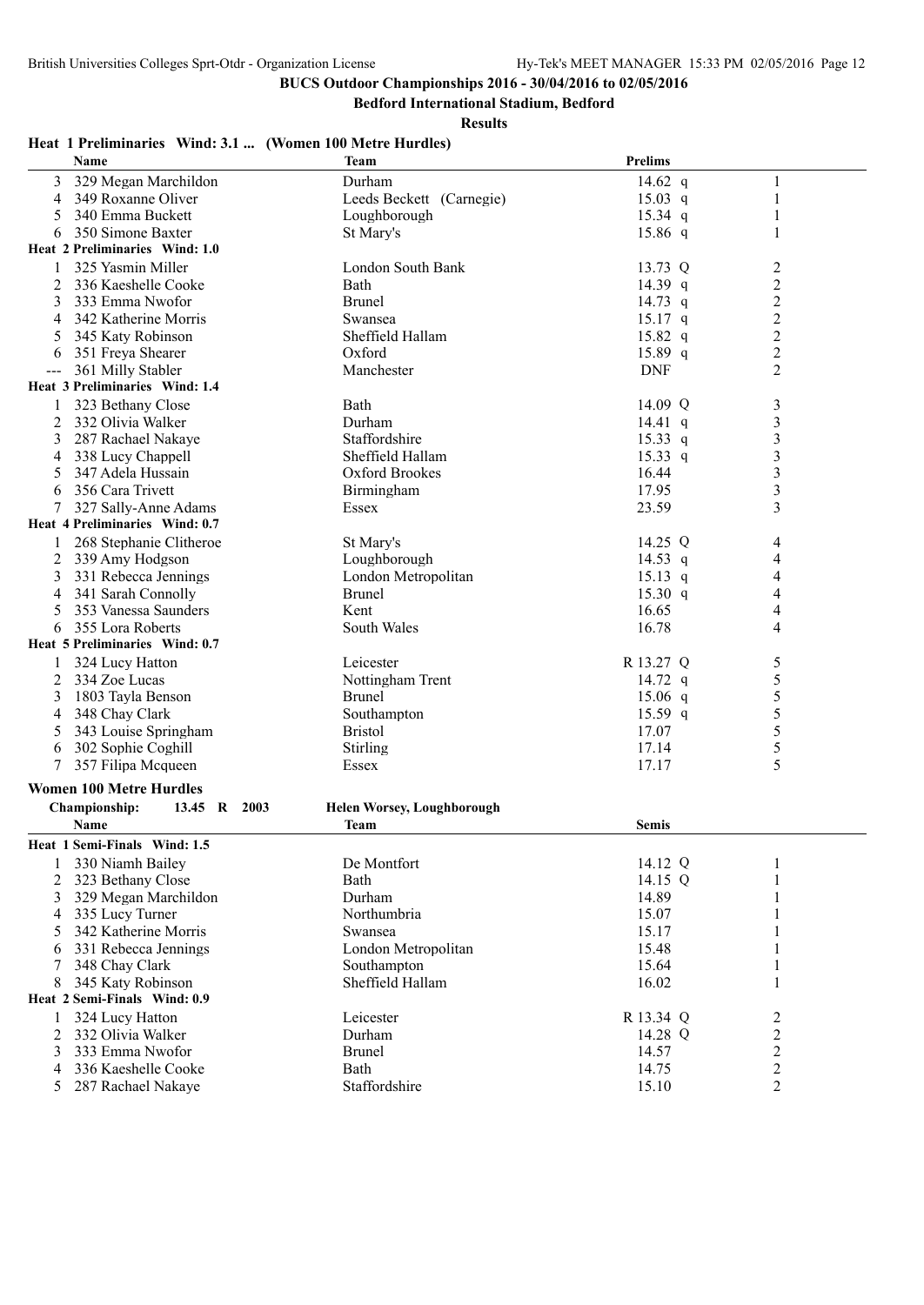**Bedford International Stadium, Bedford**

**Results**

## **Heat 2 Semi-Finals Wind: 0.9 ... (Women 100 Metre Hurdles)**

|                     | <b>Name</b>                            | <b>Team</b>                           | <b>Semis</b>   |                  |
|---------------------|----------------------------------------|---------------------------------------|----------------|------------------|
| 6                   | 349 Roxanne Oliver                     | Leeds Beckett (Carnegie)              | 15.15          | $\overline{2}$   |
| 7                   | 338 Lucy Chappell                      | Sheffield Hallam                      | 15.73          | $\overline{2}$   |
| 8                   | 351 Freya Shearer                      | Oxford                                | 16.01          | 2                |
|                     | Heat 3 Semi-Finals Wind: 0.6           |                                       |                |                  |
| 1                   | 325 Yasmin Miller                      | London South Bank                     | 13.76 Q        | 3                |
| 2                   | 268 Stephanie Clitheroe                | St Mary's                             | 13.78 Q        | 3                |
| 3                   | 334 Zoe Lucas                          | Nottingham Trent                      | 14.41 q        | 3                |
| 4                   | 339 Amy Hodgson                        | Loughborough                          | 14.56 q        | 3                |
| 5                   | 340 Emma Buckett                       | Loughborough                          | 14.84          | $\mathfrak{Z}$   |
| 6                   | 1803 Tayla Benson                      | <b>Brunel</b>                         | 14.94          | $\mathfrak{Z}$   |
|                     | 350 Simone Baxter                      | St Mary's                             | 16.67          | $\mathfrak{Z}$   |
|                     | 341 Sarah Connolly                     | <b>Brunel</b>                         | <b>DNS</b>     | 3                |
|                     | <b>Women 100 Metre Hurdles</b>         |                                       |                |                  |
|                     | Championship:<br>13.45 R<br>2003       | <b>Helen Worsey, Loughborough</b>     |                |                  |
|                     | Name                                   | <b>Team</b>                           | <b>Finals</b>  | <b>Points</b>    |
|                     | Section 1 Finals Wind: 1.2             |                                       |                |                  |
|                     | 324 Lucy Hatton                        | Leicester                             | 13.21 R        | 8                |
| 2                   | 323 Bethany Close                      | Bath                                  | 14.00          | 7                |
| 3                   | 330 Niamh Bailey                       | De Montfort                           | 14.13          | 6                |
| 4                   | 332 Olivia Walker                      | Durham                                | 14.13          | 5                |
|                     | 339 Amy Hodgson                        | Loughborough                          | 14.47          | 4                |
|                     | 268 Stephanie Clitheroe                | St Mary's                             | 14.47          | $\mathfrak{Z}$   |
|                     | 334 Zoe Lucas                          | Nottingham Trent                      | 14.62          | $\overline{2}$   |
|                     | 325 Yasmin Miller                      | London South Bank                     | <b>DNF</b>     |                  |
|                     | <b>Women 400 Metre Hurdles</b>         |                                       |                |                  |
|                     | Championship:<br>58.03 R 2008          |                                       |                |                  |
|                     | <b>Name</b>                            | Elidh Child, Edinburgh<br><b>Team</b> | <b>Prelims</b> |                  |
|                     |                                        |                                       |                |                  |
|                     |                                        |                                       |                |                  |
|                     | <b>Heat 1 Preliminaries</b>            |                                       |                |                  |
|                     | 1009 Jessica Turner                    | Loughborough                          | 60.07 Q        |                  |
| 2                   | 1459 Mhairi Patience                   | Strathclyde                           | 61.68 Q        | 1                |
| 3                   | 388 Emma Nanson                        | Bath                                  | 67.25          |                  |
| 4                   | 1347 Freya Bradshaw                    | Sheffield Hallam                      | 69.40          |                  |
| 5                   | 1560 Ruth Hayes                        | York St John                          | 74.50          |                  |
|                     | 941 Kimberley Hoskins                  | Leeds Beckett (Carnegie)              | <b>DNF</b>     |                  |
| $\qquad \qquad - -$ | 802 Sarah Kearsey                      | Exeter                                | <b>DNS</b>     | 1                |
|                     | <b>Heat 2 Preliminaries</b>            |                                       |                |                  |
|                     | 433 Stephanie Williams                 | Birmingham                            | 63.13 Q        | 2                |
| 2                   | 807 Lucy Fligelstone                   | Exeter                                | 65.42 Q        | $\overline{2}$   |
| 3                   | 359 Lily Edmonds                       | Cardiff Metropolitan                  | 66.94          | $\overline{c}$   |
| 4                   | 349 Roxanne Oliver                     | Leeds Beckett (Carnegie)              | 68.05          | $\boldsymbol{2}$ |
| 5                   | 1159 Emma Gilmour                      | Newcastle                             | 68.25          | $\overline{c}$   |
| 6                   | 1203 Katie Buckingham                  | Nottingham                            | 74.64          | $\overline{c}$   |
|                     | 358 Sara Henderson                     | East Anglia                           | <b>DNS</b>     | $\overline{2}$   |
|                     | <b>Heat 3 Preliminaries</b>            |                                       |                |                  |
| 1                   | 1297 Christine Mcmahon                 | Queen's Belfast                       | 61.19 Q        | 3                |
| 2                   | 1008 Georgina Rogers                   | Loughborough                          | 61.27 Q        | $\mathfrak{Z}$   |
| 3                   | 770 Anna Nelson                        | Edinburgh                             | 63.92 q        | 3                |
| 4                   | 711 Rachel Scott                       | Durham                                | $66.01$ q      | 3                |
| 5                   | 1204 Charlotte Sadler                  | Nottingham                            | 68.53          | 3                |
| 6<br>7              | 1249 Gladys Ngetich<br>531 Hattie Dent | Oxford<br>Brunel                      | 69.53<br>70.04 | 3<br>3           |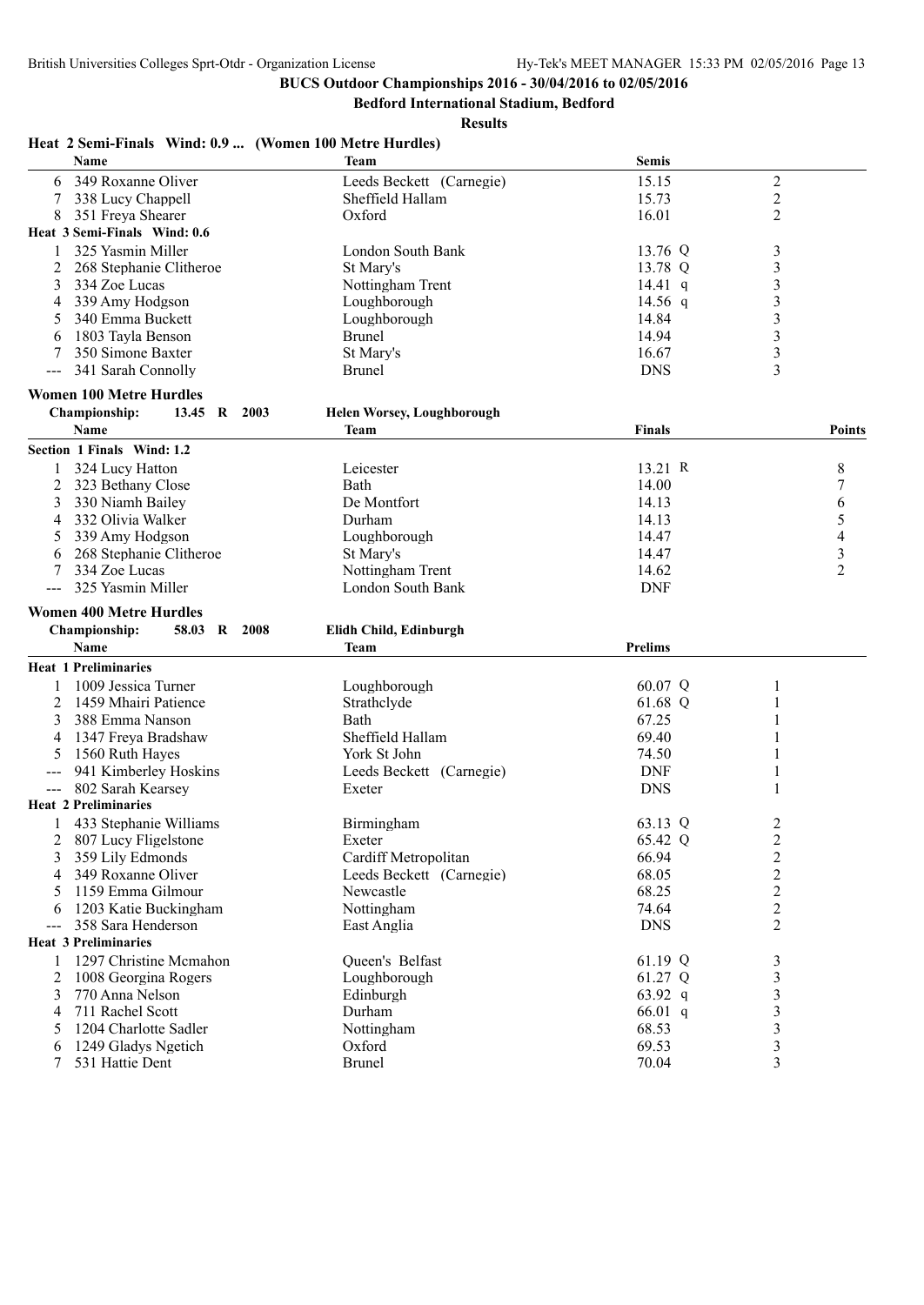**Bedford International Stadium, Bedford**

| <b>Women 400 Metre Hurdles</b>         |       |             |  |
|----------------------------------------|-------|-------------|--|
| $\alpha$ , and $\alpha$ , and $\alpha$ | E0.02 | <b>A000</b> |  |

| лтошси тоо глсас пага<br><b>Championship:</b><br>58.03 R 2008    | Elidh Child, Edinburgh    |                |                          |
|------------------------------------------------------------------|---------------------------|----------------|--------------------------|
| Name                                                             | <b>Team</b>               | <b>Finals</b>  | <b>Points</b>            |
| <b>Section 1 Finals</b>                                          |                           |                |                          |
| 1009 Jessica Turner<br>1                                         | Loughborough              | 57.50 R        | 8                        |
| 2<br>1297 Christine Mcmahon                                      | Queen's Belfast           | 57.78 R        | $\boldsymbol{7}$         |
| 1459 Mhairi Patience<br>3                                        | Strathclyde               | 59.75          | 6                        |
| 433 Stephanie Williams<br>4                                      | Birmingham                | 61.02          | 5                        |
| 770 Anna Nelson<br>5                                             | Edinburgh                 | 62.93          | $\overline{\mathcal{L}}$ |
| 807 Lucy Fligelstone<br>6                                        | Exeter                    | 64.47          | $\mathfrak{Z}$           |
| 1008 Georgina Rogers                                             | Loughborough              | 64.55          | $\boldsymbol{2}$         |
| 8<br>711 Rachel Scott                                            | Durham                    | 69.57          | 1                        |
| <b>Women 2000 Metre Steeplechase</b>                             |                           |                |                          |
| Championship:<br>6:36.60 R 2012                                  | Pippa Woolven, Birmingham |                |                          |
| Name                                                             | Team                      | <b>Finals</b>  | <b>Points</b>            |
| Section 1                                                        |                           |                |                          |
| 435 Pippa Woolven<br>1                                           | Birmingham                | 6:43.44        | 8                        |
| 2<br>436 Catrina Thomas                                          | Birmingham                | 6:50.63        | $\boldsymbol{7}$         |
| 490 Nicole Taylor<br>3                                           | <b>Brighton</b>           | 6:55.20        | 6                        |
| 527 Philippa Bowden<br>4                                         | <b>Brunel</b>             | 7:06.86        | 5                        |
| 1111 Vicky Cronin<br>5                                           | Manchester                | 7:22.97        | 4                        |
| 598 Emily Brown<br>6                                             | Cardiff Metropolitan      | 7:31.33        | $\mathfrak{Z}$           |
| 569 Priya Crosby<br>7                                            | Cambridge                 | 7:42.96        | $\overline{2}$           |
| 1414 Stevie Lawrence                                             | St Mary's                 | <b>DNS</b>     |                          |
| <b>Women 4x100 Metre Relay</b>                                   |                           |                |                          |
| Championship:<br>45.69 R 2005                                    | Loughborough              |                |                          |
| Team                                                             | Relay                     | <b>Prelims</b> |                          |
| <b>Heat 1 Preliminaries</b>                                      |                           |                |                          |
| Bath<br>1                                                        |                           | 48.58 q        | 1                        |
| Leeds Beckett (Carnegie)                                         |                           | 49.23 q        | 1                        |
| King's College London                                            |                           | 52.01          | 1                        |
| 3                                                                |                           | 54.24          | 1                        |
| Gloucestershire<br>4                                             |                           | 55.25          |                          |
| Newcastle<br>5                                                   |                           |                | 1                        |
| Manchester<br>$\qquad \qquad - -$<br><b>Heat 2 Preliminaries</b> |                           | <b>DQ</b>      | 1                        |
| Cardiff Metropolitan                                             |                           | 46.79 q        | 2                        |
| <b>Brunel</b><br>2                                               |                           | 48.93 q        | $\boldsymbol{2}$         |
| Durham<br>3                                                      |                           | 49.97 q        | $\overline{c}$           |
| York<br>4                                                        |                           | 54.57          | $\overline{2}$           |
| Sheffield Hallam                                                 |                           | <b>DNF</b>     | $\mathcal{D}$            |
| --- Essex                                                        |                           | DQ             | ∠<br>2                   |
| <b>Heat 3 Preliminaries</b>                                      |                           |                |                          |
| Loughborough                                                     |                           | 47.84 q        | 3                        |
| Birmingham<br>2                                                  |                           | 49.64 q        | 3                        |
| 3 Leeds                                                          |                           | 51.83 q        | 3                        |
| Nottingham<br>4                                                  |                           | 53.22          | 3                        |
|                                                                  |                           |                |                          |
| Stirling<br>5                                                    |                           | 53.78          | 3                        |
| Southampton<br>6                                                 |                           | 54.48          | 3                        |
| <b>Bristol</b>                                                   |                           | 55.32          | 3                        |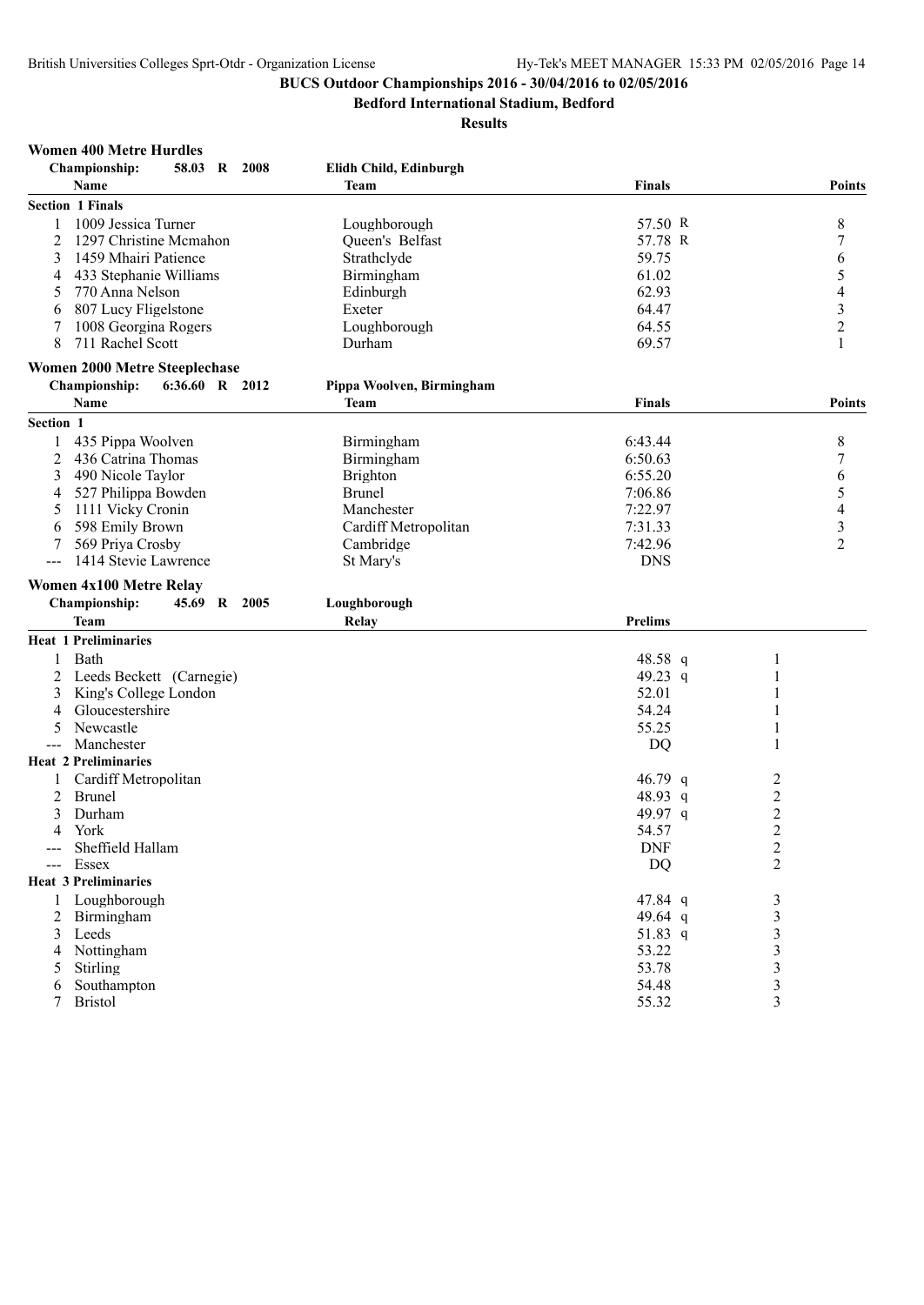**Bedford International Stadium, Bedford**

| <b>Women 4x100 Metre Relay</b> |  |  |
|--------------------------------|--|--|
|                                |  |  |

| <b>Section 1 Finals</b><br>Cardiff Metropolitan<br>46.71<br>8<br>46.94<br>7<br>2<br>Loughborough<br>47.13<br>6<br>3<br>Bath<br>5<br>Durham<br>48.58<br>4<br>$\overline{4}$<br>Leeds Beckett (Carnegie)<br>48.77<br>$\overline{\mathbf{3}}$<br>49.89<br>Birmingham<br>6<br>$\overline{2}$<br>Leeds<br>51.58<br>7<br><b>Brunel</b><br>DQ<br>$--$<br><b>Women 4x400 Metre Relay</b><br>Championship:<br>Loughborough<br>3:34.75 R 2012<br><b>Team</b><br><b>Prelims</b><br>Relay<br><b>Heat 1 Preliminaries</b><br>Bath<br>4:03.35 q<br>1<br>Leeds Beckett (Carnegie)<br>4:05.08 $q$<br>1<br>2<br>4:05.89 $q$<br>Birmingham<br>1<br>3<br>1<br>Nottingham<br>4:15.79<br>4<br><b>Bristol</b><br>4:18.59<br>1<br>5<br><b>Heat 2 Preliminaries</b><br>Loughborough<br>$\overline{\mathbf{c}}$<br>3:56.41 q<br>$\boldsymbol{2}$<br>Cardiff Metropolitan<br>4:05.20 q<br>2<br>$\overline{c}$<br>Sheffield Hallam<br>3<br>4:07.49 $q$<br>$\overline{c}$<br>Newcastle<br>4:09.95 q<br>4<br>$\overline{c}$<br><b>Brunel</b><br>4:13.67 q<br>5.<br>$\overline{2}$<br>York<br>4:25.91<br>6<br><b>Women 4x400 Metre Relay</b><br>Championship:<br>3:34.75 R 2012<br>Loughborough<br><b>Team</b><br>Finals<br><b>Points</b><br>Relay<br><b>Section 1 Finals</b><br>Loughborough<br>3:46.26<br>8<br>7<br>2<br>Bath<br>3:55.20<br>6<br>Leeds Beckett (Carnegie)<br>3:57.29<br>3<br>$\frac{5}{4}$<br>Cardiff Metropolitan<br>3:59.61<br>4<br>Birmingham<br>4:07.27<br>5<br>$\frac{3}{2}$<br><b>Brunel</b><br>4:08.13<br>6<br>Newcastle<br>4:11.07<br>$\mathbf{1}$<br>8<br>Sheffield Hallam<br>4:16.22<br><b>Women High Jump</b><br>Championship:<br>1.85m R 05/05/2014<br><b>Isobel Pooley, Nottingham</b><br>Name<br><b>Prelims</b><br><b>Team</b><br><b>Flight 1 Preliminaries</b><br>1 1543 Jordanna Morrish<br>York<br>$1.61m$ q<br>1<br><b>Brunel</b><br>536 Georgia Nwawulor<br>$1.61m$ q<br>451 Amelia Hempleman-Adams<br>Birmingham<br>$1.61m$ q<br>390 Philippa Rogan<br>Bath<br>$1.61m$ q | <b>Championship:</b> | 45.69 R 2005 |  | Loughborough |               |               |
|----------------------------------------------------------------------------------------------------------------------------------------------------------------------------------------------------------------------------------------------------------------------------------------------------------------------------------------------------------------------------------------------------------------------------------------------------------------------------------------------------------------------------------------------------------------------------------------------------------------------------------------------------------------------------------------------------------------------------------------------------------------------------------------------------------------------------------------------------------------------------------------------------------------------------------------------------------------------------------------------------------------------------------------------------------------------------------------------------------------------------------------------------------------------------------------------------------------------------------------------------------------------------------------------------------------------------------------------------------------------------------------------------------------------------------------------------------------------------------------------------------------------------------------------------------------------------------------------------------------------------------------------------------------------------------------------------------------------------------------------------------------------------------------------------------------------------------------------------------------------------------------------------------------------------------------------------------------------------------|----------------------|--------------|--|--------------|---------------|---------------|
|                                                                                                                                                                                                                                                                                                                                                                                                                                                                                                                                                                                                                                                                                                                                                                                                                                                                                                                                                                                                                                                                                                                                                                                                                                                                                                                                                                                                                                                                                                                                                                                                                                                                                                                                                                                                                                                                                                                                                                                  | <b>Team</b>          |              |  | Relay        | <b>Finals</b> | <b>Points</b> |
|                                                                                                                                                                                                                                                                                                                                                                                                                                                                                                                                                                                                                                                                                                                                                                                                                                                                                                                                                                                                                                                                                                                                                                                                                                                                                                                                                                                                                                                                                                                                                                                                                                                                                                                                                                                                                                                                                                                                                                                  |                      |              |  |              |               |               |
|                                                                                                                                                                                                                                                                                                                                                                                                                                                                                                                                                                                                                                                                                                                                                                                                                                                                                                                                                                                                                                                                                                                                                                                                                                                                                                                                                                                                                                                                                                                                                                                                                                                                                                                                                                                                                                                                                                                                                                                  |                      |              |  |              |               |               |
|                                                                                                                                                                                                                                                                                                                                                                                                                                                                                                                                                                                                                                                                                                                                                                                                                                                                                                                                                                                                                                                                                                                                                                                                                                                                                                                                                                                                                                                                                                                                                                                                                                                                                                                                                                                                                                                                                                                                                                                  |                      |              |  |              |               |               |
|                                                                                                                                                                                                                                                                                                                                                                                                                                                                                                                                                                                                                                                                                                                                                                                                                                                                                                                                                                                                                                                                                                                                                                                                                                                                                                                                                                                                                                                                                                                                                                                                                                                                                                                                                                                                                                                                                                                                                                                  |                      |              |  |              |               |               |
|                                                                                                                                                                                                                                                                                                                                                                                                                                                                                                                                                                                                                                                                                                                                                                                                                                                                                                                                                                                                                                                                                                                                                                                                                                                                                                                                                                                                                                                                                                                                                                                                                                                                                                                                                                                                                                                                                                                                                                                  |                      |              |  |              |               |               |
|                                                                                                                                                                                                                                                                                                                                                                                                                                                                                                                                                                                                                                                                                                                                                                                                                                                                                                                                                                                                                                                                                                                                                                                                                                                                                                                                                                                                                                                                                                                                                                                                                                                                                                                                                                                                                                                                                                                                                                                  |                      |              |  |              |               |               |
|                                                                                                                                                                                                                                                                                                                                                                                                                                                                                                                                                                                                                                                                                                                                                                                                                                                                                                                                                                                                                                                                                                                                                                                                                                                                                                                                                                                                                                                                                                                                                                                                                                                                                                                                                                                                                                                                                                                                                                                  |                      |              |  |              |               |               |
|                                                                                                                                                                                                                                                                                                                                                                                                                                                                                                                                                                                                                                                                                                                                                                                                                                                                                                                                                                                                                                                                                                                                                                                                                                                                                                                                                                                                                                                                                                                                                                                                                                                                                                                                                                                                                                                                                                                                                                                  |                      |              |  |              |               |               |
|                                                                                                                                                                                                                                                                                                                                                                                                                                                                                                                                                                                                                                                                                                                                                                                                                                                                                                                                                                                                                                                                                                                                                                                                                                                                                                                                                                                                                                                                                                                                                                                                                                                                                                                                                                                                                                                                                                                                                                                  |                      |              |  |              |               |               |
|                                                                                                                                                                                                                                                                                                                                                                                                                                                                                                                                                                                                                                                                                                                                                                                                                                                                                                                                                                                                                                                                                                                                                                                                                                                                                                                                                                                                                                                                                                                                                                                                                                                                                                                                                                                                                                                                                                                                                                                  |                      |              |  |              |               |               |
|                                                                                                                                                                                                                                                                                                                                                                                                                                                                                                                                                                                                                                                                                                                                                                                                                                                                                                                                                                                                                                                                                                                                                                                                                                                                                                                                                                                                                                                                                                                                                                                                                                                                                                                                                                                                                                                                                                                                                                                  |                      |              |  |              |               |               |
|                                                                                                                                                                                                                                                                                                                                                                                                                                                                                                                                                                                                                                                                                                                                                                                                                                                                                                                                                                                                                                                                                                                                                                                                                                                                                                                                                                                                                                                                                                                                                                                                                                                                                                                                                                                                                                                                                                                                                                                  |                      |              |  |              |               |               |
|                                                                                                                                                                                                                                                                                                                                                                                                                                                                                                                                                                                                                                                                                                                                                                                                                                                                                                                                                                                                                                                                                                                                                                                                                                                                                                                                                                                                                                                                                                                                                                                                                                                                                                                                                                                                                                                                                                                                                                                  |                      |              |  |              |               |               |
|                                                                                                                                                                                                                                                                                                                                                                                                                                                                                                                                                                                                                                                                                                                                                                                                                                                                                                                                                                                                                                                                                                                                                                                                                                                                                                                                                                                                                                                                                                                                                                                                                                                                                                                                                                                                                                                                                                                                                                                  |                      |              |  |              |               |               |
|                                                                                                                                                                                                                                                                                                                                                                                                                                                                                                                                                                                                                                                                                                                                                                                                                                                                                                                                                                                                                                                                                                                                                                                                                                                                                                                                                                                                                                                                                                                                                                                                                                                                                                                                                                                                                                                                                                                                                                                  |                      |              |  |              |               |               |
|                                                                                                                                                                                                                                                                                                                                                                                                                                                                                                                                                                                                                                                                                                                                                                                                                                                                                                                                                                                                                                                                                                                                                                                                                                                                                                                                                                                                                                                                                                                                                                                                                                                                                                                                                                                                                                                                                                                                                                                  |                      |              |  |              |               |               |
|                                                                                                                                                                                                                                                                                                                                                                                                                                                                                                                                                                                                                                                                                                                                                                                                                                                                                                                                                                                                                                                                                                                                                                                                                                                                                                                                                                                                                                                                                                                                                                                                                                                                                                                                                                                                                                                                                                                                                                                  |                      |              |  |              |               |               |
|                                                                                                                                                                                                                                                                                                                                                                                                                                                                                                                                                                                                                                                                                                                                                                                                                                                                                                                                                                                                                                                                                                                                                                                                                                                                                                                                                                                                                                                                                                                                                                                                                                                                                                                                                                                                                                                                                                                                                                                  |                      |              |  |              |               |               |
|                                                                                                                                                                                                                                                                                                                                                                                                                                                                                                                                                                                                                                                                                                                                                                                                                                                                                                                                                                                                                                                                                                                                                                                                                                                                                                                                                                                                                                                                                                                                                                                                                                                                                                                                                                                                                                                                                                                                                                                  |                      |              |  |              |               |               |
|                                                                                                                                                                                                                                                                                                                                                                                                                                                                                                                                                                                                                                                                                                                                                                                                                                                                                                                                                                                                                                                                                                                                                                                                                                                                                                                                                                                                                                                                                                                                                                                                                                                                                                                                                                                                                                                                                                                                                                                  |                      |              |  |              |               |               |
|                                                                                                                                                                                                                                                                                                                                                                                                                                                                                                                                                                                                                                                                                                                                                                                                                                                                                                                                                                                                                                                                                                                                                                                                                                                                                                                                                                                                                                                                                                                                                                                                                                                                                                                                                                                                                                                                                                                                                                                  |                      |              |  |              |               |               |
|                                                                                                                                                                                                                                                                                                                                                                                                                                                                                                                                                                                                                                                                                                                                                                                                                                                                                                                                                                                                                                                                                                                                                                                                                                                                                                                                                                                                                                                                                                                                                                                                                                                                                                                                                                                                                                                                                                                                                                                  |                      |              |  |              |               |               |
|                                                                                                                                                                                                                                                                                                                                                                                                                                                                                                                                                                                                                                                                                                                                                                                                                                                                                                                                                                                                                                                                                                                                                                                                                                                                                                                                                                                                                                                                                                                                                                                                                                                                                                                                                                                                                                                                                                                                                                                  |                      |              |  |              |               |               |
|                                                                                                                                                                                                                                                                                                                                                                                                                                                                                                                                                                                                                                                                                                                                                                                                                                                                                                                                                                                                                                                                                                                                                                                                                                                                                                                                                                                                                                                                                                                                                                                                                                                                                                                                                                                                                                                                                                                                                                                  |                      |              |  |              |               |               |
|                                                                                                                                                                                                                                                                                                                                                                                                                                                                                                                                                                                                                                                                                                                                                                                                                                                                                                                                                                                                                                                                                                                                                                                                                                                                                                                                                                                                                                                                                                                                                                                                                                                                                                                                                                                                                                                                                                                                                                                  |                      |              |  |              |               |               |
|                                                                                                                                                                                                                                                                                                                                                                                                                                                                                                                                                                                                                                                                                                                                                                                                                                                                                                                                                                                                                                                                                                                                                                                                                                                                                                                                                                                                                                                                                                                                                                                                                                                                                                                                                                                                                                                                                                                                                                                  |                      |              |  |              |               |               |
|                                                                                                                                                                                                                                                                                                                                                                                                                                                                                                                                                                                                                                                                                                                                                                                                                                                                                                                                                                                                                                                                                                                                                                                                                                                                                                                                                                                                                                                                                                                                                                                                                                                                                                                                                                                                                                                                                                                                                                                  |                      |              |  |              |               |               |
|                                                                                                                                                                                                                                                                                                                                                                                                                                                                                                                                                                                                                                                                                                                                                                                                                                                                                                                                                                                                                                                                                                                                                                                                                                                                                                                                                                                                                                                                                                                                                                                                                                                                                                                                                                                                                                                                                                                                                                                  |                      |              |  |              |               |               |
|                                                                                                                                                                                                                                                                                                                                                                                                                                                                                                                                                                                                                                                                                                                                                                                                                                                                                                                                                                                                                                                                                                                                                                                                                                                                                                                                                                                                                                                                                                                                                                                                                                                                                                                                                                                                                                                                                                                                                                                  |                      |              |  |              |               |               |
|                                                                                                                                                                                                                                                                                                                                                                                                                                                                                                                                                                                                                                                                                                                                                                                                                                                                                                                                                                                                                                                                                                                                                                                                                                                                                                                                                                                                                                                                                                                                                                                                                                                                                                                                                                                                                                                                                                                                                                                  |                      |              |  |              |               |               |
|                                                                                                                                                                                                                                                                                                                                                                                                                                                                                                                                                                                                                                                                                                                                                                                                                                                                                                                                                                                                                                                                                                                                                                                                                                                                                                                                                                                                                                                                                                                                                                                                                                                                                                                                                                                                                                                                                                                                                                                  |                      |              |  |              |               |               |
|                                                                                                                                                                                                                                                                                                                                                                                                                                                                                                                                                                                                                                                                                                                                                                                                                                                                                                                                                                                                                                                                                                                                                                                                                                                                                                                                                                                                                                                                                                                                                                                                                                                                                                                                                                                                                                                                                                                                                                                  |                      |              |  |              |               |               |
|                                                                                                                                                                                                                                                                                                                                                                                                                                                                                                                                                                                                                                                                                                                                                                                                                                                                                                                                                                                                                                                                                                                                                                                                                                                                                                                                                                                                                                                                                                                                                                                                                                                                                                                                                                                                                                                                                                                                                                                  |                      |              |  |              |               |               |
|                                                                                                                                                                                                                                                                                                                                                                                                                                                                                                                                                                                                                                                                                                                                                                                                                                                                                                                                                                                                                                                                                                                                                                                                                                                                                                                                                                                                                                                                                                                                                                                                                                                                                                                                                                                                                                                                                                                                                                                  |                      |              |  |              |               |               |
|                                                                                                                                                                                                                                                                                                                                                                                                                                                                                                                                                                                                                                                                                                                                                                                                                                                                                                                                                                                                                                                                                                                                                                                                                                                                                                                                                                                                                                                                                                                                                                                                                                                                                                                                                                                                                                                                                                                                                                                  |                      |              |  |              |               |               |
|                                                                                                                                                                                                                                                                                                                                                                                                                                                                                                                                                                                                                                                                                                                                                                                                                                                                                                                                                                                                                                                                                                                                                                                                                                                                                                                                                                                                                                                                                                                                                                                                                                                                                                                                                                                                                                                                                                                                                                                  |                      |              |  |              |               |               |
|                                                                                                                                                                                                                                                                                                                                                                                                                                                                                                                                                                                                                                                                                                                                                                                                                                                                                                                                                                                                                                                                                                                                                                                                                                                                                                                                                                                                                                                                                                                                                                                                                                                                                                                                                                                                                                                                                                                                                                                  |                      |              |  |              |               |               |
|                                                                                                                                                                                                                                                                                                                                                                                                                                                                                                                                                                                                                                                                                                                                                                                                                                                                                                                                                                                                                                                                                                                                                                                                                                                                                                                                                                                                                                                                                                                                                                                                                                                                                                                                                                                                                                                                                                                                                                                  |                      |              |  |              |               |               |
|                                                                                                                                                                                                                                                                                                                                                                                                                                                                                                                                                                                                                                                                                                                                                                                                                                                                                                                                                                                                                                                                                                                                                                                                                                                                                                                                                                                                                                                                                                                                                                                                                                                                                                                                                                                                                                                                                                                                                                                  |                      |              |  |              |               |               |
|                                                                                                                                                                                                                                                                                                                                                                                                                                                                                                                                                                                                                                                                                                                                                                                                                                                                                                                                                                                                                                                                                                                                                                                                                                                                                                                                                                                                                                                                                                                                                                                                                                                                                                                                                                                                                                                                                                                                                                                  |                      |              |  |              |               |               |
|                                                                                                                                                                                                                                                                                                                                                                                                                                                                                                                                                                                                                                                                                                                                                                                                                                                                                                                                                                                                                                                                                                                                                                                                                                                                                                                                                                                                                                                                                                                                                                                                                                                                                                                                                                                                                                                                                                                                                                                  |                      |              |  |              |               |               |
|                                                                                                                                                                                                                                                                                                                                                                                                                                                                                                                                                                                                                                                                                                                                                                                                                                                                                                                                                                                                                                                                                                                                                                                                                                                                                                                                                                                                                                                                                                                                                                                                                                                                                                                                                                                                                                                                                                                                                                                  |                      |              |  |              |               |               |
|                                                                                                                                                                                                                                                                                                                                                                                                                                                                                                                                                                                                                                                                                                                                                                                                                                                                                                                                                                                                                                                                                                                                                                                                                                                                                                                                                                                                                                                                                                                                                                                                                                                                                                                                                                                                                                                                                                                                                                                  |                      |              |  |              |               |               |
|                                                                                                                                                                                                                                                                                                                                                                                                                                                                                                                                                                                                                                                                                                                                                                                                                                                                                                                                                                                                                                                                                                                                                                                                                                                                                                                                                                                                                                                                                                                                                                                                                                                                                                                                                                                                                                                                                                                                                                                  |                      |              |  |              |               |               |
|                                                                                                                                                                                                                                                                                                                                                                                                                                                                                                                                                                                                                                                                                                                                                                                                                                                                                                                                                                                                                                                                                                                                                                                                                                                                                                                                                                                                                                                                                                                                                                                                                                                                                                                                                                                                                                                                                                                                                                                  |                      |              |  |              |               |               |
|                                                                                                                                                                                                                                                                                                                                                                                                                                                                                                                                                                                                                                                                                                                                                                                                                                                                                                                                                                                                                                                                                                                                                                                                                                                                                                                                                                                                                                                                                                                                                                                                                                                                                                                                                                                                                                                                                                                                                                                  |                      |              |  |              |               |               |
|                                                                                                                                                                                                                                                                                                                                                                                                                                                                                                                                                                                                                                                                                                                                                                                                                                                                                                                                                                                                                                                                                                                                                                                                                                                                                                                                                                                                                                                                                                                                                                                                                                                                                                                                                                                                                                                                                                                                                                                  |                      |              |  |              |               |               |
|                                                                                                                                                                                                                                                                                                                                                                                                                                                                                                                                                                                                                                                                                                                                                                                                                                                                                                                                                                                                                                                                                                                                                                                                                                                                                                                                                                                                                                                                                                                                                                                                                                                                                                                                                                                                                                                                                                                                                                                  |                      |              |  |              |               |               |
| 566 Annabelle Bates<br>Cambridge<br>$1.61m$ q<br>5                                                                                                                                                                                                                                                                                                                                                                                                                                                                                                                                                                                                                                                                                                                                                                                                                                                                                                                                                                                                                                                                                                                                                                                                                                                                                                                                                                                                                                                                                                                                                                                                                                                                                                                                                                                                                                                                                                                               |                      |              |  |              |               |               |
| Bedfordshire<br>421 Daniella Hankins<br>$1.61m$ q<br>5                                                                                                                                                                                                                                                                                                                                                                                                                                                                                                                                                                                                                                                                                                                                                                                                                                                                                                                                                                                                                                                                                                                                                                                                                                                                                                                                                                                                                                                                                                                                                                                                                                                                                                                                                                                                                                                                                                                           |                      |              |  |              |               |               |
| 537 Chloe Vernon-Hamilton<br><b>Brunel</b><br>$1.61m$ q<br>7                                                                                                                                                                                                                                                                                                                                                                                                                                                                                                                                                                                                                                                                                                                                                                                                                                                                                                                                                                                                                                                                                                                                                                                                                                                                                                                                                                                                                                                                                                                                                                                                                                                                                                                                                                                                                                                                                                                     |                      |              |  |              |               |               |
| Loughborough                                                                                                                                                                                                                                                                                                                                                                                                                                                                                                                                                                                                                                                                                                                                                                                                                                                                                                                                                                                                                                                                                                                                                                                                                                                                                                                                                                                                                                                                                                                                                                                                                                                                                                                                                                                                                                                                                                                                                                     |                      |              |  |              |               |               |
| 1050 Devon Byrne<br>1.53m<br>8<br>1.53m<br>8                                                                                                                                                                                                                                                                                                                                                                                                                                                                                                                                                                                                                                                                                                                                                                                                                                                                                                                                                                                                                                                                                                                                                                                                                                                                                                                                                                                                                                                                                                                                                                                                                                                                                                                                                                                                                                                                                                                                     |                      |              |  |              |               |               |
| 1043 Beth Crocker<br>Loughborough<br>1                                                                                                                                                                                                                                                                                                                                                                                                                                                                                                                                                                                                                                                                                                                                                                                                                                                                                                                                                                                                                                                                                                                                                                                                                                                                                                                                                                                                                                                                                                                                                                                                                                                                                                                                                                                                                                                                                                                                           |                      |              |  |              |               |               |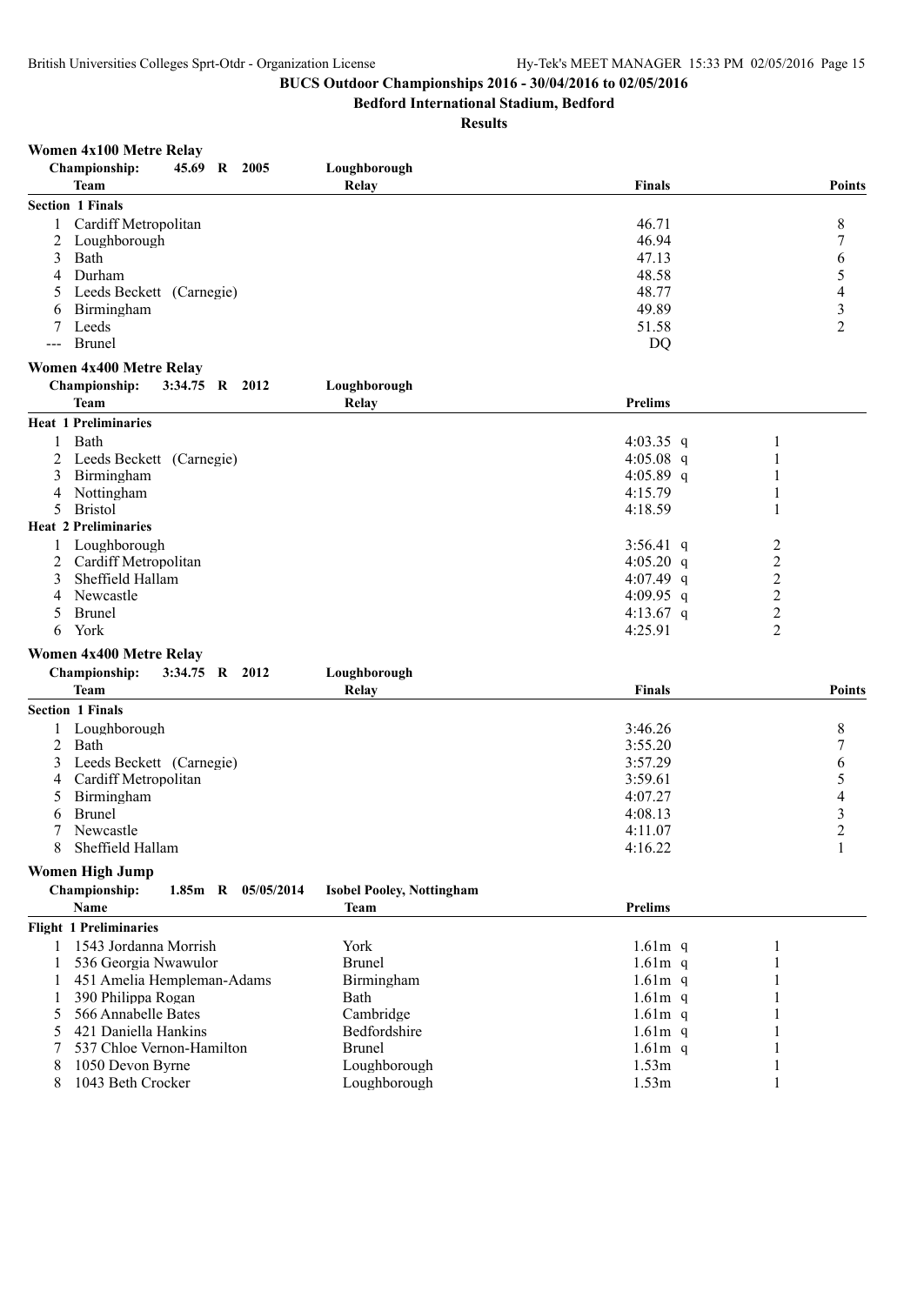**Bedford International Stadium, Bedford**

#### **Results**

## **Flight 1 Preliminaries ... (Women High Jump)**

|    | <b>Name</b>                   | Team             | <b>Prelims</b>    |   |
|----|-------------------------------|------------------|-------------------|---|
| 10 | 506 Gemma Valentine           | <b>Bristol</b>   | 1.48m             |   |
| 10 | 1350 Elena Richardson         | Sheffield Hallam | 1.48m             |   |
| 12 | 806 Alex Hancock              | Exeter           | 1.48m             |   |
|    | <b>Flight 2 Preliminaries</b> |                  |                   |   |
|    | 338 Lucy Chappell             | Sheffield Hallam | $1.61m$ q         |   |
|    | 1533 Evie Grogan              | Winchester       | $1.61m$ q         |   |
|    | 341 Sarah Connolly            | Brunel           | $1.61m$ q         |   |
| 4  | 360 Anna Meilmoyle            | Ulster           | $1.61m$ q         |   |
|    | 340 Emma Buckett              | Loughborough     | $1.61m$ q         |   |
| 5  | 1108 Kate Anson               | Manchester       | $1.61m$ q         | 2 |
|    | 347 Adela Hussain             | Oxford Brookes   | 1.58m             |   |
| 8  | 333 Emma Nwofor               | Brunel           | 1.58m             |   |
| 9  | 907 Miri Luft                 | Lancaster        | 1.53m             |   |
| 10 | 348 Chay Clark                | Southampton      | 1.53m             |   |
| 11 | 1187 Georgia Bates            | Northumbria      | 1.48m             |   |
| 12 | 354 Nathalie Godden           | Cardiff          | 1.43 <sub>m</sub> |   |
| 13 | 1164 Rachael Harrison         | Newcastle        | 1.38m             |   |

#### **Women High Jump**

| <b>Championship:</b> |  |  | 1.85m R $05/05/2014$ | <b>Isobel Pooley, Nottingham</b> |
|----------------------|--|--|----------------------|----------------------------------|
|----------------------|--|--|----------------------|----------------------------------|

|    | Name                         | <b>Team</b>      | <b>Finals</b>     | <b>Points</b> |
|----|------------------------------|------------------|-------------------|---------------|
|    | Flight 1 Finals              |                  |                   |               |
|    | 390 Philippa Rogan           | Bath             | 1.77m             | 8             |
|    | 1533 Evie Grogan             | Winchester       | 1.70 <sub>m</sub> |               |
|    | 536 Georgia Nwawulor         | <b>Brunel</b>    | 1.70 <sub>m</sub> |               |
|    | 1543 Jordanna Morrish        | York             | 1.70 <sub>m</sub> |               |
|    | 340 Emma Buckett             | Loughborough     | 1.64m             |               |
|    | 566 Annabelle Bates          | Cambridge        | 1.64m             |               |
|    | 5 451 Amelia Hempleman-Adams | Birmingham       | 1.64m             | 3             |
| 8  | 341 Sarah Connolly           | Brunel           | 1.64m             | .50           |
| 8  | 360 Anna Meilmoyle           | Ulster           | 1.64m             | .50           |
| 10 | 338 Lucy Chappell            | Sheffield Hallam | 1.64m             |               |
|    | 1108 Kate Anson              | Manchester       | 1.64m             |               |
| 12 | 421 Daniella Hankins         | Bedfordshire     | 1.61 <sub>m</sub> |               |
| 13 | 537 Chloe Vernon-Hamilton    | <b>Brunel</b>    | 1.56m             |               |

#### **Women Pole Vault**

|                                                                                                                                                                                                                                                                                                                                                                                              | 4.01m R 2010<br><b>Championship:</b> | <b>Sally Scott, Loughborough</b> |                   |   |  |
|----------------------------------------------------------------------------------------------------------------------------------------------------------------------------------------------------------------------------------------------------------------------------------------------------------------------------------------------------------------------------------------------|--------------------------------------|----------------------------------|-------------------|---|--|
|                                                                                                                                                                                                                                                                                                                                                                                              | <b>Name</b>                          | Team                             | <b>Prelims</b>    |   |  |
|                                                                                                                                                                                                                                                                                                                                                                                              | <b>Flight 1 Preliminaries</b>        |                                  |                   |   |  |
|                                                                                                                                                                                                                                                                                                                                                                                              | 691 Sophie Cook                      | Coventry                         | $3.60m$ q         |   |  |
|                                                                                                                                                                                                                                                                                                                                                                                              | 483 Elizabeth Edden                  | Birmingham City                  | $2.90m$ q         |   |  |
|                                                                                                                                                                                                                                                                                                                                                                                              | 539 Mercy Gutteridge                 | <b>Brunel</b>                    | $2.90m$ q         |   |  |
|                                                                                                                                                                                                                                                                                                                                                                                              | 1259 Silvia Amabilino                | Oxford                           | $2.90m$ q         |   |  |
|                                                                                                                                                                                                                                                                                                                                                                                              | 1357 Vicky Price                     | Sheffield Hallam                 | $2.90m$ q         |   |  |
|                                                                                                                                                                                                                                                                                                                                                                                              | 1120 Jenny Robbins                   | Manchester                       | $2.90m$ q         |   |  |
|                                                                                                                                                                                                                                                                                                                                                                                              | 652 Georgia Pickles                  | Cardiff                          | $2.90m$ q         |   |  |
| 8                                                                                                                                                                                                                                                                                                                                                                                            | 1386 Temitayo Alawoya                | Southampton                      | 2.50 <sub>m</sub> |   |  |
| 9                                                                                                                                                                                                                                                                                                                                                                                            | 506 Gemma Valentine                  | <b>Bristol</b>                   | 2.50 <sub>m</sub> |   |  |
| $\frac{1}{2} \frac{1}{2} \frac{1}{2} \frac{1}{2} \frac{1}{2} \frac{1}{2} \frac{1}{2} \frac{1}{2} \frac{1}{2} \frac{1}{2} \frac{1}{2} \frac{1}{2} \frac{1}{2} \frac{1}{2} \frac{1}{2} \frac{1}{2} \frac{1}{2} \frac{1}{2} \frac{1}{2} \frac{1}{2} \frac{1}{2} \frac{1}{2} \frac{1}{2} \frac{1}{2} \frac{1}{2} \frac{1}{2} \frac{1}{2} \frac{1}{2} \frac{1}{2} \frac{1}{2} \frac{1}{2} \frac{$ | 881 Ellie Gooding                    | Kent                             | <b>DNS</b>        |   |  |
|                                                                                                                                                                                                                                                                                                                                                                                              | <b>Flight 2 Preliminaries</b>        |                                  |                   |   |  |
|                                                                                                                                                                                                                                                                                                                                                                                              | 603 Anna Gordon                      | Cardiff Metropolitan             | $3.60m$ q         | 2 |  |
|                                                                                                                                                                                                                                                                                                                                                                                              | 653 Sarah Mckeever                   | Cardiff                          | $3.40m$ q         | ∍ |  |
| 3                                                                                                                                                                                                                                                                                                                                                                                            | 391 Shannon Connolly                 | Bath                             | $2.90m$ q         |   |  |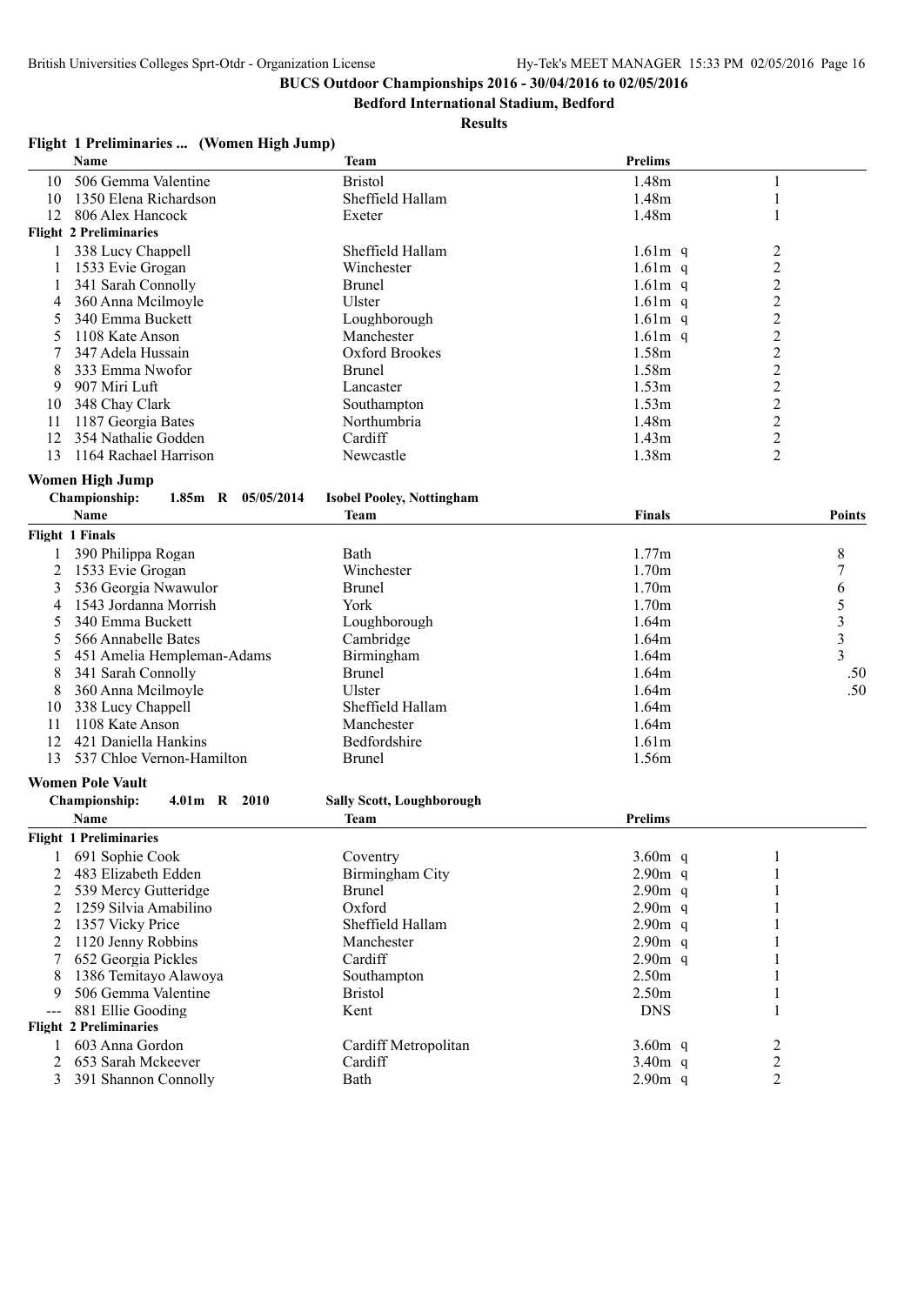**Bedford International Stadium, Bedford**

|                   | Flight 2 Preliminaries  (Women Pole Vault) |                                  |                           |            |                |        |
|-------------------|--------------------------------------------|----------------------------------|---------------------------|------------|----------------|--------|
|                   | Name                                       | <b>Team</b>                      | Prelims                   |            |                |        |
| 3                 | 749 Shannon Rapacchi                       | East London                      | $2.90m$ q                 |            | $\overline{c}$ |        |
| 3                 | 1397 Laura Edwards                         | Southampton Solent               | $2.90m$ q                 |            | $\overline{c}$ |        |
| 6                 | 1491 Enfys Jones                           | West of England (Uwe)            | 2.50m                     |            | $\overline{c}$ |        |
| 6                 | 448 Harriet Pentland                       | Birmingham                       | 2.50m                     |            | $\overline{c}$ |        |
| ---               | 1818 Ellie Claesens                        | Birmingham                       | <b>NH</b>                 |            | $\overline{c}$ |        |
|                   | <b>Women Pole Vault</b>                    |                                  |                           |            |                |        |
|                   | <b>Championship:</b><br>4.01m R 2010       | <b>Sally Scott, Loughborough</b> |                           |            |                |        |
|                   | Name                                       | <b>Team</b>                      | Finals                    |            |                | Points |
|                   | <b>Flight 1 Finals</b>                     |                                  |                           |            |                |        |
|                   | 603 Anna Gordon                            | Cardiff Metropolitan             | $\mathbf X$               |            |                |        |
|                   | 653 Sarah Mckeever                         | Cardiff                          | $\boldsymbol{\mathrm{X}}$ |            |                |        |
|                   | 539 Mercy Gutteridge                       | <b>Brunel</b>                    | $\boldsymbol{\mathrm{X}}$ |            |                |        |
| $\qquad \qquad -$ | 691 Sophie Cook                            | Coventry                         | $\boldsymbol{\mathrm{X}}$ |            |                |        |
|                   | 749 Shannon Rapacchi                       | East London                      | $\mathbf X$               |            |                |        |
|                   | 652 Georgia Pickles                        | Cardiff                          | $\mathbf X$               |            |                |        |
|                   | 1259 Silvia Amabilino                      | Oxford                           | $\mathbf X$               |            |                |        |
| ---               | 1357 Vicky Price                           | Sheffield Hallam                 | $\mathbf X$               |            |                |        |
| $---$             | 1120 Jenny Robbins                         | Manchester                       | $\boldsymbol{\mathrm{X}}$ |            |                |        |
| ---               | 391 Shannon Connolly                       | Bath                             | X                         |            |                |        |
|                   | 483 Elizabeth Edden                        | Birmingham City                  | $\mathbf X$               |            |                |        |
|                   | 1397 Laura Edwards                         | Southampton Solent               | X                         |            |                |        |
|                   | <b>Women Long Jump</b>                     |                                  |                           |            |                |        |
|                   | Championship:<br>6.29m R 1998              | Julie Holman, Brunel             |                           |            |                |        |
|                   | <b>Name</b>                                | <b>Team</b>                      | <b>Prelims</b>            | Wind       |                |        |
|                   | <b>Flight 1 Preliminaries</b>              |                                  |                           |            |                |        |
| 1                 | 1021 Mary Elcock                           | Loughborough                     | 5.71m q                   | 1.2        | 1              |        |
| 2                 | 1045 Sophie Quinn                          | Loughborough                     | 5.49m q                   | 2.4        | 1              |        |
| 3                 | 1319 Joanne Ware                           | Royal Holloway                   | $5.35m$ q                 | 1.5        | 1              |        |
| 4                 | 330 Niamh Bailey                           | De Montfort                      | $5.27m$ q                 | 1.8        | 1              |        |
|                   | 537 Chloe Vernon-Hamilton                  | <b>Brunel</b>                    | $5.23m$ q                 | 1.6        | 1              |        |
| 6                 | 601 Sian Swanson                           | Cardiff Metropolitan             | 5.19m                     | 2.1        | 1              |        |
| 7                 | 1187 Georgia Bates                         | Northumbria                      | 5.06m                     | 3.4        | 1              |        |
| 8                 | 714 Rachel Ryan                            | Durham                           | 4.98m                     | 2.4        | 1              |        |
| 9                 | 438 Elizabeth Lake                         | Birmingham                       | 4.93m                     | 2.8        |                |        |
| 10                | 345 Katy Robinson                          | Sheffield Hallam                 | 4.87m                     | 2.1        |                |        |
| 11                | 892 Clare Dyer                             | King's College London            | 4.75m                     | 1.2        | 1              |        |
| 12                | 307 Victoria Snook                         | Chester (Chester)                | 4.73m                     | 2.2        | 1              |        |
| 13                | 354 Nathalie Godden                        | Cardiff                          | 4.62m                     | 1.3        | 1              |        |
|                   | 14 823 Jessica Robins                      | Gloucestershire                  | 4.57m                     | 2.0        |                |        |
| 15                | 375 Amy Crocombe                           | Bangor                           | 4.22m                     | 1.9        |                |        |
| 16                | 1118 Lucia Banjo                           | Manchester                       | 3.22m                     | 2.3        |                |        |
| $---$             | 1165 Megan Foster                          | Newcastle                        | <b>DNS</b>                | <b>NWI</b> |                |        |
| $---$             | 310 Caitlin Benstead                       | Canterbury Christ Church         | <b>DNS</b>                | <b>NWI</b> | 1              |        |
|                   | 507 Jazmin Sawyers                         | <b>Bristol</b>                   | <b>DNS</b>                | <b>NWI</b> | 1              |        |
|                   | <b>Flight 2 Preliminaries</b>              |                                  |                           |            |                |        |
|                   | 1455 Rachel Alexander                      | Strathclyde                      | $5.51m$ q                 | 3.2        | 2              |        |
| 2                 | 335 Lucy Turner                            | Northumbria                      | 5.51m q                   | 2.9        | $\overline{c}$ |        |
| 3                 | 1047 Emma Hornsby                          | Loughborough                     | 5.43m q                   | 4.4        | $\overline{c}$ |        |
| 4                 | 987 Clara Boothby                          | Liverpool                        | 5.38m q                   | 2.4        | 2              |        |
| 5                 | 1049 Jessica Fox                           | Loughborough                     | 5.32m q                   | 3.9        | $\overline{c}$ |        |
| 6                 | 1353 Hannah Dunderdale                     | Sheffield Hallam                 | 5.28m q                   | 3.5        | $\overline{c}$ |        |
| 7                 | 602 Rebecca Chapman                        | Cardiff Metropolitan             | 5.26m q                   | 4.0        | 2              |        |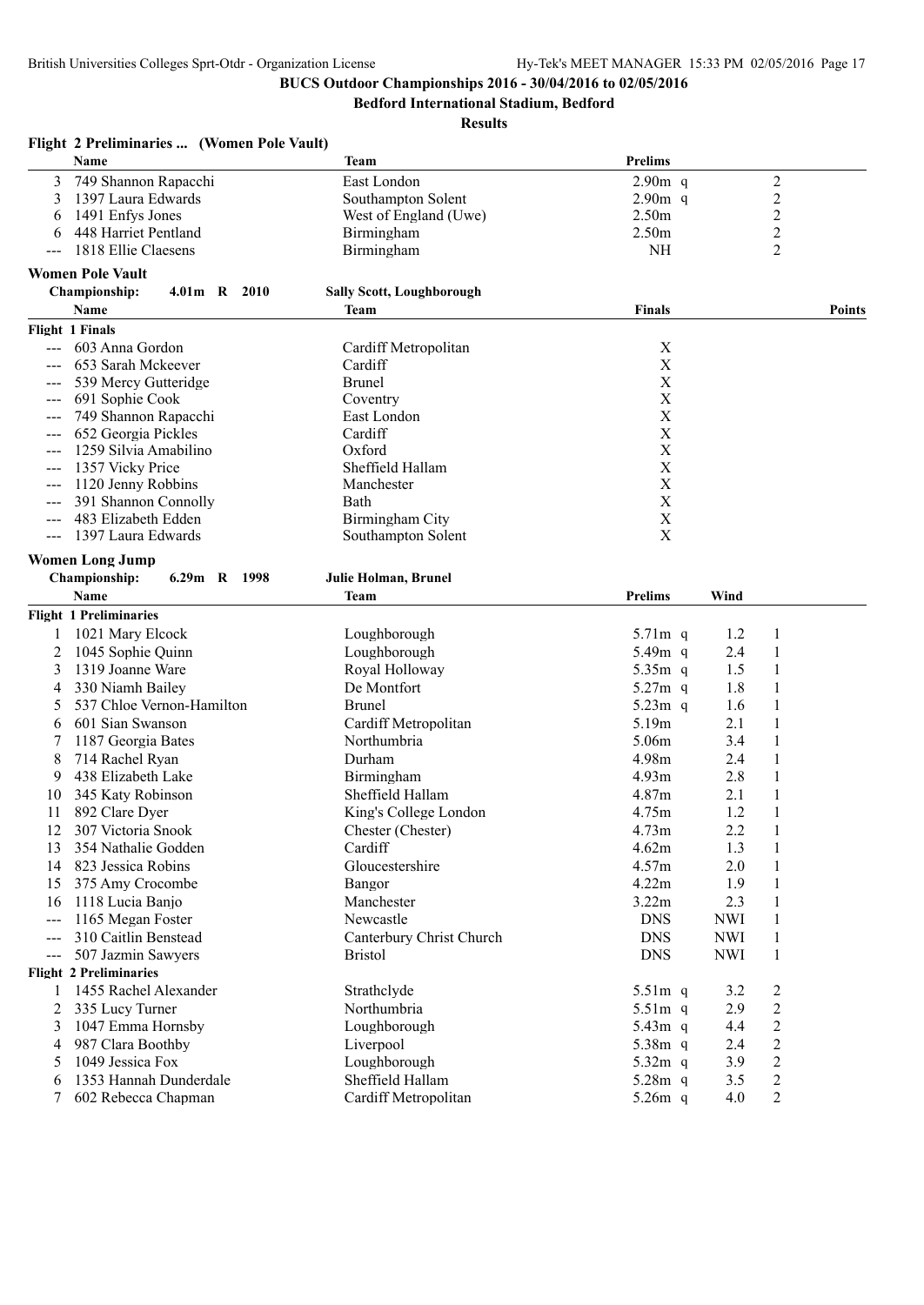**Bedford International Stadium, Bedford**

| Flight 2 Preliminaries  (Women Long Jump) |  |
|-------------------------------------------|--|
|-------------------------------------------|--|

|                | Name                           | <b>Team</b>              | Prelims        | Wind       |                  |                |
|----------------|--------------------------------|--------------------------|----------------|------------|------------------|----------------|
| 8              | 346 Claire Taylor              | Birmingham               | 5.08m          | 2.9        | $\boldsymbol{2}$ |                |
| 9              | 945 Bethany Porter             | Leeds Beckett (Carnegie) | 5.07m          | 4.5        | $\overline{2}$   |                |
| 10             | 1208 Donelle Arulanandam       | Nottingham               | 5.06m          | 3.1        | $\overline{2}$   |                |
| 11             | 389 Katie Yeomans              | Bath                     | 5.04m          | 3.1        | $\overline{2}$   |                |
| 12             | 1306 Zoe Styles                | Reading                  | 4.88m          | 3.8        | $\overline{c}$   |                |
| 13             | 690 Tanya Wong                 | Coventry                 | 4.77m          | 2.4        | $\overline{c}$   |                |
| 14             | 870 Marissa John               | Keele                    | 4.57m          | 2.6        | $\overline{2}$   |                |
| 15             | 1142 Andrea Barrow             | Manchester Metropolitan  | 4.40m          | 3.8        | $\overline{2}$   |                |
| 16             | 825 Tessa Young                | Gloucestershire          | 4.26m          | 2.6        | $\overline{2}$   |                |
| 17             | 1164 Rachael Harrison          | Newcastle                | 4.22m          | 2.6        | $\overline{2}$   |                |
| 18             | 1920 Fiona Clarke (T38)        | Worcester                | 3.17m          | 2.3        | $\overline{2}$   |                |
| $\overline{a}$ | 1110 Sarah Purkis              | Manchester               | ND             | <b>NWI</b> | $\overline{2}$   |                |
|                |                                |                          |                |            |                  |                |
|                | <b>Women Long Jump</b>         |                          |                |            |                  |                |
|                | 6.29m R 1998<br>Championship:  | Julie Holman, Brunel     |                |            |                  |                |
|                | Name                           | Team                     | Finals         | Wind       |                  | <b>Points</b>  |
|                | <b>Flight 1 Finals</b>         |                          |                |            |                  |                |
| 1              | 1021 Mary Elcock               | Loughborough             | 5.83m          | $-0.4$     |                  | 8              |
| 2              | 987 Clara Boothby              | Liverpool                | 5.69m          | 0.8        |                  | 7              |
| 3              | 1047 Emma Hornsby              | Loughborough             | 5.61m          | 2.6        |                  | 6              |
| 4              | 602 Rebecca Chapman            | Cardiff Metropolitan     | 5.51m          | 2.0        |                  | 5              |
| 5              | 335 Lucy Turner                | Northumbria              | 5.49m          | $-0.3$     |                  | $\overline{4}$ |
|                |                                |                          |                |            |                  | $\overline{3}$ |
| 6              | 1319 Joanne Ware               | Royal Holloway           | 5.39m          | 1.8        |                  |                |
| 7              | 1045 Sophie Quinn              | Loughborough             | 5.36m          | 1.7        |                  |                |
| 8              | 1353 Hannah Dunderdale         | Sheffield Hallam         | 5.26m          | $-0.4$     |                  | $\overline{c}$ |
| 9              | 537 Chloe Vernon-Hamilton      | <b>Brunel</b>            | 5.24m          | 1.4        |                  | $\mathbf{1}$   |
| 10             | 1049 Jessica Fox               | Loughborough             | 5.15m          | $-0.7$     |                  |                |
| 11             | 330 Niamh Bailey               | De Montfort              | 4.85m          | 0.5        |                  |                |
| 12             | 1455 Rachel Alexander          | Strathclyde              | 4.75m          | 1.5        |                  |                |
|                | <b>Women Triple Jump</b>       |                          |                |            |                  |                |
|                | Championship:<br>13.62m R 2008 | Noni Mordi, Edinburgh    |                |            |                  |                |
|                | Name                           | <b>Team</b>              | <b>Prelims</b> | Wind       |                  |                |
|                | <b>Flight 1 Preliminaries</b>  |                          |                |            |                  |                |
|                | 857 Montana Jackson            | Imperial College London  | $12.00m$ q     | 0.4        | 1                |                |
|                |                                | Southampton Solent       | $11.96m$ q     |            | 1                |                |
| 2              | 1398 Lia Stephenson            |                          |                | 1.2        |                  |                |
| 3              | 1023 Victoria Mould            | Loughborough             | $11.32m$ q     | 1.8        | $\mathbf{1}$     |                |
| 4              | 542 Robyn Zammit               | <b>Brunel</b>            | $11.19m$ q     | 3.1        | $\mathbf{1}$     |                |
| 5              | 879 Chanel Hemmings            | Kent                     | $10.94m$ q     | 1.4        | $\mathbf{1}$     |                |
| 6              | 1326 Rebecca Cope              | Sheffield                | 10.94m q       | 0.4        | 1                |                |
| 7              | 1404 Rachel Dinsdale           | <b>St Andrews</b>        | 10.94m q       | 1.1        | 1                |                |
| 8              | 1319 Joanne Ware               | Royal Holloway           | 10.78m         | 2.0        | 1                |                |
| 9              | 714 Rachel Ryan                | Durham                   | 10.62m         | $-0.6$     | 1                |                |
| 10             | 1048 Roseanna Hill             | Loughborough             | 10.34m         | 1.2        | 1                |                |
| 11             | 438 Elizabeth Lake             | Birmingham               | 10.09m         | 0.9        | 1                |                |
| 12             | 705 Jenna Bierton              | Derby                    | 10.09m         | 0.7        | 1                |                |
| 13             | 1262 Melanie Boyce             | Oxford                   | 9.98m          | 0.7        | 1                |                |
| 14             | 1385 Eleanor Johnston          | Southampton              | 9.66m          | 1.1        | 1                |                |
|                | <b>Flight 2 Preliminaries</b>  |                          |                |            |                  |                |
| 1              | 1443 Lisa James                | Staffordshire            | 12.83m q       | 1.5        | $\overline{c}$   |                |
| 2              | 1209 Beth Mortiboy             | Nottingham               | 11.56m q       | 3.4        | $\overline{c}$   |                |
| 3              | 601 Sian Swanson               | Cardiff Metropolitan     | $11.25m$ q     | 3.9        | $\overline{c}$   |                |
| 4              | 1315 Ellen Robertson           | Robert Gordon            | 11.08m q       | 3.9        | $\overline{c}$   |                |
| 5              | 416 Emily Maltby               | Bedfordshire             | 11.05m q       | 3.3        | $\boldsymbol{2}$ |                |
|                |                                |                          |                |            |                  |                |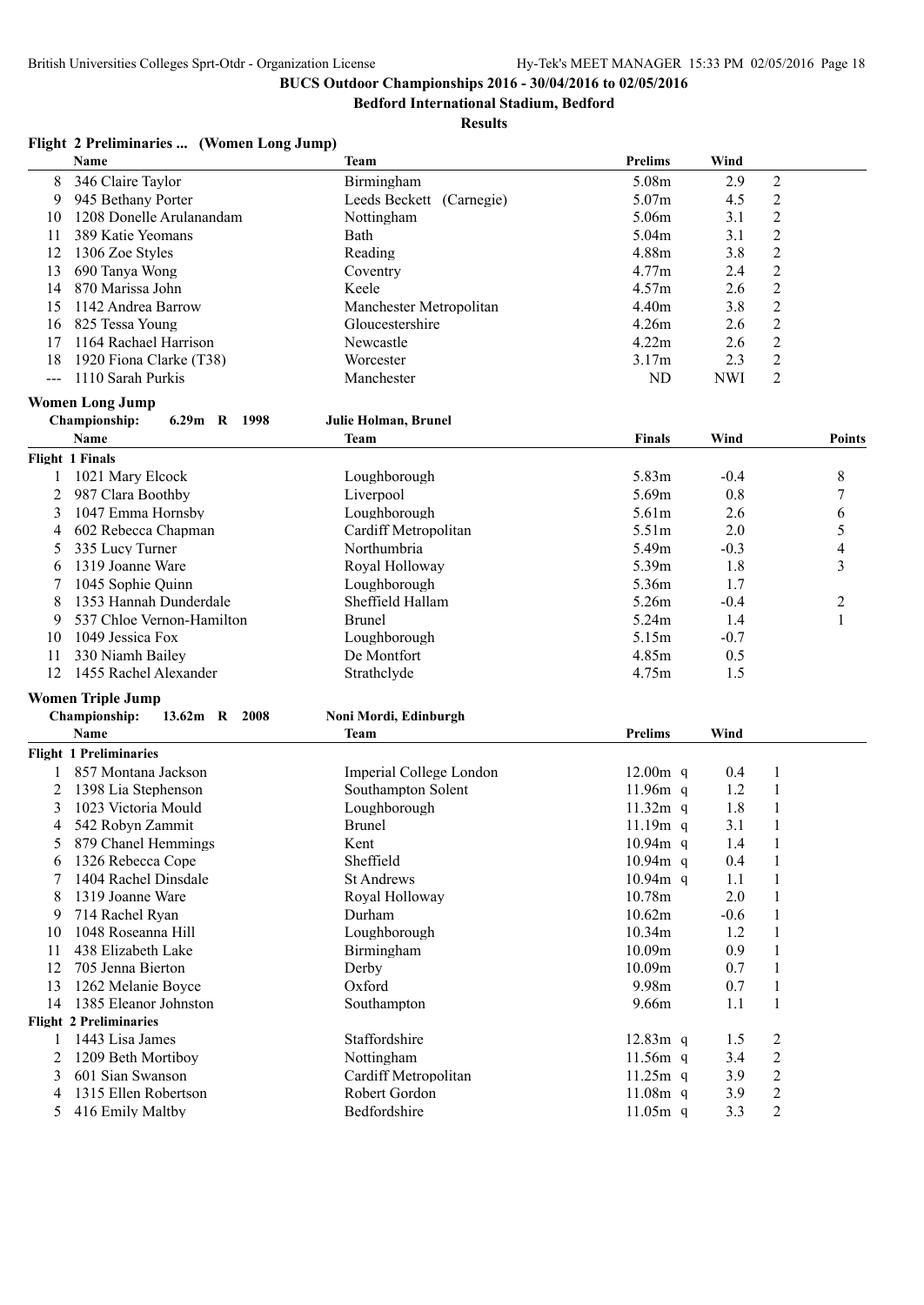**Bedford International Stadium, Bedford**

|              | Flight 2 Preliminaries  (Women Triple Jump) |                                 |                |            |                         |                |
|--------------|---------------------------------------------|---------------------------------|----------------|------------|-------------------------|----------------|
|              | Name                                        | Team                            | <b>Prelims</b> | Wind       |                         |                |
| 6            | 1142 Andrea Barrow                          | Manchester Metropolitan         | 10.81m         | 3.4        | 2                       |                |
|              | 1865 Carla McMullen                         | Loughborough                    | 10.78m         | 5.6        | $\overline{c}$          |                |
| 8            | 541 Kara Peck                               | <b>Brunel</b>                   | 10.58m         | 4.5        | $\overline{c}$          |                |
| 9            | 870 Marissa John                            | Keele                           | 10.24m         | 5.3        | $\overline{2}$          |                |
| 10           | 281 Imogen Levy                             | <b>Brighton</b>                 | 10.09m         | 5.4        | $\overline{2}$          |                |
| 11           | 1165 Megan Foster                           | Newcastle                       | 9.96m          | 4.7        | $\overline{2}$          |                |
|              | 1022 Charlotte Ogden                        | Loughborough                    | <b>FOUL</b>    | <b>NWI</b> | $\overline{2}$          |                |
|              | 373 Temilola Tewogbade                      | <b>Aston University</b>         | <b>DNS</b>     | <b>NWI</b> | $\overline{c}$          |                |
| $---$        | 291 Charlotte Woodman                       | Newcastle                       | <b>DNS</b>     | <b>NWI</b> | $\overline{2}$          |                |
|              | <b>Women Triple Jump</b>                    |                                 |                |            |                         |                |
|              | Championship:<br>13.62m R 2008              | Noni Mordi, Edinburgh           |                |            |                         |                |
|              | Name                                        | Team                            | <b>Finals</b>  | Wind       |                         | <b>Points</b>  |
|              | Flight 1 Finals                             |                                 |                |            |                         |                |
| 1            | 1443 Lisa James                             | Staffordshire                   | 12.82m         | 2.3        |                         | 8              |
| 2            | 857 Montana Jackson                         | Imperial College London         | 12.50m         | 0.6        |                         | 7              |
| 3            | 1398 Lia Stephenson                         | Southampton Solent              | 12.34m         | 0.9        |                         | 6              |
| 4            | 1209 Beth Mortiboy                          | Nottingham                      | 11.53m         | 2.5        |                         | 5              |
| 5            | 879 Chanel Hemmings                         | Kent                            | 11.31m         | 2.9        |                         | 4              |
| 6            | 601 Sian Swanson                            | Cardiff Metropolitan            | 11.29m         | 0.4        |                         | $\mathfrak{Z}$ |
| 7            | 1023 Victoria Mould                         | Loughborough                    | 11.28m         | 1.2        |                         | $\overline{c}$ |
| 8            | 1404 Rachel Dinsdale                        | <b>St Andrews</b>               | 11.24m         | 0.4        |                         | 1              |
|              | 1315 Ellen Robertson                        | Robert Gordon                   | 11.19m         | 1.2        |                         |                |
| 9            |                                             |                                 |                |            |                         |                |
| 10           | 416 Emily Maltby                            | Bedfordshire                    | 11.06m         | $-0.6$     |                         |                |
| 11           | 542 Robyn Zammit                            | <b>Brunel</b>                   | 11.00m         | 3.2        |                         |                |
| 12           | 1326 Rebecca Cope                           | Sheffield                       | 10.96m         | 1.4        |                         |                |
|              | <b>Women Shot Put</b>                       |                                 |                |            |                         |                |
|              | Championship:<br>15.97m R 2001              | <b>Julie Dunkley, Greenwich</b> |                |            |                         |                |
|              | Name                                        | Team                            | <b>Prelims</b> |            |                         |                |
|              | <b>Flight 1 Preliminaries</b>               |                                 |                |            |                         |                |
| 1            | 608 Lucy Griffiths                          | Cardiff Metropolitan            | $12.86m$ q     |            | 1                       |                |
| 2            | 702 Danielle Opara                          | Derby                           | $12.82m$ q     |            | 1                       |                |
| 3            | 537 Chloe Vernon-Hamilton                   | <b>Brunel</b>                   | $12.22m$ q     |            | 1                       |                |
| 4            | 339 Amy Hodgson                             | Loughborough                    | 10.79m         |            |                         |                |
| 5            | 534 Amy Holder                              | <b>Brunel</b>                   | 10.38m         |            |                         |                |
| 6            | 1025 Elise Bue                              | Loughborough                    | 10.32m         |            | 1                       |                |
| 7            | 1043 Beth Crocker                           | Loughborough                    | 10.24m         |            | 1                       |                |
| 8            | 1416 Alice Galloway                         | St Mary's                       | 10.16m         |            | $\mathbf{1}$            |                |
| 9            | 345 Katy Robinson                           | Sheffield Hallam                | 9.11m          |            | 1                       |                |
| 10           | 878 Emily Cartledge                         | Kent                            | 8.93m          |            |                         |                |
| 11           | 505 Daisy Gilbert                           | <b>Bristol</b>                  | 8.72m          |            |                         |                |
| 12           | 783 Gabriele Matuleviciute                  | Essex                           | 8.25m          |            | 1                       |                |
| 13           | 1189 Tobyn Eagles                           | Northumbria                     | 7.73m          |            | 1                       |                |
|              | <b>Flight 2 Preliminaries</b>               |                                 |                |            |                         |                |
| $\mathbf{1}$ | 607 Adele Nicoll                            | Cardiff Metropolitan            | $15.72m$ q     |            | $\overline{\mathbf{c}}$ |                |
| 2            | 609 Simi Pam                                | Cardiff Metropolitan            | $12.73m$ q     |            | $\overline{c}$          |                |
| 3            | 946 Emily Campbell                          | Leeds Beckett (Carnegie)        | $12.56m$ q     |            | $\overline{c}$          |                |
| 4            | 920 Christina Nick                          | Leeds                           | $11.80m$ q     |            | $\overline{c}$          |                |
| 5            | 1545 Sarah Parsons                          | York                            | 11.66 $m$ q    |            | $\overline{2}$          |                |
| 6            | 329 Megan Marchildon                        | Durham                          | 11.24m q       |            | $\overline{2}$          |                |
| 7            | 1050 Devon Byrne                            | Loughborough                    | 11.19m q       |            | $\overline{c}$          |                |
| 8            | 1182 Lucy Marshall                          | Northampton                     | $10.87m$ q     |            | $\overline{c}$          |                |
| 9            | 782 Tolani George                           | Essex                           | 10.82m q       |            | $\overline{2}$          |                |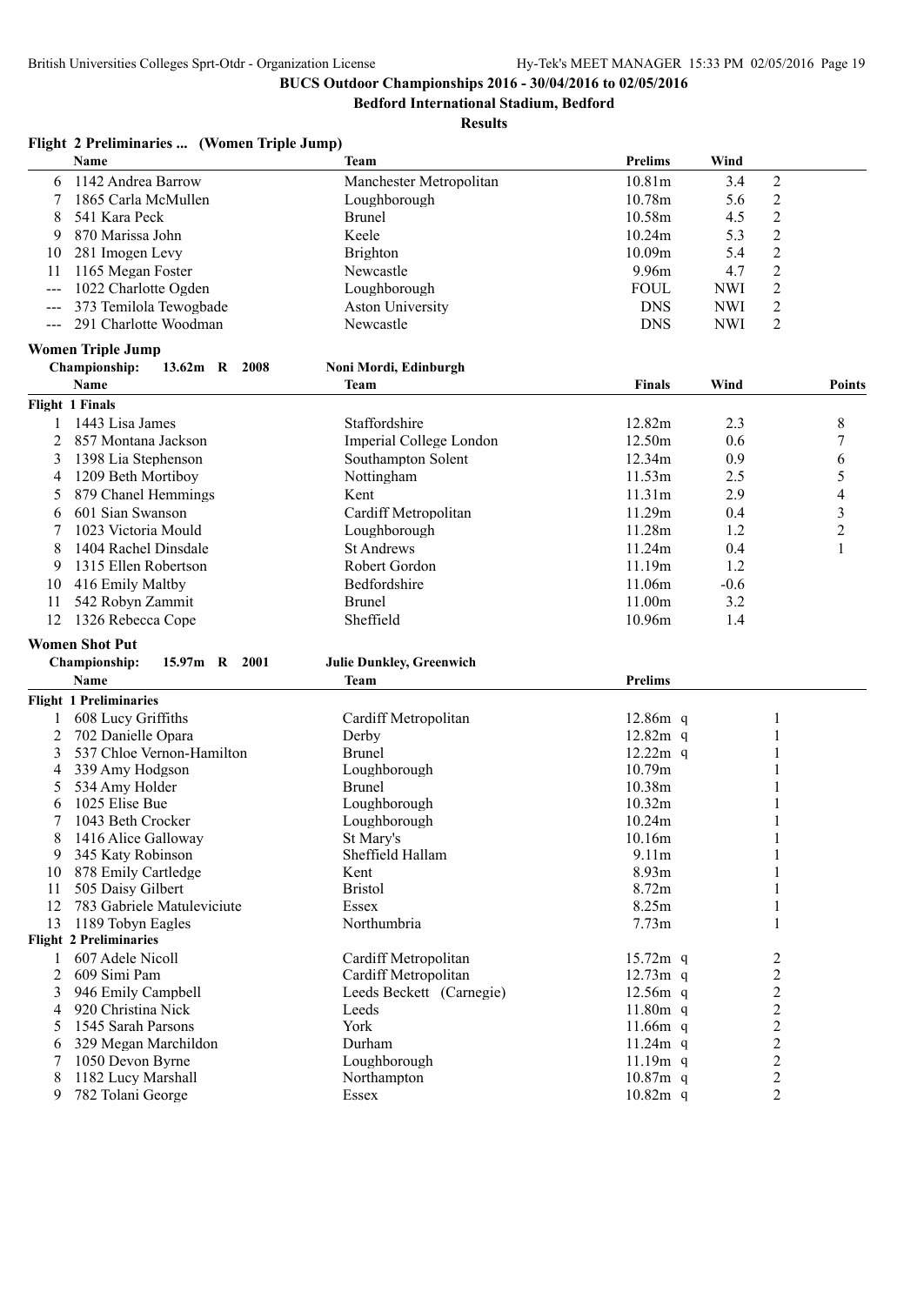**Flight 2 Preliminaries ... (Women Shot Put)**

# **BUCS Outdoor Championships 2016 - 30/04/2016 to 02/05/2016**

**Bedford International Stadium, Bedford**

|          | Name                                  | <b>Team</b>                     | <b>Prelims</b>    |                  |                |
|----------|---------------------------------------|---------------------------------|-------------------|------------------|----------------|
| 10       | 540 Sarah Melbourne                   | <b>Brunel</b>                   | 10.76m            | $\boldsymbol{2}$ |                |
| 11       | 1254 Katie Holder                     | Oxford                          | 10.49m            | $\overline{2}$   |                |
| 12       | 1350 Elena Richardson                 | Sheffield Hallam                | 10.29m            | $\overline{c}$   |                |
| 13       | 347 Adela Hussain                     | <b>Oxford Brookes</b>           | 9.81m             | $\overline{c}$   |                |
| 14       | 335 Lucy Turner                       | Northumbria                     | 9.61 <sub>m</sub> | $\overline{2}$   |                |
| 15       | 361 Milly Stabler                     | Manchester                      | 7.25m             | $\overline{c}$   |                |
| 16       | 889 Carey Hollick                     | King's College London           | 6.16m             | $\sqrt{2}$       |                |
| $---$    | 1304 Ziana Azariah                    | Reading                         | <b>DNS</b>        | $\overline{2}$   |                |
|          | <b>Women Shot Put Ambulatory</b>      |                                 |                   |                  |                |
|          | Championship:<br>7.29m R 04/05/2015   | Millie Forrest F37, Edge Hill   |                   |                  |                |
|          | Name                                  | Team                            | <b>Finals</b>     |                  | <b>Points</b>  |
|          |                                       |                                 |                   |                  |                |
| Flight 1 |                                       |                                 |                   |                  |                |
|          | 321 Amy Wareing (T38/F38)             | Loughborough                    | 7.28m             |                  |                |
| 2        | 763 Millie Forrest (F37)              | Edge Hill                       | 7.56m R           |                  |                |
| 3        | 1167 Anna Nicholson (F35)             | Newcastle                       | 7.15m             |                  |                |
| 4        | 319 Cathy Booth (T37)                 | Leeds Beckett (Carnegie)        | 5.65m             |                  |                |
|          | <b>Women Shot Put</b>                 |                                 |                   |                  |                |
|          | 15.97m R 2001<br><b>Championship:</b> | <b>Julie Dunkley, Greenwich</b> |                   |                  |                |
|          | Name                                  | <b>Team</b>                     | <b>Finals</b>     |                  | <b>Points</b>  |
|          | Flight 1 Finals                       |                                 |                   |                  |                |
|          | 607 Adele Nicoll                      | Cardiff Metropolitan            | $16.08m$ R        |                  | 8              |
| 2        | 702 Danielle Opara                    | Derby                           | 14.20m            |                  | $\overline{7}$ |
| 3        | 946 Emily Campbell                    | Leeds Beckett (Carnegie)        | 14.04m            |                  | 6              |
| 4        | 608 Lucy Griffiths                    | Cardiff Metropolitan            | 13.35m            |                  | 5              |
| 5        | 537 Chloe Vernon-Hamilton             | <b>Brunel</b>                   | 12.64m            |                  | $\overline{4}$ |
| 6        | 609 Simi Pam                          | Cardiff Metropolitan            | 12.57m            |                  |                |
|          | 1545 Sarah Parsons                    | York                            | 11.70m            |                  | 3              |
|          | 1182 Lucy Marshall                    | Northampton                     | 11.66m            |                  | $\overline{c}$ |
| 9        | 329 Megan Marchildon                  | Durham                          | 11.35m            |                  | 1              |
| 10       | 920 Christina Nick                    | Leeds                           | 11.31m            |                  |                |
| 11       | 1050 Devon Byrne                      | Loughborough                    | 10.41m            |                  |                |
| 12       | 782 Tolani George                     | Essex                           | 10.12m            |                  |                |
|          |                                       |                                 |                   |                  |                |
|          | <b>Women Discus Throw</b>             |                                 |                   |                  |                |
|          | Championship:<br>58.38m R 1995        | Jackie McKeman, Ulster          |                   |                  |                |
|          | <b>Name</b>                           | Team                            | <b>Prelims</b>    |                  |                |
|          | <b>Flight 1 Preliminaries</b>         |                                 |                   |                  |                |
|          | 534 Amy Holder                        | <b>Brunel</b>                   | 47.83m q          | 1                |                |
|          | 2 1024 Kathryn Woodcock               | Loughborough                    | 44.05m q          | $\mathbf{1}$     |                |
| 3        | 1256 Anna Niedbala                    | Oxford                          | 42.91m q          | 1                |                |
| 4        | 1512 Kate Pattison                    | Warwick                         | 40.51m q          |                  |                |
| 5        | 1298 Kathy Hetherington               | Queen's Belfast                 | $40.21m$ q        |                  |                |
|          | 651 Eleni Zembashi                    | Cardiff                         | 36.62 $m$ q       |                  |                |
|          | 916 Gemma Brown                       | Leeds                           | 35.44m            |                  |                |
|          | 946 Emily Campbell                    | Leeds Beckett (Carnegie)        | 34.24m            |                  |                |
| 9        | 608 Lucy Griffiths                    | Cardiff Metropolitan            | 33.44m            |                  |                |
| 10       | 771 Jasmine Brown-Rase                | Edinburgh                       | 29.86m            |                  |                |
| 11       | 357 Filipa Mcqueen                    | Essex                           | 23.65m            |                  |                |
|          | <b>Flight 2 Preliminaries</b>         |                                 |                   |                  |                |
| 1        | 1314 Dionne Milne                     | Robert Gordon                   | 42.71m q          | 2                |                |
| 2        | 452 Sam Milner                        | Birmingham                      | 42.71m q          | $\overline{c}$   |                |
| 3        | 1545 Sarah Parsons                    | York                            | 42.29m q          | $\overline{2}$   |                |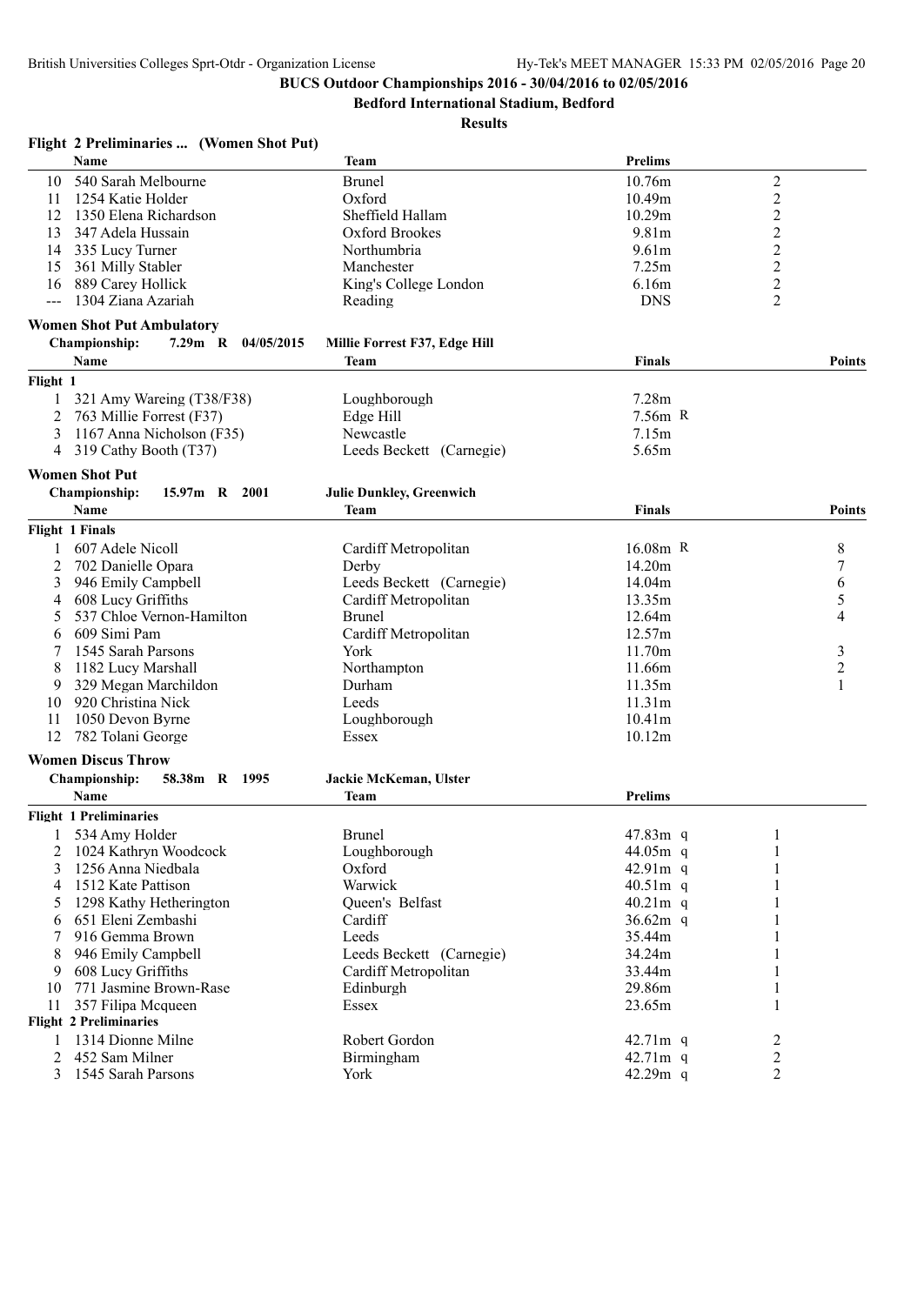**Bedford International Stadium, Bedford**

#### **Results**

## **Flight 2 Preliminaries ... (Women Discus Throw)**

|          | Name                                        | <b>Team</b>                   | <b>Prelims</b> |                         |
|----------|---------------------------------------------|-------------------------------|----------------|-------------------------|
| 4        | 1025 Elise Bue                              | Loughborough                  | $42.05m$ q     | $\overline{c}$          |
| 5        | 920 Christina Nick                          | Leeds                         | 41.36 $m$ q    | $\overline{c}$          |
| 6        | 607 Adele Nicoll                            | Cardiff Metropolitan          | 41.30 $m$ q    | $\overline{c}$          |
|          | 1352 Anna Peers                             | Sheffield Hallam              | 35.91m         | $\frac{2}{2}$           |
| 8        | 484 Siobhan Drummond                        | Bournemouth                   | 32.75m         |                         |
| 9        | 1465 Nicola Gregory                         | Surrey                        | 29.89m         | $\overline{c}$          |
| 10       | 535 Emily Cox                               | <b>Brunel</b>                 | 27.28m         | $\overline{c}$          |
| 11       | 869 Caitlin Filby                           | Keele                         | 24.67m         | $\overline{\mathbf{c}}$ |
| 12       | 311 Toyin Olufemi                           | Essex                         | 18.57m         | $\overline{c}$          |
| 13       | 889 Carey Hollick                           | King's College London         | 15.08m         | $\overline{2}$          |
|          | <b>Women Discus Throw Ambulatory</b>        |                               |                |                         |
|          | 23.26m R 03/05/2015<br><b>Championship:</b> | Amy Wareing F38, Loughborough |                |                         |
|          | Name                                        | <b>Team</b>                   | Finals         | <b>Points</b>           |
| Flight 1 |                                             |                               |                |                         |
|          |                                             |                               |                |                         |
|          | 321 Amy Wareing (T38/F38)                   | Loughborough                  | 27.61m R       | 8                       |
| 2        | 763 Millie Forrest (F37)                    | Edge Hill                     | 20.52m         |                         |
| 2        | 1167 Anna Nicholson (F35)                   | Newcastle                     | 18.88m         | 7                       |
|          | <b>Women Discus Throw Seated Wheelchair</b> |                               |                |                         |
|          | 15.09m R 02/05/2015<br><b>Championship:</b> | Emma Burns F56, Loughborough  |                |                         |
|          | Name                                        | <b>Team</b>                   | Finals         | <b>Points</b>           |
| Flight 1 |                                             |                               |                |                         |
|          | 1 1946 Dzaier Neill                         | Gbr Invite                    | 8.54m          |                         |
|          |                                             |                               |                |                         |
|          | <b>Women Discus Throw</b>                   |                               |                |                         |
|          | <b>Championship:</b><br>58.38m R 1995       | Jackie McKeman, Ulster        |                |                         |
|          | Name                                        | <b>Team</b>                   | Finals         | <b>Points</b>           |
|          | <b>Flight 1 Finals</b>                      |                               |                |                         |
|          | 534 Amy Holder                              | Brunel                        | 50.54m         | 8                       |
| 2        | 607 Adele Nicoll                            | Cardiff Metropolitan          | 45.95m         | 7                       |
| 3        | 1545 Sarah Parsons                          | York                          | 45.30m         | 6                       |
| 4        | 1256 Anna Niedbala                          | Oxford                        | 44.73m         | 5                       |
| 5        | 1025 Elise Bue                              | Loughborough                  | 44.12m         | $\overline{4}$          |
| 6        | 1314 Dionne Milne                           | Robert Gordon                 | 43.57m         | $\mathfrak{Z}$          |
| 7        | 452 Sam Milner                              | Birmingham                    | 43.12m         | $\overline{c}$          |
| 8        | 1298 Kathy Hetherington                     | Queen's Belfast               | 41.08m         | $\mathbf{1}$            |
| 9        | 1512 Kate Pattison                          | Warwick                       | 40.47m         |                         |
| 10       | 651 Eleni Zembashi                          | Cardiff                       | 39.64m         |                         |
| 11       | 920 Christina Nick                          | Leeds                         | 39.30m         |                         |
|          | 12 1024 Kathryn Woodcock                    | Loughborough                  | 39.05m         |                         |
|          |                                             |                               |                |                         |
|          | <b>Women Hammer Throw</b>                   |                               |                |                         |
|          | <b>Championship:</b><br>66.54m R 2007       | Zoe Derham, Gloucestershire   |                |                         |
|          | Name                                        | <b>Team</b>                   | <b>Finals</b>  | Points                  |
| Flight 1 |                                             |                               |                |                         |
| 1        | 1182 Lucy Marshall                          | Northampton                   | 57.74m         | 8                       |
| 2        | 1033 Alessandra Wall                        | Loughborough                  | 57.52m         | 7                       |
| 3        | 1538 Sara Bobash                            | Wolverhampton                 | 55.61m         | 6                       |
| 4        | 1034 Cathrine Beatty                        | Loughborough                  | 54.24m         | 5                       |
| 5        | 1476 Kayleigh Preswell                      | Swansea                       | 53.03m         | $\overline{4}$          |
| 6        | 946 Emily Campbell                          | Leeds Beckett (Carnegie)      | 49.45m         | $\mathfrak{Z}$          |
| 7        | 1354 Holly Rodgers                          | Sheffield Hallam              | 47.37m         | $\overline{c}$          |
|          | 599 Zoe Dakin                               |                               | 44.73m         | $\mathbf{1}$            |
| 8        |                                             | Cardiff Metropolitan          |                |                         |
| 9        | 1256 Anna Niedbala                          | Oxford                        | 42.70m         |                         |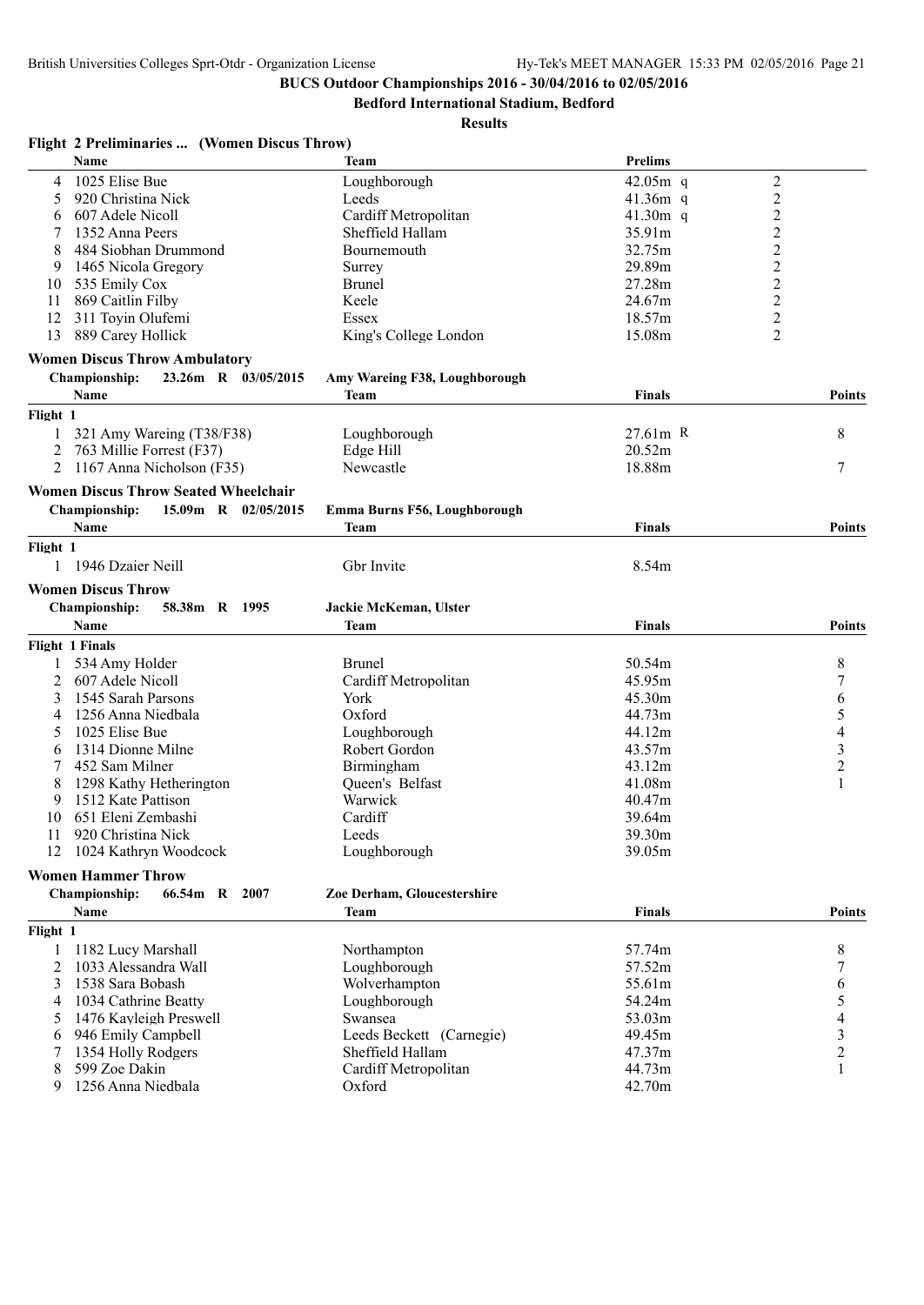**Bedford International Stadium, Bedford**

**Results**

## **Flight 1 ... (Women Hammer Throw)**

l,

|    | <b>Name</b>            | <b>Team</b>              | <b>Finals</b> | <b>Points</b> |
|----|------------------------|--------------------------|---------------|---------------|
| 10 | 1261 Maria Brett       | Oxford                   | 42.47m        |               |
|    | 1540 Emily Cook        | Wolverhampton            | 42.47m        |               |
| 12 | 394 Tamara Reid        | Bath                     | 40.16m        |               |
| 13 | 1024 Kathryn Woodcock  | Loughborough             | 40.11m        |               |
| 14 | 826 Charlotte Stallard | Gloucestershire          | 39.17m        |               |
| 15 | 418 Chloe Cockell      | Bedfordshire             | 38.67m        |               |
| 16 | 1355 Sophie Jackson    | Sheffield Hallam         | 37.48m        |               |
|    | 505 Daisy Gilbert      | <b>Bristol</b>           | 35.05m        |               |
| 18 | 689 Ana Escriva        | Coventry                 | 34.41m        |               |
| 19 | 948 Lindsay Campbell   | Leeds Beckett (Carnegie) | 31.17m        |               |
| 20 | 869 Caitlin Filby      | Keele                    | 25.82m        |               |
|    | 491 Louisa James       | <b>Brighton</b>          | <b>FOUL</b>   |               |
|    | 1304 Ziana Azariah     | Reading                  | <b>FOUL</b>   |               |
|    | 456 Chloe Needham      | Birmingham               | <b>DNS</b>    |               |
|    | 453 Isobel Haig        | <b>Birmingham</b>        | <b>DNS</b>    |               |
|    | 774 Kimberley Reed     | Edinburgh                | <b>DNS</b>    |               |
|    |                        |                          |               |               |

### **Women Javelin Throw**

### **Championship: 55.42m R 03/05/2014 Isabelle Jeffs, Loughborough**

|     | <b>Name</b>                   | Team                     | <b>Prelims</b> |                                                   |
|-----|-------------------------------|--------------------------|----------------|---------------------------------------------------|
|     | <b>Flight 1 Preliminaries</b> |                          |                |                                                   |
|     | 1027 Eloise Meakins           | Loughborough             | 44.38m q       |                                                   |
| 2   | 600 Hannah Johnson            | Cardiff Metropolitan     | $41.66m$ q     |                                                   |
|     | 988 Nicole Davenport          | Liverpool                | $38.41m$ q     |                                                   |
| 4   | 679 Sophie Percival           | Chester (Chester)        | $37.94m$ q     |                                                   |
| 5   | 1352 Anna Peers               | Sheffield Hallam         | $36.33m$ q     |                                                   |
| 6   | 1260 Isabella Coutts          | Oxford                   | $36.10m$ q     |                                                   |
|     | 1419 Kirsty Bateman-Foley     | St Mary's                | $34.63m$ q     |                                                   |
| 8   | 1052 Shauna Quirke            | Loughborough             | 33.76m         |                                                   |
| 9   | 564 Ellie Lane                | Cambridge                | 31.00m         |                                                   |
| 10  | 945 Bethany Porter            | Leeds Beckett (Carnegie) | 30.73m         |                                                   |
| 11  | 1842 Alexandra Hale           | Loughborough             | 28.92m         |                                                   |
| 12  | 333 Emma Nwofor               | <b>Brunel</b>            | 27.89m         |                                                   |
| 13  | 356 Cara Trivett              | Birmingham               | 26.40m         |                                                   |
| --- | 501 Katie Royals              | <b>Bristol</b>           | <b>DNS</b>     |                                                   |
|     | <b>Flight 2 Preliminaries</b> |                          |                |                                                   |
|     | 1026 Laura Whittingham        | Loughborough             | $50.37m$ q     | $\overline{\mathbf{c}}$                           |
| 2   | 1351 Natasha Wilson           | Sheffield Hallam         | $44.26m$ q     | $\overline{c}$                                    |
| 3   | 1418 Georgie Floyd            | St Mary's                | $39.09m$ q     |                                                   |
| 4   | 455 Elspeth Jaimeson          | Birmingham               | $38.44m$ q     |                                                   |
| 5   | 1252 Kate Davies              | Oxford                   | $35.06m$ q     | $\begin{array}{c}\n2 \\ 2 \\ 2 \\ 2\n\end{array}$ |
| 6   | 1544 Megan Exlev              | York                     | 34.61m         |                                                   |
|     | 537 Chloe Vernon-Hamilton     | <b>Brunel</b>            | 33.67m         |                                                   |
| 8   | 827 Ellie-Mae Stokes          | Gloucestershire          | 32.85m         |                                                   |
| 9   | 1353 Hannah Dunderdale        | Sheffield Hallam         | 31.45m         |                                                   |
| 10  | 1253 Emily Hoogkamer          | Oxford                   | 30.82m         |                                                   |
| 11  | 329 Megan Marchildon          | Durham                   | 30.31m         |                                                   |
| 12  | 878 Emily Cartledge           | Kent                     | 29.97m         | $2222$<br>$222$                                   |
| 13  | 335 Lucy Turner               | Northumbria              | 27.08m         |                                                   |
| 14  | 319 Cathy Booth (T37)         | Leeds Beckett (Carnegie) | 14.89m         | $\overline{2}$                                    |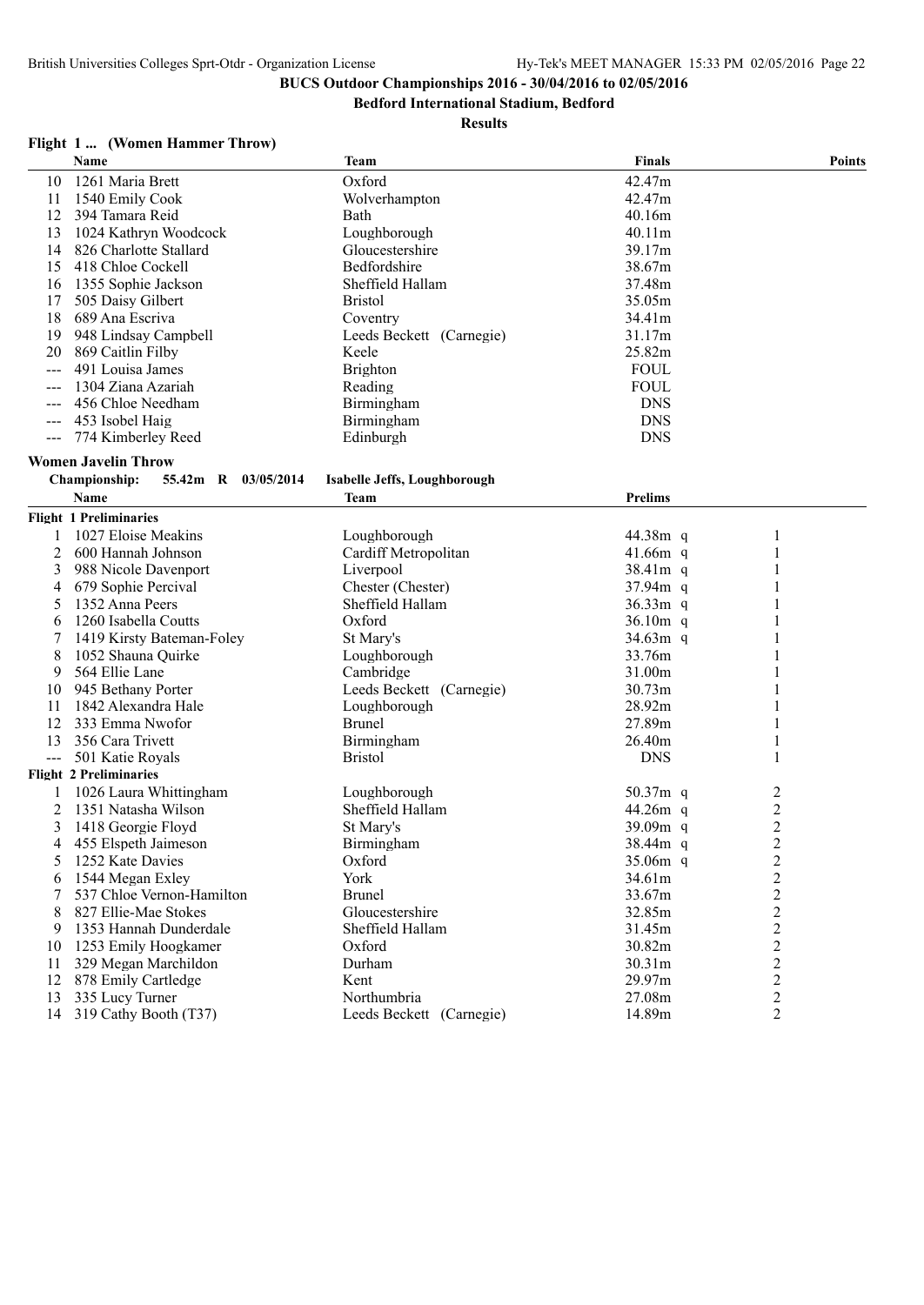**Bedford International Stadium, Bedford**

#### **Results**

#### **Women Javelin Throw**

| <b>Championship:</b><br>55.42m R 03/05/2014 | Isabelle Jeffs, Loughborough       |                |                          |
|---------------------------------------------|------------------------------------|----------------|--------------------------|
| Name                                        | Team                               | <b>Finals</b>  | <b>Points</b>            |
| Flight 1 Finals                             |                                    |                |                          |
| 1026 Laura Whittingham<br>1                 | Loughborough                       | 51.83m         | 8                        |
| 2<br>1351 Natasha Wilson                    | Sheffield Hallam                   | 45.81m         | 7                        |
| 3<br>1027 Eloise Meakins                    | Loughborough                       | 44.41m         | 6                        |
| 600 Hannah Johnson<br>4                     | Cardiff Metropolitan               | 42.72m         | 5                        |
| 679 Sophie Percival<br>5                    | Chester (Chester)                  | 40.30m         | $\overline{\mathcal{L}}$ |
| 1252 Kate Davies<br>6                       | Oxford                             | 37.46m         | 3                        |
| 7<br>988 Nicole Davenport                   | Liverpool                          | 36.73m         | $\overline{c}$           |
| 8<br>455 Elspeth Jaimeson                   | Birmingham                         | 36.65m         | 1                        |
| 1419 Kirsty Bateman-Foley<br>9              | St Mary's                          | 33.54m         |                          |
| 1352 Anna Peers<br>10                       | Sheffield Hallam                   | 33.45m         |                          |
| 11<br>1418 Georgie Floyd                    | St Mary's                          | 33.17m         |                          |
| 12<br>1260 Isabella Coutts                  | Oxford                             | 31.60m         |                          |
|                                             |                                    |                |                          |
| Men 100 Metre                               |                                    |                |                          |
| Championship:<br>10.23 R 2009               | <b>Oluseyi Smith, Loughborough</b> |                |                          |
| Name                                        | <b>Team</b>                        | <b>Prelims</b> |                          |
| Heat 1 Preliminaries Wind: 1.6              |                                    |                |                          |
| 119 Samuel Miller                           | Loughborough                       | $10.67$ Q      | 1                        |
| 151 Michael Watson<br>2                     | <b>Brunel</b>                      | 11.17          | 1                        |
| 3<br>166 Pierre Walker                      | Nottingham                         | 11.42          | 1                        |
| 180 Joel Padi<br>4                          | Keele                              | 11.56          | 1                        |
| 927 Zoheb Arif<br>5                         | Leeds                              | 11.58          |                          |
| 206 Daniel Gallagher<br>6                   | Surrey                             | 12.19          |                          |
| 136 Jack Lawrence<br>$---$                  | Worcester                          | <b>DNS</b>     | 1                        |
| 107 Clement Rossa                           | Hull                               | <b>DNS</b>     | 1                        |
| Heat 2 Preliminaries Wind: 2.9              |                                    |                |                          |
| 406 Joshua Olawore                          | Bath                               | 10.72 Q        | $\overline{c}$           |
| 2<br>161 Josh Billington                    | Bangor                             | 11.23          | $\boldsymbol{2}$         |
| 3<br>193 Daniel Offiah                      | Southampton                        | 11.27          | $\overline{c}$           |
| 153 Curtis Mitchell<br>4                    | Sheffield                          | 11.51          | $\overline{c}$           |
| 5<br>211 Matt Pullen                        | Oxford Brookes                     | 11.90          | $\overline{c}$           |
| 188 Kasey Smith                             | Northampton                        | <b>DNS</b>     | $\overline{2}$           |
| 104 Darren Cassar<br>$\qquad \qquad -$      | Canterbury Christ Church           | <b>DNS</b>     | $\sqrt{2}$               |
| 126 Daniel Obeng<br>$\sim$ $\sim$ $\sim$    | Queen Mary London                  | <b>DNS</b>     | 2                        |
| Heat 3 Preliminaries Wind: 1.1              |                                    |                |                          |
| 156 Sam Ige<br>1                            | Swansea                            | 10.92 Q        | 3                        |
| 131 Reece Sims<br>2                         | Derby                              | 11.02 $q$      | 3                        |
| 3<br>125 Jay Raradza                        | Birmingham                         | 11.05          | 3                        |
| 162 Nathan Harris<br>4                      | Liverpool John Moores              | 11.40          | $\mathfrak{Z}$           |
| 191 Jonathan Le Grange<br>5                 | Plymouth                           | 11.65          | 3                        |
| 728 John Wiejak<br>6                        | Durham                             | 12.09          | 3                        |
| 189 Paul Coffey                             | Central Lancashire                 | <b>DNS</b>     | 3                        |
| 102 James So<br>$\qquad \qquad - -$         | Oxford                             | <b>DNS</b>     | 3                        |
| Heat 4 Preliminaries Wind: 3.1              |                                    |                |                          |
| 124 Jonathan Browning<br>1                  | Queen's Belfast                    | 10.65 Q        | 4                        |
| 2<br>164 Timmion Skervin                    | Nottingham Trent                   | $10.78$ q      | 4                        |
| 133 Daniel Walsh<br>3                       | Northumbria                        | $10.94$ q      | 4                        |
| 186 Patrick Colhoun<br>4                    | Cardiff                            | 11.12          | 4                        |
| 194 Harry Browning<br>5                     | King's College London              | 11.39          | 4                        |
| 105 Deedat Hamid<br>6                       | Warwick                            | 11.72          | 4                        |
| 209 Connor Yeates<br>7                      | Huddersfield                       | 12.19          | 4                        |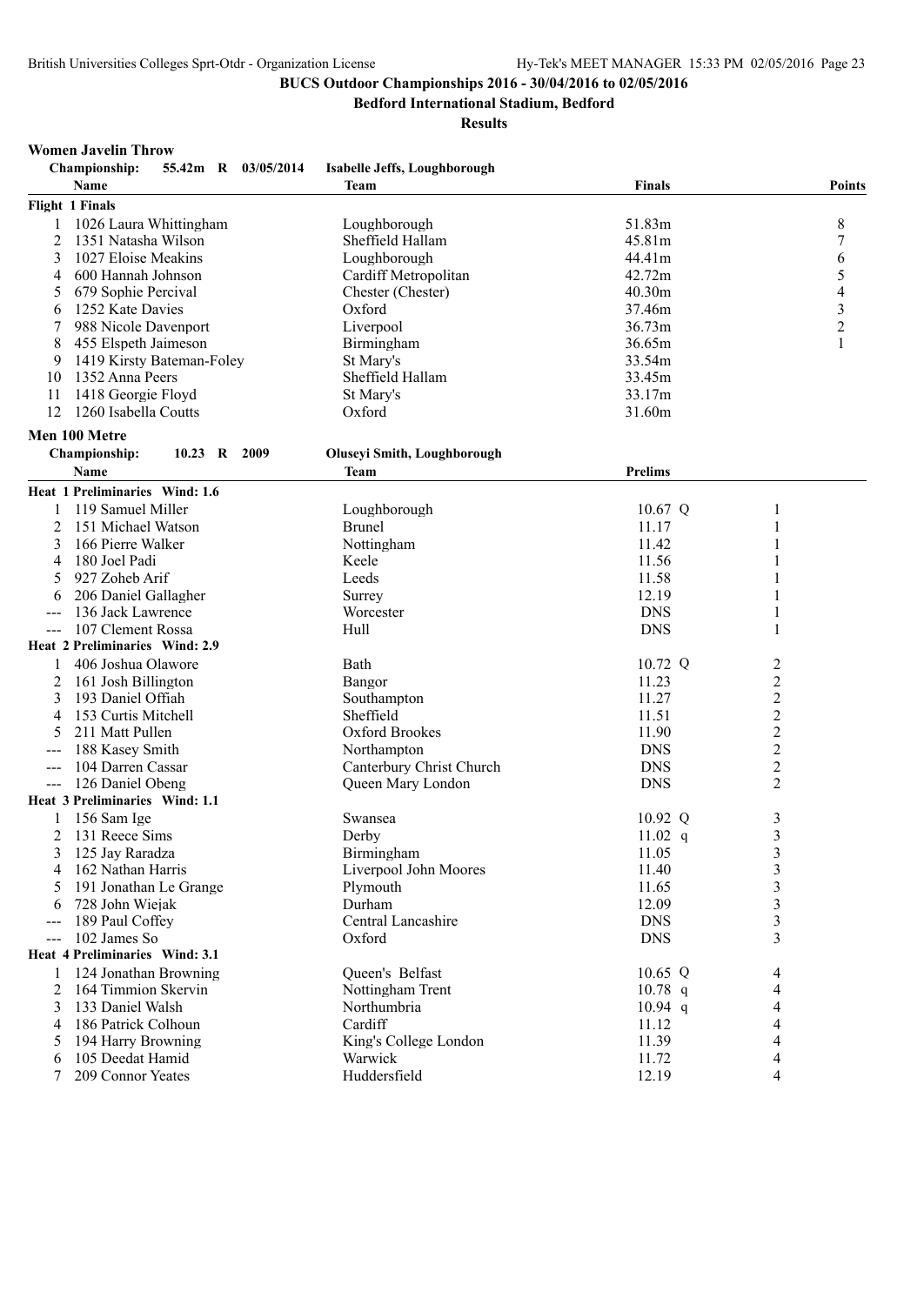**Bedford International Stadium, Bedford**

**Results**

## **Heat 4 Preliminaries Wind: 3.1 ... (Men 100 Metre)**

| <b>Name</b>                                   | <b>Team</b>                         | <b>Prelims</b>    |        |
|-----------------------------------------------|-------------------------------------|-------------------|--------|
| 1136 San Nouri                                | Manchester                          | <b>DQ</b>         | 4      |
| Heat 5 Preliminaries Wind: 1.9                |                                     |                   |        |
| 1152 Chijindu Ujah                            | Middlesex                           | R 10.23 Q         | 5      |
| 172 Ciaran Mcguire<br>2                       | Northumbria                         | 11.19             | 5      |
| 3<br>1655 Helio Fleury Diez                   | Loughborough                        | 11.20             | 5      |
| 175 Karl Tucker<br>4                          | Reading                             | 11.44             | 5      |
| 808 Jack Lynch<br>5                           | Exeter                              | 11.49             | 5      |
| 202 Jerome Foster<br>6                        | Hull                                | 11.85             | 5      |
| 145 James Kasirye-Sebalu                      | Kingston University                 | <b>DNS</b>        | 5      |
| Heat 6 Preliminaries Wind: 3.0                |                                     |                   |        |
| 147 Joel Parkes                               | Bedfordshire                        | 10.99 Q           | 6      |
| 2<br>142 Aiden Davies                         | Leeds Beckett (Carnegie)            | 10.99 q           | 6      |
| 178 Julian Osei-Bonsu<br>3                    | Newcastle                           | 11.32             | 6      |
| 155 Neng Wildman<br>4                         | Stirling                            | 11.38             | 6      |
| 198 Diego Cantoni<br>5                        | Kent                                | 11.42             | 6      |
| 204 Cian O'Donnell                            | Strathclyde                         | <b>DNS</b>        | 6      |
| 114 John Otugade                              | University College London           | <b>DNS</b>        | 6      |
| Heat 7 Preliminaries Wind: 3.1                |                                     |                   |        |
| 112 Samuel Osewa                              | Nottingham Trent                    | $10.42 \text{ Q}$ | 7      |
| 200 Daniel Fisher<br>2                        | Swansea                             | 10.99 q           | 7      |
| 148 Theodore Reeve<br>3                       | Lancaster                           | 11.00 $q$         | 7      |
| 143 Emmanuel Mintah<br>4                      | Middlesex                           | 11.14             | 7      |
| 176 Danny Mcbride<br>5                        | Newcastle                           | 11.22             | 7      |
| 171 Matthew Billington<br>6                   | Southampton Solent                  | 11.37             | 7      |
| 108 Idrees Mughal<br>7                        | East Anglia                         | 11.45             | 7      |
| <b>Heat 8 Preliminaries Wind: 2.7</b>         |                                     |                   |        |
| 179 Jordan Gill<br>123 Demetric Nelson        | Chichester                          | $10.91$ Q         | 8      |
| 2                                             | Leeds Beckett (Carnegie)            | 11.03 $q$         | 8      |
| 163 Aidan Leach<br>3<br>135 Gareth Jones<br>4 | <b>Bradford</b>                     | 11.07<br>11.28    | 8<br>8 |
| 195 Jake Mair<br>5                            | Liverpool Hope University<br>Exeter | 11.39             | 8      |
| 208 Jack Menicol                              | Durham                              | 12.07             | 8      |
| 6<br>214 Mohammad Hussaini                    | Leicester                           | 13.70             | 8      |
| 134 Damien Powell                             | St Mary's                           | <b>DNS</b>        | 8      |
| Heat 9 Preliminaries Wind: 2.7                |                                     |                   |        |
| 117 Ben Stephenson                            | Loughborough                        | 10.77 Q           | 9      |
| 141 Olumide Ogunseitan<br>2                   | Nottingham                          | $10.94$ q         | 9      |
| 3<br>1327 Eima Meade                          | Sheffield                           | 11.19             | 9      |
| 167 Jan Walusiak<br>4                         | St Mary's                           | 11.29             | 9      |
| 205 Jean Luc Hammersley                       | York                                | <b>DNS</b>        | 9      |
| 197 Trevor Alexanderson                       | Central Lancashire                  | <b>DNS</b>        | 9      |
| 149 Clinton George                            | Bedfordshire                        | <b>DNS</b>        | 9      |
| Heat 10 Preliminaries Wind: 2.3               |                                     |                   |        |
| 111 Joseph Dewar<br>1                         | East London                         | 10.42 Q           | 10     |
| 2<br>144 Andrew Amoah                         | <b>Brunel</b>                       | $10.82$ q         | 10     |
| 146 Karl Mcclean<br>3                         | Cardiff Metropolitan                | 10.90 q           | 10     |
| 170 Anthony Itota                             | Northampton                         | 11.18             | 10     |
| 177 Zachary Shaw (T13)<br>5                   | Sheffield Hallam                    | 11.28             | 10     |
| 203 Jamie Norris<br>6                         | Leicester                           | 11.82             | 10     |
| 201 Ashley Kirsopp<br>7                       | Huddersfield                        | 12.00             | 10     |
| Heat 11 Preliminaries Wind: 3.1               |                                     |                   |        |
| 127 James Griffiths                           | Cardiff                             | 10.71 Q           | 11     |
| 128 Gavin Colley<br>2                         | East London                         | $10.77$ q         | 11     |
| 154 Daniel Ogun<br>3                          | Brighton                            | 11.22             | 11     |
|                                               |                                     |                   |        |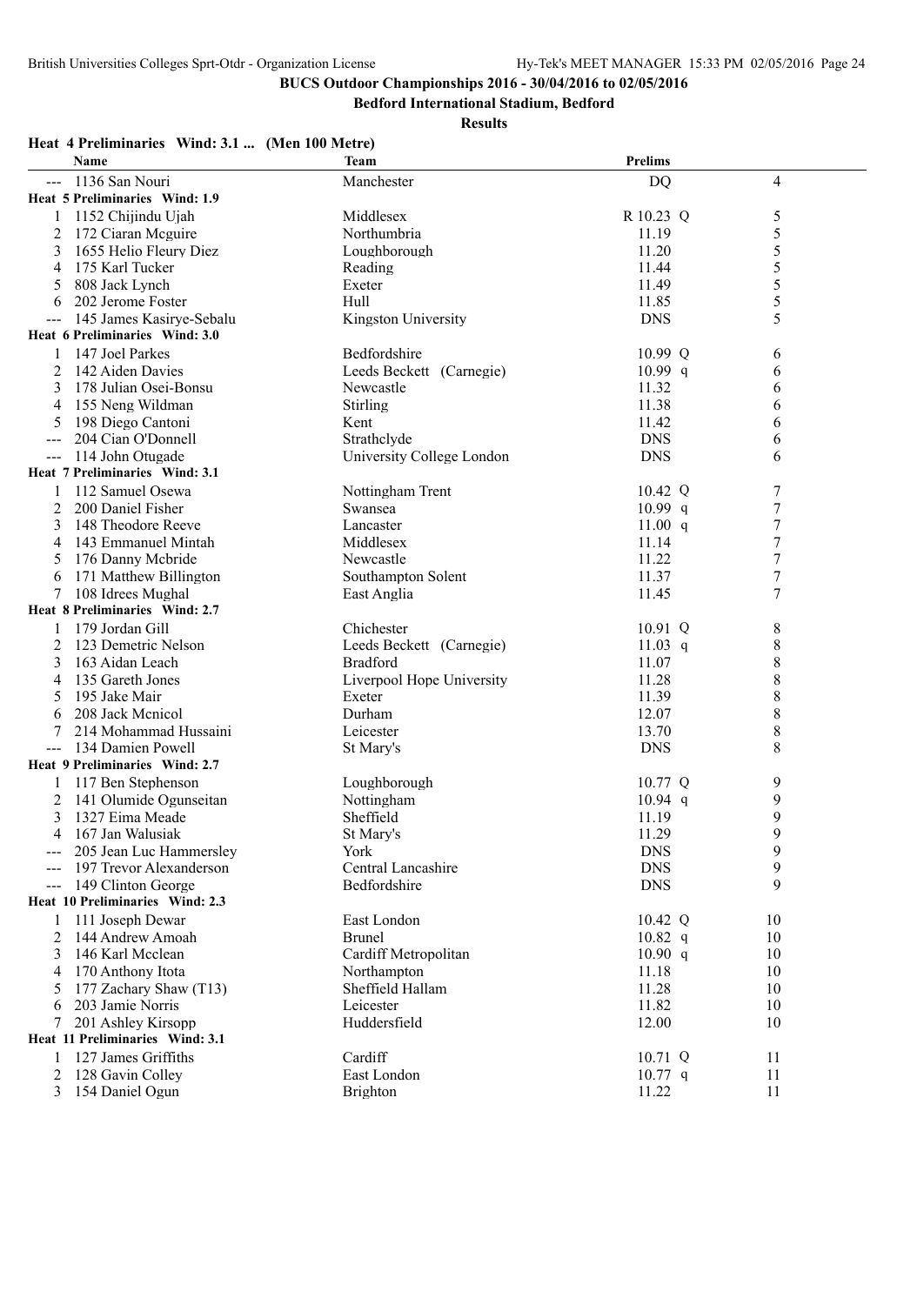**Bedford International Stadium, Bedford**

| Heat 11 Preliminaries Wind: 3.1  (Men 100 Metre) |                                    |                |                         |
|--------------------------------------------------|------------------------------------|----------------|-------------------------|
| <b>Name</b>                                      | <b>Team</b>                        | <b>Prelims</b> |                         |
| 4 1754 James Townsend                            | Birmingham                         | 11.45          | 11                      |
| 212 Omar Alami<br>5                              | <b>Bristol</b>                     | 11.69          | 11                      |
| 159 Sam Mason<br>6                               | Aberystwyth                        | 11.90          | 11                      |
| 213 Ryan Healy                                   | Gloucestershire                    | 11.90          | 11                      |
| 190 Michael Ominiyi                              | Manchester                         | <b>DNS</b>     | 11                      |
| Heat 12 Preliminaries Wind: 3.2                  |                                    |                |                         |
| 122 Aarron Crowley<br>1                          | Salford                            | 10.75 Q        | 12                      |
| 152 Isaac Kitchen-Smith<br>2                     | Oxford                             | $10.91$ q      | 12                      |
| 1698 Luke Lorenzi<br>3                           | Loughborough                       | 11.11          | 12                      |
| 165 Jake Buckingham<br>4                         | Leeds                              | 11.15          | 12                      |
| 196 Shanoi Richardson<br>5                       | Wolverhampton                      | 11.52          | 12                      |
| 207 Callum Gilbert<br>6                          | Gloucestershire                    | 11.55          | 12                      |
| 181 Jamie Phillips<br>7                          | Portsmouth                         | 11.63          | 12                      |
| 103 Martin Krnac<br>8                            | Essex                              | 11.93          | 12                      |
| Men 100 Metre                                    |                                    |                |                         |
| Championship:<br>10.23 R 2009                    | <b>Oluseyi Smith, Loughborough</b> |                |                         |
| Name                                             | <b>Team</b>                        | <b>Semis</b>   |                         |
| Heat 1 Semi-Finals Wind: 0.9                     |                                    |                |                         |
| 1 1152 Chijindu Ujah                             | Middlesex                          | R 10.17 Q      | 1                       |
| 127 James Griffiths<br>2                         | Cardiff                            | 10.73 Q        | $\mathbf{1}$            |
| 3<br>406 Joshua Olawore                          | Bath                               | $10.75$ q      | 1                       |
| 147 Joel Parkes<br>4                             | Bedfordshire                       | 10.94          | 1                       |
| 128 Gavin Colley<br>5                            | East London                        | 10.98          | 1                       |
| 141 Olumide Ogunseitan<br>6                      | Nottingham                         | 11.07          | 1                       |
| 123 Demetric Nelson                              | Leeds Beckett (Carnegie)           | 11.12          | 1                       |
| 8<br>133 Daniel Walsh                            | Northumbria                        | 11.28          | 1                       |
| Heat 2 Semi-Finals Wind: 0.8                     |                                    |                |                         |
| 112 Samuel Osewa<br>1                            | Nottingham Trent                   | $10.51$ Q      | 2                       |
| 124 Jonathan Browning<br>2                       | Queen's Belfast                    | 10.75 Q        | $\overline{c}$          |
| 117 Ben Stephenson<br>3                          | Loughborough                       | 10.90          | $\overline{2}$          |
| 146 Karl Mcclean<br>4                            | Cardiff Metropolitan               | 10.98          | $\overline{c}$          |
| 144 Andrew Amoah<br>5                            | <b>Brunel</b>                      | 10.98          | $\overline{c}$          |
| 179 Jordan Gill<br>6                             | Chichester                         | 11.04          | $\boldsymbol{2}$        |
| 7<br>142 Aiden Davies                            | Leeds Beckett (Carnegie)           | 11.24          | $\overline{c}$          |
| 8<br>148 Theodore Reeve                          | Lancaster                          | 11.27          | $\overline{2}$          |
| Heat 3 Semi-Finals Wind: -0.1                    |                                    |                |                         |
| 111 Joseph Dewar                                 | East London                        | $10.63$ Q      | 3                       |
| 2 119 Samuel Miller                              | Loughborough                       | 10.67 Q        | $\mathfrak{Z}$          |
| 3<br>122 Aarron Crowley                          | Salford                            | 10.80 q        | $\mathfrak{Z}$          |
| 152 Isaac Kitchen-Smith<br>4                     | Oxford                             | 11.06          | 3                       |
| 164 Timmion Skervin<br>5                         | Nottingham Trent                   | 11.07          | $\overline{\mathbf{3}}$ |
| 200 Daniel Fisher<br>6                           | Swansea                            | 11.22          | $\mathfrak{Z}$          |
| 131 Reece Sims                                   | Derby                              | <b>DQ</b>      | $\mathfrak{Z}$          |
| 156 Sam Ige                                      | Swansea                            | <b>DNS</b>     | $\overline{3}$          |
| Men 100 Metre                                    |                                    |                |                         |
| <b>Championship:</b><br>10.23 R 2009             |                                    |                |                         |
|                                                  | <b>Oluseyi Smith, Loughborough</b> |                |                         |
| Name                                             | <b>Team</b>                        | <b>Finals</b>  | Points                  |
| Section 1 Finals Wind: -0.9                      |                                    |                |                         |
| 1152 Chijindu Ujah<br>1                          | Middlesex                          | 10.32          | 8                       |
| 112 Samuel Osewa<br>2<br>111 Joseph Dewar<br>3   | Nottingham Trent<br>East London    | 10.40<br>10.58 | 7                       |
| 4 119 Samuel Miller                              | Loughborough                       | 10.67          | 6<br>5                  |
|                                                  |                                    |                |                         |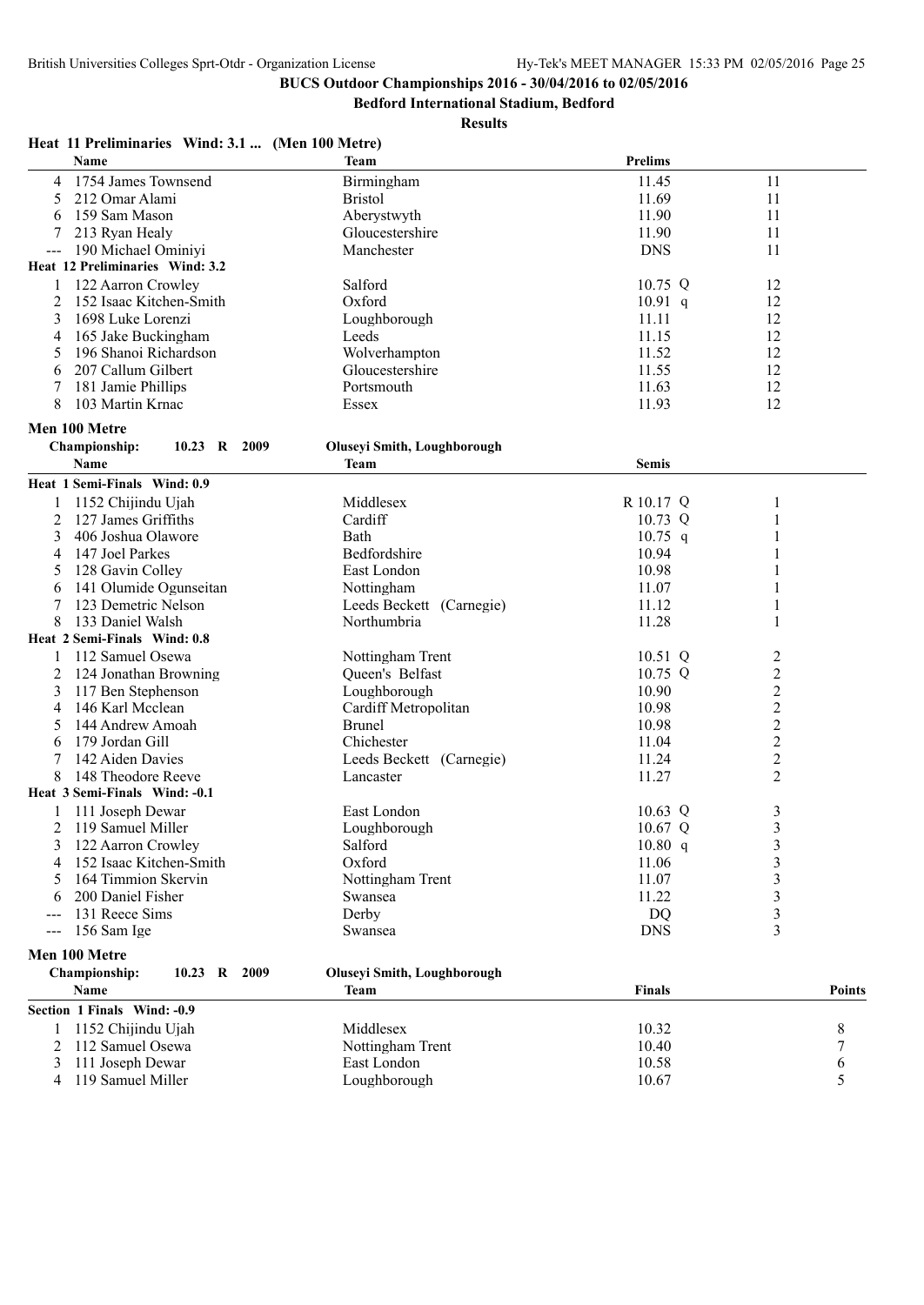**Section 1 Finals Wind: -0.9 ... (Men 100 Metre)**

# **BUCS Outdoor Championships 2016 - 30/04/2016 to 02/05/2016**

**Bedford International Stadium, Bedford**

|                                          | Name                                | <b>Team</b>                      | <b>Finals</b>  |                  | <b>Points</b>  |
|------------------------------------------|-------------------------------------|----------------------------------|----------------|------------------|----------------|
| 5                                        | 406 Joshua Olawore                  | Bath                             | 10.78          |                  | 4              |
| 6                                        | 122 Aarron Crowley                  | Salford                          | 10.87          |                  | $\mathfrak{Z}$ |
| 7                                        | 124 Jonathan Browning               | Queen's Belfast                  | 10.88          |                  | $\overline{2}$ |
| 8                                        | 127 James Griffiths                 | Cardiff                          | 11.01          |                  | 1              |
|                                          | Men 100 Metre Wheelchair            |                                  |                |                  |                |
|                                          | <b>Name</b>                         | <b>Team</b>                      | <b>Finals</b>  |                  | <b>Points</b>  |
| Section 1                                | <b>Wind: -0.3</b>                   |                                  |                |                  |                |
|                                          | 1153 Sheikh Sheikh (T54)            | Middlesex                        | 15.63          | 1                | 8              |
| 2                                        | 1002 Nathan Maguire (T54)           | Liverpool John Moores            | 15.78          | 1                | 7              |
| 3                                        | 1542 Ben Oliver (T33/F34)           | Worcester                        | 19.85          | 1                | 6              |
| 4                                        | 1154 Hilmy Shawwal (T54)            | Middlesex                        | 18.31          |                  | 5              |
| 5                                        | 1532 Franklin Ngemoh (T34)          | Warwick                          | 22.93          | 1                |                |
|                                          | 1938 Richard Chiassaro (T54)        | Gbr Invite                       | 14.51          | 1                |                |
| $--$                                     | 1937 Dillon Labrooy (T54)           | Gbr Invite                       | 15.92          | 1                |                |
|                                          | Section 2 Wind: -1.3                |                                  |                |                  |                |
|                                          | 1942 Dan Sidbury (T54)              | Gbr Invite                       | 15.58          | 2                |                |
|                                          | 1944 Will Smith (T54)               | Gbr Invite                       | 16.14          | $\sqrt{2}$       |                |
| $\qquad \qquad - -$                      | 1945 Ben Rowlings (T34)             | Gbr Invite                       | 16.90          | $\boldsymbol{2}$ |                |
|                                          | 1940 Isaac Towers (T34)             | Gbr Invite                       | 17.86          | $\overline{2}$   |                |
|                                          | 1939 Steve Osborne (T51)            | Gbr Invite                       | 22.72          | $\sqrt{2}$       |                |
|                                          | 1943 Michael McCabe (T54)           | Gbr Invite                       | <b>DQ</b>      | $\boldsymbol{2}$ |                |
| $\hspace{0.05cm} \ldots \hspace{0.05cm}$ | 1941 John Smith $(T54)$             | Gbr Invite                       | <b>DNS</b>     | 2                |                |
|                                          | <b>Men 100 Metre Ambulatory</b>     |                                  |                |                  |                |
|                                          | Championship:<br>12.34 R 03/05/2015 | Morgan Jones T/F46, Cardiff Metr |                |                  |                |
|                                          | <b>Name</b>                         | <b>Team</b>                      | <b>Finals</b>  |                  | <b>Points</b>  |
|                                          |                                     |                                  |                |                  |                |
| <b>Section 1</b>                         | Wind: $-0.3$                        |                                  |                |                  |                |
| 2                                        | 177 Zachary Shaw (T13)              | Sheffield Hallam                 | 11.50 R        |                  | 8              |
| 3                                        | 220 Matthew Hamilton (T46)          | Sheffield Hallam                 | 12.36          |                  | 7              |
| 4                                        | 216 Morgan Jones (T47/F47)          | Cardiff Metropolitan             | 12.32 R        |                  | 6              |
| 5                                        | 218 Lewis Clow (T37/F37)            | Robert Gordon                    | 13.28          |                  | 5              |
| 5                                        | 215 Ben Jones (T35/F35)             | Loughborough                     | 14.76          |                  |                |
| $\qquad \qquad -$                        | 1925 Rhys Jones (T37)               | Gbr Invite                       | 12.42          |                  |                |
|                                          | Men 200 Metre                       |                                  |                |                  |                |
|                                          | Championship:<br>20.53 R 1995       | Douglas Walker, Heriot Watt      |                |                  |                |
|                                          | <b>Name</b>                         | Team                             | <b>Prelims</b> |                  |                |
|                                          | Heat 1 Preliminaries Wind: 2.5      |                                  |                |                  |                |
|                                          | 1 459 Mark Williams                 | Birmingham                       | 22.28 Q        | 1                |                |
|                                          | 2 1327 Eima Meade                   | Sheffield                        | 23.11          | $\mathbf{1}$     |                |
| 3                                        | 148 Theodore Reeve                  | Lancaster                        | 23.41          | 1                |                |
| 4                                        | 1441 Tom Watts                      | St Mary's                        | 24.03          |                  |                |
| 5                                        | 883 Alexander Evelegh               | Kent                             | 24.15          |                  |                |
|                                          | 788 Rahmiah Ellington               | Essex                            | 24.38          |                  |                |
|                                          | 206 Daniel Gallagher                | Surrey                           | 25.74          |                  |                |
|                                          | 121 Caleb Downes                    | Loughborough                     | <b>DNS</b>     |                  |                |
|                                          | Heat 2 Preliminaries Wind: 3.6      |                                  |                |                  |                |
|                                          | 129 Gareth Hopkins                  | Cardiff Metropolitan             | 22.16 Q        | 2                |                |
| 2                                        | 1121 Jerome Mcintosh                | Manchester                       | $22.57$ q      | 2                |                |
| 3                                        | 166 Pierre Walker                   | Nottingham                       | 23.51          | $\overline{2}$   |                |
| 4                                        | 1168 Filip Ferkovic                 | Newcastle                        | 23.87          | $\overline{2}$   |                |
| 5                                        | 819 Jordan Cochrane                 | Exeter                           | 23.97          | $\overline{c}$   |                |
|                                          | 6 977 George Rhatigan               | Leicester                        | 27.46          | $\overline{2}$   |                |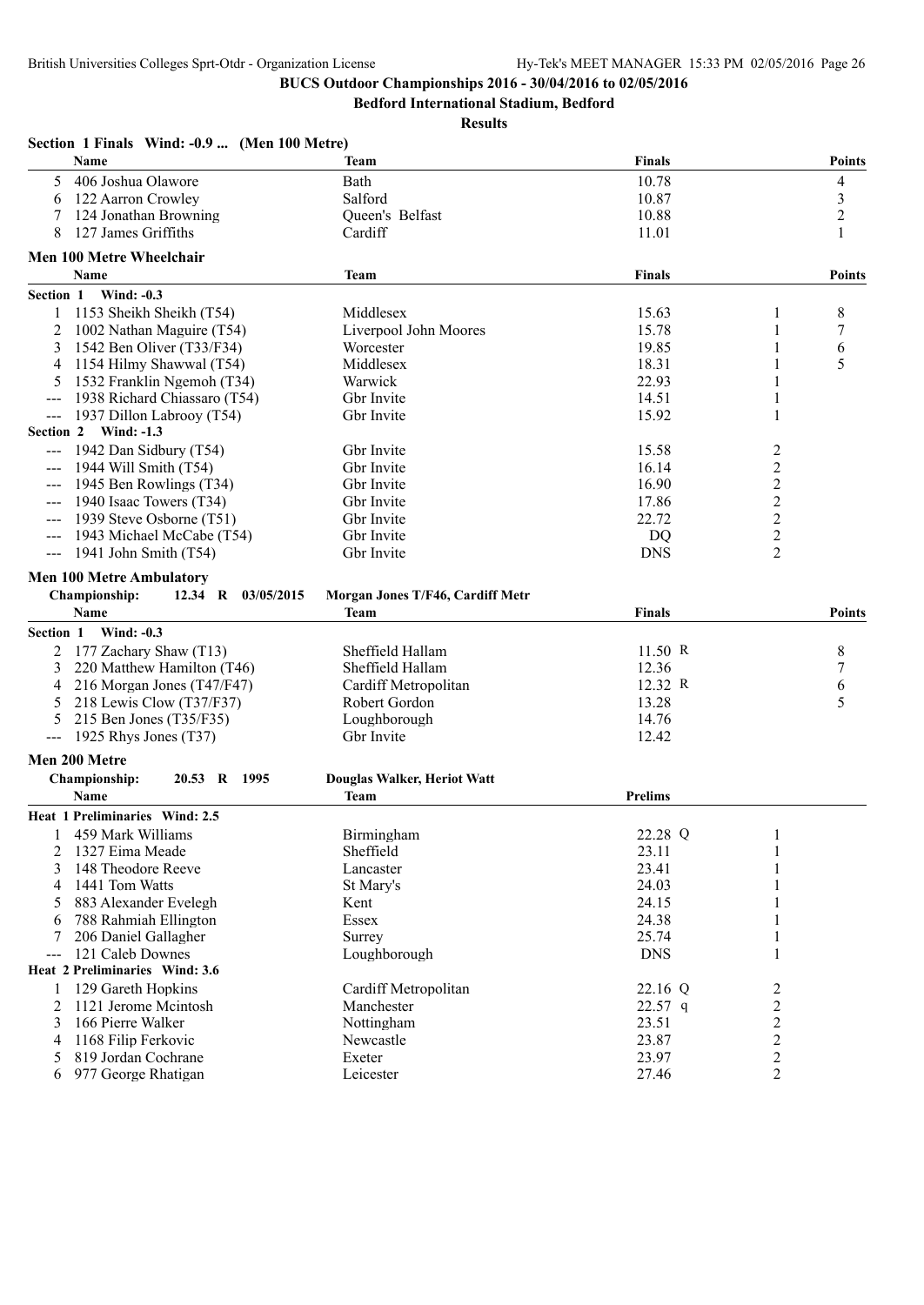**Bedford International Stadium, Bedford**

**Results**

### **Heat 2 Preliminaries Wind: 3.6 ... (Men 200 Metre)**

|               | Name                                    | Team                                     | <b>Prelims</b>          |                  |
|---------------|-----------------------------------------|------------------------------------------|-------------------------|------------------|
|               | 1184 Victor Oyesola                     | Northampton                              | <b>DNS</b>              | $\boldsymbol{2}$ |
|               | 189 Paul Coffey                         | Central Lancashire                       | <b>DNS</b>              | $\overline{2}$   |
|               | Heat 3 Preliminaries Wind: 1.4          |                                          |                         |                  |
|               | 1391 Alex Beechey                       | Southampton                              | 22.15 Q                 | 3                |
| 2             | 149 Clinton George                      | Bedfordshire                             | 22.81 q                 | 3                |
| 3             | 511 Thomas Webster                      | <b>Bristol</b>                           | 23.21                   | 3                |
| 4             | 171 Matthew Billington                  | Southampton Solent                       | 23.57                   | 3                |
| 5             | 180 Joel Padi                           | Keele                                    | 23.65                   | 3                |
| 6             | 207 Callum Gilbert                      | Gloucestershire                          | 23.90                   | 3                |
| 7             | 211 Matt Pullen                         | Oxford Brookes                           | 25.15                   | 3                |
| $---$         | 161 Josh Billington                     | Bangor                                   | DQ                      | 3                |
|               | <b>Heat 4 Preliminaries Wind: 0.9</b>   |                                          |                         |                  |
|               | 1420 Joshua Street                      | St Mary's                                | 22.42 Q                 | 4                |
| 2             | 147 Joel Parkes                         | Bedfordshire                             | $22.77$ q               | 4                |
| 3             | 151 Michael Watson                      | <b>Brunel</b>                            | $23.08$ q               | $\overline{4}$   |
| 4             | 1468 Aaron Carter                       | <b>Sussex</b>                            | 23.21                   | 4                |
| 5             | 743 Myles Lynch                         | East Anglia                              | 23.87                   | 4                |
| 6             | 195 Jake Mair                           | Exeter                                   | 23.89                   | 4                |
| 7             | 1228 Sam Corsan                         | Nottingham Trent                         | 25.05                   | 4                |
|               | <b>Heat 5 Preliminaries Wind: 2.7</b>   |                                          |                         |                  |
|               | 123 Demetric Nelson                     | Leeds Beckett (Carnegie)                 | 22.68 Q                 | 5                |
| 2             | 1360 Connor Hall                        | Sheffield Hallam                         | 22.88 q                 | 5                |
| 3             | 154 Daniel Ogun                         | <b>Brighton</b>                          | 23.26                   | 5                |
| 4             | 181 Jamie Phillips                      | Portsmouth                               | 24.25                   | 5                |
| 5             | 1129 James Elliot                       | Manchester                               | 24.33                   | 5                |
| 6             | 209 Connor Yeates                       | Huddersfield                             | 25.45                   | 5                |
|               | 196 Shanoi Richardson                   | Wolverhampton                            | <b>DNS</b>              | 5                |
|               | Heat 6 Preliminaries Wind: 1.8          |                                          |                         |                  |
|               | 1059 Elliott Powell                     | Loughborough                             | 21.75 Q                 | 6                |
| 2             | 395 Ronnie Young                        | Bath                                     | $22.23$ q               | 6                |
| 3             | 374 Simbarashe Rwambiwa                 | <b>Aston University</b>                  | 22.43 $q$               | 6                |
| 4             | 133 Daniel Walsh                        | Northumbria                              | $22.82$ q               | 6                |
| 5             | 191 Jonathan Le Grange                  | Plymouth                                 | 23.61                   | 6                |
| 6             | 829 Matthew Bartlett                    | Gloucestershire                          | 23.68                   | 6                |
| 7             | 240 Danny Burrowes                      | Swansea                                  | 24.05                   | 6                |
|               | Heat 7 Preliminaries Wind: 1.1          |                                          |                         |                  |
|               | 138 Mark Dyble                          | University College London                | 22.55 Q                 | 7                |
| 2             | 163 Aidan Leach                         | <b>Bradford</b>                          | 22.78 q                 | $\overline{7}$   |
| 3             | 1493 Alex Fields                        | West of England (Uwe)                    | 23.43                   | 7                |
| 4             | 1169 Jack Olsen                         | Newcastle                                | 23.43                   |                  |
| 5             | 1316 Marcus Archer                      | Robert Gordon<br>Imperial College London | 23.91                   | 7<br>7           |
|               | 863 Craig Wheadon<br>122 Aarron Crowley | Salford                                  | <b>DQ</b><br><b>DNS</b> | 7                |
| $\frac{1}{2}$ | 204 Cian O'Donnell                      | Strathclyde                              | <b>DNS</b>              | 7                |
|               | Heat 8 Preliminaries Wind: 1.8          |                                          |                         |                  |
|               | 1054 Kevin Hodgson                      | Loughborough                             | 22.52 Q                 | 8                |
| 2             | 949 Callum Aldridge                     | Leeds Beckett (Carnegie)                 | 22.88 q                 | 8                |
| 3             | 1227 Myles Richardson                   | Nottingham Trent                         | $22.91$ q               | $\,8$            |
| 4             | 1672 Alex Grundmann                     | Oxford                                   | $23.03$ q               | $\,$ 8 $\,$      |
| 5             | 1328 Alexandre Chazel                   | Sheffield                                | 23.44                   | 8                |
| 6             | 1392 Ricky Beak                         | Southampton                              | 23.98                   | 8                |
|               | 800 Jason Wilson                        | Essex                                    | 24.72                   | 8                |
| $---$         | 170 Anthony Itota                       | Northampton                              | <b>DNS</b>              | 8                |
|               |                                         |                                          |                         |                  |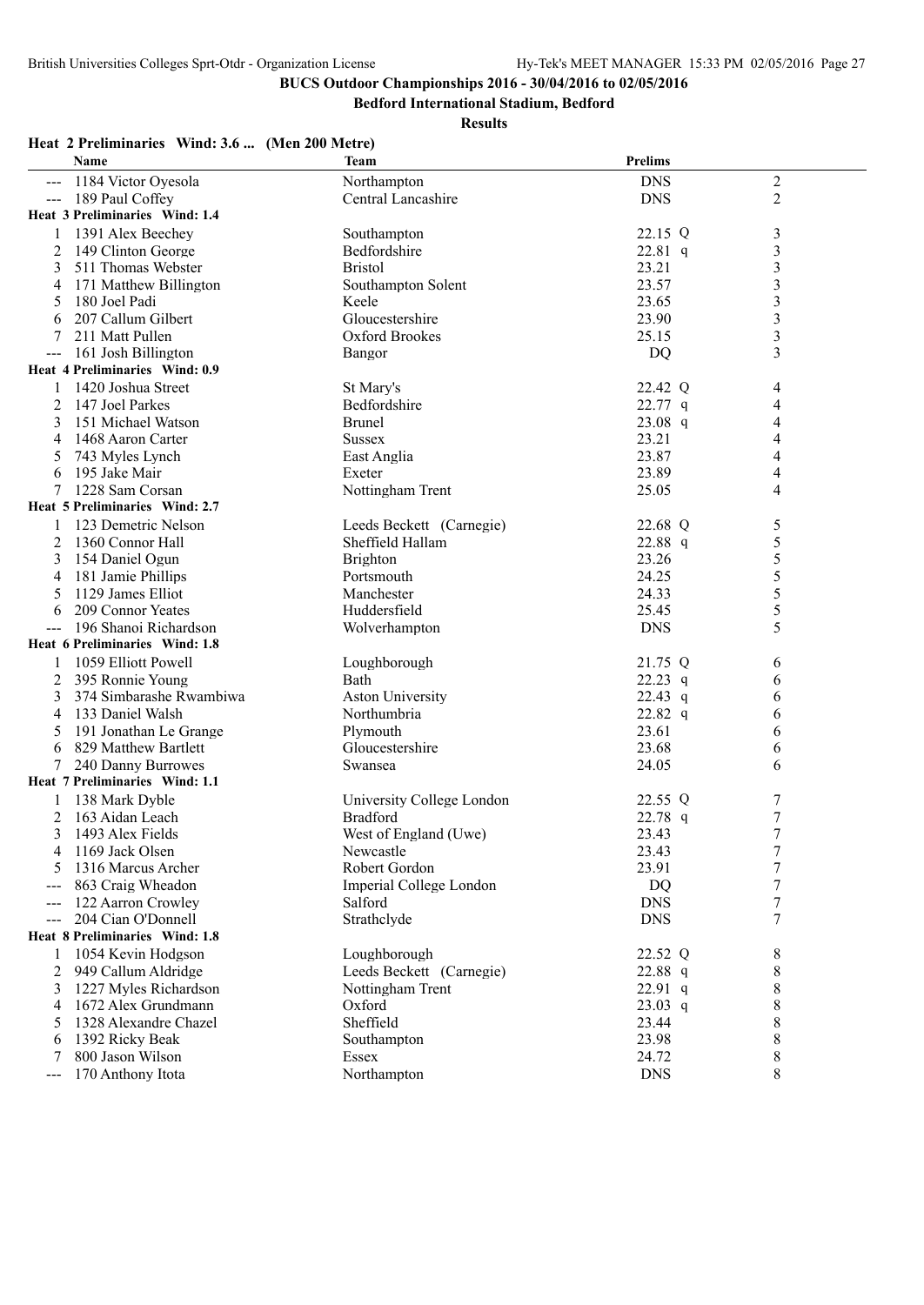**Bedford International Stadium, Bedford**

| <b>Name</b><br><b>Prelims</b><br><b>Team</b><br>Heat 9 Preliminaries Wind: 2.3<br>9<br>638 Dan Trueman<br>Cardiff Metropolitan<br>22.41 Q<br>9<br>2<br>135 Gareth Jones<br>Liverpool Hope University<br>22.90 q<br>23.18<br>9<br>172 Ciaran Meguire<br>Northumbria<br>3<br>9<br>1479 Scott Rees<br>23.49<br>Swansea<br>4<br>9<br>742 Karim Osman<br>East Anglia<br>24.02<br>5<br>9<br><b>Bristol</b><br>24.42<br>512 Ben Lyszkowski<br>6<br>9<br>697 Bernard Boahene<br>24.87<br>Coventry<br>7<br>Heat 10 Preliminaries Wind: 2.0<br>757 Kyle Ennis<br>East London<br>21.64 Q<br>10<br>1<br>Cambridge<br>$22.38$ q<br>2<br>581 Josh Evans<br>10<br>23.22<br>1212 Makun Madar<br>Nottingham<br>3<br>10<br>23.39<br>139 Hassan Hassan<br>Coventry<br>10<br>4<br>23.44<br>194 Harry Browning<br>King's College London<br>10<br>5<br>174 Ed Hall<br>23.52<br>Leeds<br>10<br>6<br>978 Steven Ellis<br>Leicester<br>7<br>24.14<br>10<br>Men 200 Metre<br>Championship:<br>20.53 R 1995<br>Douglas Walker, Heriot Watt<br><b>Name</b><br>Team<br><b>Semis</b><br>Heat 1 Semi-Finals Wind: 1.6<br>1391 Alex Beechey<br>22.21 Q<br>Southampton<br>Cardiff Metropolitan<br>22.35 Q<br>129 Gareth Hopkins<br>1<br>2<br>147 Joel Parkes<br>Bedfordshire<br>3<br>$22.50$ q<br>123 Demetric Nelson<br>Leeds Beckett (Carnegie)<br>22.67<br>4<br>University College London<br>22.83<br>138 Mark Dyble<br>5<br>23.17<br>135 Gareth Jones<br>Liverpool Hope University<br>6<br><b>Bradford</b><br>163 Aidan Leach<br>23.26<br>7<br>Nottingham Trent<br>23.33<br>1227 Myles Richardson<br>1<br>Heat 2 Semi-Finals Wind: 0.9<br>East London<br>757 Kyle Ennis<br>22.33 Q<br>2<br>$\overline{c}$<br>2<br>1420 Joshua Street<br>St Mary's<br>22.40 Q<br>$\overline{c}$<br>638 Dan Trueman<br>Cardiff Metropolitan<br>22.78<br>3<br>$\overline{c}$<br>22.79<br>374 Simbarashe Rwambiwa<br><b>Aston University</b><br>4<br>$\overline{c}$<br>581 Josh Evans<br>Cambridge<br>22.81<br>5<br>$\overline{c}$<br>23.13<br>133 Daniel Walsh<br>Northumbria<br>6<br>$\overline{c}$<br>23.23<br>949 Callum Aldridge<br>Leeds Beckett (Carnegie)<br>$\overline{c}$<br>23.56<br>151 Michael Watson<br><b>Brunel</b><br>8<br>Heat 3 Semi-Finals Wind: 1.1<br>1059 Elliott Powell<br>Loughborough<br>22.06 Q<br>3<br>3<br>459 Mark Williams<br>Birmingham<br>22.30 Q<br>2<br>1121 Jerome Mcintosh<br>Manchester<br>3<br>$22.50$ q<br>3<br>22.70<br>3<br>1054 Kevin Hodgson<br>Loughborough<br>4<br>22.71<br>3<br>395 Ronnie Young<br>Bath<br>5<br>Bedfordshire<br>22.73<br>149 Clinton George<br>3<br>6<br>1360 Connor Hall<br>22.93<br>Sheffield Hallam<br>3<br>7<br>3<br>1672 Alex Grundmann<br>Oxford<br>23.62<br>8<br>Men 200 Metre<br>20.53 R 1995<br><b>Championship:</b><br>Douglas Walker, Heriot Watt<br>Name<br><b>Finals</b><br>Team<br><b>Points</b><br>Section 1 Finals Wind: 1.0<br>757 Kyle Ennis<br>8<br>East London<br>21.58<br>1059 Elliott Powell<br>21.66<br>7<br>2<br>Loughborough | Heat 9 Preliminaries Wind: 2.3  (Men 200 Metre) |  |  |
|----------------------------------------------------------------------------------------------------------------------------------------------------------------------------------------------------------------------------------------------------------------------------------------------------------------------------------------------------------------------------------------------------------------------------------------------------------------------------------------------------------------------------------------------------------------------------------------------------------------------------------------------------------------------------------------------------------------------------------------------------------------------------------------------------------------------------------------------------------------------------------------------------------------------------------------------------------------------------------------------------------------------------------------------------------------------------------------------------------------------------------------------------------------------------------------------------------------------------------------------------------------------------------------------------------------------------------------------------------------------------------------------------------------------------------------------------------------------------------------------------------------------------------------------------------------------------------------------------------------------------------------------------------------------------------------------------------------------------------------------------------------------------------------------------------------------------------------------------------------------------------------------------------------------------------------------------------------------------------------------------------------------------------------------------------------------------------------------------------------------------------------------------------------------------------------------------------------------------------------------------------------------------------------------------------------------------------------------------------------------------------------------------------------------------------------------------------------------------------------------------------------------------------------------------------------------------------------------------------------------------------------------------------------------------------------------------------------------------------------------------------------------------------------------------------------------------------------------------------------------------------------------------------------------------------------------------------------------|-------------------------------------------------|--|--|
|                                                                                                                                                                                                                                                                                                                                                                                                                                                                                                                                                                                                                                                                                                                                                                                                                                                                                                                                                                                                                                                                                                                                                                                                                                                                                                                                                                                                                                                                                                                                                                                                                                                                                                                                                                                                                                                                                                                                                                                                                                                                                                                                                                                                                                                                                                                                                                                                                                                                                                                                                                                                                                                                                                                                                                                                                                                                                                                                                                      |                                                 |  |  |
|                                                                                                                                                                                                                                                                                                                                                                                                                                                                                                                                                                                                                                                                                                                                                                                                                                                                                                                                                                                                                                                                                                                                                                                                                                                                                                                                                                                                                                                                                                                                                                                                                                                                                                                                                                                                                                                                                                                                                                                                                                                                                                                                                                                                                                                                                                                                                                                                                                                                                                                                                                                                                                                                                                                                                                                                                                                                                                                                                                      |                                                 |  |  |
|                                                                                                                                                                                                                                                                                                                                                                                                                                                                                                                                                                                                                                                                                                                                                                                                                                                                                                                                                                                                                                                                                                                                                                                                                                                                                                                                                                                                                                                                                                                                                                                                                                                                                                                                                                                                                                                                                                                                                                                                                                                                                                                                                                                                                                                                                                                                                                                                                                                                                                                                                                                                                                                                                                                                                                                                                                                                                                                                                                      |                                                 |  |  |
|                                                                                                                                                                                                                                                                                                                                                                                                                                                                                                                                                                                                                                                                                                                                                                                                                                                                                                                                                                                                                                                                                                                                                                                                                                                                                                                                                                                                                                                                                                                                                                                                                                                                                                                                                                                                                                                                                                                                                                                                                                                                                                                                                                                                                                                                                                                                                                                                                                                                                                                                                                                                                                                                                                                                                                                                                                                                                                                                                                      |                                                 |  |  |
|                                                                                                                                                                                                                                                                                                                                                                                                                                                                                                                                                                                                                                                                                                                                                                                                                                                                                                                                                                                                                                                                                                                                                                                                                                                                                                                                                                                                                                                                                                                                                                                                                                                                                                                                                                                                                                                                                                                                                                                                                                                                                                                                                                                                                                                                                                                                                                                                                                                                                                                                                                                                                                                                                                                                                                                                                                                                                                                                                                      |                                                 |  |  |
|                                                                                                                                                                                                                                                                                                                                                                                                                                                                                                                                                                                                                                                                                                                                                                                                                                                                                                                                                                                                                                                                                                                                                                                                                                                                                                                                                                                                                                                                                                                                                                                                                                                                                                                                                                                                                                                                                                                                                                                                                                                                                                                                                                                                                                                                                                                                                                                                                                                                                                                                                                                                                                                                                                                                                                                                                                                                                                                                                                      |                                                 |  |  |
|                                                                                                                                                                                                                                                                                                                                                                                                                                                                                                                                                                                                                                                                                                                                                                                                                                                                                                                                                                                                                                                                                                                                                                                                                                                                                                                                                                                                                                                                                                                                                                                                                                                                                                                                                                                                                                                                                                                                                                                                                                                                                                                                                                                                                                                                                                                                                                                                                                                                                                                                                                                                                                                                                                                                                                                                                                                                                                                                                                      |                                                 |  |  |
|                                                                                                                                                                                                                                                                                                                                                                                                                                                                                                                                                                                                                                                                                                                                                                                                                                                                                                                                                                                                                                                                                                                                                                                                                                                                                                                                                                                                                                                                                                                                                                                                                                                                                                                                                                                                                                                                                                                                                                                                                                                                                                                                                                                                                                                                                                                                                                                                                                                                                                                                                                                                                                                                                                                                                                                                                                                                                                                                                                      |                                                 |  |  |
|                                                                                                                                                                                                                                                                                                                                                                                                                                                                                                                                                                                                                                                                                                                                                                                                                                                                                                                                                                                                                                                                                                                                                                                                                                                                                                                                                                                                                                                                                                                                                                                                                                                                                                                                                                                                                                                                                                                                                                                                                                                                                                                                                                                                                                                                                                                                                                                                                                                                                                                                                                                                                                                                                                                                                                                                                                                                                                                                                                      |                                                 |  |  |
|                                                                                                                                                                                                                                                                                                                                                                                                                                                                                                                                                                                                                                                                                                                                                                                                                                                                                                                                                                                                                                                                                                                                                                                                                                                                                                                                                                                                                                                                                                                                                                                                                                                                                                                                                                                                                                                                                                                                                                                                                                                                                                                                                                                                                                                                                                                                                                                                                                                                                                                                                                                                                                                                                                                                                                                                                                                                                                                                                                      |                                                 |  |  |
|                                                                                                                                                                                                                                                                                                                                                                                                                                                                                                                                                                                                                                                                                                                                                                                                                                                                                                                                                                                                                                                                                                                                                                                                                                                                                                                                                                                                                                                                                                                                                                                                                                                                                                                                                                                                                                                                                                                                                                                                                                                                                                                                                                                                                                                                                                                                                                                                                                                                                                                                                                                                                                                                                                                                                                                                                                                                                                                                                                      |                                                 |  |  |
|                                                                                                                                                                                                                                                                                                                                                                                                                                                                                                                                                                                                                                                                                                                                                                                                                                                                                                                                                                                                                                                                                                                                                                                                                                                                                                                                                                                                                                                                                                                                                                                                                                                                                                                                                                                                                                                                                                                                                                                                                                                                                                                                                                                                                                                                                                                                                                                                                                                                                                                                                                                                                                                                                                                                                                                                                                                                                                                                                                      |                                                 |  |  |
|                                                                                                                                                                                                                                                                                                                                                                                                                                                                                                                                                                                                                                                                                                                                                                                                                                                                                                                                                                                                                                                                                                                                                                                                                                                                                                                                                                                                                                                                                                                                                                                                                                                                                                                                                                                                                                                                                                                                                                                                                                                                                                                                                                                                                                                                                                                                                                                                                                                                                                                                                                                                                                                                                                                                                                                                                                                                                                                                                                      |                                                 |  |  |
|                                                                                                                                                                                                                                                                                                                                                                                                                                                                                                                                                                                                                                                                                                                                                                                                                                                                                                                                                                                                                                                                                                                                                                                                                                                                                                                                                                                                                                                                                                                                                                                                                                                                                                                                                                                                                                                                                                                                                                                                                                                                                                                                                                                                                                                                                                                                                                                                                                                                                                                                                                                                                                                                                                                                                                                                                                                                                                                                                                      |                                                 |  |  |
|                                                                                                                                                                                                                                                                                                                                                                                                                                                                                                                                                                                                                                                                                                                                                                                                                                                                                                                                                                                                                                                                                                                                                                                                                                                                                                                                                                                                                                                                                                                                                                                                                                                                                                                                                                                                                                                                                                                                                                                                                                                                                                                                                                                                                                                                                                                                                                                                                                                                                                                                                                                                                                                                                                                                                                                                                                                                                                                                                                      |                                                 |  |  |
|                                                                                                                                                                                                                                                                                                                                                                                                                                                                                                                                                                                                                                                                                                                                                                                                                                                                                                                                                                                                                                                                                                                                                                                                                                                                                                                                                                                                                                                                                                                                                                                                                                                                                                                                                                                                                                                                                                                                                                                                                                                                                                                                                                                                                                                                                                                                                                                                                                                                                                                                                                                                                                                                                                                                                                                                                                                                                                                                                                      |                                                 |  |  |
|                                                                                                                                                                                                                                                                                                                                                                                                                                                                                                                                                                                                                                                                                                                                                                                                                                                                                                                                                                                                                                                                                                                                                                                                                                                                                                                                                                                                                                                                                                                                                                                                                                                                                                                                                                                                                                                                                                                                                                                                                                                                                                                                                                                                                                                                                                                                                                                                                                                                                                                                                                                                                                                                                                                                                                                                                                                                                                                                                                      |                                                 |  |  |
|                                                                                                                                                                                                                                                                                                                                                                                                                                                                                                                                                                                                                                                                                                                                                                                                                                                                                                                                                                                                                                                                                                                                                                                                                                                                                                                                                                                                                                                                                                                                                                                                                                                                                                                                                                                                                                                                                                                                                                                                                                                                                                                                                                                                                                                                                                                                                                                                                                                                                                                                                                                                                                                                                                                                                                                                                                                                                                                                                                      |                                                 |  |  |
|                                                                                                                                                                                                                                                                                                                                                                                                                                                                                                                                                                                                                                                                                                                                                                                                                                                                                                                                                                                                                                                                                                                                                                                                                                                                                                                                                                                                                                                                                                                                                                                                                                                                                                                                                                                                                                                                                                                                                                                                                                                                                                                                                                                                                                                                                                                                                                                                                                                                                                                                                                                                                                                                                                                                                                                                                                                                                                                                                                      |                                                 |  |  |
|                                                                                                                                                                                                                                                                                                                                                                                                                                                                                                                                                                                                                                                                                                                                                                                                                                                                                                                                                                                                                                                                                                                                                                                                                                                                                                                                                                                                                                                                                                                                                                                                                                                                                                                                                                                                                                                                                                                                                                                                                                                                                                                                                                                                                                                                                                                                                                                                                                                                                                                                                                                                                                                                                                                                                                                                                                                                                                                                                                      |                                                 |  |  |
|                                                                                                                                                                                                                                                                                                                                                                                                                                                                                                                                                                                                                                                                                                                                                                                                                                                                                                                                                                                                                                                                                                                                                                                                                                                                                                                                                                                                                                                                                                                                                                                                                                                                                                                                                                                                                                                                                                                                                                                                                                                                                                                                                                                                                                                                                                                                                                                                                                                                                                                                                                                                                                                                                                                                                                                                                                                                                                                                                                      |                                                 |  |  |
|                                                                                                                                                                                                                                                                                                                                                                                                                                                                                                                                                                                                                                                                                                                                                                                                                                                                                                                                                                                                                                                                                                                                                                                                                                                                                                                                                                                                                                                                                                                                                                                                                                                                                                                                                                                                                                                                                                                                                                                                                                                                                                                                                                                                                                                                                                                                                                                                                                                                                                                                                                                                                                                                                                                                                                                                                                                                                                                                                                      |                                                 |  |  |
|                                                                                                                                                                                                                                                                                                                                                                                                                                                                                                                                                                                                                                                                                                                                                                                                                                                                                                                                                                                                                                                                                                                                                                                                                                                                                                                                                                                                                                                                                                                                                                                                                                                                                                                                                                                                                                                                                                                                                                                                                                                                                                                                                                                                                                                                                                                                                                                                                                                                                                                                                                                                                                                                                                                                                                                                                                                                                                                                                                      |                                                 |  |  |
|                                                                                                                                                                                                                                                                                                                                                                                                                                                                                                                                                                                                                                                                                                                                                                                                                                                                                                                                                                                                                                                                                                                                                                                                                                                                                                                                                                                                                                                                                                                                                                                                                                                                                                                                                                                                                                                                                                                                                                                                                                                                                                                                                                                                                                                                                                                                                                                                                                                                                                                                                                                                                                                                                                                                                                                                                                                                                                                                                                      |                                                 |  |  |
|                                                                                                                                                                                                                                                                                                                                                                                                                                                                                                                                                                                                                                                                                                                                                                                                                                                                                                                                                                                                                                                                                                                                                                                                                                                                                                                                                                                                                                                                                                                                                                                                                                                                                                                                                                                                                                                                                                                                                                                                                                                                                                                                                                                                                                                                                                                                                                                                                                                                                                                                                                                                                                                                                                                                                                                                                                                                                                                                                                      |                                                 |  |  |
|                                                                                                                                                                                                                                                                                                                                                                                                                                                                                                                                                                                                                                                                                                                                                                                                                                                                                                                                                                                                                                                                                                                                                                                                                                                                                                                                                                                                                                                                                                                                                                                                                                                                                                                                                                                                                                                                                                                                                                                                                                                                                                                                                                                                                                                                                                                                                                                                                                                                                                                                                                                                                                                                                                                                                                                                                                                                                                                                                                      |                                                 |  |  |
|                                                                                                                                                                                                                                                                                                                                                                                                                                                                                                                                                                                                                                                                                                                                                                                                                                                                                                                                                                                                                                                                                                                                                                                                                                                                                                                                                                                                                                                                                                                                                                                                                                                                                                                                                                                                                                                                                                                                                                                                                                                                                                                                                                                                                                                                                                                                                                                                                                                                                                                                                                                                                                                                                                                                                                                                                                                                                                                                                                      |                                                 |  |  |
|                                                                                                                                                                                                                                                                                                                                                                                                                                                                                                                                                                                                                                                                                                                                                                                                                                                                                                                                                                                                                                                                                                                                                                                                                                                                                                                                                                                                                                                                                                                                                                                                                                                                                                                                                                                                                                                                                                                                                                                                                                                                                                                                                                                                                                                                                                                                                                                                                                                                                                                                                                                                                                                                                                                                                                                                                                                                                                                                                                      |                                                 |  |  |
|                                                                                                                                                                                                                                                                                                                                                                                                                                                                                                                                                                                                                                                                                                                                                                                                                                                                                                                                                                                                                                                                                                                                                                                                                                                                                                                                                                                                                                                                                                                                                                                                                                                                                                                                                                                                                                                                                                                                                                                                                                                                                                                                                                                                                                                                                                                                                                                                                                                                                                                                                                                                                                                                                                                                                                                                                                                                                                                                                                      |                                                 |  |  |
|                                                                                                                                                                                                                                                                                                                                                                                                                                                                                                                                                                                                                                                                                                                                                                                                                                                                                                                                                                                                                                                                                                                                                                                                                                                                                                                                                                                                                                                                                                                                                                                                                                                                                                                                                                                                                                                                                                                                                                                                                                                                                                                                                                                                                                                                                                                                                                                                                                                                                                                                                                                                                                                                                                                                                                                                                                                                                                                                                                      |                                                 |  |  |
|                                                                                                                                                                                                                                                                                                                                                                                                                                                                                                                                                                                                                                                                                                                                                                                                                                                                                                                                                                                                                                                                                                                                                                                                                                                                                                                                                                                                                                                                                                                                                                                                                                                                                                                                                                                                                                                                                                                                                                                                                                                                                                                                                                                                                                                                                                                                                                                                                                                                                                                                                                                                                                                                                                                                                                                                                                                                                                                                                                      |                                                 |  |  |
|                                                                                                                                                                                                                                                                                                                                                                                                                                                                                                                                                                                                                                                                                                                                                                                                                                                                                                                                                                                                                                                                                                                                                                                                                                                                                                                                                                                                                                                                                                                                                                                                                                                                                                                                                                                                                                                                                                                                                                                                                                                                                                                                                                                                                                                                                                                                                                                                                                                                                                                                                                                                                                                                                                                                                                                                                                                                                                                                                                      |                                                 |  |  |
|                                                                                                                                                                                                                                                                                                                                                                                                                                                                                                                                                                                                                                                                                                                                                                                                                                                                                                                                                                                                                                                                                                                                                                                                                                                                                                                                                                                                                                                                                                                                                                                                                                                                                                                                                                                                                                                                                                                                                                                                                                                                                                                                                                                                                                                                                                                                                                                                                                                                                                                                                                                                                                                                                                                                                                                                                                                                                                                                                                      |                                                 |  |  |
|                                                                                                                                                                                                                                                                                                                                                                                                                                                                                                                                                                                                                                                                                                                                                                                                                                                                                                                                                                                                                                                                                                                                                                                                                                                                                                                                                                                                                                                                                                                                                                                                                                                                                                                                                                                                                                                                                                                                                                                                                                                                                                                                                                                                                                                                                                                                                                                                                                                                                                                                                                                                                                                                                                                                                                                                                                                                                                                                                                      |                                                 |  |  |
|                                                                                                                                                                                                                                                                                                                                                                                                                                                                                                                                                                                                                                                                                                                                                                                                                                                                                                                                                                                                                                                                                                                                                                                                                                                                                                                                                                                                                                                                                                                                                                                                                                                                                                                                                                                                                                                                                                                                                                                                                                                                                                                                                                                                                                                                                                                                                                                                                                                                                                                                                                                                                                                                                                                                                                                                                                                                                                                                                                      |                                                 |  |  |
|                                                                                                                                                                                                                                                                                                                                                                                                                                                                                                                                                                                                                                                                                                                                                                                                                                                                                                                                                                                                                                                                                                                                                                                                                                                                                                                                                                                                                                                                                                                                                                                                                                                                                                                                                                                                                                                                                                                                                                                                                                                                                                                                                                                                                                                                                                                                                                                                                                                                                                                                                                                                                                                                                                                                                                                                                                                                                                                                                                      |                                                 |  |  |
|                                                                                                                                                                                                                                                                                                                                                                                                                                                                                                                                                                                                                                                                                                                                                                                                                                                                                                                                                                                                                                                                                                                                                                                                                                                                                                                                                                                                                                                                                                                                                                                                                                                                                                                                                                                                                                                                                                                                                                                                                                                                                                                                                                                                                                                                                                                                                                                                                                                                                                                                                                                                                                                                                                                                                                                                                                                                                                                                                                      |                                                 |  |  |
|                                                                                                                                                                                                                                                                                                                                                                                                                                                                                                                                                                                                                                                                                                                                                                                                                                                                                                                                                                                                                                                                                                                                                                                                                                                                                                                                                                                                                                                                                                                                                                                                                                                                                                                                                                                                                                                                                                                                                                                                                                                                                                                                                                                                                                                                                                                                                                                                                                                                                                                                                                                                                                                                                                                                                                                                                                                                                                                                                                      |                                                 |  |  |
|                                                                                                                                                                                                                                                                                                                                                                                                                                                                                                                                                                                                                                                                                                                                                                                                                                                                                                                                                                                                                                                                                                                                                                                                                                                                                                                                                                                                                                                                                                                                                                                                                                                                                                                                                                                                                                                                                                                                                                                                                                                                                                                                                                                                                                                                                                                                                                                                                                                                                                                                                                                                                                                                                                                                                                                                                                                                                                                                                                      |                                                 |  |  |
|                                                                                                                                                                                                                                                                                                                                                                                                                                                                                                                                                                                                                                                                                                                                                                                                                                                                                                                                                                                                                                                                                                                                                                                                                                                                                                                                                                                                                                                                                                                                                                                                                                                                                                                                                                                                                                                                                                                                                                                                                                                                                                                                                                                                                                                                                                                                                                                                                                                                                                                                                                                                                                                                                                                                                                                                                                                                                                                                                                      |                                                 |  |  |
|                                                                                                                                                                                                                                                                                                                                                                                                                                                                                                                                                                                                                                                                                                                                                                                                                                                                                                                                                                                                                                                                                                                                                                                                                                                                                                                                                                                                                                                                                                                                                                                                                                                                                                                                                                                                                                                                                                                                                                                                                                                                                                                                                                                                                                                                                                                                                                                                                                                                                                                                                                                                                                                                                                                                                                                                                                                                                                                                                                      |                                                 |  |  |
|                                                                                                                                                                                                                                                                                                                                                                                                                                                                                                                                                                                                                                                                                                                                                                                                                                                                                                                                                                                                                                                                                                                                                                                                                                                                                                                                                                                                                                                                                                                                                                                                                                                                                                                                                                                                                                                                                                                                                                                                                                                                                                                                                                                                                                                                                                                                                                                                                                                                                                                                                                                                                                                                                                                                                                                                                                                                                                                                                                      |                                                 |  |  |
|                                                                                                                                                                                                                                                                                                                                                                                                                                                                                                                                                                                                                                                                                                                                                                                                                                                                                                                                                                                                                                                                                                                                                                                                                                                                                                                                                                                                                                                                                                                                                                                                                                                                                                                                                                                                                                                                                                                                                                                                                                                                                                                                                                                                                                                                                                                                                                                                                                                                                                                                                                                                                                                                                                                                                                                                                                                                                                                                                                      |                                                 |  |  |
|                                                                                                                                                                                                                                                                                                                                                                                                                                                                                                                                                                                                                                                                                                                                                                                                                                                                                                                                                                                                                                                                                                                                                                                                                                                                                                                                                                                                                                                                                                                                                                                                                                                                                                                                                                                                                                                                                                                                                                                                                                                                                                                                                                                                                                                                                                                                                                                                                                                                                                                                                                                                                                                                                                                                                                                                                                                                                                                                                                      |                                                 |  |  |
|                                                                                                                                                                                                                                                                                                                                                                                                                                                                                                                                                                                                                                                                                                                                                                                                                                                                                                                                                                                                                                                                                                                                                                                                                                                                                                                                                                                                                                                                                                                                                                                                                                                                                                                                                                                                                                                                                                                                                                                                                                                                                                                                                                                                                                                                                                                                                                                                                                                                                                                                                                                                                                                                                                                                                                                                                                                                                                                                                                      |                                                 |  |  |
|                                                                                                                                                                                                                                                                                                                                                                                                                                                                                                                                                                                                                                                                                                                                                                                                                                                                                                                                                                                                                                                                                                                                                                                                                                                                                                                                                                                                                                                                                                                                                                                                                                                                                                                                                                                                                                                                                                                                                                                                                                                                                                                                                                                                                                                                                                                                                                                                                                                                                                                                                                                                                                                                                                                                                                                                                                                                                                                                                                      |                                                 |  |  |
|                                                                                                                                                                                                                                                                                                                                                                                                                                                                                                                                                                                                                                                                                                                                                                                                                                                                                                                                                                                                                                                                                                                                                                                                                                                                                                                                                                                                                                                                                                                                                                                                                                                                                                                                                                                                                                                                                                                                                                                                                                                                                                                                                                                                                                                                                                                                                                                                                                                                                                                                                                                                                                                                                                                                                                                                                                                                                                                                                                      |                                                 |  |  |
|                                                                                                                                                                                                                                                                                                                                                                                                                                                                                                                                                                                                                                                                                                                                                                                                                                                                                                                                                                                                                                                                                                                                                                                                                                                                                                                                                                                                                                                                                                                                                                                                                                                                                                                                                                                                                                                                                                                                                                                                                                                                                                                                                                                                                                                                                                                                                                                                                                                                                                                                                                                                                                                                                                                                                                                                                                                                                                                                                                      |                                                 |  |  |
|                                                                                                                                                                                                                                                                                                                                                                                                                                                                                                                                                                                                                                                                                                                                                                                                                                                                                                                                                                                                                                                                                                                                                                                                                                                                                                                                                                                                                                                                                                                                                                                                                                                                                                                                                                                                                                                                                                                                                                                                                                                                                                                                                                                                                                                                                                                                                                                                                                                                                                                                                                                                                                                                                                                                                                                                                                                                                                                                                                      |                                                 |  |  |
|                                                                                                                                                                                                                                                                                                                                                                                                                                                                                                                                                                                                                                                                                                                                                                                                                                                                                                                                                                                                                                                                                                                                                                                                                                                                                                                                                                                                                                                                                                                                                                                                                                                                                                                                                                                                                                                                                                                                                                                                                                                                                                                                                                                                                                                                                                                                                                                                                                                                                                                                                                                                                                                                                                                                                                                                                                                                                                                                                                      |                                                 |  |  |
|                                                                                                                                                                                                                                                                                                                                                                                                                                                                                                                                                                                                                                                                                                                                                                                                                                                                                                                                                                                                                                                                                                                                                                                                                                                                                                                                                                                                                                                                                                                                                                                                                                                                                                                                                                                                                                                                                                                                                                                                                                                                                                                                                                                                                                                                                                                                                                                                                                                                                                                                                                                                                                                                                                                                                                                                                                                                                                                                                                      |                                                 |  |  |
|                                                                                                                                                                                                                                                                                                                                                                                                                                                                                                                                                                                                                                                                                                                                                                                                                                                                                                                                                                                                                                                                                                                                                                                                                                                                                                                                                                                                                                                                                                                                                                                                                                                                                                                                                                                                                                                                                                                                                                                                                                                                                                                                                                                                                                                                                                                                                                                                                                                                                                                                                                                                                                                                                                                                                                                                                                                                                                                                                                      |                                                 |  |  |
|                                                                                                                                                                                                                                                                                                                                                                                                                                                                                                                                                                                                                                                                                                                                                                                                                                                                                                                                                                                                                                                                                                                                                                                                                                                                                                                                                                                                                                                                                                                                                                                                                                                                                                                                                                                                                                                                                                                                                                                                                                                                                                                                                                                                                                                                                                                                                                                                                                                                                                                                                                                                                                                                                                                                                                                                                                                                                                                                                                      |                                                 |  |  |
|                                                                                                                                                                                                                                                                                                                                                                                                                                                                                                                                                                                                                                                                                                                                                                                                                                                                                                                                                                                                                                                                                                                                                                                                                                                                                                                                                                                                                                                                                                                                                                                                                                                                                                                                                                                                                                                                                                                                                                                                                                                                                                                                                                                                                                                                                                                                                                                                                                                                                                                                                                                                                                                                                                                                                                                                                                                                                                                                                                      |                                                 |  |  |
|                                                                                                                                                                                                                                                                                                                                                                                                                                                                                                                                                                                                                                                                                                                                                                                                                                                                                                                                                                                                                                                                                                                                                                                                                                                                                                                                                                                                                                                                                                                                                                                                                                                                                                                                                                                                                                                                                                                                                                                                                                                                                                                                                                                                                                                                                                                                                                                                                                                                                                                                                                                                                                                                                                                                                                                                                                                                                                                                                                      |                                                 |  |  |
|                                                                                                                                                                                                                                                                                                                                                                                                                                                                                                                                                                                                                                                                                                                                                                                                                                                                                                                                                                                                                                                                                                                                                                                                                                                                                                                                                                                                                                                                                                                                                                                                                                                                                                                                                                                                                                                                                                                                                                                                                                                                                                                                                                                                                                                                                                                                                                                                                                                                                                                                                                                                                                                                                                                                                                                                                                                                                                                                                                      |                                                 |  |  |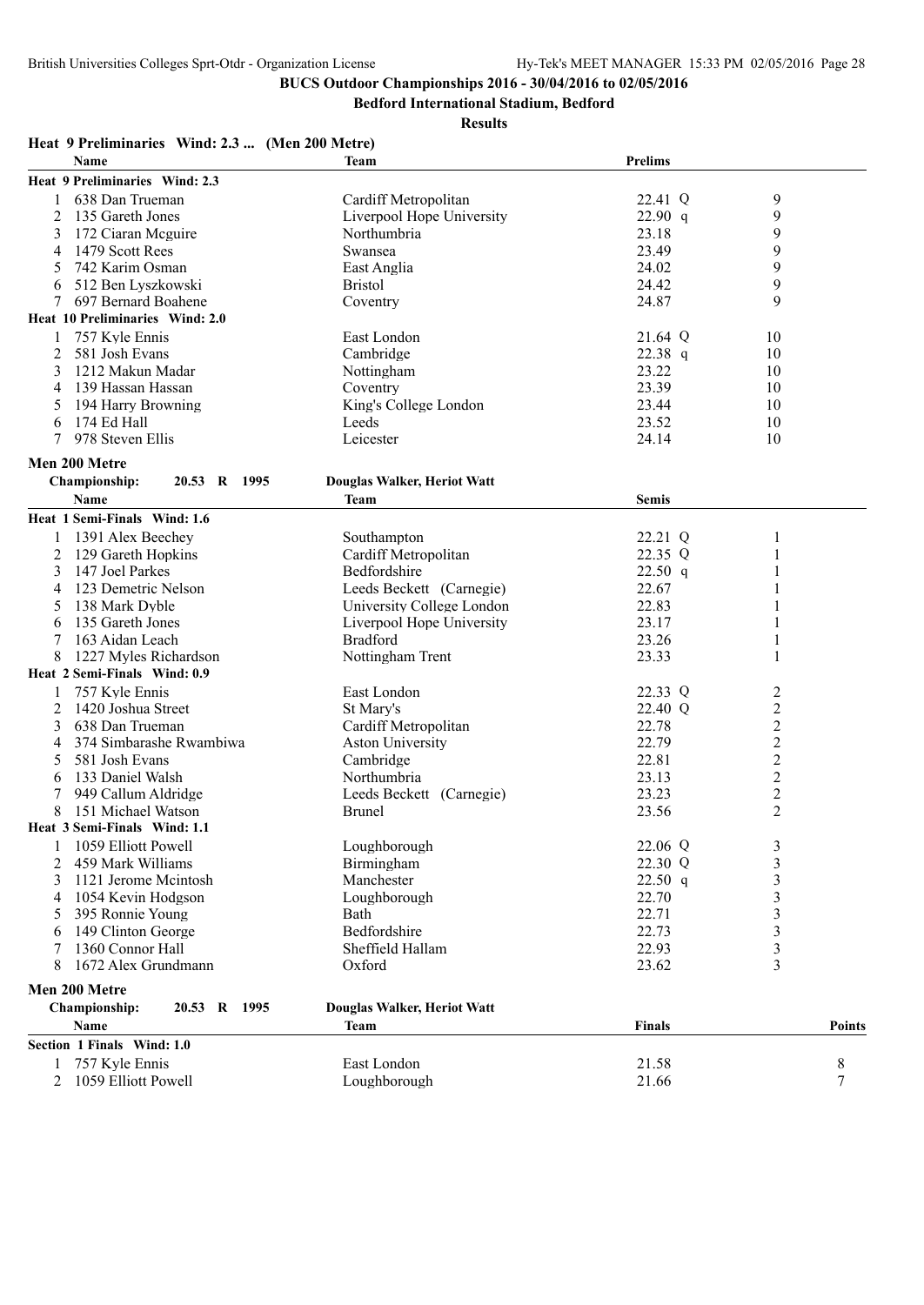**Bedford International Stadium, Bedford**

| Section 1 Finals Wind: 1.0  (Men 200 Metre)<br><b>Name</b>                                                                                                                                  |                             | <b>Finals</b>  |                |
|---------------------------------------------------------------------------------------------------------------------------------------------------------------------------------------------|-----------------------------|----------------|----------------|
|                                                                                                                                                                                             | Team                        |                | <b>Points</b>  |
| 1420 Joshua Street<br>3                                                                                                                                                                     | St Mary's                   | 21.72          | 6              |
| 459 Mark Williams<br>4                                                                                                                                                                      | Birmingham                  | 22.11          | 5              |
| 1391 Alex Beechey<br>5                                                                                                                                                                      | Southampton                 | 22.21          | 4              |
| 129 Gareth Hopkins<br>6                                                                                                                                                                     | Cardiff Metropolitan        | 22.28          | $\mathfrak{Z}$ |
| 1121 Jerome Mcintosh                                                                                                                                                                        | Manchester                  | 22.44          | $\overline{c}$ |
| 8<br>147 Joel Parkes                                                                                                                                                                        | Bedfordshire                | 23.03          | 1              |
| <b>Men 200 Metre Ambulatory</b>                                                                                                                                                             |                             |                |                |
| Name                                                                                                                                                                                        | Team                        | <b>Finals</b>  | Points         |
| <b>Wind: 0.8</b><br>Section 1                                                                                                                                                               |                             |                |                |
| 218 Lewis Clow (T37/F37)<br>1                                                                                                                                                               | Robert Gordon               | 27.50          | 8              |
| 2<br>220 Matthew Hamilton (T46)                                                                                                                                                             | Sheffield Hallam            | 25.22          | 7              |
| 216 Morgan Jones (T47/F47)<br>3                                                                                                                                                             | Cardiff Metropolitan        | 25.71          | 6              |
| 215 Ben Jones (T35/F35)<br>4                                                                                                                                                                | Loughborough                | 30.15          |                |
| 1931 Jayden Saberton (T37)                                                                                                                                                                  | Gbr Invite                  | 26.65          |                |
| 177 Zachary Shaw (T13)<br>$\hspace{0.05cm} \hspace{0.02cm} \hspace{0.02cm} \hspace{0.02cm} \hspace{0.02cm} \hspace{0.02cm} \hspace{0.02cm} \hspace{0.02cm} \hspace{0.02cm} \hspace{0.02cm}$ | Sheffield Hallam            | <b>DNS</b>     |                |
| Men 400 Metre                                                                                                                                                                               |                             |                |                |
| Championship:<br>45.92 R 2000                                                                                                                                                               | Paul McKee, Crewe & Alsager |                |                |
| Name                                                                                                                                                                                        | Team                        | <b>Prelims</b> |                |
| <b>Heat 1 Preliminaries</b>                                                                                                                                                                 |                             |                |                |
| 635 Joe Reid<br>1                                                                                                                                                                           | Cardiff Metropolitan        | 50.53 Q        | 1              |
| 1449 Shawn Wright<br>2                                                                                                                                                                      | Stirling                    | 51.33 Q        |                |
| 1480 Sam Randall<br>3                                                                                                                                                                       | Swansea                     | 53.12          |                |
| 950 Matthew Mayne<br>4                                                                                                                                                                      | Leeds Beckett (Carnegie)    | 53.18          |                |
| 851 Jean-Louis Plaatjies<br>5                                                                                                                                                               | Hull                        | 53.20          |                |
| 979 Robert Hinchliffe<br>6                                                                                                                                                                  | Leicester                   | 57.07          | 1              |
| 7<br>809 Max Beeching                                                                                                                                                                       | Exeter                      | 57.47          |                |
| <b>Heat 2 Preliminaries</b>                                                                                                                                                                 |                             |                |                |
| 1086 Scott Barker                                                                                                                                                                           | Loughborough                | 50.38 Q        | 2              |
| 1213 Gavin Lock<br>2                                                                                                                                                                        | Nottingham                  | 50.47 Q        | $\overline{c}$ |
| 3<br>631 Scott Barratt-Gibson                                                                                                                                                               | Cardiff Metropolitan        | 51.79          | $\overline{c}$ |
| 895 Max Artz-Jones<br>4                                                                                                                                                                     | King's College London       | 52.73          | $\overline{c}$ |
| 396 Matthew Jones<br>5                                                                                                                                                                      | Bath                        | 53.37          | $\overline{c}$ |
| 516 Bert Rowett<br>6                                                                                                                                                                        | <b>Bristol</b>              | 53.56          | $\overline{c}$ |
| 744 Adam Herring                                                                                                                                                                            | East Anglia                 | 54.17          | $\overline{c}$ |
| 1403 Calum Bressington<br>8                                                                                                                                                                 | Southampton Solent          | 54.74          | $\overline{2}$ |
| <b>Heat 3 Preliminaries</b>                                                                                                                                                                 |                             |                |                |
| 1229 Christian Byron<br>$\mathbf{1}$                                                                                                                                                        | Nottingham Trent            | 48.37 Q        | 3              |
| 397 Cameron Chalmers<br>2                                                                                                                                                                   | Bath                        | 49.13 Q        | 3              |
| 721 Jason Hoyle<br>3                                                                                                                                                                        | Durham                      | 49.88 q        | 3              |
| 846 Reece Middleton<br>4                                                                                                                                                                    | Huddersfield                | 51.74          | 3              |
| 1268 Will David<br>5                                                                                                                                                                        |                             | 51.81          | 3              |
|                                                                                                                                                                                             | Oxford                      |                |                |
| 1422 Muiris Egan<br>6                                                                                                                                                                       | St Mary's                   | 52.40          | 3              |
| 1496 Dean Smithh<br>7                                                                                                                                                                       | West of England (Uwe)       | 54.35          | 3              |
| 978 Steven Ellis<br>8                                                                                                                                                                       | Leicester                   | 55.98          | 3              |
| <b>Heat 4 Preliminaries</b>                                                                                                                                                                 |                             |                |                |
| 1087 Jack Wightman<br>1                                                                                                                                                                     | Loughborough                | 49.78 Q        | 4              |
| 2<br>925 William Snook                                                                                                                                                                      | Leeds                       | 50.23 Q        | 4              |
| 1526 Charlie Roe<br>3                                                                                                                                                                       | Warwick                     | 50.69 $q$      | 4              |
| 821 Krishawn Aiken<br>4                                                                                                                                                                     | Glasgow                     | 51.18          | 4              |
| 1329 Liam Megivern<br>5                                                                                                                                                                     | Sheffield                   | 51.78          | 4              |
| 1123 Mark Hearn<br>6                                                                                                                                                                        | Manchester                  | 52.72          | 4              |
| 7<br>1272 Hugh Baker                                                                                                                                                                        | Oxford                      | 53.69          | 4              |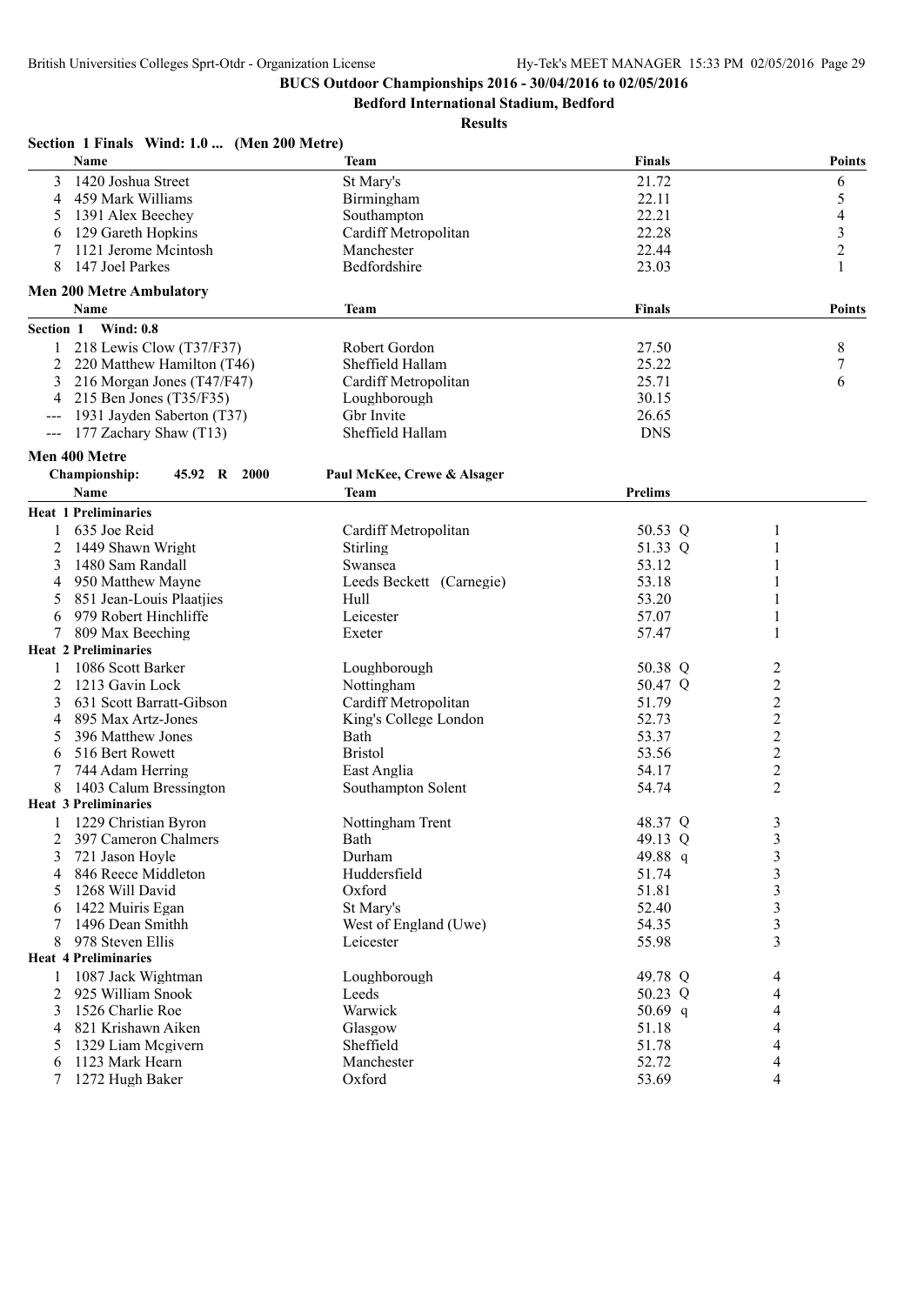**Bedford International Stadium, Bedford**

**Results**

## **Heat 4 Preliminaries ... (Men 400 Metre)**

| <b>Name</b>                          | <b>Team</b>                 | <b>Prelims</b> |                  |
|--------------------------------------|-----------------------------|----------------|------------------|
| 8 1392 Ricky Beak                    | Southampton                 | 56.39          | $\overline{4}$   |
| <b>Heat 5 Preliminaries</b>          |                             |                |                  |
| 991 Alex Boyce<br>$\mathbf{1}$       | Liverpool                   | 49.72 Q        | 5                |
| 2<br>546 Ollie Smith                 | <b>Brunel</b>               | 49.95 Q        | 5                |
| 717 Robert Shipley<br>3              | Durham                      | 50.53 q        | 5                |
| 1170 Justin Cooper<br>4              | Newcastle                   | 52.06          | 5                |
| 1361 Dale Parnell<br>5               | Sheffield Hallam            | 53.05          | 5                |
| 1004 Andrew Ajube<br>6               | London                      | 53.94          | 5                |
| 239 Dmitrii Solomonov                | Essex                       | 56.82          | 5                |
| 8<br>663 Jaime Gonzalez Garcia       | Cardiff                     | 58.16          | 5                |
| <b>Heat 6 Preliminaries</b>          |                             |                |                  |
| 1 640 Owen Smith                     | Cardiff Metropolitan        | 49.80 Q        | 6                |
| 758 Ryan Olson<br>2                  | East London                 | 50.05 Q        | 6                |
| 3<br>460 Mark Cottam                 | Birmingham                  | 50.87 q        | 6                |
| 685 Matthew Overall<br>4             | Chichester                  | 52.46          | 6                |
| 1171 Sean Garmory<br>5               | Newcastle                   | 53.65          | 6                |
| 1493 Alex Fields<br>6                | West of England (Uwe)       | 53.72          | 6                |
| 1330 Alex Jones                      | Sheffield                   | 54.09          | 6                |
| 676 Elvis Mugenyi                    | Central Lancashire          | <b>DNS</b>     | 6                |
| <b>Heat 7 Preliminaries</b>          |                             |                |                  |
| 1060 Zacharias Curran                | Loughborough                | 48.72 Q        | 7                |
| 2<br>759 Keith Turner                | East London                 | 49.72 Q        | $\boldsymbol{7}$ |
| 3<br>461 Seb Blanch                  | Birmingham                  | 50.26 $q$      | $\boldsymbol{7}$ |
| 662 Marcus Bayona-Martinez<br>4      | Cardiff                     | 51.21          | 7                |
| 523 Alexander Atkins<br>5            | <b>Bristol</b>              | 51.49          | 7                |
| 1198 Michael Todd<br>6               | Northumbria                 | 53.45          | 7                |
| 1711 Kundai Mutukwa                  | Leeds Beckett (Carnegie)    | 54.49          | 7                |
| 8<br>493 Max Burns                   | <b>Brighton</b>             | 62.62          | 7                |
| <b>Heat 8 Preliminaries</b>          |                             |                |                  |
| 1299 Andrew Mellon                   | Queen's Belfast             | 49.83 Q        | 8                |
| 1500 Adam Mccomb<br>2                | Ulster                      | 50.46 Q        | 8                |
| 1601 Nzimah Akpan<br>3               | St Mary's                   | 50.85 q        | $\,$ 8 $\,$      |
| 1316 Marcus Archer<br>4              | Robert Gordon               | 53.53          | $\,$ 8 $\,$      |
| 1362 Andrzej Peplinski<br>5          | Sheffield Hallam            | 53.82          | 8                |
| 800 Jason Wilson<br>6                | Essex                       | 55.84          | 8                |
| 684 Liam Mcgarrigle                  | Chichester                  | 55.98          | 8                |
| 1007 Steven Tester<br>$\frac{1}{2}$  | London Metropolitan         | <b>DNS</b>     | 8                |
| <b>Heat 9 Preliminaries</b>          |                             |                |                  |
| 1085 Daniel Gray                     | Loughborough                | 49.88 Q        | 9                |
| 2 1321 Callum Roughneen              | Salford                     | 50.10 Q        | $\overline{9}$   |
| 3<br>551 Matthew Lee                 | <b>Brunel</b>               | 51.17          | 9                |
| 901 Lolu Oluwole-Ojo<br>4            | King's College London       | 51.33          | 9                |
| 1212 Makun Madar<br>5                | Nottingham                  | 52.36          | 9                |
| 831 Hugo Coutinho<br>6               | Gloucestershire             | 53.19          | 9                |
| 424 Scott Stoll<br>7                 | Bedfordshire                | 53.33          | 9                |
| 848 Matthew Brannon<br>8             | Huddersfield                | 58.60          | 9                |
| Men 400 Metre                        |                             |                |                  |
|                                      |                             |                |                  |
| <b>Championship:</b><br>45.92 R 2000 | Paul McKee, Crewe & Alsager |                |                  |
| Name                                 | Team                        | <b>Semis</b>   |                  |
| <b>Heat 1 Semi-Finals</b>            |                             |                |                  |
| 1229 Christian Byron                 | Nottingham Trent            | 47.41 Q        |                  |
| 1299 Andrew Mellon<br>2              | Queen's Belfast             | 47.48 Q        |                  |
| 1085 Daniel Gray<br>3                | Loughborough                | 47.80 q        |                  |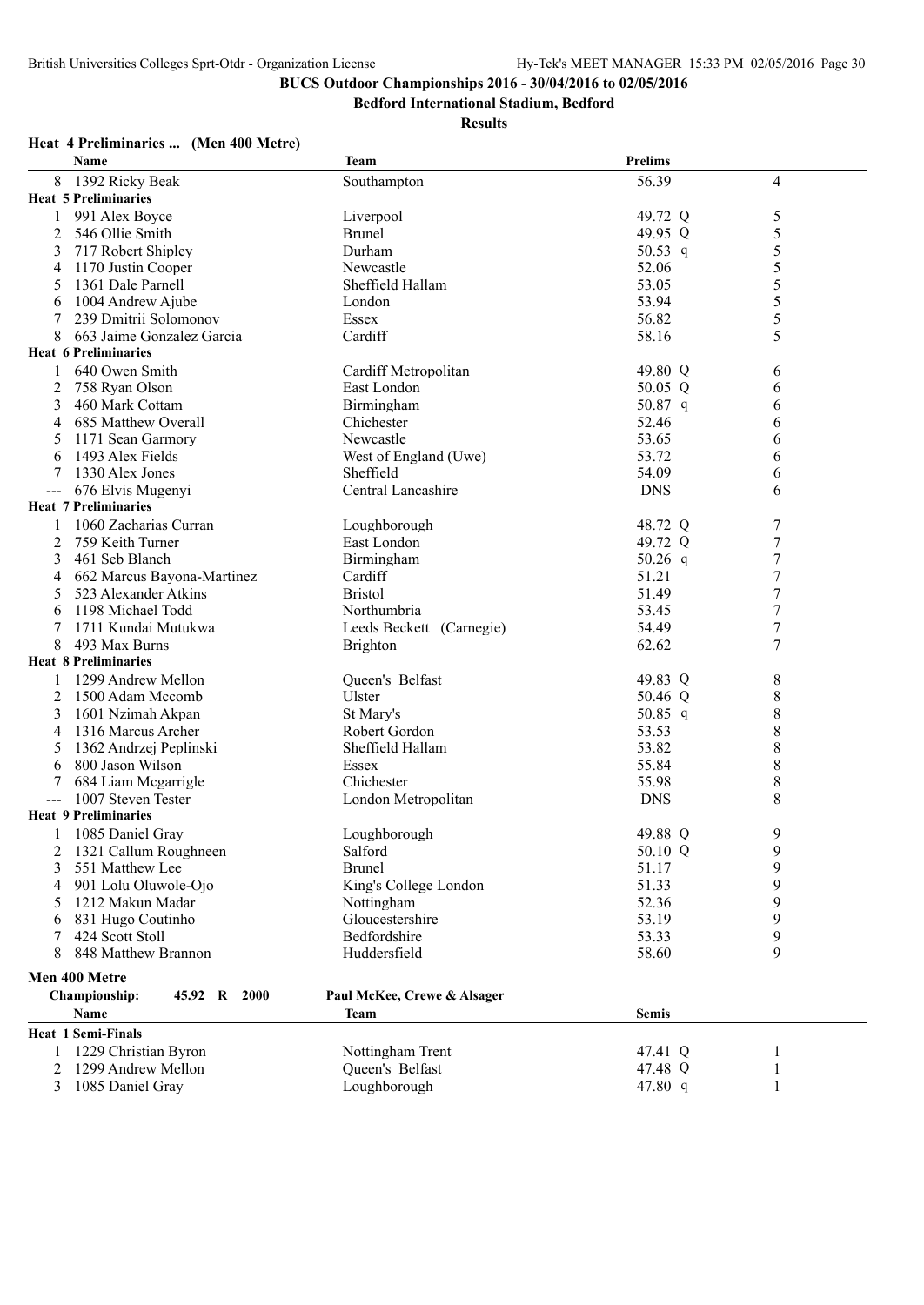**Bedford International Stadium, Bedford**

## **Results**

## **Heat 1 Semi-Finals ... (Men 400 Metre)**

|                     | Name                                 | <b>Team</b>                     | <b>Semis</b>   |                                                   |
|---------------------|--------------------------------------|---------------------------------|----------------|---------------------------------------------------|
| 4                   | 758 Ryan Olson                       | East London                     | 48.56          | 1                                                 |
| 5                   | 460 Mark Cottam                      | Birmingham                      | 49.60          | $\mathbf{1}$                                      |
| 6                   | 1449 Shawn Wright                    | Stirling                        | 50.24          | 1                                                 |
| $---$               | 721 Jason Hoyle                      | Durham                          | <b>DNS</b>     | 1                                                 |
| $\qquad \qquad - -$ | 546 Ollie Smith                      | <b>Brunel</b>                   | <b>DNS</b>     | 1                                                 |
|                     | <b>Heat 2 Semi-Finals</b>            |                                 |                |                                                   |
|                     | 397 Cameron Chalmers                 | Bath                            | 46.88 Q        | 2                                                 |
| 2                   | 635 Joe Reid                         | Cardiff Metropolitan            | 47.81 Q        | $\overline{c}$                                    |
| 3                   | 1087 Jack Wightman                   | Loughborough                    | 47.98 q        |                                                   |
| 4                   | 991 Alex Boyce                       | Liverpool                       | 48.04          | $\begin{array}{c}\n2 \\ 2 \\ 2 \\ 2\n\end{array}$ |
| 5                   | 1500 Adam Mccomb                     | Ulster                          | 48.37          |                                                   |
| 6                   | 925 William Snook                    | Leeds                           | 48.72          |                                                   |
| 7                   | 717 Robert Shipley                   | Durham                          | 49.28          |                                                   |
| 8                   | 1526 Charlie Roe                     | Warwick                         | 49.91          | $\overline{2}$                                    |
|                     | <b>Heat 3 Semi-Finals</b>            |                                 |                |                                                   |
| 1                   | 640 Owen Smith                       | Cardiff Metropolitan            | 47.58 Q        | 3                                                 |
| 2                   | 1060 Zacharias Curran                | Loughborough                    | 47.61 Q        | 3                                                 |
| 3                   | 759 Keith Turner                     | East London                     | 48.19          | 3                                                 |
| 4                   | 1086 Scott Barker                    | Loughborough                    | 48.93          | $\mathfrak{Z}$                                    |
| 5                   | 1213 Gavin Lock                      | Nottingham                      | 49.49          | $\overline{\mathbf{3}}$                           |
| 6                   | 1601 Nzimah Akpan                    | St Mary's                       | 50.55          | 3                                                 |
|                     | 461 Seb Blanch                       | Birmingham                      | 50.58          | 3                                                 |
| $---$               | 1321 Callum Roughneen                | Salford                         | DQ             | 3                                                 |
|                     | <b>Men 400 Metre Ambulatory</b>      |                                 |                |                                                   |
|                     | Name                                 | Team                            | Finals         | <b>Points</b>                                     |
| Section 1           |                                      |                                 |                |                                                   |
|                     | 220 Matthew Hamilton (T46)           | Sheffield Hallam                | 56.71          |                                                   |
|                     | 1363 Reece Goodwin (T36)             | Sheffield Hallam                | 65.48          |                                                   |
|                     | --- 1929 Dan Powell $(T11)$          | Gbr Invite                      | 54.98          |                                                   |
|                     | --- 1931 Jayden Saberton (T37)       | Gbr Invite                      | 59.00          |                                                   |
|                     |                                      |                                 |                |                                                   |
|                     | Men 400 Metre                        |                                 |                |                                                   |
|                     | <b>Championship:</b><br>45.92 R 2000 | Paul McKee, Crewe & Alsager     |                |                                                   |
|                     | Name                                 | <b>Team</b>                     | <b>Finals</b>  | <b>Points</b>                                     |
|                     | <b>Section 1 Finals</b>              |                                 |                |                                                   |
|                     | 397 Cameron Chalmers                 | Bath                            | 47.07          | 8                                                 |
| 2                   | 640 Owen Smith                       | Cardiff Metropolitan            | 47.67          | 7                                                 |
| 3                   | 635 Joe Reid                         | Cardiff Metropolitan            | 48.11          | 6                                                 |
| 4                   | 1060 Zacharias Curran                | Loughborough                    | 48.12          | 5                                                 |
| 5                   | 1229 Christian Byron                 | Nottingham Trent                | 48.32          | 4                                                 |
| 6                   | 1299 Andrew Mellon                   | Queen's Belfast                 | 48.36          | 3                                                 |
|                     | 1087 Jack Wightman                   | Loughborough                    | 48.95          | $\overline{2}$                                    |
| 8                   | 1085 Daniel Gray                     | Loughborough                    | 50.58          |                                                   |
|                     | Men 800 Metre Run                    |                                 |                |                                                   |
|                     | Championship:<br>$1:47.78$ R<br>2001 | <b>Simon Lees, Loughborough</b> |                |                                                   |
|                     | Name                                 | <b>Team</b>                     | <b>Prelims</b> |                                                   |
|                     | <b>Heat 1 Preliminaries</b>          |                                 |                |                                                   |
| 1                   | 1053 Jake Wightman                   | Loughborough                    | $1:55.11$ Q    | 1                                                 |
| 2                   | 1273 Hugo Fleming                    | Oxford                          | $1:55.73$ Q    |                                                   |
| 3                   | 466 Michael Wilson                   | Birmingham                      | $1:57.43$ Q    |                                                   |
|                     | 518 Ben Topley                       | <b>Bristol</b>                  | 1:58.45 q      | 1                                                 |
| 5                   | 812 Zach Nolan                       | Exeter                          | 2:00.73        | 1                                                 |
|                     |                                      |                                 |                |                                                   |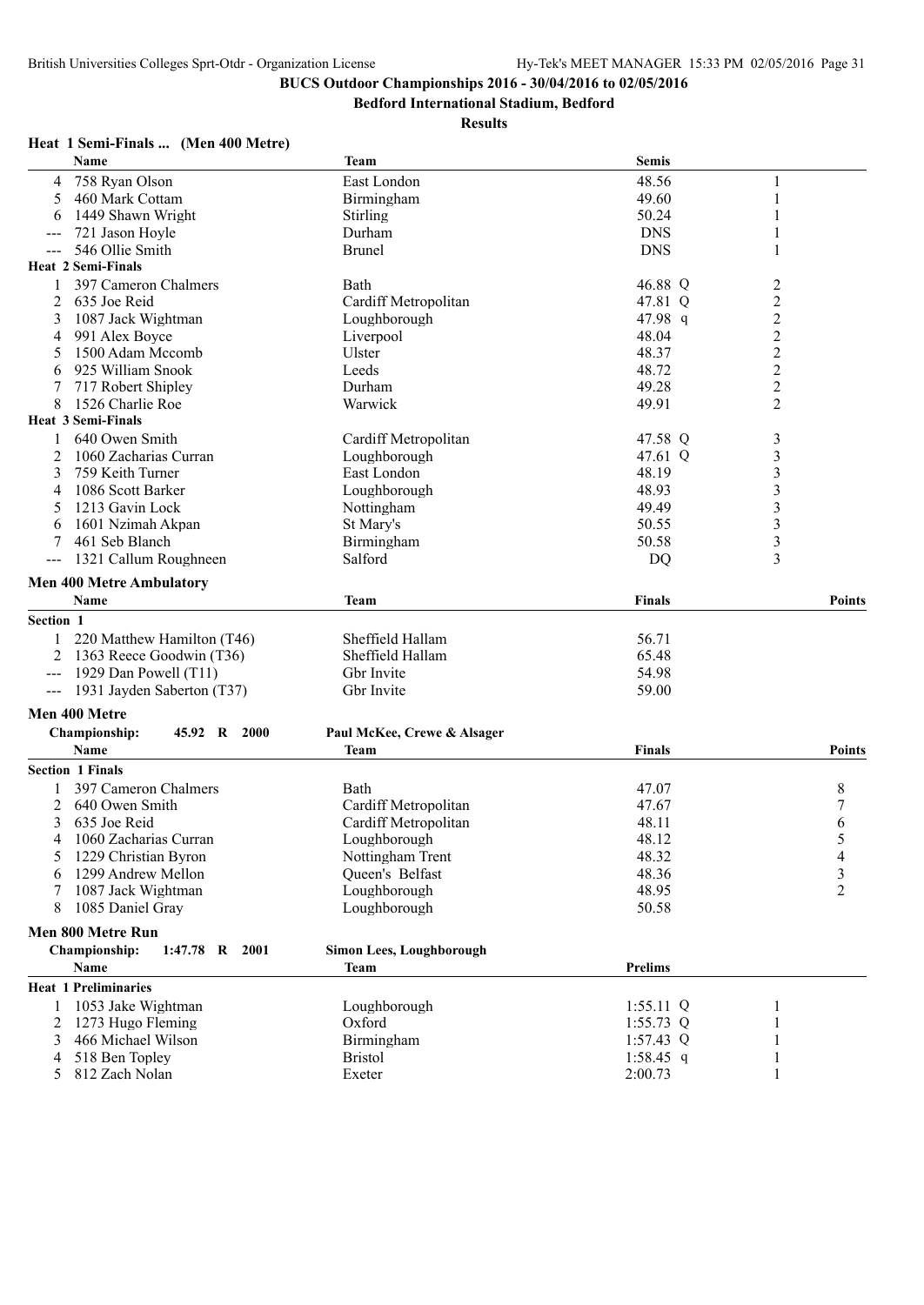**Bedford International Stadium, Bedford**

#### **Results**

|       | Name                        | <b>Team</b>              | <b>Prelims</b> |                          |
|-------|-----------------------------|--------------------------|----------------|--------------------------|
| 6     | 930 Cameron Laleye          | Leeds                    | 2:01.05        | 1                        |
|       | 693 Ammittai Ben-Israel     | Coventry                 | 2:03.83        | 1                        |
| 8     | 832 Adam Stevens            | Gloucestershire          | 2:13.37        | 1                        |
| 9     | 910 Jack Robinson           | Lancaster                | 2:16.96        | 1                        |
|       | <b>Heat 2 Preliminaries</b> |                          |                |                          |
|       | 1425 Christian Von Eitzen   |                          |                |                          |
|       |                             | St Mary's                | 1:55.68 $Q$    | $\overline{c}$           |
| 2     | 399 Samuel Bedford          | Bath                     | 1:56.60 $Q$    | $\overline{c}$           |
| 3     | 1131 Ben Brunswick          | Manchester               | 1:57.56 $Q$    | $\overline{c}$           |
| 4     | 1494 Dean Smith             | West of England (Uwe)    | 1:59.18 q      | $\overline{2}$           |
|       | 1200 Andrew Roen            | Northumbria              | 2:00.78        | $\overline{2}$           |
| 6     | 1174 James Blenkinsop       | Newcastle                | 2:09.49        | $\overline{c}$           |
|       | 839 Ben Potrykus            | Heriot-Watt              | <b>DNS</b>     | $\overline{2}$           |
| $---$ | 853 Christopher Wilkinson   | Hull                     | <b>DNS</b>     | $\overline{c}$           |
|       | <b>Heat 3 Preliminaries</b> |                          |                |                          |
|       | 1364 Dominic Walton         | Sheffield Hallam         | $1:58.15$ Q    | 3                        |
| 2     | 1730 Ben Rochford           | St Mary's                | 1:58.21 $Q$    | 3                        |
| 3     | 1332 Paul Tobin             | Sheffield                | 1:59.00 $Q$    | $\overline{\mathbf{3}}$  |
| 4     | 1482 Rhys Granville         | Swansea                  | 1:59.57        | $\overline{\mathbf{3}}$  |
| 5     | 887 Ben Murphy              | Kent                     | 2:03.00        | 3                        |
|       | 909 Ryan Sciacca            |                          |                | $\overline{\mathbf{3}}$  |
| 6     |                             | Lancaster                | 2:06.10        | $\overline{\mathbf{3}}$  |
|       | 981 Michael Walker          | Leicester                | 2:10.14        |                          |
| 8     | 719 Greg Baynham            | Durham                   | 2:12.58        | $\overline{3}$           |
|       | <b>Heat 4 Preliminaries</b> |                          |                |                          |
|       | 1331 David Dempsey          | Sheffield                | $1:57.27$ Q    | 4                        |
| 2     | 778 Tom Watson              | Edinburgh                | $1:57.49$ Q    | 4                        |
| 3     | 1743 Robert Stroud          | St Mary's                | $1:57.99$ Q    | 4                        |
| 4     | 1523 James Saxton           | Warwick                  | 1:58.42 q      | 4                        |
| 5     | 1272 Hugh Baker             | Oxford                   | 2:00.78        | 4                        |
| 6     | 366 Eoghan Macnamara        | Aberdeen                 | 2:02.32        | 4                        |
| 7     | 694 Harry Baxter            | Coventry                 | 2:09.34        | $\overline{\mathcal{L}}$ |
| 8     | 673 Hugh Saunders           | Cardiff                  | 2:16.54        | 4                        |
|       | <b>Heat 5 Preliminaries</b> |                          |                |                          |
| 1     | 464 Ben Waterman            | Birmingham               | $1:58.31$ Q    | 5                        |
| 2     | 1090 Adam Wright            | Loughborough             | 2:01.77 Q      | 5                        |
| 3     | 1214 Adam Thorpe            | Nottingham               | 2:03.21 Q      | 5                        |
| 4     | 1495 Nicholas Jones         | West of England (Uwe)    | 2:05.04        | 5                        |
|       |                             | Manchester               |                | 5                        |
| 5     | 1140 Joseph Howe            |                          | 2:06.95        |                          |
| 6     | 642 Oli Lum                 | Cardiff Metropolitan     | 2:08.55        | 5                        |
|       | 398 Daniel Kelland          | Bath                     | <b>DNS</b>     | 5                        |
|       | 1483 Tom Seabury            | Swansea                  | <b>DNS</b>     | 5                        |
|       | <b>Heat 6 Preliminaries</b> |                          |                |                          |
|       | 1088 James Mcmurray         | Loughborough             | 1:56.89 Q      | 6                        |
| 2     | 593 Rasmus Kisel            | Cambridge                | $1:57.75$ Q    | 6                        |
| 3     | 951 James Habergham         | Leeds Beckett (Carnegie) | 1:58.02 $Q$    | 6                        |
| 4     | 1400 Kane Lee               | Southampton Solent       | 1:59.82        | 6                        |
| 5     | 1173 Cameron Cutts          | Newcastle                | 2:01.86        | 6                        |
| 6     | 682 Jerome Castelow         | Chester (Chester)        | 2:05.15        | 6                        |
|       | 1467 Brad Haycock           | Surrey                   | 2:08.23        | 6                        |
| $---$ | 792 Cathal Holloway         | Essex                    | <b>DNS</b>     | 6                        |
|       | <b>Heat 7 Preliminaries</b> |                          |                |                          |
| 1     | 1423 Shaun Molloy           | St Mary's                | $1:55.91$ Q    | 7                        |
| 2     | 1089 Jamie Williamson       | Loughborough             | 1:57.46 $Q$    | 7                        |
| 3     | 517 Jonny Monk              | <b>Bristol</b>           | 1:58.09 $Q$    | 7                        |
|       |                             |                          |                | 7                        |
| 4     | 926 Shane Adams             | Leeds                    | 2:00.36        |                          |

## **Heat 1 Preliminaries ... (Men 800 Metre Run)**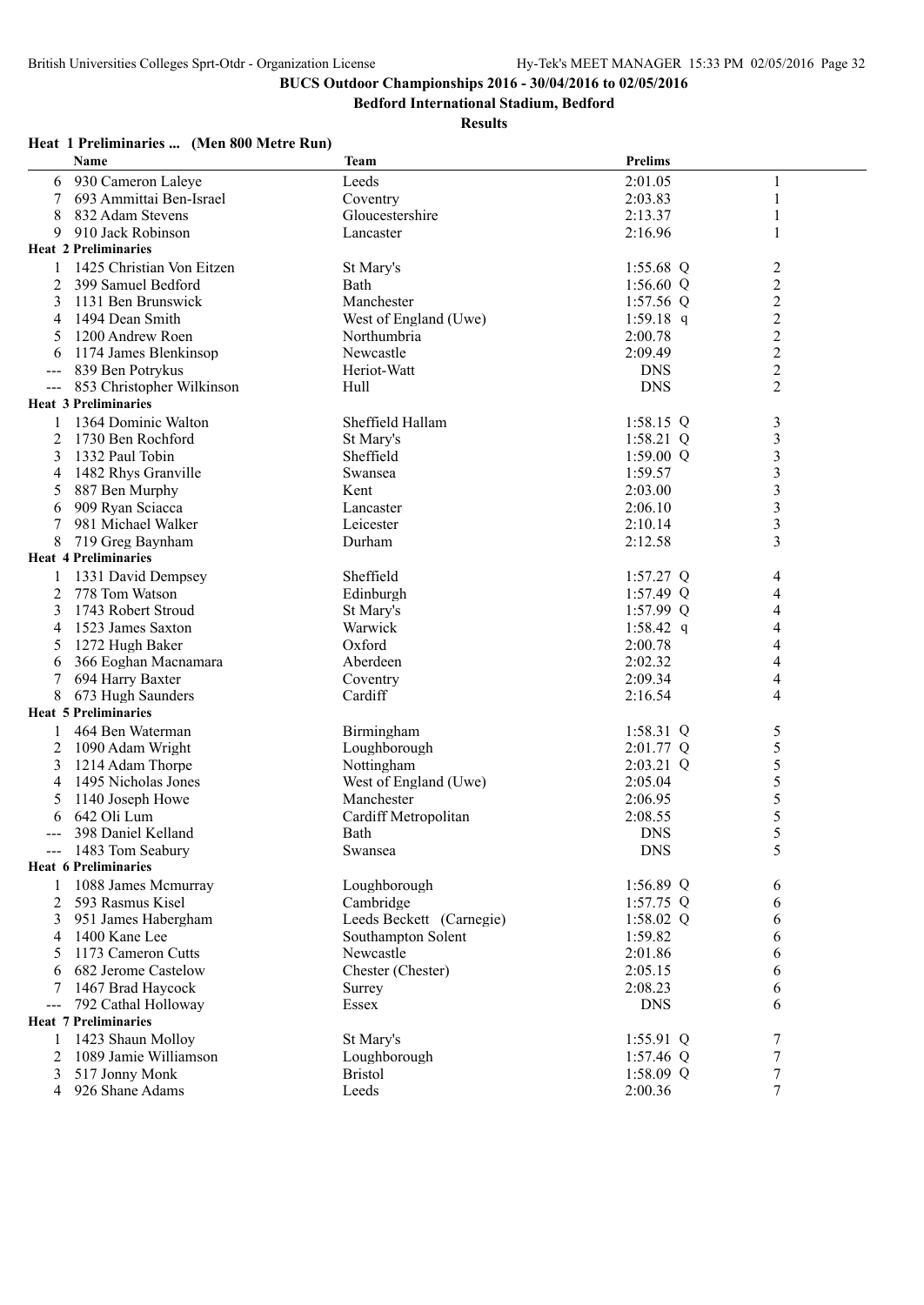**Bedford International Stadium, Bedford**

| Name<br><b>Prelims</b><br>Team<br>1220 John Allison<br>7<br>Nottingham<br>2:01.15<br>5<br>1365 Sam Jones<br>Sheffield Hallam<br>7<br>2:03.26<br>6<br>7<br>1505 George Withers<br>University College London<br>2:10.79<br>979 Robert Hinchliffe<br>7<br>8<br>Leicester<br>2:13.63<br>Men 800 Metre Run<br><b>Championship:</b><br>1:47.78 R 2001<br>Simon Lees, Loughborough<br>Name<br><b>Team</b><br><b>Semis</b><br><b>Heat 1 Semi-Finals</b><br>1088 James Mcmurray<br>1:53.54 $Q$<br>Loughborough<br>1<br>St Mary's<br>$1:54.19$ Q<br>1423 Shaun Molloy<br>1<br>2<br>1089 Jamie Williamson<br>Loughborough<br>1:54.48<br>3<br>1<br>1:55.73<br>466 Michael Wilson<br>Birmingham<br>4<br>399 Samuel Bedford<br>Bath<br>1:56.01<br>5<br>1523 James Saxton<br>Warwick<br>1:57.47<br>6<br>1131 Ben Brunswick<br>Manchester<br>1:58.82<br>1<br>8<br>1214 Adam Thorpe<br>Nottingham<br>2:00.38<br>1<br><b>Heat 2 Semi-Finals</b><br>Sheffield<br>1331 David Dempsey<br>1:52.36 $Q$<br>2<br>$\overline{c}$<br>2<br>1425 Christian Von Eitzen<br>St Mary's<br>$1:52.75$ Q<br>778 Tom Watson<br>2<br>Edinburgh<br>1:53.18 q<br>3<br>$\overline{c}$<br>1090 Adam Wright<br>Loughborough<br>1:54.14<br>4<br>$\overline{c}$<br>Oxford<br>1273 Hugo Fleming<br>1:55.95<br>5<br>$\overline{c}$<br>1743 Robert Stroud<br>St Mary's<br>1:56.01<br>6<br>$\overline{c}$<br>1332 Paul Tobin<br>Sheffield<br>1:59.53<br>2<br>1494 Dean Smith<br>West of England (Uwe)<br><b>DNS</b><br><b>Heat 3 Semi-Finals</b><br>1053 Jake Wightman<br>Loughborough<br>1:49.07 Q<br>3<br>3<br>Birmingham<br>2<br>464 Ben Waterman<br>1:49.97 $Q$<br>$\mathfrak{Z}$<br>1364 Dominic Walton<br>Sheffield Hallam<br>1:50.24 q<br>3<br>3<br>593 Rasmus Kisel<br>Cambridge<br>1:53.52<br>4<br>3<br>518 Ben Topley<br><b>Bristol</b><br>1:55.60<br>5<br>3<br>951 James Habergham<br>Leeds Beckett (Carnegie)<br>1:56.50<br>6<br>3<br>517 Jonny Monk<br><b>Bristol</b><br>1:59.30<br>3<br>1730 Ben Rochford<br>8<br>St Mary's<br>2:06.10<br>Men 800 Metre Run Wheelchair<br>Finals<br>Name<br>Team<br>Points<br>Section 1<br>8<br>1002 Nathan Maguire (T54)<br>Liverpool John Moores<br>1:50.62<br>$\mathbf{1}$<br>2:29.37<br>7<br>1542 Ben Oliver (T33/F34)<br>Worcester<br>2<br>1<br>1532 Franklin Ngemoh (T34)<br>Warwick<br>3:11.83<br>3<br>1938 Richard Chiassaro (T54)<br>Gbr Invite<br>1:42.06<br>---<br>1944 Will Smith (T54)<br>Gbr Invite<br>1:51.25<br>1<br>1943 Michael McCabe (T54)<br>Gbr Invite<br>1:53.56<br>1<br>---<br>Section 2<br>1937 Dillon Labrooy (T54)<br>Gbr Invite<br>1:50.21<br>2<br>$---$<br>$\overline{c}$<br>1942 Dan Sidbury (T54)<br>Gbr Invite<br>1:50.94<br>$\overline{c}$<br>1940 Isaac Towers (T34)<br>Gbr Invite<br>1:54.08<br>$\qquad \qquad - -$<br>2<br>1945 Ben Rowlings (T34)<br>Gbr Invite<br>1:56.04<br>$\overline{2}$<br>1941 John Smith (T54)<br>Gbr Invite<br><b>DNS</b> | Heat 7 Preliminaries  (Men 800 Metre Run) |  |  |
|-------------------------------------------------------------------------------------------------------------------------------------------------------------------------------------------------------------------------------------------------------------------------------------------------------------------------------------------------------------------------------------------------------------------------------------------------------------------------------------------------------------------------------------------------------------------------------------------------------------------------------------------------------------------------------------------------------------------------------------------------------------------------------------------------------------------------------------------------------------------------------------------------------------------------------------------------------------------------------------------------------------------------------------------------------------------------------------------------------------------------------------------------------------------------------------------------------------------------------------------------------------------------------------------------------------------------------------------------------------------------------------------------------------------------------------------------------------------------------------------------------------------------------------------------------------------------------------------------------------------------------------------------------------------------------------------------------------------------------------------------------------------------------------------------------------------------------------------------------------------------------------------------------------------------------------------------------------------------------------------------------------------------------------------------------------------------------------------------------------------------------------------------------------------------------------------------------------------------------------------------------------------------------------------------------------------------------------------------------------------------------------------------------------------------------------------------------------------------------------------------------------------------------------------------------------------------------------------------------------------------------------------------------------------------------------------------------------------------------------------------------------------------------------------------------------------------------------------------------------------------------------|-------------------------------------------|--|--|
|                                                                                                                                                                                                                                                                                                                                                                                                                                                                                                                                                                                                                                                                                                                                                                                                                                                                                                                                                                                                                                                                                                                                                                                                                                                                                                                                                                                                                                                                                                                                                                                                                                                                                                                                                                                                                                                                                                                                                                                                                                                                                                                                                                                                                                                                                                                                                                                                                                                                                                                                                                                                                                                                                                                                                                                                                                                                                     |                                           |  |  |
|                                                                                                                                                                                                                                                                                                                                                                                                                                                                                                                                                                                                                                                                                                                                                                                                                                                                                                                                                                                                                                                                                                                                                                                                                                                                                                                                                                                                                                                                                                                                                                                                                                                                                                                                                                                                                                                                                                                                                                                                                                                                                                                                                                                                                                                                                                                                                                                                                                                                                                                                                                                                                                                                                                                                                                                                                                                                                     |                                           |  |  |
|                                                                                                                                                                                                                                                                                                                                                                                                                                                                                                                                                                                                                                                                                                                                                                                                                                                                                                                                                                                                                                                                                                                                                                                                                                                                                                                                                                                                                                                                                                                                                                                                                                                                                                                                                                                                                                                                                                                                                                                                                                                                                                                                                                                                                                                                                                                                                                                                                                                                                                                                                                                                                                                                                                                                                                                                                                                                                     |                                           |  |  |
|                                                                                                                                                                                                                                                                                                                                                                                                                                                                                                                                                                                                                                                                                                                                                                                                                                                                                                                                                                                                                                                                                                                                                                                                                                                                                                                                                                                                                                                                                                                                                                                                                                                                                                                                                                                                                                                                                                                                                                                                                                                                                                                                                                                                                                                                                                                                                                                                                                                                                                                                                                                                                                                                                                                                                                                                                                                                                     |                                           |  |  |
|                                                                                                                                                                                                                                                                                                                                                                                                                                                                                                                                                                                                                                                                                                                                                                                                                                                                                                                                                                                                                                                                                                                                                                                                                                                                                                                                                                                                                                                                                                                                                                                                                                                                                                                                                                                                                                                                                                                                                                                                                                                                                                                                                                                                                                                                                                                                                                                                                                                                                                                                                                                                                                                                                                                                                                                                                                                                                     |                                           |  |  |
|                                                                                                                                                                                                                                                                                                                                                                                                                                                                                                                                                                                                                                                                                                                                                                                                                                                                                                                                                                                                                                                                                                                                                                                                                                                                                                                                                                                                                                                                                                                                                                                                                                                                                                                                                                                                                                                                                                                                                                                                                                                                                                                                                                                                                                                                                                                                                                                                                                                                                                                                                                                                                                                                                                                                                                                                                                                                                     |                                           |  |  |
|                                                                                                                                                                                                                                                                                                                                                                                                                                                                                                                                                                                                                                                                                                                                                                                                                                                                                                                                                                                                                                                                                                                                                                                                                                                                                                                                                                                                                                                                                                                                                                                                                                                                                                                                                                                                                                                                                                                                                                                                                                                                                                                                                                                                                                                                                                                                                                                                                                                                                                                                                                                                                                                                                                                                                                                                                                                                                     |                                           |  |  |
|                                                                                                                                                                                                                                                                                                                                                                                                                                                                                                                                                                                                                                                                                                                                                                                                                                                                                                                                                                                                                                                                                                                                                                                                                                                                                                                                                                                                                                                                                                                                                                                                                                                                                                                                                                                                                                                                                                                                                                                                                                                                                                                                                                                                                                                                                                                                                                                                                                                                                                                                                                                                                                                                                                                                                                                                                                                                                     |                                           |  |  |
|                                                                                                                                                                                                                                                                                                                                                                                                                                                                                                                                                                                                                                                                                                                                                                                                                                                                                                                                                                                                                                                                                                                                                                                                                                                                                                                                                                                                                                                                                                                                                                                                                                                                                                                                                                                                                                                                                                                                                                                                                                                                                                                                                                                                                                                                                                                                                                                                                                                                                                                                                                                                                                                                                                                                                                                                                                                                                     |                                           |  |  |
|                                                                                                                                                                                                                                                                                                                                                                                                                                                                                                                                                                                                                                                                                                                                                                                                                                                                                                                                                                                                                                                                                                                                                                                                                                                                                                                                                                                                                                                                                                                                                                                                                                                                                                                                                                                                                                                                                                                                                                                                                                                                                                                                                                                                                                                                                                                                                                                                                                                                                                                                                                                                                                                                                                                                                                                                                                                                                     |                                           |  |  |
|                                                                                                                                                                                                                                                                                                                                                                                                                                                                                                                                                                                                                                                                                                                                                                                                                                                                                                                                                                                                                                                                                                                                                                                                                                                                                                                                                                                                                                                                                                                                                                                                                                                                                                                                                                                                                                                                                                                                                                                                                                                                                                                                                                                                                                                                                                                                                                                                                                                                                                                                                                                                                                                                                                                                                                                                                                                                                     |                                           |  |  |
|                                                                                                                                                                                                                                                                                                                                                                                                                                                                                                                                                                                                                                                                                                                                                                                                                                                                                                                                                                                                                                                                                                                                                                                                                                                                                                                                                                                                                                                                                                                                                                                                                                                                                                                                                                                                                                                                                                                                                                                                                                                                                                                                                                                                                                                                                                                                                                                                                                                                                                                                                                                                                                                                                                                                                                                                                                                                                     |                                           |  |  |
|                                                                                                                                                                                                                                                                                                                                                                                                                                                                                                                                                                                                                                                                                                                                                                                                                                                                                                                                                                                                                                                                                                                                                                                                                                                                                                                                                                                                                                                                                                                                                                                                                                                                                                                                                                                                                                                                                                                                                                                                                                                                                                                                                                                                                                                                                                                                                                                                                                                                                                                                                                                                                                                                                                                                                                                                                                                                                     |                                           |  |  |
|                                                                                                                                                                                                                                                                                                                                                                                                                                                                                                                                                                                                                                                                                                                                                                                                                                                                                                                                                                                                                                                                                                                                                                                                                                                                                                                                                                                                                                                                                                                                                                                                                                                                                                                                                                                                                                                                                                                                                                                                                                                                                                                                                                                                                                                                                                                                                                                                                                                                                                                                                                                                                                                                                                                                                                                                                                                                                     |                                           |  |  |
|                                                                                                                                                                                                                                                                                                                                                                                                                                                                                                                                                                                                                                                                                                                                                                                                                                                                                                                                                                                                                                                                                                                                                                                                                                                                                                                                                                                                                                                                                                                                                                                                                                                                                                                                                                                                                                                                                                                                                                                                                                                                                                                                                                                                                                                                                                                                                                                                                                                                                                                                                                                                                                                                                                                                                                                                                                                                                     |                                           |  |  |
|                                                                                                                                                                                                                                                                                                                                                                                                                                                                                                                                                                                                                                                                                                                                                                                                                                                                                                                                                                                                                                                                                                                                                                                                                                                                                                                                                                                                                                                                                                                                                                                                                                                                                                                                                                                                                                                                                                                                                                                                                                                                                                                                                                                                                                                                                                                                                                                                                                                                                                                                                                                                                                                                                                                                                                                                                                                                                     |                                           |  |  |
|                                                                                                                                                                                                                                                                                                                                                                                                                                                                                                                                                                                                                                                                                                                                                                                                                                                                                                                                                                                                                                                                                                                                                                                                                                                                                                                                                                                                                                                                                                                                                                                                                                                                                                                                                                                                                                                                                                                                                                                                                                                                                                                                                                                                                                                                                                                                                                                                                                                                                                                                                                                                                                                                                                                                                                                                                                                                                     |                                           |  |  |
|                                                                                                                                                                                                                                                                                                                                                                                                                                                                                                                                                                                                                                                                                                                                                                                                                                                                                                                                                                                                                                                                                                                                                                                                                                                                                                                                                                                                                                                                                                                                                                                                                                                                                                                                                                                                                                                                                                                                                                                                                                                                                                                                                                                                                                                                                                                                                                                                                                                                                                                                                                                                                                                                                                                                                                                                                                                                                     |                                           |  |  |
|                                                                                                                                                                                                                                                                                                                                                                                                                                                                                                                                                                                                                                                                                                                                                                                                                                                                                                                                                                                                                                                                                                                                                                                                                                                                                                                                                                                                                                                                                                                                                                                                                                                                                                                                                                                                                                                                                                                                                                                                                                                                                                                                                                                                                                                                                                                                                                                                                                                                                                                                                                                                                                                                                                                                                                                                                                                                                     |                                           |  |  |
|                                                                                                                                                                                                                                                                                                                                                                                                                                                                                                                                                                                                                                                                                                                                                                                                                                                                                                                                                                                                                                                                                                                                                                                                                                                                                                                                                                                                                                                                                                                                                                                                                                                                                                                                                                                                                                                                                                                                                                                                                                                                                                                                                                                                                                                                                                                                                                                                                                                                                                                                                                                                                                                                                                                                                                                                                                                                                     |                                           |  |  |
|                                                                                                                                                                                                                                                                                                                                                                                                                                                                                                                                                                                                                                                                                                                                                                                                                                                                                                                                                                                                                                                                                                                                                                                                                                                                                                                                                                                                                                                                                                                                                                                                                                                                                                                                                                                                                                                                                                                                                                                                                                                                                                                                                                                                                                                                                                                                                                                                                                                                                                                                                                                                                                                                                                                                                                                                                                                                                     |                                           |  |  |
|                                                                                                                                                                                                                                                                                                                                                                                                                                                                                                                                                                                                                                                                                                                                                                                                                                                                                                                                                                                                                                                                                                                                                                                                                                                                                                                                                                                                                                                                                                                                                                                                                                                                                                                                                                                                                                                                                                                                                                                                                                                                                                                                                                                                                                                                                                                                                                                                                                                                                                                                                                                                                                                                                                                                                                                                                                                                                     |                                           |  |  |
|                                                                                                                                                                                                                                                                                                                                                                                                                                                                                                                                                                                                                                                                                                                                                                                                                                                                                                                                                                                                                                                                                                                                                                                                                                                                                                                                                                                                                                                                                                                                                                                                                                                                                                                                                                                                                                                                                                                                                                                                                                                                                                                                                                                                                                                                                                                                                                                                                                                                                                                                                                                                                                                                                                                                                                                                                                                                                     |                                           |  |  |
|                                                                                                                                                                                                                                                                                                                                                                                                                                                                                                                                                                                                                                                                                                                                                                                                                                                                                                                                                                                                                                                                                                                                                                                                                                                                                                                                                                                                                                                                                                                                                                                                                                                                                                                                                                                                                                                                                                                                                                                                                                                                                                                                                                                                                                                                                                                                                                                                                                                                                                                                                                                                                                                                                                                                                                                                                                                                                     |                                           |  |  |
|                                                                                                                                                                                                                                                                                                                                                                                                                                                                                                                                                                                                                                                                                                                                                                                                                                                                                                                                                                                                                                                                                                                                                                                                                                                                                                                                                                                                                                                                                                                                                                                                                                                                                                                                                                                                                                                                                                                                                                                                                                                                                                                                                                                                                                                                                                                                                                                                                                                                                                                                                                                                                                                                                                                                                                                                                                                                                     |                                           |  |  |
|                                                                                                                                                                                                                                                                                                                                                                                                                                                                                                                                                                                                                                                                                                                                                                                                                                                                                                                                                                                                                                                                                                                                                                                                                                                                                                                                                                                                                                                                                                                                                                                                                                                                                                                                                                                                                                                                                                                                                                                                                                                                                                                                                                                                                                                                                                                                                                                                                                                                                                                                                                                                                                                                                                                                                                                                                                                                                     |                                           |  |  |
|                                                                                                                                                                                                                                                                                                                                                                                                                                                                                                                                                                                                                                                                                                                                                                                                                                                                                                                                                                                                                                                                                                                                                                                                                                                                                                                                                                                                                                                                                                                                                                                                                                                                                                                                                                                                                                                                                                                                                                                                                                                                                                                                                                                                                                                                                                                                                                                                                                                                                                                                                                                                                                                                                                                                                                                                                                                                                     |                                           |  |  |
|                                                                                                                                                                                                                                                                                                                                                                                                                                                                                                                                                                                                                                                                                                                                                                                                                                                                                                                                                                                                                                                                                                                                                                                                                                                                                                                                                                                                                                                                                                                                                                                                                                                                                                                                                                                                                                                                                                                                                                                                                                                                                                                                                                                                                                                                                                                                                                                                                                                                                                                                                                                                                                                                                                                                                                                                                                                                                     |                                           |  |  |
|                                                                                                                                                                                                                                                                                                                                                                                                                                                                                                                                                                                                                                                                                                                                                                                                                                                                                                                                                                                                                                                                                                                                                                                                                                                                                                                                                                                                                                                                                                                                                                                                                                                                                                                                                                                                                                                                                                                                                                                                                                                                                                                                                                                                                                                                                                                                                                                                                                                                                                                                                                                                                                                                                                                                                                                                                                                                                     |                                           |  |  |
|                                                                                                                                                                                                                                                                                                                                                                                                                                                                                                                                                                                                                                                                                                                                                                                                                                                                                                                                                                                                                                                                                                                                                                                                                                                                                                                                                                                                                                                                                                                                                                                                                                                                                                                                                                                                                                                                                                                                                                                                                                                                                                                                                                                                                                                                                                                                                                                                                                                                                                                                                                                                                                                                                                                                                                                                                                                                                     |                                           |  |  |
|                                                                                                                                                                                                                                                                                                                                                                                                                                                                                                                                                                                                                                                                                                                                                                                                                                                                                                                                                                                                                                                                                                                                                                                                                                                                                                                                                                                                                                                                                                                                                                                                                                                                                                                                                                                                                                                                                                                                                                                                                                                                                                                                                                                                                                                                                                                                                                                                                                                                                                                                                                                                                                                                                                                                                                                                                                                                                     |                                           |  |  |
|                                                                                                                                                                                                                                                                                                                                                                                                                                                                                                                                                                                                                                                                                                                                                                                                                                                                                                                                                                                                                                                                                                                                                                                                                                                                                                                                                                                                                                                                                                                                                                                                                                                                                                                                                                                                                                                                                                                                                                                                                                                                                                                                                                                                                                                                                                                                                                                                                                                                                                                                                                                                                                                                                                                                                                                                                                                                                     |                                           |  |  |
|                                                                                                                                                                                                                                                                                                                                                                                                                                                                                                                                                                                                                                                                                                                                                                                                                                                                                                                                                                                                                                                                                                                                                                                                                                                                                                                                                                                                                                                                                                                                                                                                                                                                                                                                                                                                                                                                                                                                                                                                                                                                                                                                                                                                                                                                                                                                                                                                                                                                                                                                                                                                                                                                                                                                                                                                                                                                                     |                                           |  |  |
|                                                                                                                                                                                                                                                                                                                                                                                                                                                                                                                                                                                                                                                                                                                                                                                                                                                                                                                                                                                                                                                                                                                                                                                                                                                                                                                                                                                                                                                                                                                                                                                                                                                                                                                                                                                                                                                                                                                                                                                                                                                                                                                                                                                                                                                                                                                                                                                                                                                                                                                                                                                                                                                                                                                                                                                                                                                                                     |                                           |  |  |
|                                                                                                                                                                                                                                                                                                                                                                                                                                                                                                                                                                                                                                                                                                                                                                                                                                                                                                                                                                                                                                                                                                                                                                                                                                                                                                                                                                                                                                                                                                                                                                                                                                                                                                                                                                                                                                                                                                                                                                                                                                                                                                                                                                                                                                                                                                                                                                                                                                                                                                                                                                                                                                                                                                                                                                                                                                                                                     |                                           |  |  |
|                                                                                                                                                                                                                                                                                                                                                                                                                                                                                                                                                                                                                                                                                                                                                                                                                                                                                                                                                                                                                                                                                                                                                                                                                                                                                                                                                                                                                                                                                                                                                                                                                                                                                                                                                                                                                                                                                                                                                                                                                                                                                                                                                                                                                                                                                                                                                                                                                                                                                                                                                                                                                                                                                                                                                                                                                                                                                     |                                           |  |  |
|                                                                                                                                                                                                                                                                                                                                                                                                                                                                                                                                                                                                                                                                                                                                                                                                                                                                                                                                                                                                                                                                                                                                                                                                                                                                                                                                                                                                                                                                                                                                                                                                                                                                                                                                                                                                                                                                                                                                                                                                                                                                                                                                                                                                                                                                                                                                                                                                                                                                                                                                                                                                                                                                                                                                                                                                                                                                                     |                                           |  |  |
|                                                                                                                                                                                                                                                                                                                                                                                                                                                                                                                                                                                                                                                                                                                                                                                                                                                                                                                                                                                                                                                                                                                                                                                                                                                                                                                                                                                                                                                                                                                                                                                                                                                                                                                                                                                                                                                                                                                                                                                                                                                                                                                                                                                                                                                                                                                                                                                                                                                                                                                                                                                                                                                                                                                                                                                                                                                                                     |                                           |  |  |
|                                                                                                                                                                                                                                                                                                                                                                                                                                                                                                                                                                                                                                                                                                                                                                                                                                                                                                                                                                                                                                                                                                                                                                                                                                                                                                                                                                                                                                                                                                                                                                                                                                                                                                                                                                                                                                                                                                                                                                                                                                                                                                                                                                                                                                                                                                                                                                                                                                                                                                                                                                                                                                                                                                                                                                                                                                                                                     |                                           |  |  |
|                                                                                                                                                                                                                                                                                                                                                                                                                                                                                                                                                                                                                                                                                                                                                                                                                                                                                                                                                                                                                                                                                                                                                                                                                                                                                                                                                                                                                                                                                                                                                                                                                                                                                                                                                                                                                                                                                                                                                                                                                                                                                                                                                                                                                                                                                                                                                                                                                                                                                                                                                                                                                                                                                                                                                                                                                                                                                     |                                           |  |  |
|                                                                                                                                                                                                                                                                                                                                                                                                                                                                                                                                                                                                                                                                                                                                                                                                                                                                                                                                                                                                                                                                                                                                                                                                                                                                                                                                                                                                                                                                                                                                                                                                                                                                                                                                                                                                                                                                                                                                                                                                                                                                                                                                                                                                                                                                                                                                                                                                                                                                                                                                                                                                                                                                                                                                                                                                                                                                                     |                                           |  |  |
|                                                                                                                                                                                                                                                                                                                                                                                                                                                                                                                                                                                                                                                                                                                                                                                                                                                                                                                                                                                                                                                                                                                                                                                                                                                                                                                                                                                                                                                                                                                                                                                                                                                                                                                                                                                                                                                                                                                                                                                                                                                                                                                                                                                                                                                                                                                                                                                                                                                                                                                                                                                                                                                                                                                                                                                                                                                                                     |                                           |  |  |
|                                                                                                                                                                                                                                                                                                                                                                                                                                                                                                                                                                                                                                                                                                                                                                                                                                                                                                                                                                                                                                                                                                                                                                                                                                                                                                                                                                                                                                                                                                                                                                                                                                                                                                                                                                                                                                                                                                                                                                                                                                                                                                                                                                                                                                                                                                                                                                                                                                                                                                                                                                                                                                                                                                                                                                                                                                                                                     |                                           |  |  |
|                                                                                                                                                                                                                                                                                                                                                                                                                                                                                                                                                                                                                                                                                                                                                                                                                                                                                                                                                                                                                                                                                                                                                                                                                                                                                                                                                                                                                                                                                                                                                                                                                                                                                                                                                                                                                                                                                                                                                                                                                                                                                                                                                                                                                                                                                                                                                                                                                                                                                                                                                                                                                                                                                                                                                                                                                                                                                     |                                           |  |  |
|                                                                                                                                                                                                                                                                                                                                                                                                                                                                                                                                                                                                                                                                                                                                                                                                                                                                                                                                                                                                                                                                                                                                                                                                                                                                                                                                                                                                                                                                                                                                                                                                                                                                                                                                                                                                                                                                                                                                                                                                                                                                                                                                                                                                                                                                                                                                                                                                                                                                                                                                                                                                                                                                                                                                                                                                                                                                                     |                                           |  |  |
|                                                                                                                                                                                                                                                                                                                                                                                                                                                                                                                                                                                                                                                                                                                                                                                                                                                                                                                                                                                                                                                                                                                                                                                                                                                                                                                                                                                                                                                                                                                                                                                                                                                                                                                                                                                                                                                                                                                                                                                                                                                                                                                                                                                                                                                                                                                                                                                                                                                                                                                                                                                                                                                                                                                                                                                                                                                                                     |                                           |  |  |
|                                                                                                                                                                                                                                                                                                                                                                                                                                                                                                                                                                                                                                                                                                                                                                                                                                                                                                                                                                                                                                                                                                                                                                                                                                                                                                                                                                                                                                                                                                                                                                                                                                                                                                                                                                                                                                                                                                                                                                                                                                                                                                                                                                                                                                                                                                                                                                                                                                                                                                                                                                                                                                                                                                                                                                                                                                                                                     |                                           |  |  |
|                                                                                                                                                                                                                                                                                                                                                                                                                                                                                                                                                                                                                                                                                                                                                                                                                                                                                                                                                                                                                                                                                                                                                                                                                                                                                                                                                                                                                                                                                                                                                                                                                                                                                                                                                                                                                                                                                                                                                                                                                                                                                                                                                                                                                                                                                                                                                                                                                                                                                                                                                                                                                                                                                                                                                                                                                                                                                     |                                           |  |  |
|                                                                                                                                                                                                                                                                                                                                                                                                                                                                                                                                                                                                                                                                                                                                                                                                                                                                                                                                                                                                                                                                                                                                                                                                                                                                                                                                                                                                                                                                                                                                                                                                                                                                                                                                                                                                                                                                                                                                                                                                                                                                                                                                                                                                                                                                                                                                                                                                                                                                                                                                                                                                                                                                                                                                                                                                                                                                                     |                                           |  |  |
|                                                                                                                                                                                                                                                                                                                                                                                                                                                                                                                                                                                                                                                                                                                                                                                                                                                                                                                                                                                                                                                                                                                                                                                                                                                                                                                                                                                                                                                                                                                                                                                                                                                                                                                                                                                                                                                                                                                                                                                                                                                                                                                                                                                                                                                                                                                                                                                                                                                                                                                                                                                                                                                                                                                                                                                                                                                                                     |                                           |  |  |
|                                                                                                                                                                                                                                                                                                                                                                                                                                                                                                                                                                                                                                                                                                                                                                                                                                                                                                                                                                                                                                                                                                                                                                                                                                                                                                                                                                                                                                                                                                                                                                                                                                                                                                                                                                                                                                                                                                                                                                                                                                                                                                                                                                                                                                                                                                                                                                                                                                                                                                                                                                                                                                                                                                                                                                                                                                                                                     |                                           |  |  |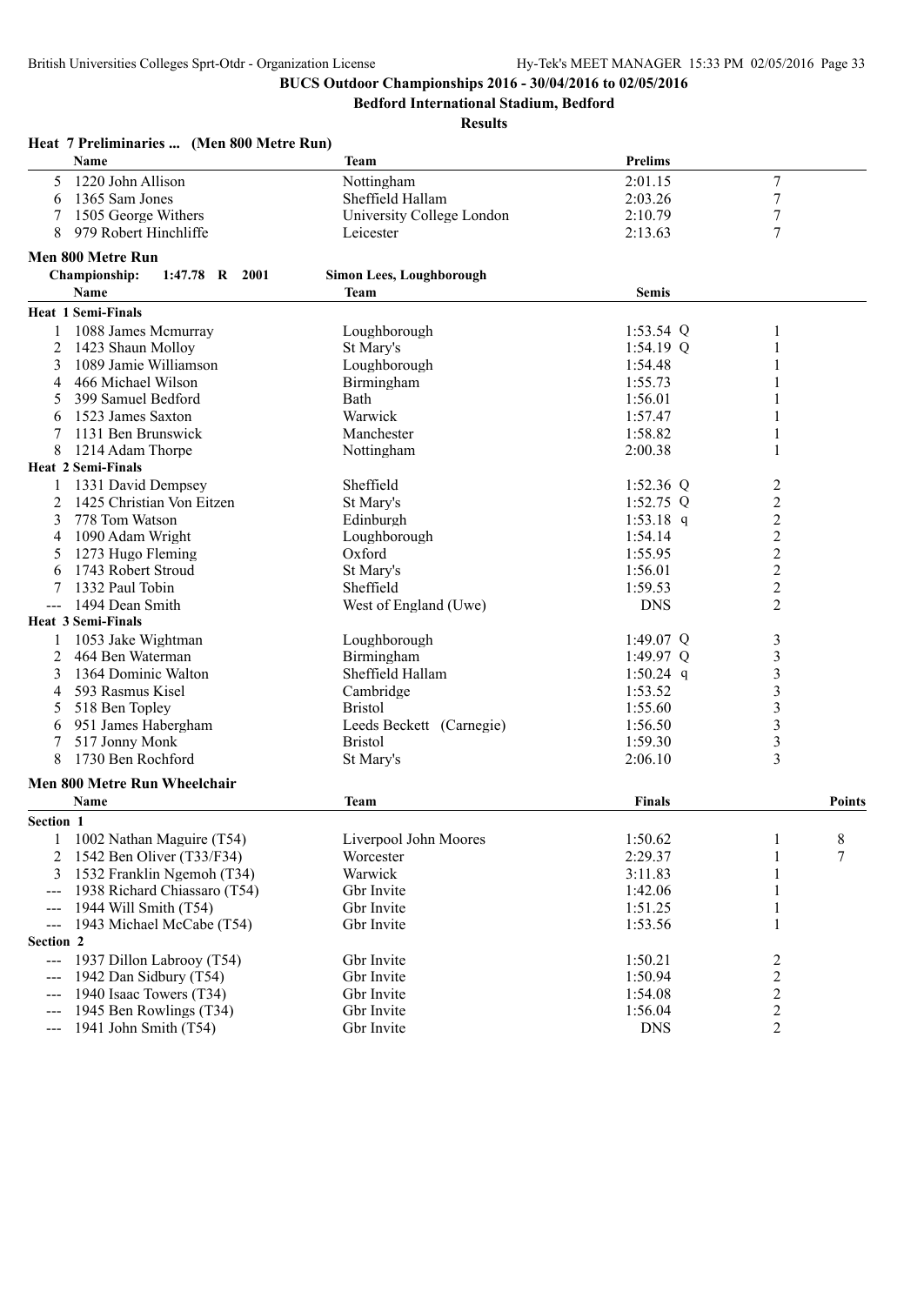**Bedford International Stadium, Bedford**

#### **Results**

#### **Men 800 Metre Run**

|               | <b>Championship:</b><br>1:47.78 R 2001 | <b>Simon Lees, Loughborough</b> |                |                         |
|---------------|----------------------------------------|---------------------------------|----------------|-------------------------|
|               | Name                                   | Team                            | <b>Finals</b>  | <b>Points</b>           |
|               | <b>Section 1 Finals</b>                |                                 |                |                         |
| $\mathbf{1}$  | 1053 Jake Wightman                     | Loughborough                    | 1:48.04        | $\,$ 8 $\,$             |
| 2             | 464 Ben Waterman                       | Birmingham                      | 1:49.96        | $\boldsymbol{7}$        |
| 3             | 1331 David Dempsey                     | Sheffield                       | 1:50.75        | 6                       |
| 4             | 1423 Shaun Molloy                      | St Mary's                       | 1:51.30        | 5                       |
| 5             | 1088 James Mcmurray                    | Loughborough                    | 1:51.87        | 4                       |
| 6             | 1425 Christian Von Eitzen              | St Mary's                       | 1:51.99        | $\mathfrak{Z}$          |
| 7             | 778 Tom Watson                         | Edinburgh                       | 1:52.61        | $\overline{c}$          |
| 8             | 1364 Dominic Walton                    | Sheffield Hallam                | 1:57.93        | 1                       |
|               | Men 1500 Metre Run                     |                                 |                |                         |
|               | 3:42.18 R 2001<br><b>Championship:</b> | Gareth Turnbull, Loughborough   |                |                         |
|               | Name                                   | <b>Team</b>                     | <b>Prelims</b> |                         |
|               | <b>Heat 1 Preliminaries</b>            |                                 |                |                         |
| 1             | 922 John Ashcroft                      | Leeds                           | 3:56.37 Q      | 1                       |
| 2             | 1427 Tom Hook                          | St Mary's                       | 3:57.27 Q      | 1                       |
| 3             | 1264 Miles Weatherseed                 | Oxford                          | $3:57.46$ Q    | 1                       |
| 4             | 1563 Andrew Smith                      | York St John                    | 3:58.09 Q      | 1                       |
| 5             | 1682 Lascelles Hussey                  | Birmingham                      | 3:58.45 q      |                         |
| 6             | 513 Callum Jones                       | <b>Bristol</b>                  | 4:00.79 q      |                         |
|               | 658 Elliott Hardee                     | Cardiff                         | 4:08.49        |                         |
| 8             | 1175 James Dunce                       | Newcastle                       | 4:12.98        |                         |
| 9             | 1389 Matthieu Marshall                 | Southampton                     | 4:13.64        |                         |
| 10            | 1462 Liam Roarty                       | Sunderland                      | 4:22.44        | 1                       |
| 11            | 545 Alex Cameron                       | <b>Brunel</b>                   | 4:25.01        |                         |
| 12            | 1243 Benjy Baxter                      | Oxford Brookes                  | 4:43.17        |                         |
| 13            | 1307 Dominic Le Mare                   | Reading                         | 4:45.00        | 1                       |
| $\frac{1}{2}$ | 769 Aaron Houseman                     | Edge Hill                       | <b>DNS</b>     | 1                       |
|               | <b>Heat 2 Preliminaries</b>            |                                 |                |                         |
| 1             | 1429 Scott Halsted                     | St Mary's                       | 4:01.86 Q      | $\overline{c}$          |
| 2             | 1333 Dominic Brown                     | Sheffield                       | 4:02.42 Q      | $\overline{c}$          |
| 3             | 1093 Daniel Wallis                     | Loughborough                    | 4:02.45 Q      | $\boldsymbol{2}$        |
| 4             | 617 Matthew Edwards                    | Cardiff Metropolitan            | 4:02.68 $Q$    | $\boldsymbol{2}$        |
| 5             | 723 Adrian Bailes                      | Durham                          | 4:03.34 q      | $\overline{c}$          |
| 6             | 953 Robbie Ingham                      | Leeds Beckett (Carnegie)        | 4:08.30        | $\overline{c}$          |
|               | 838 Mohamed Hashi                      | Greenwich                       | 4:14.47        | $\overline{\mathbf{c}}$ |
| 8             | 1283 Chris Williams                    | Plymouth                        | 4:14.57        |                         |
| 9             | 369 Scott Hudspith                     | Aberystwyth                     | 4:17.88        | $\frac{2}{2}$           |
| 10            | 1527 Oliver Poulain                    | Warwick                         | 4:18.95        | $\mathfrak{D}$          |
| 11            | 748 Alfie Bentley                      | East Anglia                     | 4:36.85        | $\overline{c}$          |
| 12            | 1186 Thomas Barker                     | Northampton                     | 4:45.05        | $\boldsymbol{2}$        |
| 13            | 790 Jefferson Ho                       | Essex                           | 4:56.43        | $\overline{c}$          |
| $---$         | 885 James Mckenzie                     | Kent                            | <b>DNS</b>     | $\overline{2}$          |
|               | <b>Heat 3 Preliminaries</b>            |                                 |                |                         |
| 1             | 1091 George Duggan                     | Loughborough                    | 4:05.36 Q      | 3                       |
| 2             | 585 Josh Carr                          | Cambridge                       | 4:05.40 Q      | 3                       |
| 3             | 618 Niall Holt                         | Cardiff Metropolitan            | 4:06.41 Q      | $\mathfrak{Z}$          |
| 4             | 1714 Brendan O'Connor                  | St Mary's                       | 4:06.77 Q      | 3                       |
| 5             | 1947 Adam Speake                       | <b>Bpp University Ltd</b>       | 4:06.96 q      | 3                       |
| 6             | 485 Cassian Hyde                       | Bournemouth                     | 4:13.37        | $\mathfrak{Z}$          |
| 7             | 1215 Adam Houchell                     | Nottingham                      | 4:22.37        | 3                       |
| 8             | 1231 Adam Mckenna                      | Nottingham Trent                | 4:27.24        | 3                       |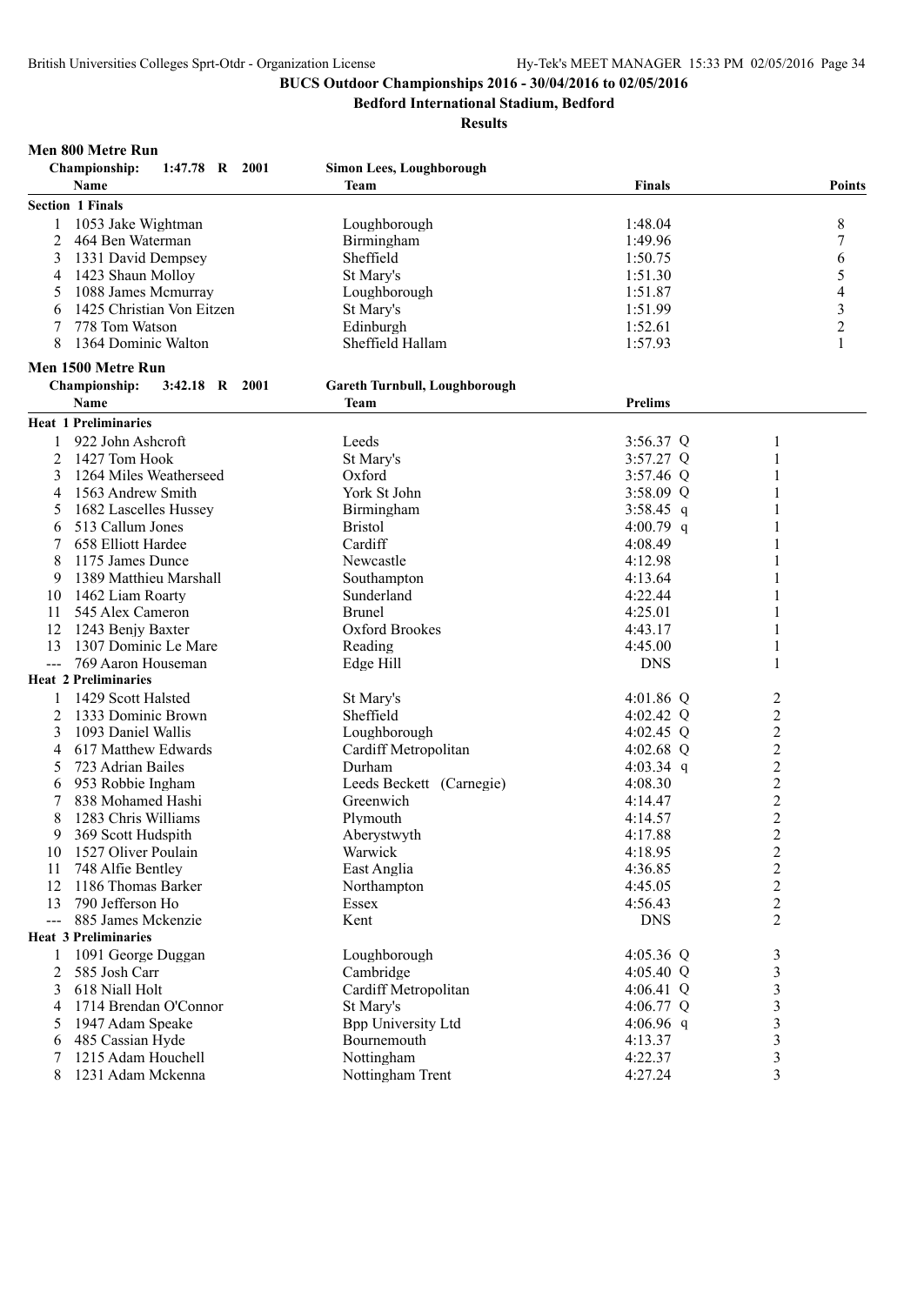**Bedford International Stadium, Bedford**

|                     | Name                        | <b>Team</b>             | <b>Prelims</b> |                         |
|---------------------|-----------------------------|-------------------------|----------------|-------------------------|
| 9                   | 886 Andrew Headley          | Kent                    | 4:27.33        | $\overline{\mathbf{3}}$ |
| 10                  | 860 Harry Scriven           | Imperial College London | 4:27.64        | $\mathfrak{Z}$          |
| 11                  | 1499 Jack Gladman           | Ucfb                    | 4:55.19        | 3                       |
| $---$               | 1290 Ed Dodd                | Portsmouth              | <b>DNS</b>     | 3                       |
| $--$                | 1133 Michael Melarkey       | Manchester              | <b>DNS</b>     | 3                       |
| $--$                | 686 Dashiell Murray         | Chichester              | <b>DNS</b>     | 3                       |
|                     | <b>Heat 4 Preliminaries</b> |                         |                |                         |
| 1                   | 1678 Thomas Holden          | Loughborough            | 4:02.51 Q      | 4                       |
| 2                   | 923 Phil Sesemann           | Leeds                   | 4:02.84 Q      | 4                       |
| 3                   | 426 Michael Harrison        | Bedfordshire            | $4:03.14$ Q    | 4                       |
| 4                   | 1143 Jamie Webb             | Manchester Metropolitan | 4:03.45 Q      | 4                       |
| 5                   | 992 Matthew Wigelsworth     | Liverpool               | 4:04.34 q      | 4                       |
| 6                   | 1746 Patrick Taylor         | Birmingham              | 4:06.97 q      | 4                       |
| 7                   | 906 Kierian Gilfedder       | Kingston University     | 4:09.26        | 4                       |
| 8                   | 1390 Dominic Speight        | Southampton             | 4:12.11        | 4                       |
| 9                   | 400 Nye Davis               | Bath                    | 4:12.14        | 4                       |
| 10                  | 1141 Charlie Scates         | Manchester              | 4:24.93        | 4                       |
| 11                  | 983 Chris Parkes Bowen      | Leicester               | 4:37.61        | 4                       |
| 12                  | 1470 Tim Dowling            | <b>Sussex</b>           | 4:42.35        | 4                       |
| 13                  | 847 Sam Hudson              | Huddersfield            | 5:34.74        | 4                       |
| $---$               | 1466 Peter Mazurenko        | Surrey                  | <b>DNS</b>     | 4                       |
|                     | <b>Heat 5 Preliminaries</b> |                         |                |                         |
|                     | 715 Cameron Field           | Durham                  | 4:00.90 Q      | 5                       |
| 2                   | 364 Michael Ferguson        | Aberdeen                | 4:01.51 Q      | 5                       |
| 3                   | 544 John Cove               | <b>Brunel</b>           | 4:01.54 $Q$    | 5                       |
| 4                   | 1426 Max Wharton            | St Mary's               | 4:02.97 Q      | 5                       |
| 5                   | 1176 Sparrow Morley         | Newcastle               | 4:03.34 q      | 5                       |
| 6                   | 1485 Owen Stepney           | Swansea                 | 4:07.53 q      | 5                       |
| 7                   | 812 Zach Nolan              | Exeter                  | 4:09.59        | 5                       |
| 8                   | 659 Mike Gaunt              | Cardiff                 | 4:10.82        | 5                       |
| 9                   | 401 Campbell Menzies        | Bath                    | 4:14.37        | 5                       |
| 10                  | 1367 Elliott Cheesman       | Sheffield Hallam        | 4:18.94        | 5                       |
| 11                  | 514 James Roberts           | <b>Bristol</b>          | 4:20.33        | 5                       |
| 12                  | 1232 Ryan Knight            | Nottingham Trent        | 4:41.94        | 5                       |
| $---$               | 1196 Jonathan Cook          | Northumbria             | <b>DNS</b>     | 5                       |
|                     | <b>Heat 6 Preliminaries</b> |                         |                |                         |
|                     | 1061 James West             | Loughborough            | 4:01.02 $Q$    | 6                       |
| 2                   | 1528 James Mccarthy         | Warwick                 | 4:01.91 Q      | 6                       |
| 3                   | 861 Chris Olley             | Imperial College London | 4:02.01 $Q$    | 6                       |
|                     | 4 1484 Jack Gooch           | Swansea                 | 4:02.50 Q      | 6                       |
| 5                   | 1661 George Gathercole      | Cambridge               | 4:02.90 $q$    | 6                       |
| 6                   | 1265 Michael Costante       | Oxford                  | 4:03.61 q      | 6                       |
|                     | 1366 Connor Milnes          | Sheffield Hallam        | 4:03.73 q      | 6                       |
| 8                   | 1216 Alex Bradford          | Nottingham              | 4:06.48 $q$    | 6                       |
| 9                   | 1244 James Harvey           | Oxford Brookes          | 4:19.16        | 6                       |
| 10                  | 1194 Zack Wylie             | Northumbria             | 4:21.07        | 6                       |
| 11                  | 982 Daniel Mladanovic       | Leicester               | 4:26.21        | 6                       |
| 12                  | 1453 Callum Mckenna         | Stirling                | 4:28.01        | 6                       |
| $\qquad \qquad - -$ | 1291 Roland Baxter          | Portsmouth              | <b>DNS</b>     | 6                       |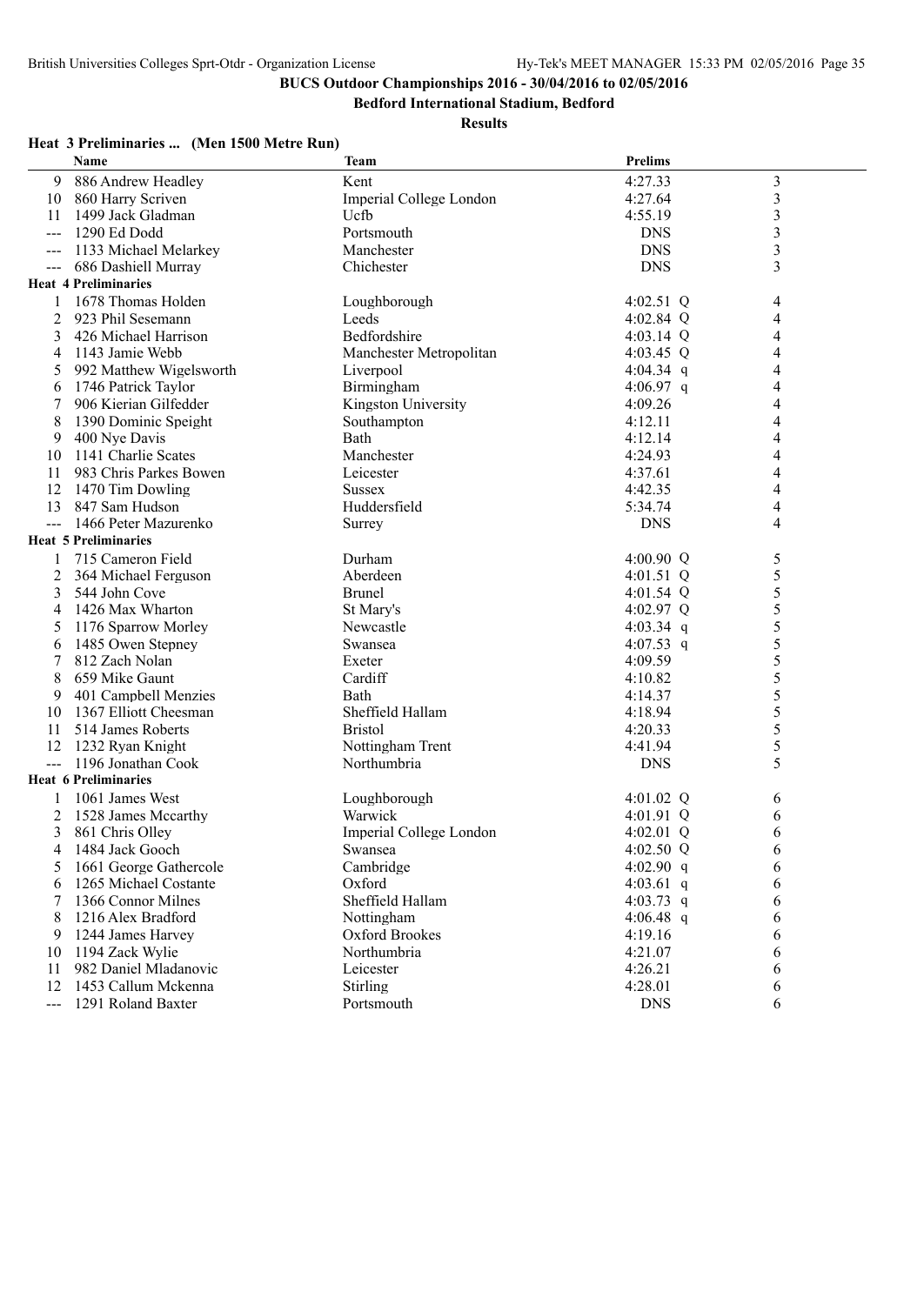**Bedford International Stadium, Bedford**

#### **Results**

**Championship: 3:42.18 R 2001 Gareth Turnbull, Loughborough**

# **Men 1500 Metre Run**<br>Championship: 3:42.18 **B** 2001

|    | Championship:<br>$3:42.18$ K $2001$ | Gareth Turnbull, Loughborough |              |                         |
|----|-------------------------------------|-------------------------------|--------------|-------------------------|
|    | Name                                | Team                          | <b>Semis</b> |                         |
|    | <b>Heat 1 Semi-Finals</b>           |                               |              |                         |
| 1  | 1061 James West                     | Loughborough                  | 3:51.48 Q    | 1                       |
| 2  | 1093 Daniel Wallis                  | Loughborough                  | $3:52.04$ Q  | 1                       |
| 3  | 1333 Dominic Brown                  | Sheffield                     | $3:52.20$ Q  | 1                       |
| 4  | 1528 James Mccarthy                 | Warwick                       | $3:52.66$ q  | 1                       |
| 5  | 861 Chris Olley                     | Imperial College London       | 3:53.49 q    | 1                       |
| 6  | 617 Matthew Edwards                 | Cardiff Metropolitan          | 3:54.24      | 1                       |
| 7  | 1429 Scott Halsted                  | St Mary's                     | 3:56.13      | 1                       |
| 8  | 1426 Max Wharton                    | St Mary's                     | 4:00.28      | 1                       |
| 9  | 723 Adrian Bailes                   | Durham                        | 4:00.58      | 1                       |
| 10 | 1366 Connor Milnes                  | Sheffield Hallam              | 4:00.79      | 1                       |
| 11 | 1176 Sparrow Morley                 | Newcastle                     | 4:01.03      | 1                       |
|    | 12 1947 Adam Speake                 | <b>Bpp University Ltd</b>     | 4:03.03      | 1                       |
|    | <b>Heat 2 Semi-Finals</b>           |                               |              |                         |
| 1  | 1143 Jamie Webb                     | Manchester Metropolitan       | $3:54.34$ Q  | $\overline{c}$          |
| 2  | 1678 Thomas Holden                  | Loughborough                  | $3:54.43$ Q  | $\overline{2}$          |
| 3  | 364 Michael Ferguson                | Aberdeen                      | $3:54.45$ Q  | $\overline{c}$          |
| 4  | 715 Cameron Field                   | Durham                        | 3:54.51      | $\overline{c}$          |
| 5  | 426 Michael Harrison                | Bedfordshire                  | 3:55.04      | $\overline{c}$          |
| 6  | 923 Phil Sesemann                   | Leeds                         | 3:56.67      | $\overline{c}$          |
| 7  | 544 John Cove                       | <b>Brunel</b>                 | 3:59.50      | $\overline{c}$          |
| 8  | 1484 Jack Gooch                     | Swansea                       | 4:01.56      | $\overline{c}$          |
| 9  | 1265 Michael Costante               | Oxford                        | 4:03.50      | $\overline{c}$          |
| 10 | 1661 George Gathercole              | Cambridge                     | 4:04.95      | $\overline{c}$          |
| 11 | 1485 Owen Stepney                   | Swansea                       | 4:05.02      | $\overline{c}$          |
| 12 | 1746 Patrick Taylor                 | Birmingham                    | 4:06.00      | $\overline{2}$          |
|    | <b>Heat 3 Semi-Finals</b>           |                               |              |                         |
| 1  | 1427 Tom Hook                       | St Mary's                     | 3:51.53 Q    | 3                       |
| 2  | 922 John Ashcroft                   | Leeds                         | $3:51.66$ Q  | $\overline{3}$          |
| 3  | 1091 George Duggan                  | Loughborough                  | 3:51.67 Q    | $\overline{\mathbf{3}}$ |
| 4  | 585 Josh Carr                       | Cambridge                     | 3:51.68 q    | 3                       |
| 5  | 618 Niall Holt                      | Cardiff Metropolitan          | 3:56.17      | 3                       |
| 6  | 1264 Miles Weatherseed              | Oxford                        | 3:56.36      | 3                       |
| 7  | 1682 Lascelles Hussey               | Birmingham                    | 3:58.32      | $\overline{3}$          |
| 8  | 1563 Andrew Smith                   | York St John                  | 3:59.89      | $\overline{3}$          |
| 9  | 513 Callum Jones                    | <b>Bristol</b>                | 4:00.61      | 3                       |
| 10 | 1714 Brendan O'Connor               | St Mary's                     | 4:00.93      | 3                       |
| 11 | 992 Matthew Wigelsworth             | Liverpool                     | 4:04.27      | 3                       |
| 12 | 1216 Alex Bradford                  | Nottingham                    | 4:18.53      | 3                       |

## **Men 1500 Metre Run**

#### **Championship: 3:42.18 R 2001 Gareth Turnbull, Loughborough Name Team Finals Points Section 1 Finals** 1 1143 Jamie Webb Manchester Metropolitan 3:50.50 8<br>2 585 Josh Carr Cambridge 3:51.14 7 2 585 Josh Carr Cambridge 3 1061 James West Loughborough 3:51.88 6 4 1427 Tom Hook St Mary's 3:52.94 5<br>5 922 John Ashcroft 1 Leeds 3:53.58 4 5 922 John Ashcroft 1528 James Mccarthy Warwick 3:54.24 3 861 Chris Olley Imperial College London 3:54.57 2 8 1678 Thomas Holden Loughborough 3:55.00 1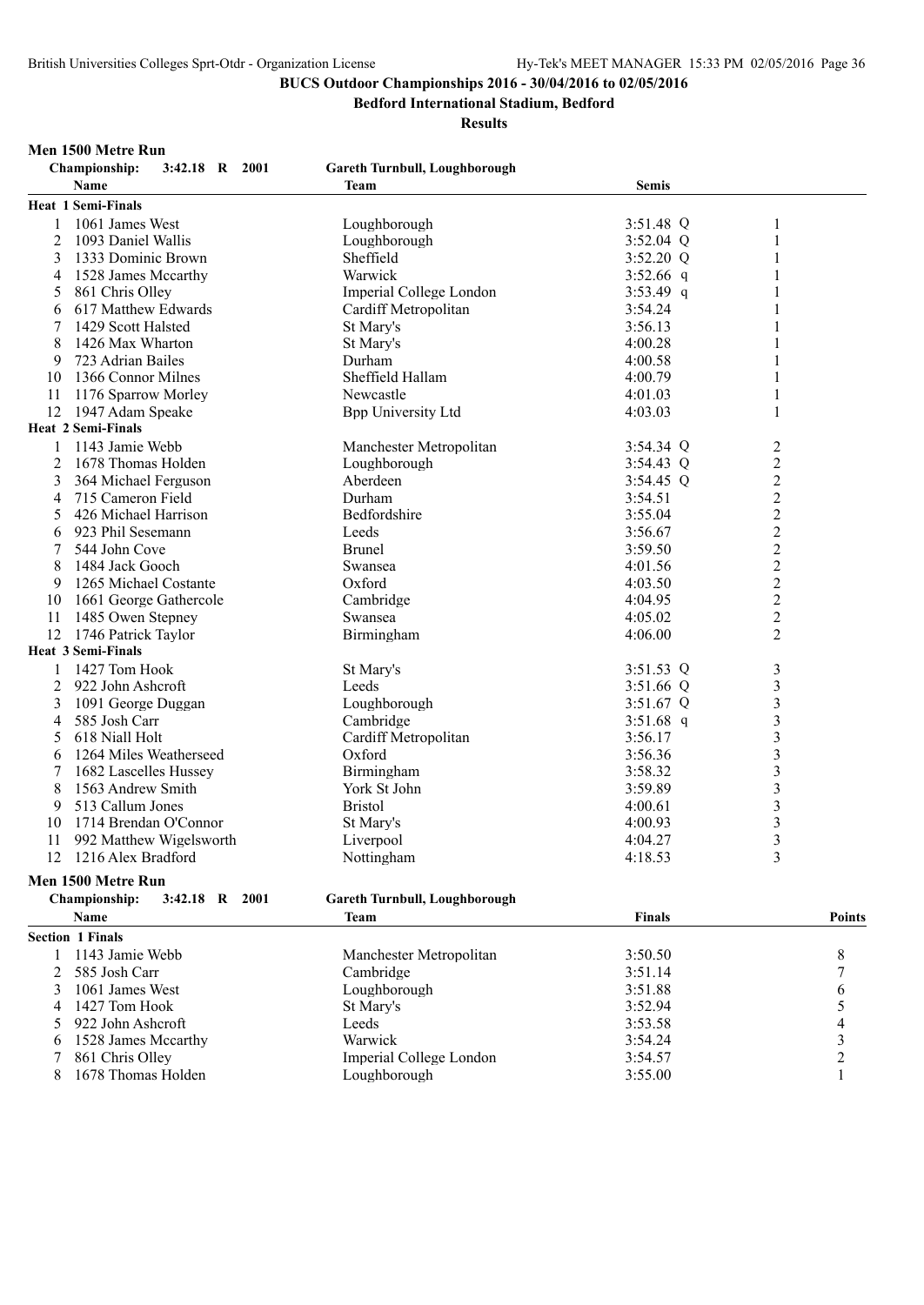**Bedford International Stadium, Bedford**

|               | Name                          | Team                         | <b>Finals</b>  |                | <b>Points</b> |
|---------------|-------------------------------|------------------------------|----------------|----------------|---------------|
| 9             | 1091 George Duggan            | Loughborough                 | 3:55.99        |                |               |
| 10            | 1093 Daniel Wallis            | Loughborough                 | 3:56.33        |                |               |
| 11            | 1333 Dominic Brown            | Sheffield                    | 3:57.71        |                |               |
| 12            | 364 Michael Ferguson          | Aberdeen                     | 4:00.57        |                |               |
|               | Men 5000 Metre Run            |                              |                |                |               |
|               | Championship: 13:50.80 R 1985 | <b>Mark Scrutton, London</b> |                |                |               |
|               | Name                          | Team                         | <b>Prelims</b> |                |               |
|               | <b>Heat 1 Preliminaries</b>   |                              |                |                |               |
|               | 586 Phillip Crout             | Cambridge                    | 14:47.67 Q     | 1              |               |
| 2             | 1274 William Christofi        | Oxford                       | 14:49.08 Q     | 1              |               |
| 3             | 1433 Corey De'Ath             | St Mary's                    | 14:49.09 Q     |                |               |
| 4             | 858 Alberto Sanchez           | Imperial College London      | 14:49.39 Q     | 1              |               |
| 5             | 1657 William Fuller           | Loughborough                 | 14:49.91 Q     |                |               |
| 6             | 956 Daniel Lawton             | Leeds Beckett (Carnegie)     | 14:52.58 q     |                |               |
|               | 898 Maximilian Nicholls       | King's College London        | 14:57.27 q     | 1              |               |
| 8             | 1368 James Straw              | Sheffield Hallam             | 14:57.48 q     | 1              |               |
| 9             | 474 Brad Wattleworth          | Birmingham                   | 15:06.50       |                |               |
| 10            | 1501 Thomas Wright            | Medway                       | 15:18.89       |                |               |
| 11            | 1217 Jack Millar              | Nottingham                   | 15:20.22       |                |               |
| 12            | 1670 Gareth Griffiths         | Cardiff Metropolitan         | 15:21.03       |                |               |
| 13            | 1177 Ashok Mathur             | Newcastle                    | 16:05.41       |                |               |
| 14            | 731 Alex Bellew               | Durham                       | 16:07.09       |                |               |
| 15            | 695 Salva Gomar Honrubia      | Coventry                     | 16:19.13       |                |               |
| ---           | 1095 Jordan Rowe              | Loughborough                 | <b>DNF</b>     | 1              |               |
|               | 664 Freek Van Arkel           | Cardiff                      | <b>DNF</b>     | 1              |               |
|               | 1551 Toby Fletcher            | York                         | <b>DNS</b>     | 1              |               |
| $---$         | 931 John Bland                | Leeds                        | <b>DNS</b>     | 1              |               |
|               | <b>Heat 2 Preliminaries</b>   |                              |                |                |               |
|               | 1431 Jacob Allen              | St Mary's                    | 14:41.38 Q     | 2              |               |
| 2             | 471 Jonathan Davies           | Birmingham                   | 14:41.53 Q     | $\overline{c}$ |               |
| 3             | 1062 Patrick Dever            | Loughborough                 | 14:42.45 Q     | $\mathfrak{2}$ |               |
| 4             | 1550 John Sanderson           | York                         | 14:43.13 Q     | $\overline{c}$ |               |
| 5             | 1094 Kyran Roberts            | Loughborough                 | 14:46.07 Q     | $\overline{c}$ |               |
| 6             | 665 Andrew Wright             | Cardiff                      | $14:47.43$ q   | $\overline{2}$ |               |
| 7             | 1616 Ben Bradley              | St Mary's                    | 14:58.40 q     | $\overline{c}$ |               |
| 8             | 1434 Ellis Cross              | St Mary's                    | $15:00.37$ q   | $\overline{2}$ |               |
|               | 1275 William Ryle-Hodges      | Oxford                       | 15:03.75       | $\overline{2}$ |               |
| 10            | 1784 Kelvin Gomez             | Cambridge                    | 15:04.84       | $\overline{2}$ |               |
| 11            | 955 Matthew Sheen             | Leeds Beckett (Carnegie)     | 15:23.61       | $\overline{c}$ |               |
| 12            | 1127 Harry Poole              | Manchester                   | 15:53.12       | $\overline{c}$ |               |
| 13            | 1486 Alec Vessey              | Swansea                      | 16:02.92       | $\overline{c}$ |               |
| 14            | 1336 Sean Flanagan            | Sheffield                    | 16:05.56       | $\overline{c}$ |               |
| 15            | 509 Andy Salmon               | <b>Bristol</b>               | 16:39.86       | $\sqrt{2}$     |               |
| 16            | 1394 Robert Eveson            | Southampton                  | 16:53.73       | $\overline{c}$ |               |
| 17            | 365 Euan Webster              | Aberdeen                     | 17:01.64       | $\overline{c}$ |               |
|               | --- 850 Jules Salsby          | Hull                         | <b>DNF</b>     | $\overline{c}$ |               |
| $\frac{1}{2}$ | 1145 Will Beauchamp           | Manchester Metropolitan      | <b>DNS</b>     | $\overline{2}$ |               |
|               | Men 5000 Metre Run            |                              |                |                |               |
|               | Championship: 13:50.80 R 1985 | <b>Mark Scrutton, London</b> |                |                |               |
|               | Name                          | Team                         | <b>Finals</b>  |                | <b>Points</b> |
|               |                               |                              |                |                |               |
|               | <b>Section 1 Finals</b>       |                              |                |                |               |
|               | 471 Jonathan Davies           | Birmingham                   | 14:26.04       |                | 8             |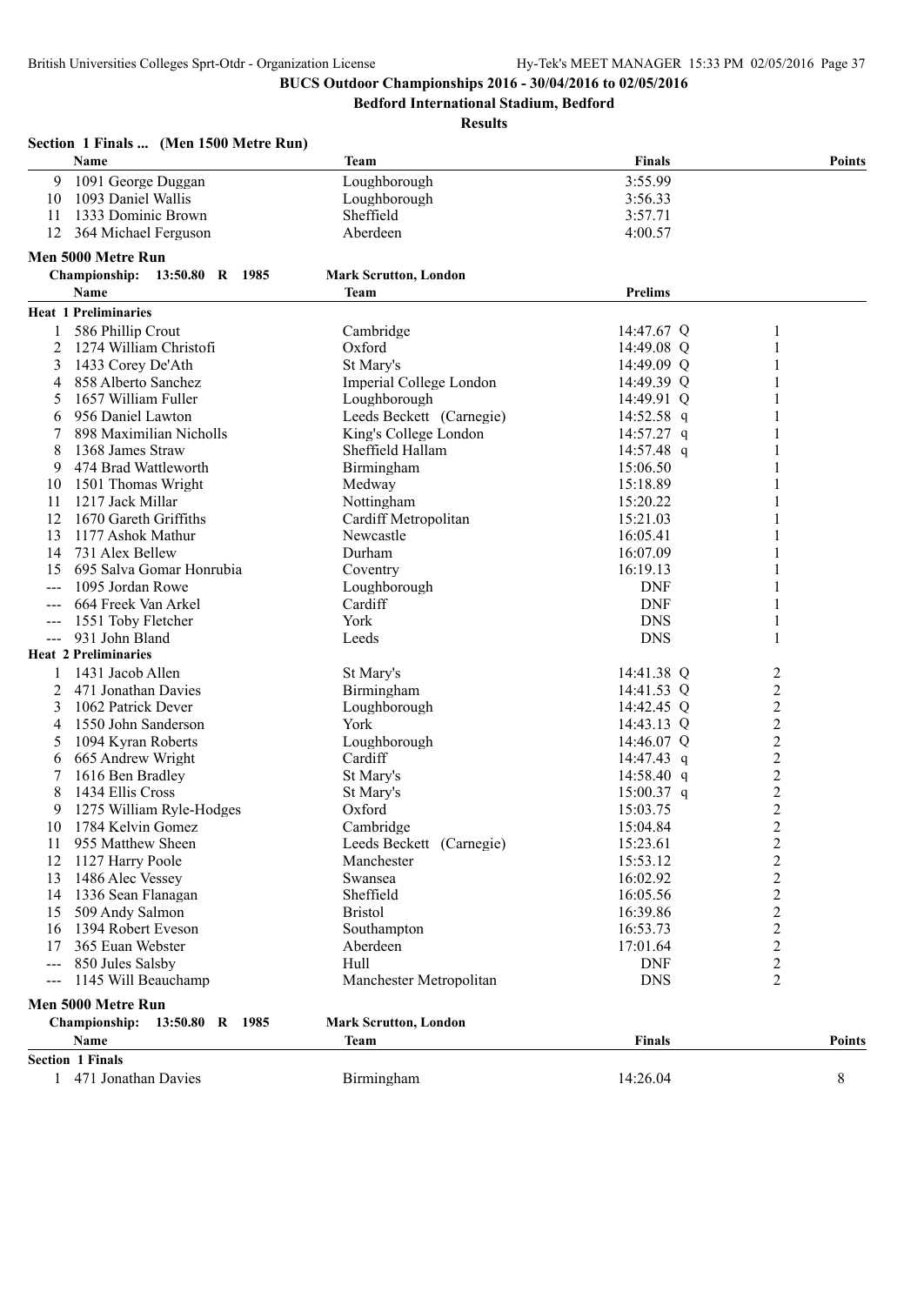**Bedford International Stadium, Bedford**

| Section 1 Finals  (Men 5000 Metre Run) |  |  |  |
|----------------------------------------|--|--|--|
|----------------------------------------|--|--|--|

|                     | Name                          | Team                     | <b>Finals</b> |                | <b>Points</b>    |
|---------------------|-------------------------------|--------------------------|---------------|----------------|------------------|
| 2                   | 1431 Jacob Allen              | St Mary's                | 14:33.06      |                | $\boldsymbol{7}$ |
| 3                   | 586 Phillip Crout             | Cambridge                | 14:34.88      |                | 6                |
| 4                   | 1062 Patrick Dever            | Loughborough             | 14:40.03      |                | 5                |
| 5                   | 1550 John Sanderson           | York                     | 14:41.99      |                | 4                |
| 6                   | 1274 William Christofi        | Oxford                   | 14:44.35      |                | 3                |
| 7                   | 1657 William Fuller           | Loughborough             | 14:46.03      |                | $\overline{c}$   |
| 8                   | 665 Andrew Wright             | Cardiff                  | 14:46.72      |                | 1                |
| 9                   | 1616 Ben Bradley              | St Mary's                | 14:55.27      |                |                  |
| 10                  | 1433 Corey De'Ath             | St Mary's                | 14:58.71      |                |                  |
| 11                  | 1094 Kyran Roberts            | Loughborough             | 15:00.44      |                |                  |
| 12                  | 1368 James Straw              | Sheffield Hallam         | 15:12.81      |                |                  |
| 13                  | 956 Daniel Lawton             | Leeds Beckett (Carnegie) | 15:36.12      |                |                  |
| $---$               | 898 Maximilian Nicholls       | King's College London    | <b>DNS</b>    |                |                  |
|                     | 858 Alberto Sanchez           | Imperial College London  | <b>DNS</b>    |                |                  |
| $---$               | 1434 Ellis Cross              | St Mary's                | <b>DNS</b>    |                |                  |
|                     | Men 10000 Metre Run           |                          |               |                |                  |
|                     | Championship: 28:30.00 R 1991 | Ian Hamer, Heriot Watt   |               |                |                  |
|                     | Name                          | <b>Team</b>              | <b>Finals</b> |                | Points           |
| Section 1           |                               |                          |               |                |                  |
| 1                   | 472 Mark Pearce               | Birmingham               | 32:18.82      | 1              |                  |
| $\overline{c}$      | 1370 Jordan Bell              | Sheffield Hallam         | 32:19.38      |                |                  |
| 3                   | 850 Jules Salsby              | Hull                     | 33:03.25      |                |                  |
| 4                   | 380 Daniel Kashi              | Bangor                   | 33:22.44      |                |                  |
| 5                   | 815 Robert Mann               | Exeter                   | 33:30.22      |                |                  |
| 6                   | 1195 Jonny Evans              | Northumbria              | 33:51.41      |                |                  |
| 7                   | 1700 Robert Male              | Birmingham               | 33:57.69      |                |                  |
| 8                   | 1750 Chris Thomas             | Imperial College London  | 33:59.24      |                |                  |
| 9                   | 1724 Aaron Pritchard          | Cardiff Metropolitan     | 34:19.54      |                |                  |
| 10                  | 1128 Dan Pettitt              | Manchester               | 34:40.63      |                |                  |
| 11                  | 657 Alex Vidal-Hiscock        | Cardiff                  | 36:35.17      | 1              |                  |
| $\qquad \qquad - -$ | 814 Joachim Tranvãg           | Exeter                   | <b>DNF</b>    | 1              |                  |
| Section 2           |                               |                          |               |                |                  |
| 1                   | 858 Alberto Sanchez           | Imperial College London  | 29:54.92      | 2              | 8                |
| 2                   | 833 Graham Rush               | Gloucestershire          | 30:02.45      | 2              | 7                |
| 3                   | 1396 Alex Teuten              | Southampton              | 30:06.44      | 2              | 6                |
| 4                   | 1063 Henry Pearce             | Loughborough             | 30:26.16      | 2              | 5                |
| 5                   | 1263 Miles Unterreiner        | Oxford                   | 30:51.89      | 2              | 4                |
| 6                   | 1337 Steven Bayton            | Sheffield                | 31:04.63      | $\overline{2}$ | 3                |
| 7                   | 615 Joshua Griffiths          | Cardiff Metropolitan     | 31:22.32      | $\overline{c}$ | $\overline{2}$   |
| 8                   | 1432 Jack Rowe                | St Mary's                | 31:29.09      | $\overline{c}$ | 1                |
| 9                   | 656 Daniel Nash               | Cardiff                  | 31:47.23      | $\overline{c}$ |                  |
| 10                  | 777 Scott Stirling            | Edinburgh                | 31:56.77      | $\overline{c}$ |                  |
| 11                  | 1097 Alexander Goodall        | Loughborough             | 32:02.11      | $\overline{c}$ |                  |
| 12                  | 1130 Joe Vis                  | Manchester               | 32:17.15      | $\overline{2}$ |                  |
| 13                  | 1335 Joe Wilkinson            | Sheffield                | 32:44.58      | $\overline{c}$ |                  |
| 14                  | 1471 Ben Savill               | <b>Sussex</b>            | 33:17.03      | $\overline{c}$ |                  |
| $---$               | 510 Ben Westhenry             | <b>Bristol</b>           | <b>DNF</b>    | $\overline{c}$ |                  |
| $---$               | 775 Michael Crawley           | Edinburgh                | <b>DNF</b>    | $\overline{c}$ |                  |
| $---$               | 1395 Alex Milne               | Southampton              | <b>DNF</b>    | $\sqrt{2}$     |                  |
|                     | 1435 Liam Burthem             | St Mary's                | <b>DNF</b>    | $\overline{c}$ |                  |
|                     | 1145 Will Beauchamp           | Manchester Metropolitan  | <b>DNS</b>    | $\overline{2}$ |                  |
|                     |                               |                          |               |                |                  |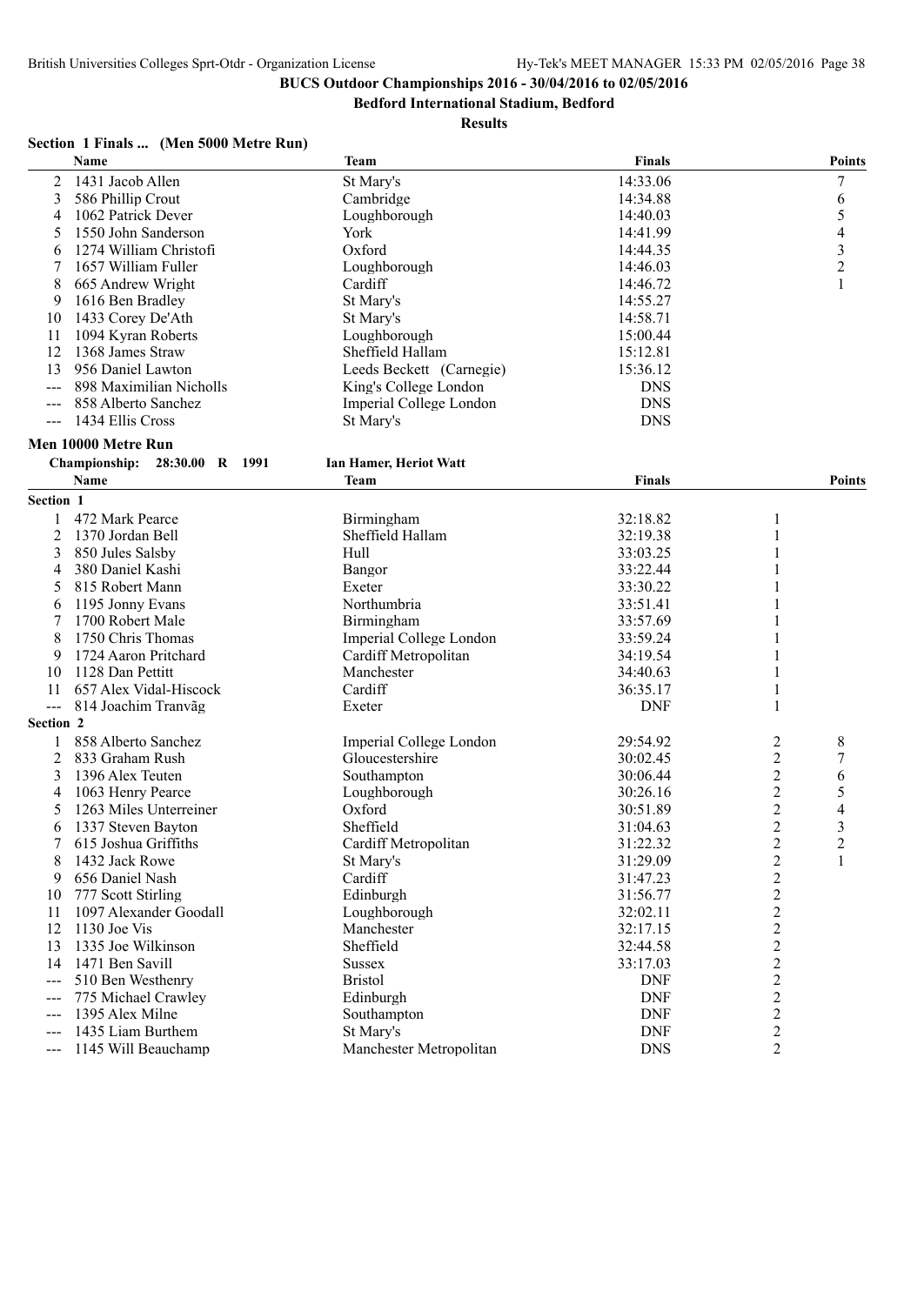**Bedford International Stadium, Bedford**

#### **Results**

#### **Men 110 Metre Hurdles**

| Championship:<br>13.35 R 2012        | <b>Andrew Pozzi, UWE</b> |                |                  |                          |
|--------------------------------------|--------------------------|----------------|------------------|--------------------------|
| Name                                 | <b>Team</b>              | <b>Prelims</b> |                  |                          |
| Heat 1 Preliminaries Wind: 0.4       |                          |                |                  |                          |
| 221 David Omoregie<br>1              | Loughborough             | 13.88 Q        | 1                |                          |
| 2<br>234 Maranga Mokaya              | Durham                   | 14.74 q        | 1                |                          |
| 3<br>228 Alex Wort                   | <b>Brunel</b>            | 14.75 q        | 1                |                          |
| 226 James Wright<br>4                | Loughborough             | 14.86 $q$      | 1                |                          |
| 238 Matt Curtis<br>5                 | Birmingham               | 15.51          | 1                |                          |
| 235 Adam Hill<br>6                   | Queen's Belfast          | 15.95          | 1                |                          |
| 229 Kieran Russ<br>7                 | Winchester               | 16.51          | 1                |                          |
| 8<br>237 Joe Epps                    | Sheffield                | 16.57          | $\mathbf{1}$     |                          |
| Heat 2 Preliminaries Wind: 0.9       |                          |                |                  |                          |
| 236 Jack Major                       | Leeds Beckett (Carnegie) | 14.79 Q        | 2                |                          |
| 231 William Ritchie-Moulin           | Durham                   |                |                  |                          |
| 2                                    |                          | 14.93 q        | $\boldsymbol{2}$ |                          |
| 3<br>225 Shamindra Perera            | Loughborough             | $15.16$ q      | $\overline{c}$   |                          |
| 233 Aled Price<br>4                  | Birmingham               | $15.22$ q      | $\frac{2}{2}$    |                          |
| 551 Matthew Lee<br>5                 | <b>Brunel</b>            | 15.51          |                  |                          |
| 153 Curtis Mitchell<br>6             | Sheffield                | 15.98          | $\overline{2}$   |                          |
| 222 Euan Dickson-Earle               | Loughborough             | <b>DNS</b>     | $\overline{2}$   |                          |
| <b>Men 110 Metre Hurdles</b>         |                          |                |                  |                          |
| 13.35 R 2012<br><b>Championship:</b> | <b>Andrew Pozzi, UWE</b> |                |                  |                          |
| <b>Name</b>                          | <b>Team</b>              | <b>Finals</b>  |                  | <b>Points</b>            |
| Section 1 Finals Wind: 1.3           |                          |                |                  |                          |
| 1                                    |                          | 13.74          |                  |                          |
| 221 David Omoregie                   | Loughborough             | 14.50          |                  | 8                        |
| 2<br>236 Jack Major                  | Leeds Beckett (Carnegie) |                |                  | 7                        |
| 3<br>228 Alex Wort                   | <b>Brunel</b>            | 14.59          |                  | 6                        |
| 234 Maranga Mokaya<br>4              | Durham                   | 14.78          |                  | 5                        |
| 231 William Ritchie-Moulin<br>5      | Durham                   | 14.92          |                  | $\overline{\mathcal{L}}$ |
| 233 Aled Price<br>6                  | Birmingham               | 14.93          |                  | $\overline{\mathbf{3}}$  |
| 7<br>226 James Wright                | Loughborough             | 14.98          |                  | $\overline{c}$           |
| 8<br>225 Shamindra Perera            | Loughborough             | 15.27          |                  |                          |
| <b>Men 400 Metre Hurdles</b>         |                          |                |                  |                          |
| <b>Championship:</b><br>49.55 R 2011 | <b>Jack Green, Bath</b>  |                |                  |                          |
| Name                                 | Team                     | <b>Prelims</b> |                  |                          |
| <b>Heat 1 Preliminaries</b>          |                          |                |                  |                          |
| 636 Paul Bennett<br>1                | Cardiff Metropolitan     | 52.96 Q        | $\mathbf{1}$     |                          |
| 2<br>1064 Samuel Plumb               | Loughborough             | 55.97 Q        | 1                |                          |
| 3<br>1270 Louis Gardner              | Oxford                   | 57.18          | 1                |                          |
| 706 Andrew Desmond<br>4              | Derby                    | 57.52          | 1                |                          |
|                                      |                          |                |                  |                          |
| 237 Joe Epps<br>5                    | Sheffield                | 59.04          |                  |                          |
| 1172 Jamie Noble<br>6                | Newcastle                | 63.26          |                  |                          |
| 1736 Thomas Sloan<br>7               | Portsmouth               | 70.70          | 1                |                          |
| 675 James Taylor<br>$---$            | Central Lancashire       | <b>DNS</b>     | 1                |                          |
| <b>Heat 2 Preliminaries</b>          |                          |                |                  |                          |
| 462 Chris Mcalister<br>$\mathbf{1}$  | Birmingham               | 51.73 Q        | 2                |                          |
| 2<br>405 Jack Houghton               | Bath                     | 52.28 Q        | $\overline{c}$   |                          |
| 633 Ryan Cooper<br>3                 | Cardiff Metropolitan     | 56.38 q        | $\overline{c}$   |                          |
| 1541 Luke Morbey<br>4                | Wolverhampton            | 58.22          | $\overline{c}$   |                          |
| 1271 Ronan Llyr<br>5                 | Oxford                   | 60.63          | $\boldsymbol{2}$ |                          |
| 1055 Stanley Livingston<br>$---$     | Loughborough             | <b>DNS</b>     | $\sqrt{2}$       |                          |
| 201 Ashley Kirsopp<br>$---$          | Huddersfield             | <b>DNS</b>     | $\overline{2}$   |                          |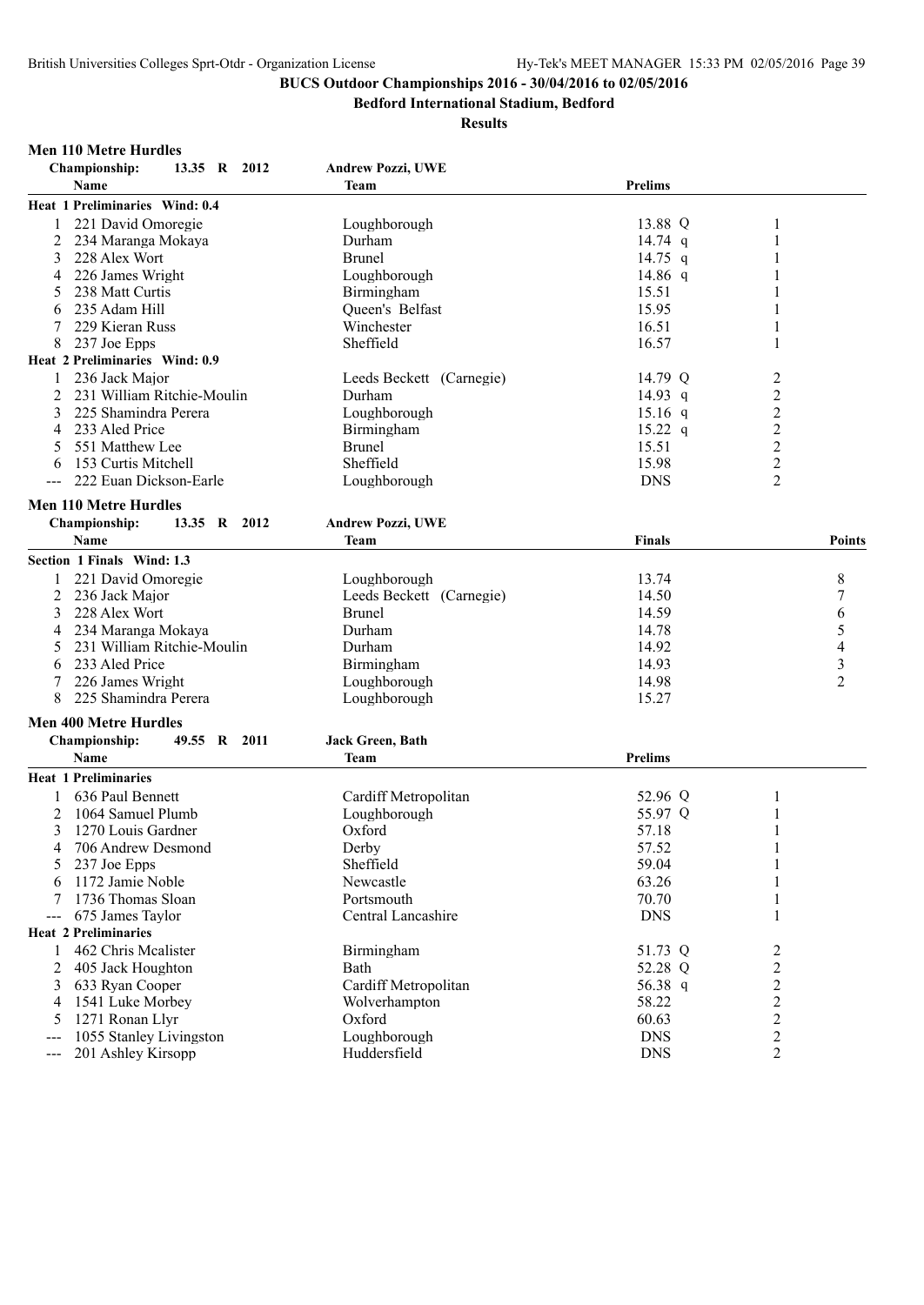**Bedford International Stadium, Bedford**

| Heat 3 Preliminaries  (Men 400 Metre Hurdles) |                                    | <b>Prelims</b> |                         |                |
|-----------------------------------------------|------------------------------------|----------------|-------------------------|----------------|
| Name                                          | <b>Team</b>                        |                |                         |                |
| <b>Heat 3 Preliminaries</b>                   |                                    |                |                         |                |
| 404 Jacob Paul<br>1                           | Bath                               | 54.91 Q        | $\mathfrak{Z}$          |                |
| 2<br>1079 Jack Messenger                      | Loughborough                       | 55.95 Q        | $\mathfrak{Z}$          |                |
| 3<br>1078 Samuel Wallbridge                   | Loughborough                       | 57.11 q        | 3                       |                |
| 1341 Gareth Surman<br>4                       | Sheffield                          | 63.45          | 3                       |                |
| 5<br>722 Andrew Sadler                        | Durham                             | 63.74          | 3                       |                |
| 1320 Jack Gradwell                            | Royal Holloway                     | <b>DNS</b>     | 3                       |                |
| 1498 Connor Henderson                         | West of Scotland                   | <b>DNS</b>     | 3                       |                |
| <b>Men 400 Metre Hurdles</b>                  |                                    |                |                         |                |
| 49.55 R 2011<br><b>Championship:</b>          | Jack Green, Bath                   |                |                         |                |
| Name                                          | Team                               | <b>Finals</b>  |                         | <b>Points</b>  |
| <b>Section 1 Finals</b>                       |                                    |                |                         |                |
| 404 Jacob Paul<br>1                           | Bath                               | 51.22          |                         | 8              |
| 2<br>462 Chris Mealister                      | Birmingham                         | 51.33          |                         | 7              |
| 3<br>405 Jack Houghton                        | Bath                               | 52.25          |                         | 6              |
| 4<br>636 Paul Bennett                         | Cardiff Metropolitan               | 53.73          |                         | 5              |
| 1064 Samuel Plumb<br>5                        | Loughborough                       | 54.68          |                         | 4              |
| 1079 Jack Messenger<br>6                      | Loughborough                       | 54.96          |                         | $\mathfrak{Z}$ |
| 7<br>633 Ryan Cooper                          | Cardiff Metropolitan               | 56.05          |                         | $\overline{c}$ |
| 8<br>1078 Samuel Wallbridge                   | Loughborough                       | 56.42          |                         |                |
| <b>Men 3000 Metre Steeplechase</b>            |                                    |                |                         |                |
|                                               | <b>Andrew Franklin, Manchester</b> |                |                         |                |
| <b>Championship:</b><br>8:45.14 R 2001        |                                    |                |                         |                |
| Name                                          | Team                               | <b>Prelims</b> |                         |                |
| <b>Heat 1 Preliminaries</b>                   |                                    |                |                         |                |
| 619 Jonathan Hopkins<br>$\mathbf{1}$          | Cardiff Metropolitan               | $9:13.27$ Q    | 1                       |                |
| 2<br>1339 Bertie Houghton                     | Sheffield                          | 9:15.30 Q      | 1                       |                |
| 3<br>1340 Tom Horton                          | Sheffield                          | $9:18.12$ Q    |                         |                |
| 1438 Tom Austin<br>4                          | St Mary's                          | $9:23.50$ Q    | 1                       |                |
| 1266 Alex Howard<br>5                         | Oxford                             | 9:26.35 Q      | 1                       |                |
| 589 Richard Ollington<br>6                    | Cambridge                          | 9:28.64 q      |                         |                |
| 7<br>964 Nick Hardy                           | Leeds Beckett (Carnegie)           | 9:32.22 q      | 1                       |                |
| 8<br>921 John Tayleur                         | Leeds                              | 9:58.85 q      | 1                       |                |
| 475 Cameron Shankly<br>9                      | Birmingham                         | 9:59.62        |                         |                |
| 402 Samuel Griffiths<br>10                    | Bath                               | 10:03.08       |                         |                |
| 904 Joseph Shaw<br>11                         | King's College London              | 10:30.26       |                         |                |
| 12<br>718 Michael Cameron                     | Durham                             | 10:33.72       |                         |                |
| 13<br>515 Will Davidson                       | <b>Bristol</b>                     | 10:36.58       | 1                       |                |
| 14 661 James Best                             | Cardiff                            | 11:32.08       | $\mathbf{1}$            |                |
| 1666 John Gordon<br>$\overline{a}$            | Loughborough                       | <b>DNS</b>     | 1                       |                |
| <b>Heat 2 Preliminaries</b>                   |                                    |                |                         |                |
| 1233 Douglas Musson<br>1                      | Nottingham Trent                   | 9:30.73 Q      | $\overline{\mathbf{c}}$ |                |
| 620 Matt Seddon<br>2                          | Cardiff Metropolitan               | 9:32.92 Q      | $\overline{c}$          |                |
| 3<br>696 Jack Douglas                         | Coventry                           | 9:33.23 Q      | $\overline{c}$          |                |
| 1338 William Mycroft<br>4                     | Sheffield                          | 9:33.23 Q      | $\overline{c}$          |                |
| 810 Charlie Critchley<br>5                    | Exeter                             | 9:33.30 Q      | $\overline{c}$          |                |
| 1267 Aidan Smith<br>6                         | Oxford                             | 9:33.49 q      | $\overline{c}$          |                |
| 660 Richard Webb                              | Cardiff                            | 9:50.30 q      | $\overline{c}$          |                |
| 1139 Robert Vallance<br>8                     | Manchester                         | $9:59.44$ q    | $\overline{c}$          |                |
| 1371 Michael Ellis<br>9                       | Sheffield Hallam                   | 10:02.73       | $\overline{2}$          |                |
| 590 Paul Hodgson<br>10                        | Cambridge                          | 10:13.54       | $\boldsymbol{2}$        |                |
| 1472 Calum Upton<br>11                        | <b>Sussex</b>                      | 10:32.39       | $\overline{c}$          |                |
| 403 James Russell<br>12                       | Bath                               | 10:36.00       | $\overline{2}$          |                |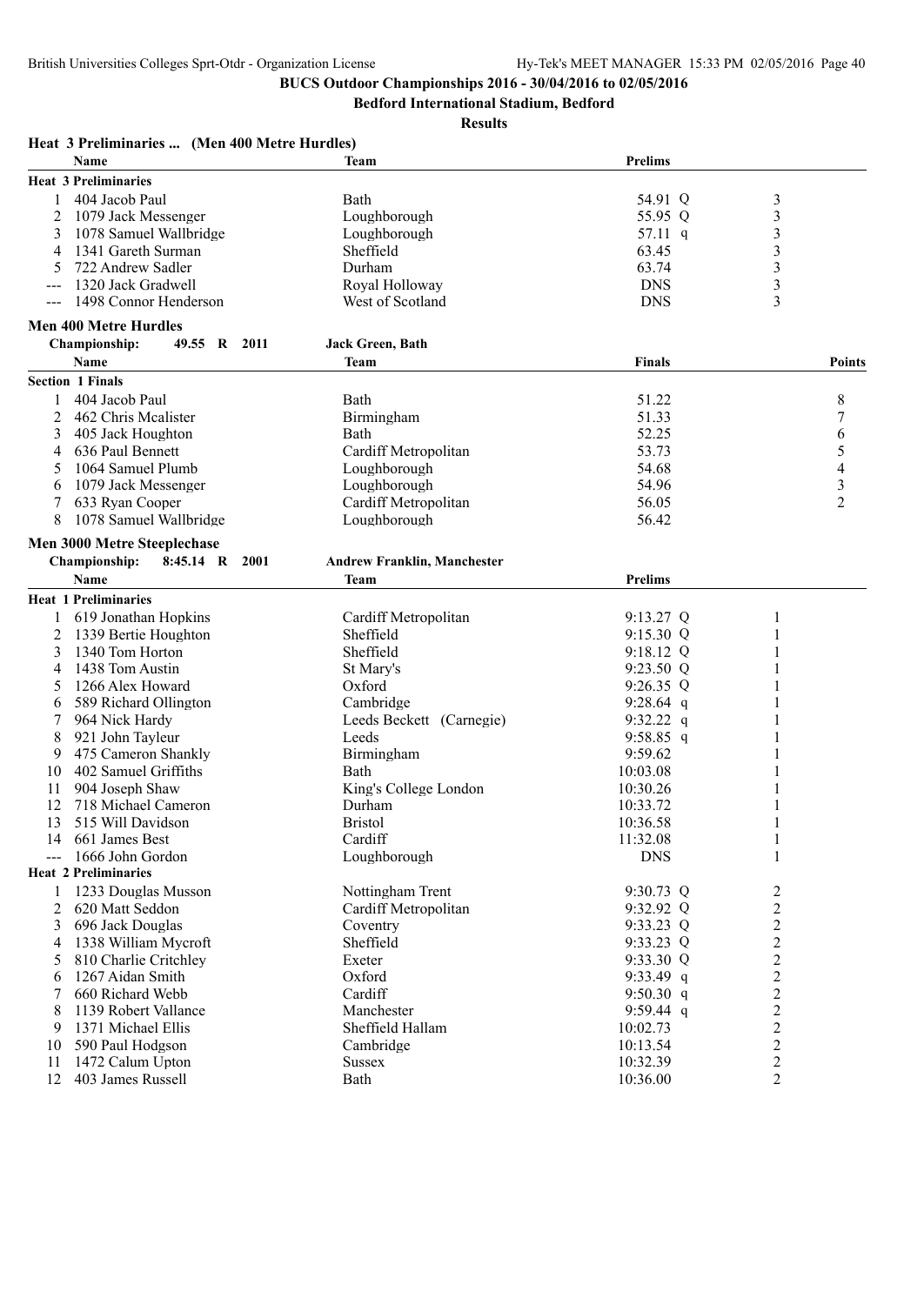**Bedford International Stadium, Bedford**

|                                                                                                                                                                                                                                                                                                                                                                                                                                                                            | Heat 2 Preliminaries  (Men 3000 Metre Steeplechase)<br>Name | <b>Team</b>                        | <b>Prelims</b> |                |                          |
|----------------------------------------------------------------------------------------------------------------------------------------------------------------------------------------------------------------------------------------------------------------------------------------------------------------------------------------------------------------------------------------------------------------------------------------------------------------------------|-------------------------------------------------------------|------------------------------------|----------------|----------------|--------------------------|
| 13                                                                                                                                                                                                                                                                                                                                                                                                                                                                         | 495 Tom Desborough                                          | <b>Brighton</b>                    | 11:05.50       | $\overline{c}$ |                          |
| $---$                                                                                                                                                                                                                                                                                                                                                                                                                                                                      | 1381 Mukhtaar Farhan                                        | South Wales                        | <b>DNS</b>     | $\overline{c}$ |                          |
| $---$                                                                                                                                                                                                                                                                                                                                                                                                                                                                      | 1497 Scott Somerville                                       | West of Scotland                   | <b>DNS</b>     | 2              |                          |
|                                                                                                                                                                                                                                                                                                                                                                                                                                                                            | <b>Men 3000 Metre Steeplechase</b>                          |                                    |                |                |                          |
|                                                                                                                                                                                                                                                                                                                                                                                                                                                                            | <b>Championship:</b><br>8:45.14 R 2001                      | <b>Andrew Franklin, Manchester</b> |                |                |                          |
|                                                                                                                                                                                                                                                                                                                                                                                                                                                                            | Name                                                        | <b>Team</b>                        | Finals         |                | Points                   |
|                                                                                                                                                                                                                                                                                                                                                                                                                                                                            | <b>Section 1 Finals</b>                                     |                                    |                |                |                          |
|                                                                                                                                                                                                                                                                                                                                                                                                                                                                            | 619 Jonathan Hopkins                                        | Cardiff Metropolitan               | 8:47.26        |                | 8                        |
| 2                                                                                                                                                                                                                                                                                                                                                                                                                                                                          | 1340 Tom Horton                                             | Sheffield                          | 9:02.54        |                | 7                        |
| 3                                                                                                                                                                                                                                                                                                                                                                                                                                                                          | 1233 Douglas Musson                                         | Nottingham Trent                   | 9:11.84        |                |                          |
| 4                                                                                                                                                                                                                                                                                                                                                                                                                                                                          | 1339 Bertie Houghton                                        | Sheffield                          | 9:14.23        |                | 6<br>5                   |
| 5                                                                                                                                                                                                                                                                                                                                                                                                                                                                          | 1438 Tom Austin                                             | St Mary's                          | 9:21.94        |                | $\overline{\mathcal{A}}$ |
| 6                                                                                                                                                                                                                                                                                                                                                                                                                                                                          | 1266 Alex Howard                                            | Oxford                             | 9:27.78        |                | 3                        |
|                                                                                                                                                                                                                                                                                                                                                                                                                                                                            | 696 Jack Douglas                                            | Coventry                           | 9:32.70        |                | $\overline{c}$           |
| 8                                                                                                                                                                                                                                                                                                                                                                                                                                                                          | 1267 Aidan Smith                                            | Oxford                             | 9:38.03        |                | $\mathbf{1}$             |
| 9                                                                                                                                                                                                                                                                                                                                                                                                                                                                          | 964 Nick Hardy                                              | Leeds Beckett (Carnegie)           | 9:45.72        |                |                          |
| 10                                                                                                                                                                                                                                                                                                                                                                                                                                                                         | 810 Charlie Critchley                                       | Exeter                             | 9:47.47        |                |                          |
| 11                                                                                                                                                                                                                                                                                                                                                                                                                                                                         | 620 Matt Seddon                                             | Cardiff Metropolitan               | 9:58.77        |                |                          |
| 12                                                                                                                                                                                                                                                                                                                                                                                                                                                                         | 660 Richard Webb                                            | Cardiff                            | 10:08.21       |                |                          |
| 13                                                                                                                                                                                                                                                                                                                                                                                                                                                                         | 1139 Robert Vallance                                        | Manchester                         | 10:13.25       |                |                          |
| 14                                                                                                                                                                                                                                                                                                                                                                                                                                                                         | 921 John Tayleur                                            | Leeds                              | 10:17.18       |                |                          |
| $---$                                                                                                                                                                                                                                                                                                                                                                                                                                                                      | 1338 William Mycroft                                        | Sheffield                          | <b>DNF</b>     |                |                          |
| $---$                                                                                                                                                                                                                                                                                                                                                                                                                                                                      | 589 Richard Ollington                                       | Cambridge                          | <b>DNS</b>     |                |                          |
|                                                                                                                                                                                                                                                                                                                                                                                                                                                                            |                                                             |                                    |                |                |                          |
|                                                                                                                                                                                                                                                                                                                                                                                                                                                                            | Men 4x100 Metre Relay                                       | <b>Brunel</b>                      |                |                |                          |
|                                                                                                                                                                                                                                                                                                                                                                                                                                                                            | Championship:<br>40.28 R 2012<br><b>Team</b>                | Relay                              | <b>Prelims</b> |                |                          |
|                                                                                                                                                                                                                                                                                                                                                                                                                                                                            | <b>Heat 1 Preliminaries</b>                                 |                                    |                |                |                          |
|                                                                                                                                                                                                                                                                                                                                                                                                                                                                            | Cardiff                                                     |                                    | 42.28 $q$      |                |                          |
| 2                                                                                                                                                                                                                                                                                                                                                                                                                                                                          | Cardiff Metropolitan                                        |                                    | 42.63 $q$      |                |                          |
| 3                                                                                                                                                                                                                                                                                                                                                                                                                                                                          | Nottingham                                                  |                                    | 44.80 q        |                |                          |
| 4                                                                                                                                                                                                                                                                                                                                                                                                                                                                          | Durham                                                      |                                    | 46.03          |                |                          |
|                                                                                                                                                                                                                                                                                                                                                                                                                                                                            | Exeter                                                      |                                    | 46.73          |                |                          |
|                                                                                                                                                                                                                                                                                                                                                                                                                                                                            | Bath                                                        |                                    | <b>DNF</b>     |                |                          |
|                                                                                                                                                                                                                                                                                                                                                                                                                                                                            | Leicester                                                   |                                    | DQ             |                |                          |
|                                                                                                                                                                                                                                                                                                                                                                                                                                                                            | <b>Bristol</b>                                              |                                    | DQ             |                |                          |
|                                                                                                                                                                                                                                                                                                                                                                                                                                                                            | <b>Heat 2 Preliminaries</b>                                 |                                    |                |                |                          |
|                                                                                                                                                                                                                                                                                                                                                                                                                                                                            | 1 Loughborough                                              |                                    | 41.90 $q$      | 2              |                          |
| 2                                                                                                                                                                                                                                                                                                                                                                                                                                                                          | Leeds Beckett (Carnegie)                                    |                                    | 42.97 q        | $\overline{c}$ |                          |
| 3                                                                                                                                                                                                                                                                                                                                                                                                                                                                          | Swansea                                                     |                                    | 44.64 q        | $\overline{c}$ |                          |
| 4                                                                                                                                                                                                                                                                                                                                                                                                                                                                          | Leeds                                                       |                                    | 47.07          | $\overline{c}$ |                          |
|                                                                                                                                                                                                                                                                                                                                                                                                                                                                            | Essex                                                       |                                    | 47.73          | $\overline{c}$ |                          |
| 6                                                                                                                                                                                                                                                                                                                                                                                                                                                                          | Southampton                                                 |                                    | 48.04          | $\overline{c}$ |                          |
| $---$                                                                                                                                                                                                                                                                                                                                                                                                                                                                      | Huddersfield                                                |                                    | <b>DNS</b>     | $\overline{c}$ |                          |
|                                                                                                                                                                                                                                                                                                                                                                                                                                                                            | <b>Heat 3 Preliminaries</b>                                 |                                    |                |                |                          |
| 1                                                                                                                                                                                                                                                                                                                                                                                                                                                                          | Sheffield                                                   |                                    | 43.55 q        | 3              |                          |
| 2                                                                                                                                                                                                                                                                                                                                                                                                                                                                          | Newcastle                                                   |                                    | 44.73 q        | 3              |                          |
| 3                                                                                                                                                                                                                                                                                                                                                                                                                                                                          | Sheffield Hallam                                            |                                    | 44.96          | 3              |                          |
| 4                                                                                                                                                                                                                                                                                                                                                                                                                                                                          | Manchester                                                  |                                    | 45.11          | 3              |                          |
| 5                                                                                                                                                                                                                                                                                                                                                                                                                                                                          | Gloucestershire                                             |                                    | 46.51          | 3              |                          |
| ---                                                                                                                                                                                                                                                                                                                                                                                                                                                                        | East London                                                 |                                    | <b>DNF</b>     | 3              |                          |
| $\frac{1}{2} \left( \frac{1}{2} \right) \left( \frac{1}{2} \right) \left( \frac{1}{2} \right) \left( \frac{1}{2} \right) \left( \frac{1}{2} \right) \left( \frac{1}{2} \right) \left( \frac{1}{2} \right) \left( \frac{1}{2} \right) \left( \frac{1}{2} \right) \left( \frac{1}{2} \right) \left( \frac{1}{2} \right) \left( \frac{1}{2} \right) \left( \frac{1}{2} \right) \left( \frac{1}{2} \right) \left( \frac{1}{2} \right) \left( \frac{1}{2} \right) \left( \frac$ | <b>Brunel</b>                                               |                                    | <b>DQ</b>      | 3              |                          |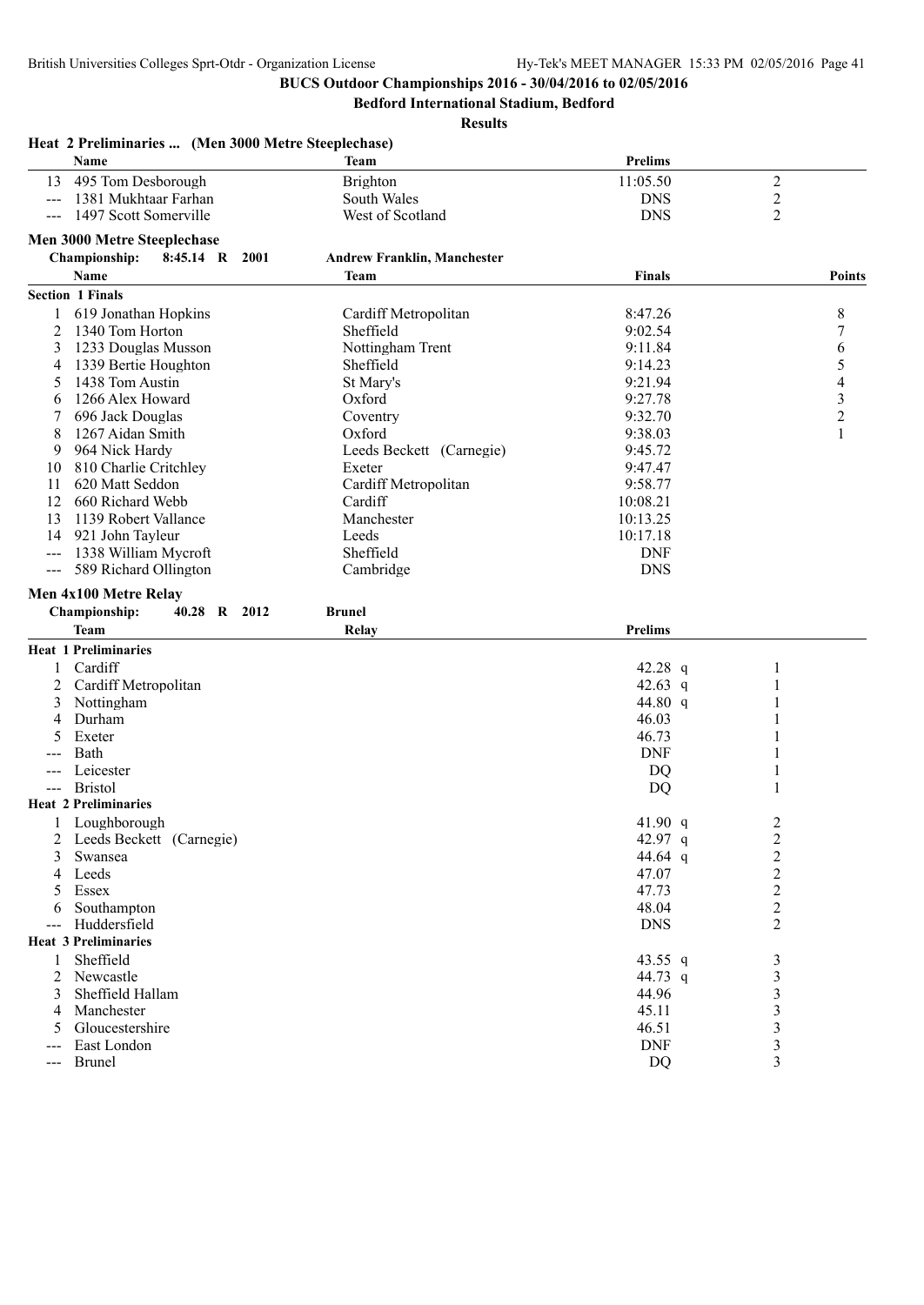**Bedford International Stadium, Bedford**

|  | Men 4x100 Metre Relay |  |
|--|-----------------------|--|
|  |                       |  |

| Championship:<br>40.28 R 2012<br><b>Brunel</b>  |                |                          |
|-------------------------------------------------|----------------|--------------------------|
| Relay<br><b>Team</b>                            | Finals         | <b>Points</b>            |
| <b>Section 1 Finals</b>                         |                |                          |
| Loughborough<br>1                               | 41.53          | 8                        |
| Leeds Beckett (Carnegie)<br>2                   | 41.81          | 7                        |
| Cardiff<br>3                                    | 41.99          | 6                        |
| Cardiff Metropolitan<br>4                       | 42.71          | $\sqrt{5}$               |
| Sheffield<br>5                                  | 43.00          | 4                        |
| Newcastle<br>6                                  | 45.85          | 3                        |
| Swansea                                         | <b>DNF</b>     |                          |
| Nottingham<br>$---$                             | DQ             |                          |
| Men 4x400 Metre Relay                           |                |                          |
| Championship:<br>Loughborough<br>3:10.20 R 1997 |                |                          |
| <b>Team</b><br><b>Relay</b>                     | <b>Prelims</b> |                          |
| <b>Heat 1 Preliminaries</b>                     |                |                          |
| Birmingham                                      | 3:20.84 $q$    | 1                        |
| 2<br>Bath                                       | 3:22.94 q      |                          |
| Leeds<br>3                                      | $3:24.35$ q    |                          |
| Durham<br>4                                     | $3:24.91$ q    |                          |
| Sheffield<br>5                                  | 3:26.29 q      |                          |
| Gloucestershire<br>6                            | 3:38.82        |                          |
| <b>Heat 2 Preliminaries</b>                     |                |                          |
| Leeds Beckett (Carnegie)                        | $3:24.74$ q    | $\overline{c}$           |
| 2<br>Nottingham                                 | $3:26.46$ q    | $\overline{c}$           |
| Cardiff<br>3                                    | 3:27.75        | $\overline{2}$           |
| Swansea                                         | 3:28.03        | $\overline{2}$           |
| <b>Bristol</b><br>5                             | 3:30.75        | $\overline{c}$           |
| Leicester<br>6                                  | 3:50.16        | $\overline{c}$           |
| King's College London<br>---                    | <b>DNF</b>     | $\overline{2}$           |
| <b>Heat 3 Preliminaries</b>                     |                |                          |
| Loughborough<br>$\perp$                         | $3:22.47$ q    | 3                        |
| Cardiff Metropolitan<br>2                       | 3:26.63        | $\mathfrak{Z}$           |
| Newcastle<br>3                                  | 3:29.11        | $\mathfrak{Z}$           |
| Manchester<br>4                                 | 3:41.79        | $\mathfrak{Z}$           |
| Essex<br>---                                    | DQ             | $\mathfrak{Z}$           |
| Sheffield Hallam<br>$\qquad \qquad - -$         | DQ             | 3                        |
| Men 4x400 Metre Relay                           |                |                          |
| Championship:<br>3:10.20 R 1997<br>Loughborough |                |                          |
| <b>Team</b><br>Relay                            | <b>Finals</b>  | <b>Points</b>            |
| <b>Section 1 Finals</b>                         |                |                          |
| Bath<br>1                                       | 3:13.60        | 8                        |
| $\overline{c}$<br>Loughborough                  | 3:13.92        | $\boldsymbol{7}$         |
| 3<br>Birmingham                                 | 3:15.98        | 6                        |
| Sheffield<br>4                                  | 3:20.83        | 5                        |
| Durham<br>5                                     | 3:23.84        | $\overline{\mathcal{L}}$ |
| Leeds<br>6                                      | 3:24.15        | $\mathfrak{Z}$           |
| Leeds Beckett (Carnegie)<br>7                   | 3:24.33        | $\overline{c}$           |
| 8<br>Nottingham                                 | 3:24.47        | $\mathbf{1}$             |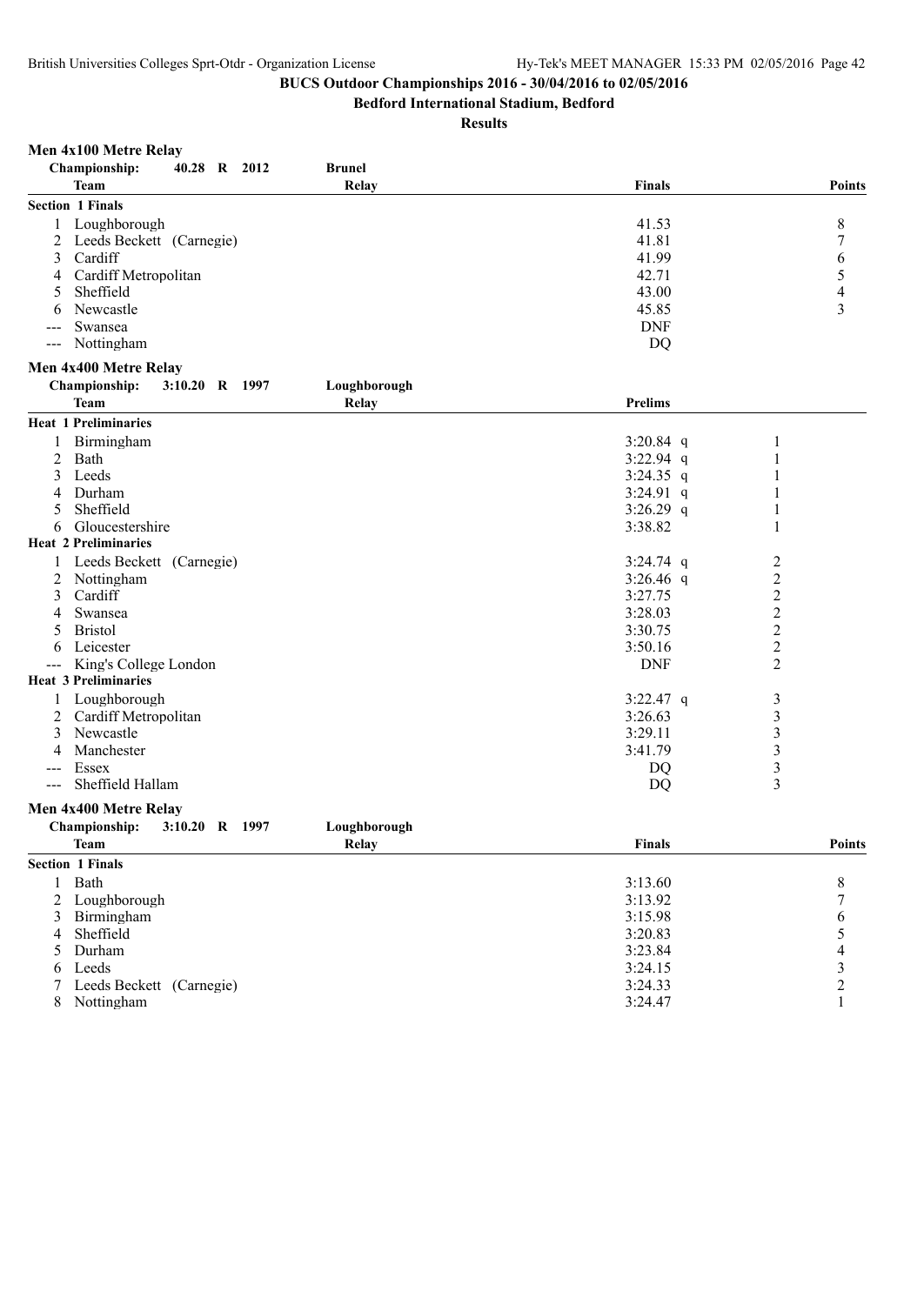**Bedford International Stadium, Bedford**

#### **Results**

**Men High Jump**

**Championship: 2.25m R 1994 Brendan Reilly, Loughborough Name Team Prelims Flight 1 Preliminaries** 1 1099 Jonathon Bailey Loughborough 1.94m q 1 1 1066 William Grimsey Loughborough 1.94m q 1 1 554 Thomas Howlett 1 995 Michael Hartley Liverpool John Moores 1.94m q 1<br>1 1 1 238 James Taylor 1.94m (1.94m q 1.94m q 1.94m q 1.94m q 1.94m q 1.94m q 1.94m q 1.94m q 1.94m q 1.94m q 5 1238 James Taylor 1.94m (1.94m q 1.955 Jake Storey 1.94m q 1.94m q 1.94m q 1.94m q 1.94m q 1.94m q 1.94m q 1.94m q 1.94m q 1.94m q 1.94m q 1.94m q 1.94m q 1.94m q 1.94m q 1.94m q 1.94m q 1.94m q 1.94m q 1.94m q 1.94m q 1 5 555 Jake Storey 7 1440 Martin Brockman St Mary's St Mary's 1.94m q 1 8 235 Adam Hill Cueen's Belfast 1.91m 1 9 817 Alex Painting 2012 Exeter 2.91 Exeter 2.91 Exeter 2.91 Exeter 2.91 M 10 1536 Michael Adekunle Winchester 1.86m 1.86m 1 10 480 Russell Waterson Birmingham 1.86m 1.86m 1.86m 1.86m 1.86m 1.86m 1.86m 1.86m 1.86m 1.86m 1.86m 1.86m 1.86m 1.81m 1.81m 1.81m 1.81m 1.81m 1.81m 1.81m 1.81m 1.81m 1.81m 1.81m 1.81m 1.81m 1.81m 1.81m 1.81m 1.81m 1.81m 1 12 239 Dmitrii Solomonov Essex 1.81m 1<br>
--- 425 Paul Neale Bedfordshire NH 1 --- 425 Paul Neale **Bedfordshire** Bedfordshire **NH Flight 2 Preliminaries** 1 1374 Seun Okome Sheffield Hallam 1.94m q 2<br>1 625 Joe Pearse Cardiff Metropolitan 1.94m q 2 1 625 Joe Pearse Cardiff Metropolitan 1.94m q 2<br>
2 1098 Christopher Mann Loughborough 1.94m q 2 3 1098 Christopher Mann Loughborough 1.94m q 2<br>3 479 Akin Coward Birmingham 1.94m q 2 3 479 Akin Coward Birmingham 1.94m q 2<br>5 1602 Marc Alner Loughborough 1.94m q 2 5 1602 Marc Alner Loughborough 1.94m q 2<br>
6 1317 Marcus Morton Robert Gordon 194m q 2 6 1317 Marcus Morton **Robert Gordon** 1.94m q 2<br>
556 Kashif Jones **Robert Gordon** 1.91m 2 7 556 Kashif Jones 8 624 Hans Christian Von Lieres Und Cardiff Metropolitan 1.91m 2 9 580 Christopher Little Cambridge 1.86m 2 10 1180 Michael Okoye Newcastle 1.86m 2 11 1342 Sam Edwards Sheffield 1.81m 2<br>11 1000 Alex Rafferty Liverpool John Moores 1.81m 2 11 1000 Alex Rafferty 1.81m 2<br>13 552 Gavin Phillips Brunel Brunel 1.81m 2 13 552 Gavin Phillips **1.81m** 2<br>14 1134 George Taylor **1.81m** 2 Manchester 1.81m 2 14 1134 George Taylor **Manchester** 1.81m

### **Men High Jump**

#### **Championship: 2.25m R 1994 Brendan Reilly, Loughborough**

|    | Flight 1 Finals       |                       |                   |   |  |
|----|-----------------------|-----------------------|-------------------|---|--|
|    | 1066 William Grimsey  | Loughborough          | 2.09m             | 8 |  |
|    | 1098 Christopher Mann | Loughborough          | 2.09 <sub>m</sub> |   |  |
|    | 479 Akin Coward       | Birmingham            | 2.09m             | 6 |  |
|    | 554 Thomas Howlett    | <b>Brunel</b>         | 2.03 <sub>m</sub> |   |  |
|    | 1099 Jonathon Bailey  | Loughborough          | 2.00 <sub>m</sub> |   |  |
| 6. | 625 Joe Pearse        | Cardiff Metropolitan  | 2.00 <sub>m</sub> | 4 |  |
|    | 1440 Martin Brockman  | St Mary's             | 1.97m             | 3 |  |
| 8  | 555 Jake Storey       | <b>Brunel</b>         | 1.97m             |   |  |
| 9  | 995 Michael Hartley   | Liverpool John Moores | 1.97m             |   |  |
| 10 | 1374 Seun Okome       | Sheffield Hallam      | 1.97m             |   |  |
| 11 | 1602 Marc Alner       | Loughborough          | 1.97m             |   |  |
|    | 1317 Marcus Morton    | Robert Gordon         | 1.94m             |   |  |
|    | 1238 James Taylor     | Nottingham Trent      | NΗ                |   |  |

**Name Team Finals Points**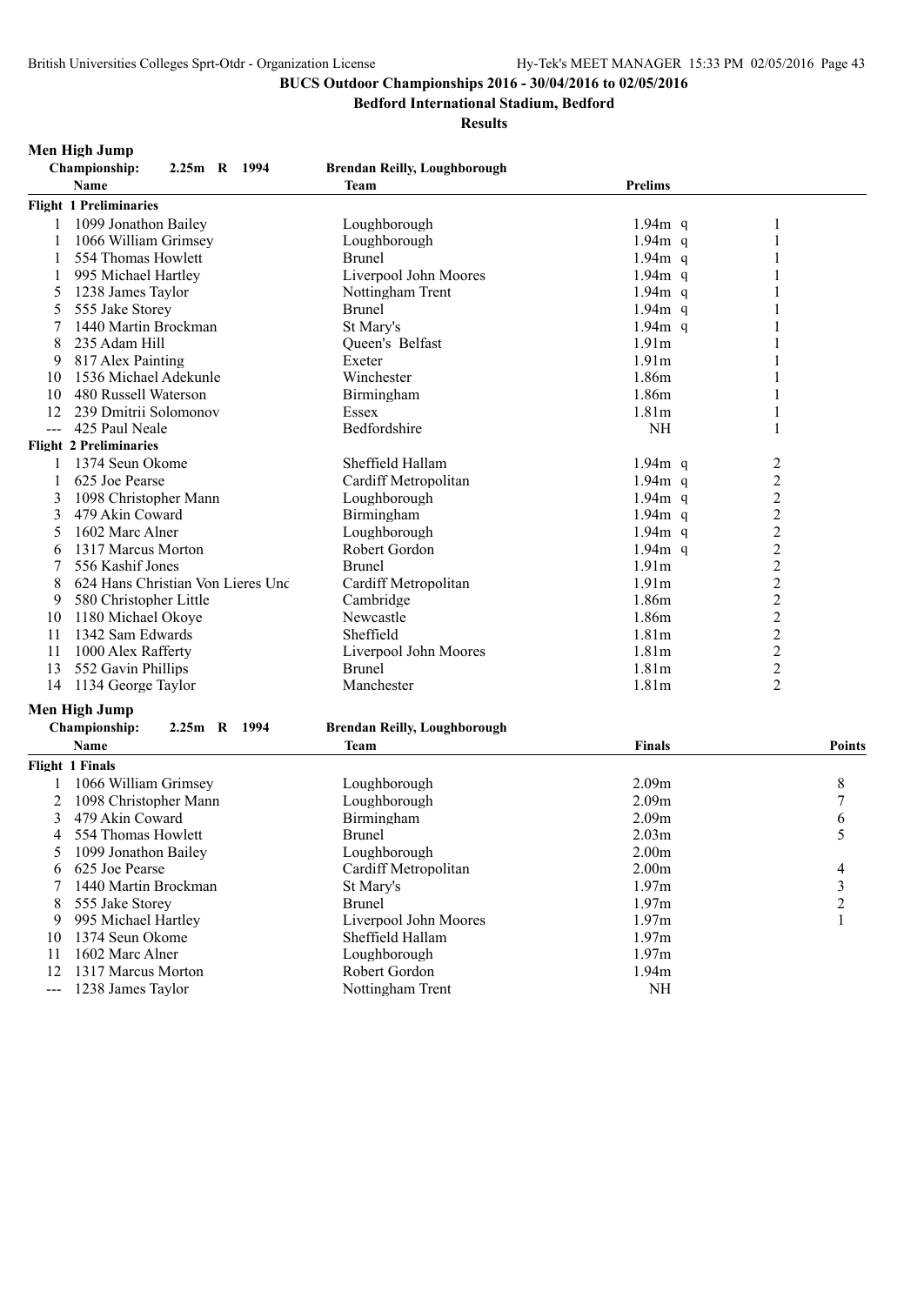**Bedford International Stadium, Bedford**

|                     | <b>Championship:</b><br>5.22m R 2012 | <b>Nick Cruchley, Birmingham</b>  |                |                         |                         |
|---------------------|--------------------------------------|-----------------------------------|----------------|-------------------------|-------------------------|
|                     | Name                                 | Team                              | <b>Prelims</b> |                         |                         |
|                     | <b>Flight 1 Preliminaries</b>        |                                   |                |                         |                         |
| 1                   | 998 Harry Coppell                    | Liverpool John Moores             | $4.55m$ q      | 1                       |                         |
| 2                   | 1191 Charlie Myers                   | Northumbria                       | $4.55m$ q      |                         |                         |
| 3                   | 1487 Euan Bryden                     | Swansea                           | $4.15m$ q      | 1                       |                         |
| 4                   | 409 Emyr Jones                       | Bath                              | $3.95m$ q      |                         |                         |
| 5                   | 1071 Douglas Stark                   | Loughborough                      | $3.75m$ q      |                         |                         |
| 6                   | 867 James Weller                     | Imperial College London           | 3.75m          |                         |                         |
| 7                   | 238 Matt Curtis                      | Birmingham                        | 3.75m          |                         |                         |
|                     |                                      |                                   |                |                         |                         |
|                     | 229 Kieran Russ                      | Winchester                        | 2.95m          |                         |                         |
| ---                 | 1301 Alexander Livingston            | Queen's Belfast                   | <b>NH</b>      | 1                       |                         |
|                     | 670 Callum Court                     | Cardiff                           | <b>NH</b>      |                         |                         |
|                     | 1460 David Mann                      | Strathclyde                       | <b>DNS</b>     |                         |                         |
|                     | 1440 Martin Brockman                 | St Mary's                         | <b>DNS</b>     | 1                       |                         |
|                     | <b>Flight 2 Preliminaries</b>        |                                   |                |                         |                         |
|                     | 1377 Adam Hague                      | Sheffield Hallam                  | 4.55 $m$ q     | $\overline{\mathbf{c}}$ |                         |
| 2                   | 1069 Jack Phipps                     | Loughborough                      | $4.35m$ q      | $\overline{c}$          |                         |
| 3                   | 1070 Liam Yarwood                    | Loughborough                      | $4.35m$ q      | $\overline{c}$          |                         |
| 4                   | 1322 Tom Booth                       | Salford                           | $4.35m$ q      | $\overline{c}$          |                         |
| 5                   | 1401 Sam Bass-Cooper                 | Southampton Solent                | 4.15 $m$ q     | $\overline{c}$          |                         |
| 6                   | 671 Edward Thompson                  | Cardiff                           | $3.95m$ q      | $\overline{c}$          |                         |
| 7                   | 552 Gavin Phillips                   | <b>Brunel</b>                     | $3.75m$ q      | $\overline{c}$          |                         |
| 8                   | 228 Alex Wort                        | <b>Brunel</b>                     | $3.75m$ q      | $\overline{c}$          |                         |
| 9                   | 622 Justin Tarrant                   | Cardiff Metropolitan              | 3.75m          | $\overline{c}$          |                         |
| 10                  | 866 Erik Tropp                       | Imperial College London           | 3.55m          | $\overline{c}$          |                         |
|                     |                                      | Sheffield                         | 3.15m          | $\overline{c}$          |                         |
| 11                  | 1345 Christopher Price               |                                   |                |                         |                         |
| 12                  | 519 Benedict Burgess-Smith           | <b>Bristol</b>                    | 2.95m          | $\overline{c}$          |                         |
| $\qquad \qquad - -$ | 1138 Bryce Winslow                   | Manchester                        | <b>DNS</b>     | $\overline{2}$          |                         |
|                     | <b>Men Pole Vault</b>                |                                   |                |                         |                         |
|                     | Championship:<br>5.22m R 2012        | <b>Nick Cruchley, Birmingham</b>  |                |                         |                         |
|                     | <b>Name</b>                          | Team                              | Finals         |                         | <b>Points</b>           |
|                     | Flight 1 Finals                      |                                   |                |                         |                         |
|                     |                                      | Liverpool John Moores             | 4.95m          |                         | 8                       |
|                     | 998 Harry Coppell                    |                                   |                |                         |                         |
| 2                   | 1377 Adam Hague                      | Sheffield Hallam                  | 4.85m          |                         | $\boldsymbol{7}$        |
| 3                   | 1069 Jack Phipps                     | Loughborough                      | 4.85m          |                         | 6                       |
| 4                   | 1191 Charlie Myers                   | Northumbria                       | 4.85m          |                         | 5                       |
| 5                   | 1487 Euan Bryden                     | Swansea                           | 4.55m          |                         | $\overline{4}$          |
| 6                   | 1401 Sam Bass-Cooper                 | Southampton Solent                | 4.45m          |                         | $\overline{\mathbf{3}}$ |
| 7                   | 1322 Tom Booth                       | Salford                           | 4.35m          |                         | $\overline{2}$          |
|                     | 671 Edward Thompson                  | Cardiff                           | 3.95m          |                         | 1                       |
| 9                   | 1071 Douglas Stark                   | Loughborough                      | 3.95m          |                         |                         |
| 10                  | 409 Emyr Jones                       | Bath                              | 3.95m          |                         |                         |
| 11                  | 228 Alex Wort                        | <b>Brunel</b>                     | 3.75m          |                         |                         |
| $---$               | 552 Gavin Phillips                   | <b>Brunel</b>                     | NH             |                         |                         |
|                     | 1070 Liam Yarwood                    | Loughborough                      | $\rm NH$       |                         |                         |
|                     |                                      |                                   |                |                         |                         |
|                     | <b>Men Long Jump</b>                 |                                   |                |                         |                         |
|                     | Championship:<br>7.82m R 2007        | <b>Chris Kirk, Northumberland</b> |                |                         |                         |
|                     | Name                                 | Team                              | Prelims        | Wind                    |                         |
|                     | <b>Flight 1 Preliminaries</b>        |                                   |                |                         |                         |
| 1                   | 1192 Scott Hall                      | Northumbria                       | 7.14m q        | 2.6<br>1                |                         |
|                     | 2 558 Mark Cryer                     | <b>Brunel</b>                     | 6.98m q        | 0.6<br>1                |                         |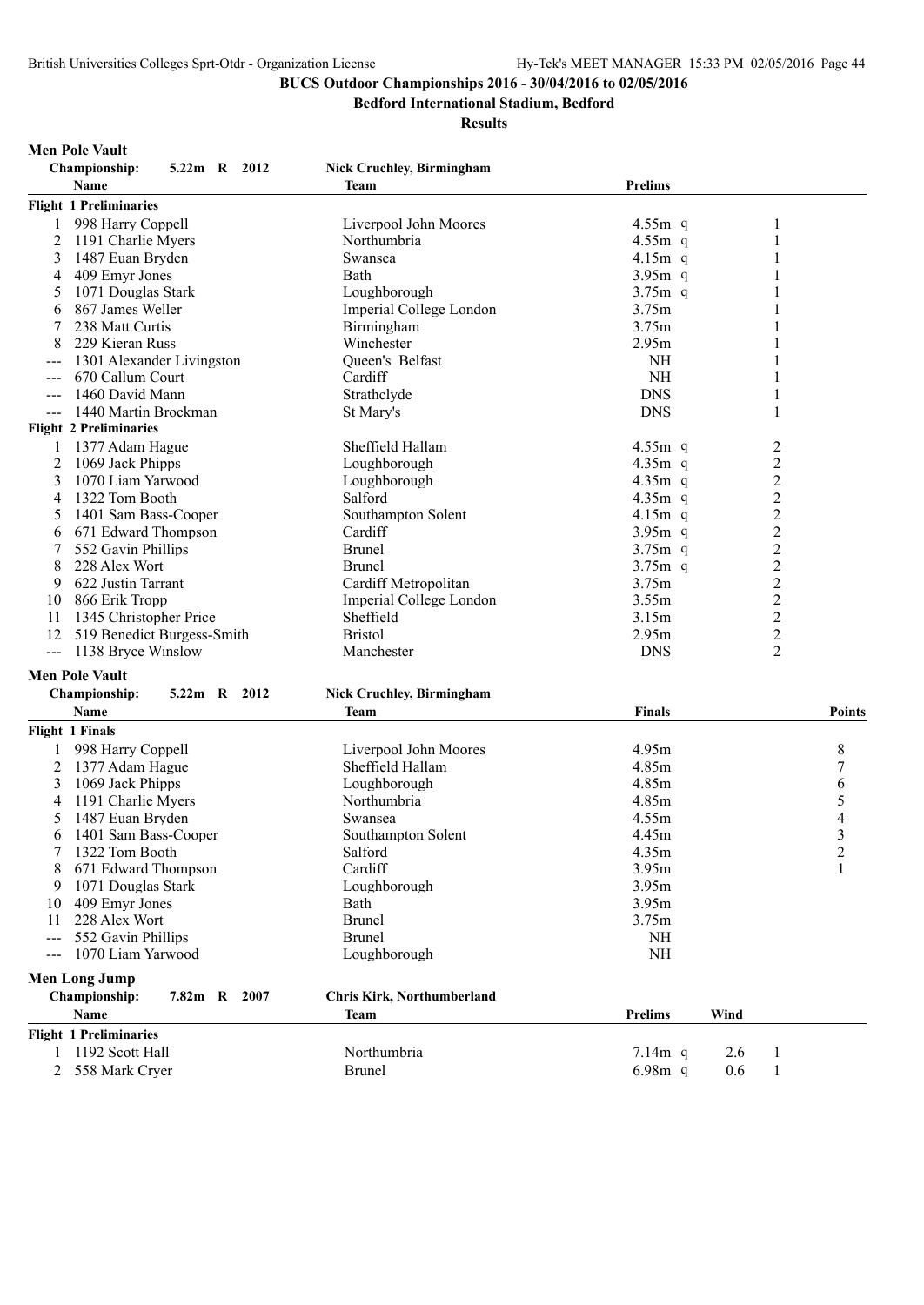**Bedford International Stadium, Bedford**

#### **Results**

### **Flight 1 Preliminaries ... (Men Long Jump)**

|                     | Name                                | <b>Team</b>                   | <b>Prelims</b> | Wind       |                  |               |
|---------------------|-------------------------------------|-------------------------------|----------------|------------|------------------|---------------|
| 3                   | 1101 Joel Grenfell                  | Loughborough                  | 6.97 $m$ q     | 1.4        | 1                |               |
| 4                   | 1102 Tobi Adeniyi                   | Loughborough                  | 6.89 $m$ q     | 1.7        | 1                |               |
| 5                   | 628 Simeon Clarence                 | Cardiff Metropolitan          | 6.74m          | 2.1        | 1                |               |
| 6                   | 1237 Stuart Street                  | Nottingham Trent              | 6.56m          | 1.1        | $\mathbf{1}$     |               |
| 7                   | 559 Thomas Chandler                 | <b>Brunel</b>                 | 6.43m          | 1.5        | 1                |               |
| 8                   | 1402 Jeremiah Nampuma               | Southampton Solent            | 6.18m          | 1.7        | $\mathbf{1}$     |               |
| 9                   | 165 Jake Buckingham                 | Leeds                         | 6.17m          | 2.7        | $\mathbf{1}$     |               |
| 10                  | 511 Thomas Webster                  | <b>Bristol</b>                | 5.68m          | 1.1        | $\mathbf{1}$     |               |
| 11                  | 1521 Tristan Martin                 | Warwick                       | 5.62m          | 2.1        | 1                |               |
| 12                  | 1219 Harry Ellis                    | Nottingham                    | 5.39m          | 1.3        | $\mathbf{1}$     |               |
| 13                  | 1376 Adrian Sum                     | Sheffield Hallam              | 5.28m          | 1.2        | 1                |               |
| ---                 | 730 Alasdair Hills                  | Durham                        | <b>FOUL</b>    | <b>NWI</b> | 1                |               |
| $---$               | 104 Darren Cassar                   | Canterbury Christ Church      | <b>DNS</b>     | <b>NWI</b> | $\mathbf{1}$     |               |
|                     | 406 Joshua Olawore                  | Bath                          | <b>DNS</b>     | <b>NWI</b> | 1                |               |
|                     | <b>Flight 2 Preliminaries</b>       |                               |                |            |                  |               |
|                     | 958 Daniel Gardiner                 |                               |                |            |                  |               |
|                     |                                     | Leeds Beckett (Carnegie)      | $7.67m$ q      | 1.4        | $\overline{2}$   |               |
| 2                   | 669 Samuel Adams                    | Cardiff                       | 7.19m q        | 1.1        | $\sqrt{2}$       |               |
| 3                   | 1067 Samuel Khogali                 | Loughborough                  | $7.10m$ q      | 1.7        | $\boldsymbol{2}$ |               |
| 4                   | 1150 Eusebio Da Silva               | Middlesex                     | $6.88m$ q      | 1.9        | $\overline{c}$   |               |
| 5                   | 197 Trevor Alexanderson             | Central Lancashire            | 6.55m          | 2.2        | $\overline{c}$   |               |
| 6                   | 476 Myles Durrant-Sutherland        | Birmingham                    | 6.47m          | 2.1        | $\overline{c}$   |               |
| 7                   | 629 Gage Francis                    | Cardiff Metropolitan          | 6.42m          | 3.8        | $\overline{2}$   |               |
| 8                   | 1300 Jonathon Hill                  | Oueen's Belfast               | 6.16m          | 1.2        | $\sqrt{2}$       |               |
| 9                   | 1375 Matthew Elvidge                | Sheffield Hallam              | 6.10m          | 1.1        | $\overline{2}$   |               |
| 10                  | 1218 Seb Mathewson                  | Nottingham                    | 5.35m          | $-0.8$     | $\mathfrak{2}$   |               |
| 11                  | 848 Matthew Brannon                 | Huddersfield                  | 5.23m          | 0.8        | $\overline{c}$   |               |
| 12                  | 989 Dave Chandramoorthi             | Liverpool                     | 5.01m          | 1.0        | $\overline{2}$   |               |
| 13                  | 728 John Wiejak                     | Durham                        | 4.90m          | 2.3        | $\overline{2}$   |               |
|                     | 551 Matthew Lee                     | <b>Brunel</b>                 | <b>DNS</b>     | <b>NWI</b> | $\overline{2}$   |               |
|                     | 676 Elvis Mugenyi                   | Central Lancashire            | <b>DNS</b>     | <b>NWI</b> | $\overline{2}$   |               |
| $\qquad \qquad - -$ | 1463 Joey Williams                  | Sunderland                    | <b>DNS</b>     | <b>NWI</b> | 2                |               |
|                     | <b>Flight 3 Preliminaries</b>       |                               |                |            |                  |               |
| 1                   | 754 Darren Wiafe-Morson             | East London                   | 7.46m q        | 1.1        | $\mathfrak{Z}$   |               |
| 2                   | 407 Oliver Clark                    | Bath                          | $7.20m$ q      | 0.7        | 3                |               |
| 3                   | 233 Aled Price                      | Birmingham                    | $7.16m$ q      | 3.0        | $\mathfrak{Z}$   |               |
| 4                   | 142 Aiden Davies                    | Leeds Beckett (Carnegie)      | $6.78m$ q      | 1.4        | 3                |               |
| 5                   | 583 Elliott Baines                  | Cambridge                     | 6.52m          | 3.5        | 3                |               |
| 6                   | 226 James Wright                    | Loughborough                  | 6.50m          | 0.9        | 3                |               |
|                     | 552 Gavin Phillips                  | Brunel                        | 6.26m          | 1.3        | 3                |               |
| 8                   | 428 Sam Hughes                      | Bedfordshire                  | 6.24m          | 1.9        | 3                |               |
| 9                   | 240 Danny Burrowes                  | Swansea                       | 6.13m          | 1.9        | $\mathfrak{Z}$   |               |
| 10                  | 818 Tom Beckett                     | Exeter                        | 5.85m          | 1.3        | 3                |               |
| 11                  | 796 Toheeb Tijani                   | Essex                         | 5.84m          | 1.7        | $\mathfrak{Z}$   |               |
| 12                  | 1136 San Nouri                      | Manchester                    | 4.73m          | 1.0        | 3                |               |
|                     | <b>Men Long Jump Ambulatory</b>     |                               |                |            |                  |               |
|                     | Championship:<br>5.45m R 03/05/2015 | Morgan Jones F47, Cardiff Met |                |            |                  |               |
|                     | Name                                | <b>Team</b>                   | <b>Finals</b>  | Wind       |                  | <b>Points</b> |
| Flight 1            |                                     |                               |                |            |                  |               |
| 1                   | 215 Ben Jones (T35/F35)             | Loughborough                  | 3.60m          | 0.4        |                  | 8             |
| 2                   | 1056 Konstantinos Kamaras (T38)     | Loughborough                  | 5.73m R        | 1.3        |                  | 7             |
| 3                   | 216 Morgan Jones (T47/F47)          | Cardiff Metropolitan          | 5.55m          | 2.5        |                  | 6             |

219 Ryan Raghoo (T36/F36) Brunel 4.31m 1.5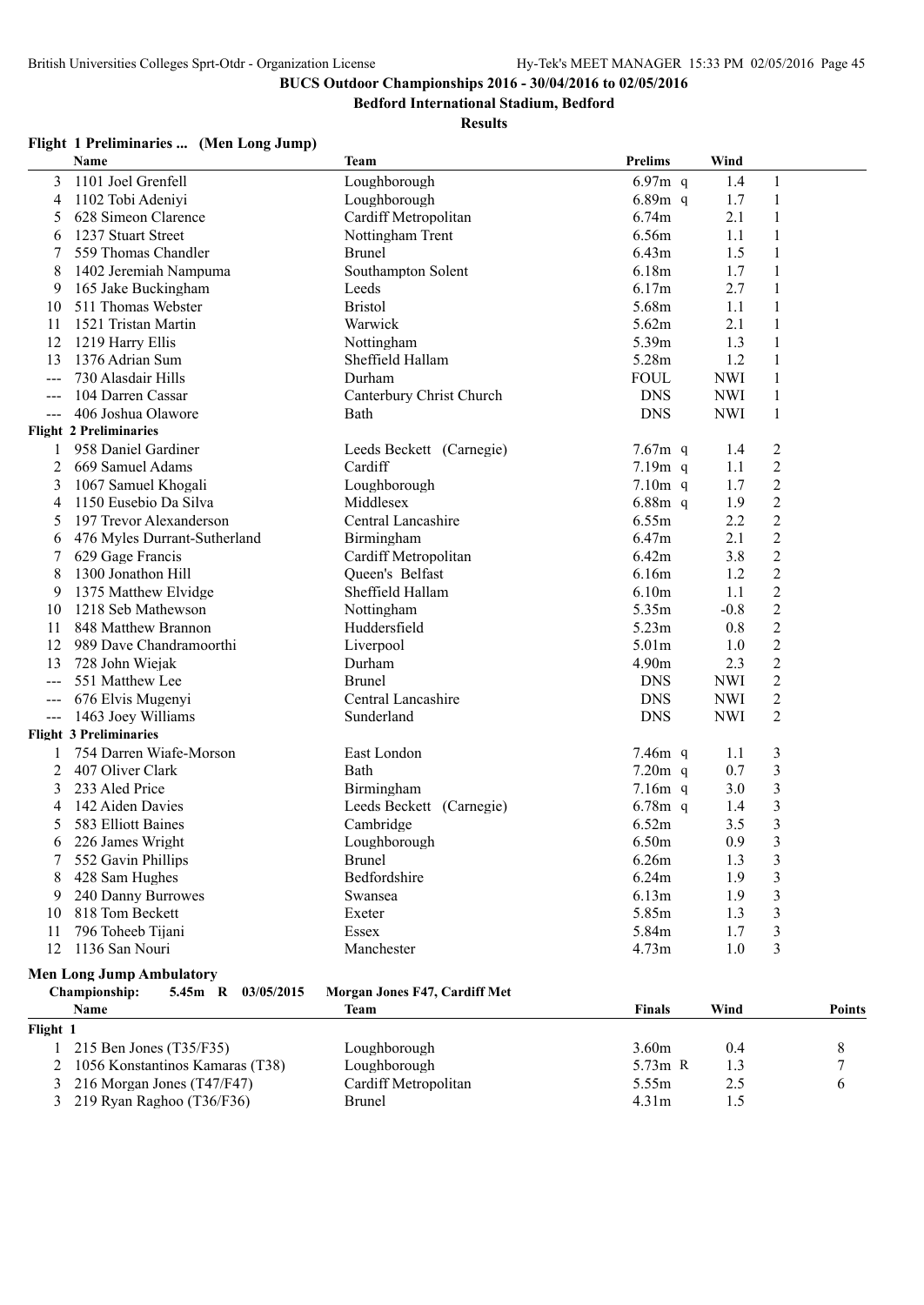**Men Long Jump**

# **BUCS Outdoor Championships 2016 - 30/04/2016 to 02/05/2016**

**Bedford International Stadium, Bedford**

|    | Championship:<br>7.82m R 2007   | Chris Kirk, Northumberland   |                |            |                |                          |
|----|---------------------------------|------------------------------|----------------|------------|----------------|--------------------------|
|    | Name                            | <b>Team</b>                  | <b>Finals</b>  | Wind       |                | Points                   |
|    | Flight 1 Finals                 |                              |                |            |                |                          |
| 1  | 958 Daniel Gardiner             | Leeds Beckett (Carnegie)     | 7.80m          | 1.6        |                | 8                        |
| 2  | 1192 Scott Hall                 | Northumbria                  | 7.47m          | 2.8        |                | 7                        |
| 3  | 754 Darren Wiafe-Morson         | East London                  | 7.37m          | 2.1        |                | 6                        |
| 4  | 407 Oliver Clark                | Bath                         | 7.27m          | 1.8        |                | 5                        |
| 5  | 233 Aled Price                  | Birmingham                   | 7.21m          | 2.3        |                | $\overline{\mathcal{L}}$ |
| 6  | 1067 Samuel Khogali             | Loughborough                 | 7.15m          | 1.7        |                | $\overline{\mathbf{3}}$  |
| 7  | 1102 Tobi Adeniyi               | Loughborough                 | 7.15m          | 2.1        |                | $\overline{2}$           |
| 8  | 669 Samuel Adams                | Cardiff                      | 7.10m          | 2.7        |                | $\mathbf{1}$             |
| 9  | 1150 Eusebio Da Silva           | Middlesex                    | 6.81m          | 3.3        |                |                          |
| 10 | 142 Aiden Davies                | Leeds Beckett (Carnegie)     | 6.75m          | 2.0        |                |                          |
| 11 | 1101 Joel Grenfell              | Loughborough                 | 6.66m          | 1.6        |                |                          |
| 12 | 558 Mark Cryer                  | <b>Brunel</b>                | 4.35m          | 2.2        |                |                          |
|    | <b>Men Triple Jump</b>          |                              |                |            |                |                          |
|    | Championship:<br>16.62m R 2004  | <b>Steven Shalders, UWIC</b> |                |            |                |                          |
|    | Name                            | <b>Team</b>                  | <b>Prelims</b> | Wind       |                |                          |
|    | <b>Flight 1 Preliminaries</b>   |                              |                |            |                |                          |
| 1  | 692 Chuko Cribb                 | Coventry                     | 14.55m q       | 1.3        | 1              |                          |
| 2  | 562 Lewis Guest                 | <b>Brunel</b>                | 14.14 $m$ q    | 1.0        | 1              |                          |
| 3  | 1374 Seun Okome                 | Sheffield Hallam             | $13.94m$ q     | 0.8        | 1              |                          |
| 4  | 408 Jordan Harry                | Bath                         | $13.55m$ q     | 2.0        | 1              |                          |
| 4  | 629 Gage Francis                | Cardiff Metropolitan         | $13.55m$ q     | 0.7        | 1              |                          |
| 6  | 234 Maranga Mokaya              | Durham                       | 13.32m         | 0.4        | 1              |                          |
| 7  | 1281 Andrew Wheeler             | Oxford                       | 13.22m         | 0.8        | $\mathbf{1}$   |                          |
| 8  | 584 Emmanuel Gbegli             | Cambridge                    | 13.14m         | 0.8        | 1              |                          |
| 9  | 1399 Ashley Buckman             | Southampton Solent           | 13.09m         | 1.5        | 1              |                          |
| 10 | 1135 Jordan Foley               | Manchester                   | 13.00m         | 0.7        | 1              |                          |
| 11 | 796 Toheeb Tijani               | Essex                        | 12.96m         | 0.5        | 1              |                          |
| 12 | 1006 Sanchez-Jeremiah Davis     | London                       | 12.49m         | 0.4        | 1              |                          |
| 13 | 1764 Adam Wheeler               | Loughborough                 | 11.93m         | 1.3        | $\mathbf{1}$   |                          |
|    | 959 Montel Nevers               | Leeds Beckett (Carnegie)     | <b>FOUL</b>    | <b>NWI</b> | $\mathbf{1}$   |                          |
|    | 699 Antonio Napoletano          | Cranfield                    | <b>DNS</b>     | <b>NWI</b> | 1              |                          |
|    | 841 Cage Boons                  | Hertfordshire                | <b>DNS</b>     | <b>NWI</b> | $\mathbf{1}$   |                          |
|    | <b>Flight 2 Preliminaries</b>   |                              |                |            |                |                          |
| 1  | 755 Thalosang Tshireletso       | East London                  | $15.17m$ q     | 1.0        | $\overline{c}$ |                          |
| 2  | 477 Lawrence Davis              | Birmingham                   | 14.68m q       | 0.6        | $\overline{2}$ |                          |
|    | 3 897 Robert Sutherland         | King's College London        | 14.48 $m$ q    | 2.3        | $\overline{c}$ |                          |
| 4  | 1282 Carl Britto                | Oxford                       | 14.17m q       | 2.7        | $\overline{c}$ |                          |
| 5  | 563 Louis Allen                 | <b>Brunel</b>                | 13.56m q       | 1.2        | 2              |                          |
| 6  | 630 James King                  | Cardiff Metropolitan         | $13.50m$ q     | 1.2        | $\overline{c}$ |                          |
|    | 960 Adam Howell                 | Leeds Beckett (Carnegie)     | $13.42m$ q     | 0.9        | $\overline{c}$ |                          |
| 8  | 371 John Adekoya                | Anglia Ruskin                | 13.30m         | 2.3        | $\overline{c}$ |                          |
| 9  | 1068 Anteson (name is Ric Twuma | Loughborough                 | 13.21m         | 1.4        | $\overline{2}$ |                          |
| 10 | 193 Daniel Offiah               | Southampton                  | 12.84m         | 0.6        | $\overline{c}$ |                          |
| 11 | 818 Tom Beckett                 | Exeter                       | 12.52m         | 1.9        | $\overline{2}$ |                          |
| 12 | 730 Alasdair Hills              | Durham                       | 11.77m         | 1.9        | $\overline{2}$ |                          |
|    | 583 Elliott Baines              | Cambridge                    | <b>FOUL</b>    | <b>NWI</b> | $\overline{c}$ |                          |
|    | 1520 Alex Barker                | Warwick                      | <b>DNS</b>     | <b>NWI</b> | $\overline{c}$ |                          |
|    | 428 Sam Hughes                  | Bedfordshire                 | <b>DNS</b>     | <b>NWI</b> | $\overline{c}$ |                          |
|    |                                 |                              |                |            |                |                          |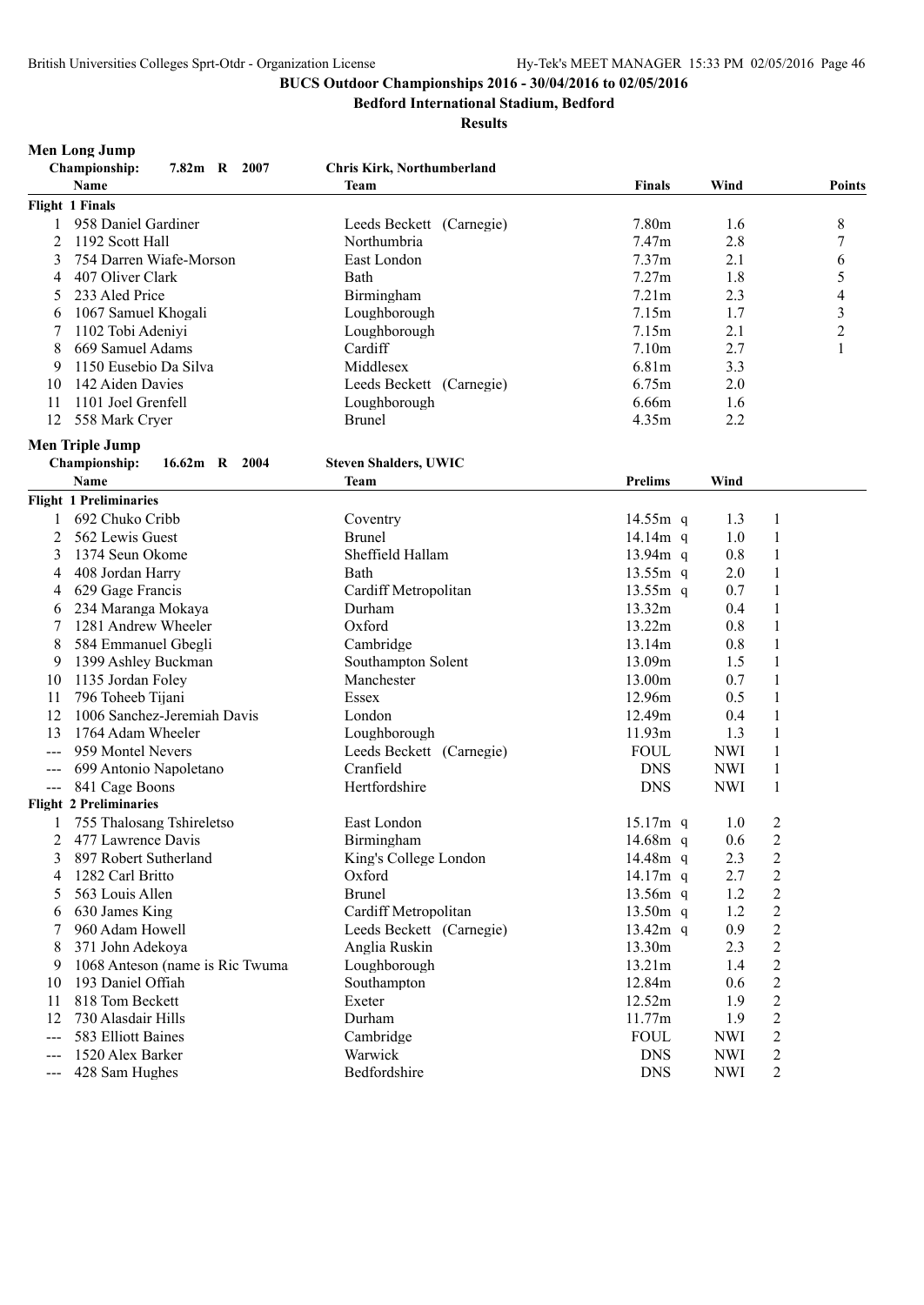**Bedford International Stadium, Bedford**

#### **Results**

|       | <b>Men Triple Jump</b><br>Championship:<br>16.62m R 2004 | <b>Steven Shalders, UWIC</b>   |                |                  |                  |
|-------|----------------------------------------------------------|--------------------------------|----------------|------------------|------------------|
|       | <b>Name</b>                                              | Team                           | Finals         | Wind             | <b>Points</b>    |
|       | <b>Flight 1 Finals</b>                                   |                                |                |                  |                  |
|       |                                                          |                                |                |                  |                  |
| 1     | 755 Thalosang Tshireletso                                | East London                    | 15.17m         | 1.8              | 8                |
| 2     | 692 Chuko Cribb                                          | Coventry                       | 14.95m         | 2.0              | 7                |
| 3     | 897 Robert Sutherland                                    | King's College London          | 14.69m         | 0.9              | 6                |
| 4     | 477 Lawrence Davis                                       | Birmingham                     | 14.63m         | 1.1              | 5                |
| 5     | 562 Lewis Guest                                          | <b>Brunel</b>                  | 14.47m         | 1.6              | 4                |
| 6     | 1282 Carl Britto                                         | Oxford                         | 14.20m         | 1.5              | 3                |
| 7     | 960 Adam Howell                                          | Leeds Beckett (Carnegie)       | 14.15m         | 3.0              | $\boldsymbol{2}$ |
| 8     | 408 Jordan Harry                                         | Bath                           | 13.93m         | 0.5              | $\mathbf{1}$     |
| 9     | 1374 Seun Okome                                          | Sheffield Hallam               | 13.80m         | 2.6              |                  |
| 10    | 629 Gage Francis                                         | Cardiff Metropolitan           | 13.77m         | 1.0              |                  |
| 11    | 563 Louis Allen                                          | <b>Brunel</b>                  | 13.66m         | 3.9              |                  |
| 12    | 630 James King                                           | Cardiff Metropolitan           | 13.11m         | 1.9              |                  |
|       | <b>Men Shot Put</b>                                      |                                |                |                  |                  |
|       | <b>Championship:</b><br>18.87m R 2013                    | <b>Zane Duquemin, St Marys</b> |                |                  |                  |
|       | Name                                                     | <b>Team</b>                    | <b>Prelims</b> |                  |                  |
|       | <b>Flight 1 Preliminaries</b>                            |                                |                |                  |                  |
|       | 756 Youcef Zatat                                         | East London                    | 14.63 $m$ q    |                  |                  |
| 2     | 1071 Douglas Stark                                       | Loughborough                   | 13.87m q       |                  |                  |
| 3     | 1083 Matthew Ridge                                       | Loughborough                   | $13.02m$ q     |                  |                  |
| 4     | 549 David Hall                                           | <b>Brunel</b>                  | $12.95m$ q     |                  |                  |
| 5     | 422 Forrest Francis                                      | Bedfordshire                   | 12.89m q       |                  |                  |
| 6     | 410 Archie Leeming                                       | Bath                           | $12.65m$ q     |                  |                  |
| 7     | 1440 Martin Brockman                                     | St Mary's                      | $12.57m$ q     |                  |                  |
| 8     | 1072 Waldemar Kvarnstrãm                                 | Loughborough                   | 12.52m         |                  |                  |
| 9     | 142 Aiden Davies                                         | Leeds Beckett (Carnegie)       | 12.48m         |                  |                  |
| 10    | 865 Raul Rinken                                          | Imperial College London        | 11.04m         |                  |                  |
| 11    | 1276 Jack Paget                                          | Oxford                         | 10.65m         |                  |                  |
| 12    | 622 Justin Tarrant                                       | Cardiff Metropolitan           | 10.41m         |                  |                  |
| 13    | 1776 Chris Line                                          | Sheffield Hallam               | 10.40m         |                  |                  |
| 14    | 239 Dmitrii Solomonov                                    | Essex                          | 10.01m         |                  |                  |
| 15    | 1488 Jamie Taylor                                        | Swansea                        | 8.80m          |                  |                  |
| $--$  | 1562 Alec Thomas                                         | York St John                   | <b>DNS</b>     |                  |                  |
| $--$  | 903 Feyzi Nazim                                          | King's College London          | <b>DNS</b>     |                  |                  |
| $---$ | 816 Matt Blandford                                       | Exeter                         | <b>DNS</b>     |                  |                  |
| $---$ | 1137 Rhys Roberts                                        | Manchester                     | <b>DNS</b>     |                  |                  |
|       | <b>Flight 2 Preliminaries</b>                            |                                |                |                  |                  |
|       | 902 Laurence Goodacre                                    | King's College London          | 14.39m q       | $\overline{c}$   |                  |
| 2     | 561 Sam Heawood                                          | <b>Brunel</b>                  | 14.10 $m$ q    | $\sqrt{2}$       |                  |
| 3     | 560 Kai Jones                                            | <b>Brunel</b>                  | 13.99m q       | $\overline{2}$   |                  |
| 4     | 553 Thomas Head                                          | <b>Brunel</b>                  | $13.85m$ q     | $\overline{2}$   |                  |
| 5     | 962 Tom Kirk                                             | Leeds Beckett (Carnegie)       | $12.53m$ q     | $\sqrt{2}$       |                  |
| 6     | 873 Hugh Williams                                        | Keele                          | 12.43m         | $\overline{2}$   |                  |
| 7     | 1474 Jonathan Magbadelo                                  | <b>Sussex</b>                  | 12.40m         | $\overline{2}$   |                  |
| 8     | 961 Ryan Murray                                          | Leeds Beckett (Carnegie)       | 11.94m         | $\boldsymbol{2}$ |                  |
| 9     | 233 Aled Price                                           | Birmingham                     | 11.27m         | $\overline{2}$   |                  |
| 10    | 238 Matt Curtis                                          | Birmingham                     | 10.47m         | $\overline{2}$   |                  |
| 11    | 797 Jason Eghan                                          | Essex                          | 10.38m         | $\sqrt{2}$       |                  |
| 12    | 1451 Matthew Campbell                                    | Stirling                       | 10.02m         | $\overline{c}$   |                  |
| 13    | 240 Danny Burrowes                                       | Swansea                        | 9.14m          | $\overline{2}$   |                  |
|       |                                                          |                                |                |                  |                  |

687 Aaron York Chichester 8.14m 2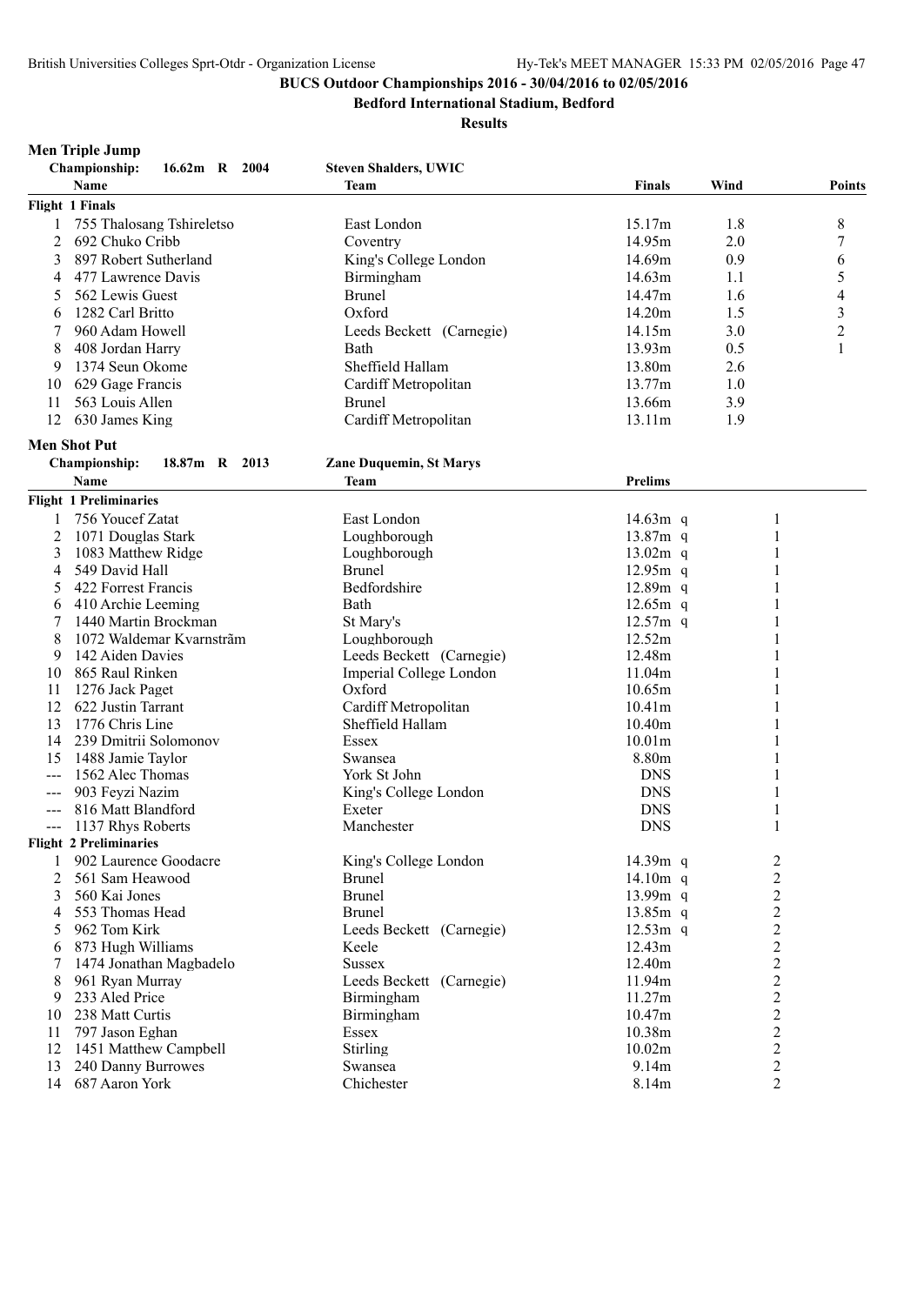**Bedford International Stadium, Bedford**

|                               | Flight 2 Preliminaries  (Men Shot Put) |                                   |                |                  |                |
|-------------------------------|----------------------------------------|-----------------------------------|----------------|------------------|----------------|
| Name                          |                                        | Team                              | <b>Prelims</b> |                  |                |
|                               | 760 Lorn Mayers (F42)                  | East London                       | 11.70m         | $\mathfrak{2}$   |                |
|                               | 1057 Joshua Bain (F37)                 | Loughborough                      | 11.14m         | $\boldsymbol{2}$ |                |
|                               | 842 Michael Pope (F41)                 | Hertfordshire                     | 10.04m         | $\overline{c}$   |                |
|                               | 215 Ben Jones (T35/F35)                | Loughborough                      | 8.98m          | $\overline{c}$   |                |
|                               | 729 Danny Wilson                       | Durham                            | <b>DNS</b>     | $\overline{c}$   |                |
| $\qquad \qquad - -$           | 1193 Anthony Hogg                      | Northumbria                       | <b>DNS</b>     | $\overline{2}$   |                |
|                               | <b>Men Shot Put Ambulatory</b>         |                                   |                |                  |                |
|                               | Championship:<br>12.54m R 02/05/2015   | Jonathlon Adams F35, Loughborough |                |                  |                |
| Name                          |                                        | <b>Team</b>                       | <b>Finals</b>  |                  | <b>Points</b>  |
| Flight 1                      |                                        |                                   |                |                  |                |
|                               | 842 Michael Pope (F41)                 | Hertfordshire                     | 10.04m         |                  | 8              |
| 2                             |                                        |                                   | 11.70m         |                  |                |
|                               | 760 Lorn Mayers (F42)                  | East London<br>Loughborough       | 11.14m         |                  | $\tau$<br>6    |
| 3                             | 1057 Joshua Bain (F37)                 |                                   | 8.98m          |                  |                |
| 4                             | 215 Ben Jones $(T35/F35)$              | Loughborough                      |                |                  |                |
| <b>Men Shot Put</b>           |                                        |                                   |                |                  |                |
| Championship:                 | 18.87m R 2013                          | <b>Zane Duquemin, St Marys</b>    |                |                  |                |
| Name                          |                                        | <b>Team</b>                       | <b>Finals</b>  |                  | <b>Points</b>  |
| <b>Flight 1 Finals</b>        |                                        |                                   |                |                  |                |
|                               | 756 Youcef Zatat                       | East London                       | 17.20m         |                  | 8              |
| 2                             | 560 Kai Jones                          | <b>Brunel</b>                     | 16.00m         |                  | 7              |
| 3                             | 902 Laurence Goodacre                  | King's College London             | 14.05m         |                  | 6              |
| 4                             | 561 Sam Heawood                        | <b>Brunel</b>                     | 13.58m         |                  | 5              |
| 5                             | 962 Tom Kirk                           | Leeds Beckett (Carnegie)          | 13.34m         |                  | 4              |
| 6                             | 553 Thomas Head                        | <b>Brunel</b>                     | 13.05m         |                  |                |
| 7                             | 1071 Douglas Stark                     | Loughborough                      | 12.74m         |                  | $\mathfrak{Z}$ |
| 8                             | 1083 Matthew Ridge                     | Loughborough                      | 12.52m         |                  | $\overline{c}$ |
| 9                             | 410 Archie Leeming                     | Bath                              | 12.46m         |                  | 1              |
| 10                            | 1440 Martin Brockman                   | St Mary's                         | 12.37m         |                  |                |
| 11                            | 549 David Hall                         | <b>Brunel</b>                     | 12.13m         |                  |                |
| 12                            | 422 Forrest Francis                    | Bedfordshire                      | 12.03m         |                  |                |
| <b>Men Discus Throw</b>       |                                        |                                   |                |                  |                |
|                               | Championship:<br>59.52m R<br>2009      | <b>Brett Morse, UWIC</b>          |                |                  |                |
| <b>Name</b>                   |                                        | <b>Team</b>                       | <b>Prelims</b> |                  |                |
|                               |                                        |                                   |                |                  |                |
| <b>Flight 1 Preliminaries</b> |                                        |                                   |                |                  |                |
|                               | 1197 Alan Toward                       | Northumbria                       | 55.22m q       | 1                |                |
| 2                             | 1073 James Lasis                       | Loughborough                      | 45.38m q       | 1                |                |
| 3                             | 1561 Daniel Fleming                    | York St John                      | $43.03m$ q     |                  |                |
| 4                             | 623 Gurlal Singh Randhawa              | Cardiff Metropolitan              | 40.36m q       |                  |                |
| 5                             | 411 Omar Reid                          | Bath                              | $40.00m$ q     |                  |                |
| 6                             | 551 Matthew Lee                        | <b>Brunel</b>                     | 39.59m q       |                  |                |
| 7                             | 238 Matt Curtis                        | Birmingham                        | 39.02m         |                  |                |
| 8                             | 961 Ryan Murray                        | Leeds Beckett (Carnegie)          | 38.68m         |                  |                |
| 9                             | 1072 Waldemar Kvarnstrã¶M              | Loughborough                      | 38.20m         |                  |                |
| 10                            | 549 David Hall                         | <b>Brunel</b>                     | 37.96m         |                  |                |
| 11                            | 1474 Jonathan Magbadelo                | <b>Sussex</b>                     | 37.45m         |                  |                |
| 12                            | 1276 Jack Paget                        | Oxford                            | 31.04m         | 1                |                |
| 13                            | 687 Aaron York                         | Chichester                        | 21.36m         |                  |                |
| <b>Flight 2 Preliminaries</b> |                                        |                                   |                |                  |                |
| 1                             | 415 Niklas Aarre                       | Bath Spa                          | 43.79m q       | 2                |                |
| 2                             | 422 Forrest Francis                    | Bedfordshire                      | $42.66m$ q     | 2                |                |
|                               | 3 1199 Fraser Wright                   | Northumbria                       | 41.98m q       | 2                |                |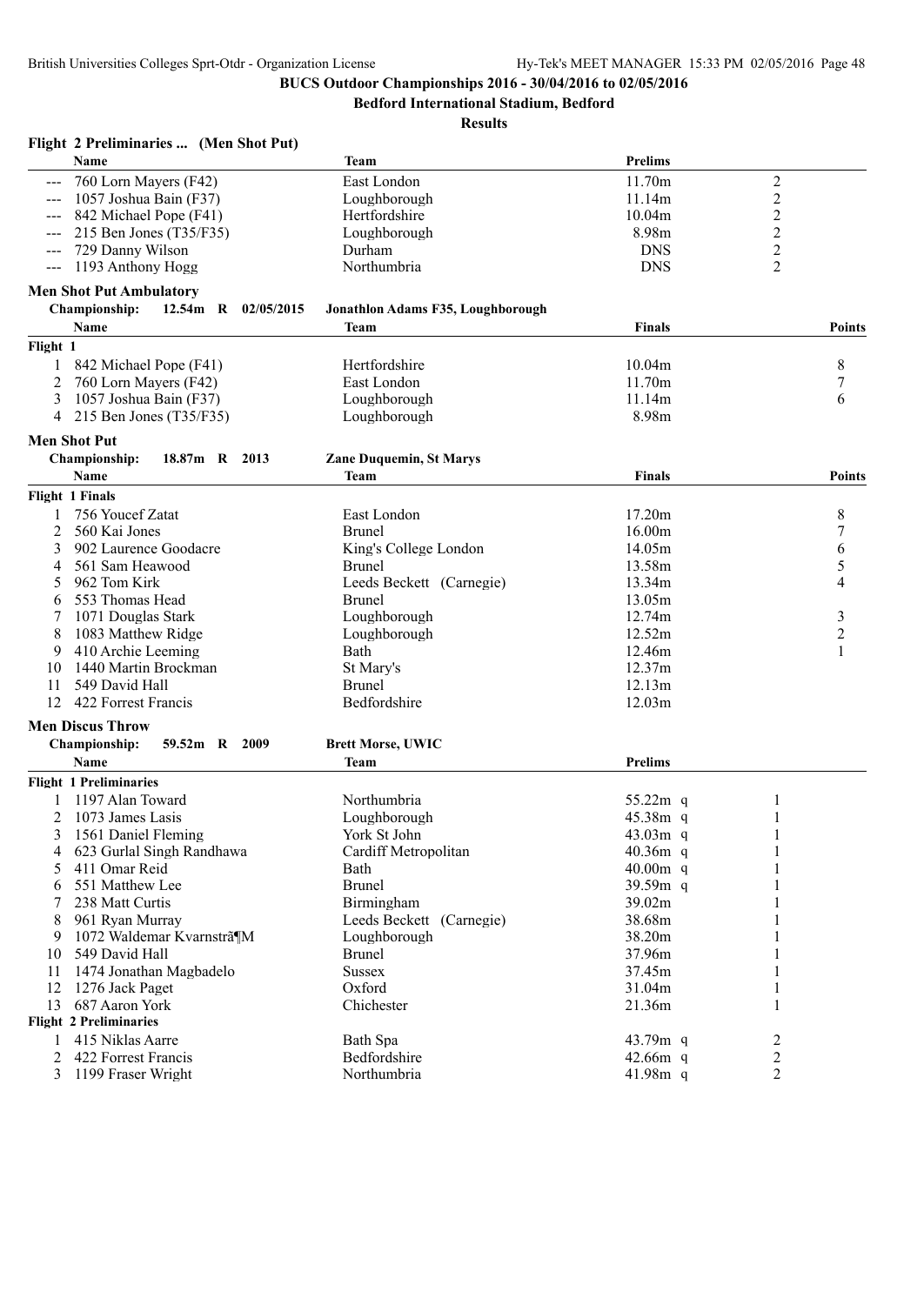**Bedford International Stadium, Bedford**

#### **Results**

## **Flight 2 Preliminaries ... (Men Discus Throw)**

|     | <b>Name</b>             | <b>Team</b>             | <b>Prelims</b> |   |
|-----|-------------------------|-------------------------|----------------|---|
| 4   | 1284 Jonathan Edwards   | Plymouth                | $40.83m$ q     |   |
|     | 1440 Martin Brockman    | St Mary's               | $40.72m$ q     |   |
| 6   | 1071 Douglas Stark      | Loughborough            | $39.99m$ q     |   |
|     | 552 Gavin Phillips      | <b>Brunel</b>           | 37.71m         |   |
| 8   | 1083 Matthew Ridge      | Loughborough            | 36.40m         |   |
| 9   | 1776 Chris Line         | Sheffield Hallam        | 36.20m         |   |
| 10  | 873 Hugh Williams       | Keele                   | 35.26m         |   |
| 11  | 865 Raul Rinken         | Imperial College London | 35.04m         |   |
| 12  | 1144 Simon Brown        | Manchester Metropolitan | 35.03m         | ↑ |
| 13  | 1005 Alexander Goodacre | London.                 | 31.01m         | ↑ |
| 14  | 1451 Matthew Campbell   | <b>Stirling</b>         | 25.91m         | ↑ |
| 15. | 240 Danny Burrowes      | Swansea                 | 24.12m         | 2 |
| 16  | 900 Daniel Tang         | King's College London   | 8.96m          | ↑ |
|     | 822 Sam O'Kane          | Glasgow                 | <b>DNS</b>     |   |
|     |                         |                         |                |   |

# **Men Discus Throw**

| ampionship: | 59.52m R | 2009 | <b>Brett Morse, UWIC</b> |
|-------------|----------|------|--------------------------|
| <b>Name</b> |          |      | Team                     |

|    | Name                      | Team                 | <b>Finals</b> | Points |
|----|---------------------------|----------------------|---------------|--------|
|    | <b>Flight 1 Finals</b>    |                      |               |        |
|    | 1197 Alan Toward          | <b>Northumbria</b>   | 55.53m        | 8      |
|    | 2 1073 James Lasis        | Loughborough         | 48.01m        |        |
|    | 415 Niklas Aarre          | Bath Spa             | 45.27m        | 6      |
|    | 4 411 Omar Reid           | Bath                 | 44.80m        |        |
|    | 1284 Jonathan Edwards     | Plymouth             | 44.09m        | 4      |
| 6  | 1561 Daniel Fleming       | York St John         | 43.37m        |        |
|    | 1440 Martin Brockman      | St Mary's            | 42.67m        |        |
| 8. | 422 Forrest Francis       | <b>Bedfordshire</b>  | 41.48m        |        |
| 9  | 551 Matthew Lee           | <b>Brunel</b>        | 38.58m        |        |
| 10 | 1071 Douglas Stark        | Loughborough         | 37.38m        |        |
| 11 | 1199 Fraser Wright        | Northumbria          | 36.09m        |        |
|    | 623 Gurlal Singh Randhawa | Cardiff Metropolitan | <b>FOUL</b>   |        |

## **Men Discus Throw Ambulatory**

|          | <b>Championship:</b>      | 34.87m R 02/05/2015 | Jonathlon Adams F35, Loughborough |               |               |
|----------|---------------------------|---------------------|-----------------------------------|---------------|---------------|
|          | Name                      |                     | Team                              | <b>Finals</b> | <b>Points</b> |
| Flight 1 |                           |                     |                                   |               |               |
|          | 1057 Joshua Bain (F37)    |                     | Loughborough                      | 44.71m R      |               |
|          | 2 842 Michael Pope (F41)  |                     | Hertfordshire                     | 28.71m        |               |
|          | 760 Lorn Mayers (F42)     |                     | East London                       | 28.41m        |               |
|          | 4 215 Ben Jones (T35/F35) |                     | Loughborough                      | 21.60m        |               |

#### **Men Hammer Throw**

|          | <b>Championship:</b><br>70.35m R<br>2010 | <b>Matt Lambley, Huddersfield</b> |               |               |
|----------|------------------------------------------|-----------------------------------|---------------|---------------|
|          | <b>Name</b>                              | Team                              | <b>Finals</b> | <b>Points</b> |
| Flight 1 |                                          |                                   |               |               |
|          | 1075 Taylor Campbell                     | Loughborough                      | 65.95m        | 8             |
|          | 1076 Craig Murch                         | Loughborough                      | 65.70m        |               |
|          | 3 626 Jac Palmer                         | Cardiff Metropolitan              | 62.66m        | b             |
|          | 4 668 Matthew Lasis                      | Cardiff                           | 60.41m        |               |
|          | 5 577 Tom Parker                         | Cambridge                         | 60.02m        |               |
| 6.       | 1077 James Hamblin                       | Loughborough                      | 57.93m        |               |
|          | 576 Jacob Lange                          | Cambridge                         | 57.07m        |               |
|          | 553 Thomas Head                          | Brunel                            | 54.18m        |               |
| 9        | 1284 Jonathan Edwards                    | Plymouth                          | 52.11m        |               |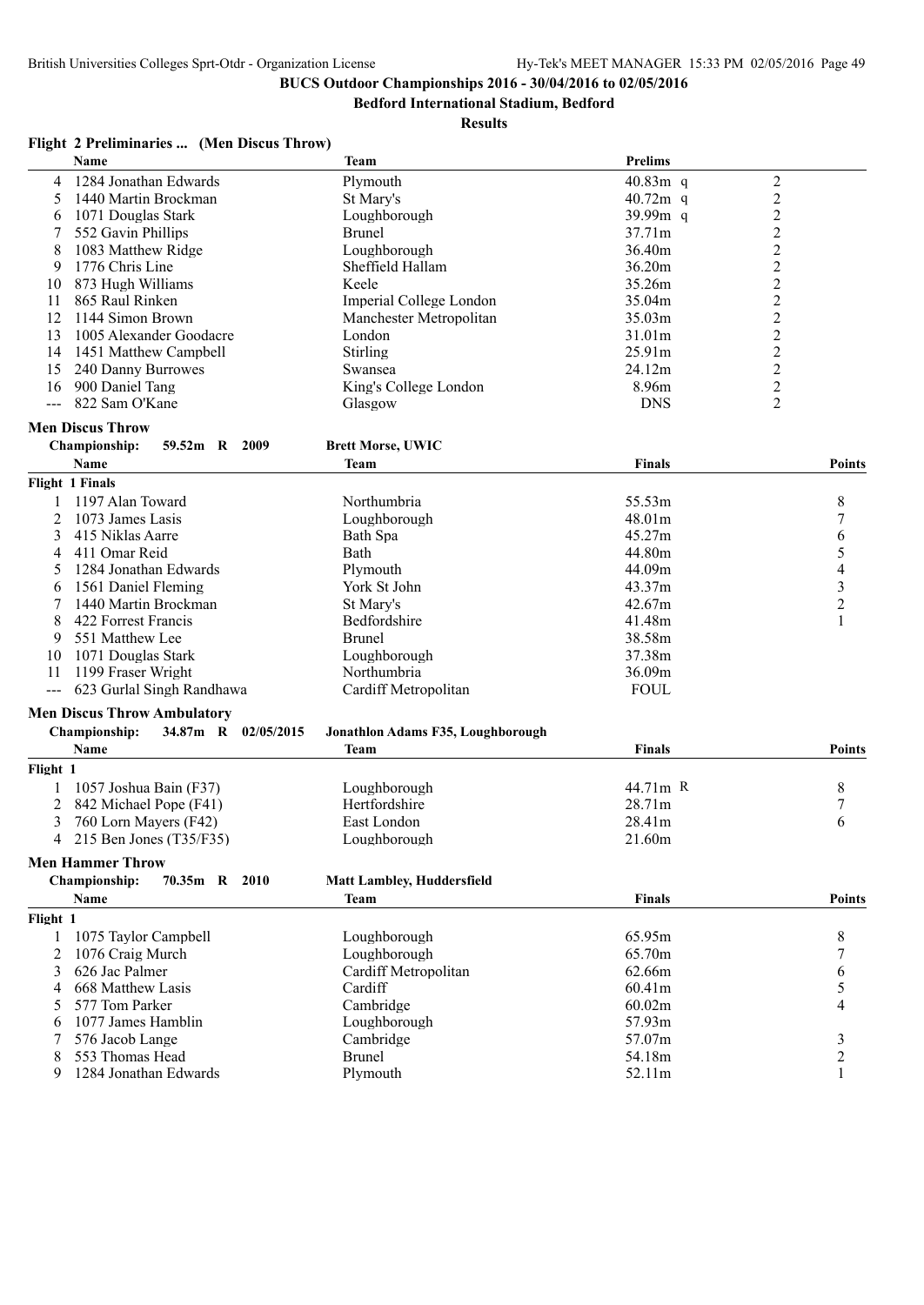**Bedford International Stadium, Bedford**

|     | Flight 1  (Men Hammer Throw)          |                             |                        |                         |
|-----|---------------------------------------|-----------------------------|------------------------|-------------------------|
|     | Name                                  | <b>Team</b>                 | <b>Finals</b>          | <b>Points</b>           |
| 10  | 968 Kieran Thackeray                  | Leeds Beckett (Carnegie)    | 45.63m                 |                         |
| 11  | 1107 Alistair Tuck                    | Loughborough                | 43.66m                 |                         |
| 12  | 412 Joseph Flitcroft                  | Bath                        | 42.65m                 |                         |
| 13  | 999 Shaun Livett                      | Liverpool John Moores       | 41.90m                 |                         |
| 14  | 962 Tom Kirk                          | Leeds Beckett (Carnegie)    | 40.77m                 |                         |
| 15  | 873 Hugh Williams                     | Keele                       | 32.35m                 |                         |
| 16  | 1776 Chris Line                       | Sheffield Hallam            | 27.84m                 |                         |
|     | <b>Men Javelin Throw</b>              |                             |                        |                         |
|     | <b>Championship:</b><br>76.92m R 2009 | <b>Chris Hughff, Brunel</b> |                        |                         |
|     | Name                                  | <b>Team</b>                 | <b>Prelims</b>         |                         |
|     | <b>Flight 1 Preliminaries</b>         |                             |                        |                         |
|     | 1074 Greg Millar                      | Loughborough                | 69.12 $m$ q            | 1                       |
| 2   | 966 James Hamilton                    | Leeds Beckett (Carnegie)    | 59.36m q               | 1                       |
| 3   | 233 Aled Price                        | Birmingham                  | 54.89m q               |                         |
| 4   | 549 David Hall                        | <b>Brunel</b>               | 54.16m q               |                         |
|     | 1236 James Bongart                    | Nottingham Trent            | 52.77m q               |                         |
| 6   | 1106 Charles Granville                | Loughborough                | 50.73m q               |                         |
|     | 367 William Sage                      | Aberystwyth                 | 48.67m q               |                         |
| 8   | 240 Danny Burrowes                    | Swansea                     | 39.52m                 | 1                       |
| 9   | 1309 Michael Dzandu (F52)             | Reading                     | 39.23m                 | 1                       |
| --- | 1278 David Korczynski                 | Oxford                      | <b>FOUL</b>            | 1                       |
|     | 557 Samuel Kirschstein-Smith          | <b>Brunel</b>               | <b>DNS</b>             | 1                       |
|     | <b>Flight 2 Preliminaries</b>         |                             |                        |                         |
|     | 1105 Steven Turnock                   |                             |                        |                         |
|     |                                       | Loughborough                | $68.52m$ q<br>63.80m q | 2                       |
| 2   | 965 Matthew Hunt                      | Leeds Beckett (Carnegie)    |                        | $\overline{c}$          |
| 3   | 698 Jack Swain                        | Coventry                    | 58.34m q               | $\overline{c}$          |
| 4   | 1277 Arran Davis                      | Oxford                      | 55.28 $m$ q            | $\overline{2}$          |
| 5   | 967 Daniel Payne                      | Leeds Beckett (Carnegie)    | $48.64m$ q             | $\overline{c}$          |
| 6   | 1071 Douglas Stark                    | Loughborough                | 48.47m                 | $\overline{\mathbf{c}}$ |
| 7   | 496 Bryn Garrish                      | <b>Brighton</b>             | 46.77m                 | $\overline{c}$          |
| 8   | 899 Andrew Seow                       | King's College London       | 42.61m                 | $\overline{\mathbf{c}}$ |
| 9   | 622 Justin Tarrant                    | Cardiff Metropolitan        | 37.65m                 | $\overline{c}$          |
| 10  | 840 Mitchell Dutton                   | Hertfordshire               | 37.04m                 | $\overline{2}$          |
|     | <b>Men Javelin Throw</b>              |                             |                        |                         |
|     | Championship:<br>76.92m R 2009        | <b>Chris Hughff, Brunel</b> |                        |                         |
|     | Name                                  | <b>Team</b>                 | <b>Finals</b>          | Points                  |
|     | <b>Flight 1 Finals</b>                |                             |                        |                         |
| 1   | 1105 Steven Turnock                   | Loughborough                | 68.47m                 | $\,8\,$                 |
| 2   | 1074 Greg Millar                      | Loughborough                | 68.42m                 | 7                       |
| 3   | 965 Matthew Hunt                      | Leeds Beckett (Carnegie)    | 62.34m                 | 6                       |
| 4   | 698 Jack Swain                        | Coventry                    | 62.27m                 | 5                       |
| 5   | 233 Aled Price                        | Birmingham                  | 57.44m                 | 4                       |
| 6   | 967 Daniel Payne                      | Leeds Beckett (Carnegie)    | 55.33m                 | 3                       |
| 7   | 1277 Arran Davis                      | Oxford                      | 54.36m                 | $\overline{c}$          |
| 8   | 1236 James Bongart                    | Nottingham Trent            | 54.31m                 | $\mathbf{1}$            |
| 9   | 1106 Charles Granville                | Loughborough                | 52.73m                 |                         |
| 10  | 966 James Hamilton                    | Leeds Beckett (Carnegie)    | 52.16m                 |                         |
| 11  | 549 David Hall                        | <b>Brunel</b>               | 52.07m                 |                         |
| 12  | 367 William Sage                      | Aberystwyth                 | 46.03m                 |                         |